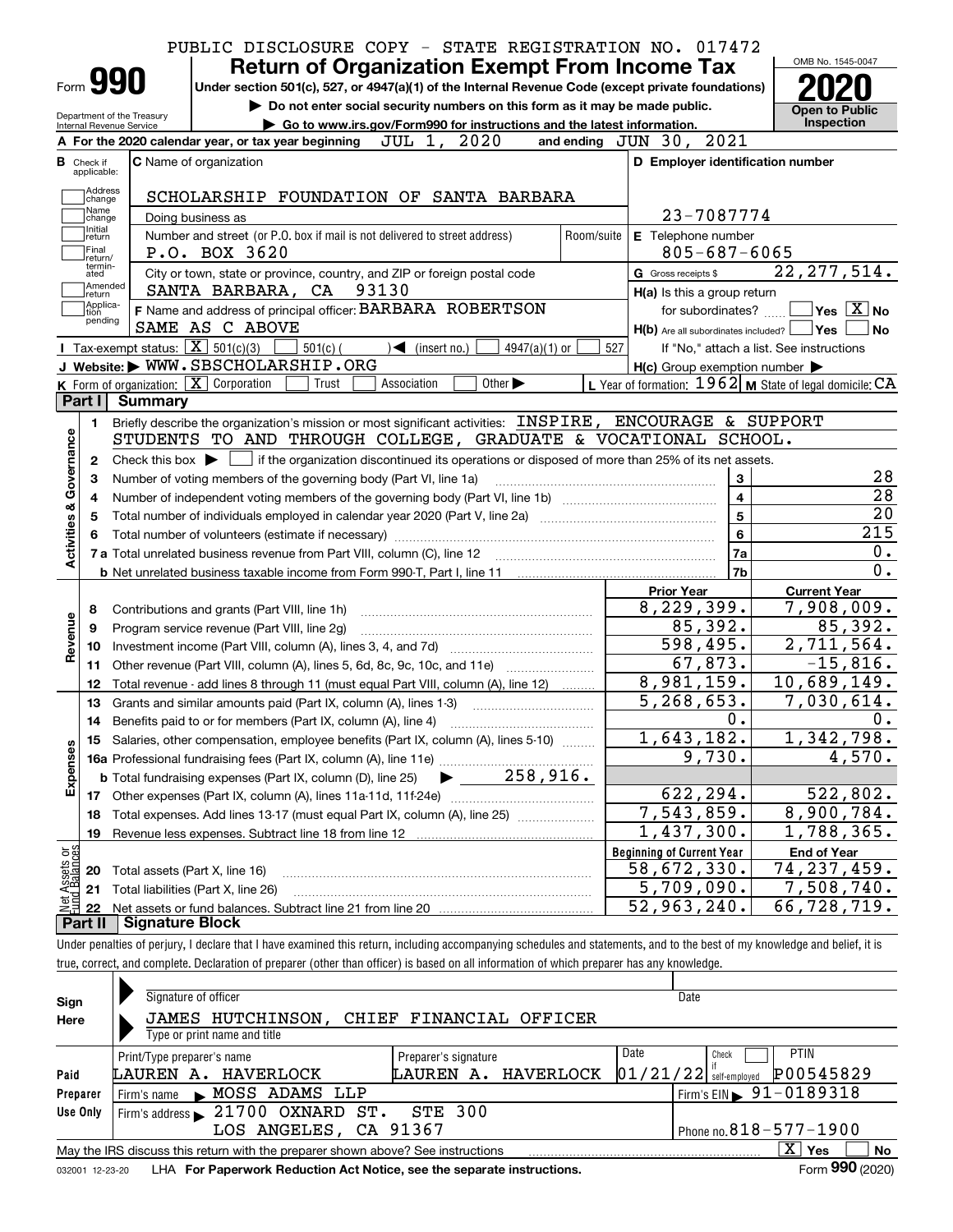|              | $\overline{\mathbf{x}}$                                                                                                                                      |
|--------------|--------------------------------------------------------------------------------------------------------------------------------------------------------------|
| 1            | Briefly describe the organization's mission:                                                                                                                 |
|              | THE SCHOLARSHIP FOUNDATION OF SANTA BARBARA INSPIRES, ENCOURAGES AND                                                                                         |
|              | SUPPORTS SANTA BARBARA COUNTY STUDENTS TO AND THROUGH COLLEGE,                                                                                               |
|              | GRADUATE AND VOCATIONAL SCHOOL BY PROVIDING INFORMATION, ADVISING, AND                                                                                       |
|              | SCHOLARSHIPS.                                                                                                                                                |
| $\mathbf{2}$ | Did the organization undertake any significant program services during the year which were not listed on the                                                 |
|              | $Yes \quad X$ No<br>prior Form 990 or 990-EZ?                                                                                                                |
|              | If "Yes," describe these new services on Schedule O.                                                                                                         |
| 3            | $\sqrt{\mathsf{Yes}\ \boxed{\mathrm{X}}}$ No<br>Did the organization cease conducting, or make significant changes in how it conducts, any program services? |
|              | If "Yes," describe these changes on Schedule O.                                                                                                              |
| 4            | Describe the organization's program service accomplishments for each of its three largest program services, as measured by expenses.                         |
|              | Section 501(c)(3) and 501(c)(4) organizations are required to report the amount of grants and allocations to others, the total expenses, and                 |
|              | revenue, if any, for each program service reported.<br>85,392.<br>7,846,343.<br>$7,030,614.$ ) (Revenue \$                                                   |
| 4a           | ) (Expenses \$<br>including grants of \$<br>(Code:<br>THE SCHOLARSHIP FOUNDATION OF SANTA BARBARA HELPS SANTA BARBARA COUNTY                                 |
|              | STUDENTS ACCESS POSTSECONDARY EDUCATION THROUGH SCHOLARSHIPS AND                                                                                             |
|              | FINANCIAL AID COUNSELING. IT IS THE NATION'S LARGEST COMMUNITY-BASED                                                                                         |
|              | PROVIDER OF COLLEGE SCHOLARSHIPS, HAVING CUMULATIVELY AWARDED IN                                                                                             |
|              | EXCESS OF \$137 MILLION TO MORE THAN 55,000 COUNTY STUDENTS SINCE                                                                                            |
|              | ITS FOUNDING IN 1962. IN 2021,<br>THE SCHOLARSHIP FOUNDATION AWARDED                                                                                         |
|              | A TOTAL OF \$8 MILLION TO 2,247<br>SANTA BARBARA COUNTY STUDENTS.                                                                                            |
|              | SCHOLARSHIPS FOR UNDERGRADUATES STUDYING AT FOUR-YEAR COLLEGES                                                                                               |
|              | AND UNIVERSITIES AVERAGED \$3,456. FIFTY PERCENT OF THIS YEAR'S                                                                                              |
|              | RECIPIENTS ARE THE FIRST IN THEIR FAMILY TO ATTEND COLLEGE. THE                                                                                              |
|              | PRIMARY CRITERIA FOR AWARD SELECTION ARE FINANCIAL NEED, POTENTIAL,                                                                                          |
|              | AND MOTIVATION.                                                                                                                                              |
| 4b           | 295, 959. including grants of \$<br>) (Expenses \$<br>) (Revenue \$<br>(Code:                                                                                |
|              | THE SCHOLARSHIP FOUNDATION OF SANTA BARBARA SERVES MORE THAN 25,000                                                                                          |
|              | INDIVIDUALS EACH YEAR THROUGH FINANCIAL AID WORKSHOPS AND OFFICE                                                                                             |
|              | APPOINTMENTS. SPECIFICALLY, SCHOLARSHIP FOUNDATION PROGRAM                                                                                                   |
|              | ADVISORS ASSIST STUDENTS WITH SCHOLARSHIP APPLICATIONS,<br>HELP<br>DECIPHER COMPLEX FEDERAL AND STATE FINANCIAL AID FORMS,<br>AND                            |
|              | EXPLAIN FINANCIAL AID AWARD LETTERS AND LOAN PROGRAMS, ALL                                                                                                   |
|              | FREE OF CHARGE. OFFSITE FINANCIAL AID WORKSHOPS AND PRESENTATIONS                                                                                            |
|              | TAKE PLACE AT AREA SCHOOLS. ONSITE FINANCIAL AID ADVISING                                                                                                    |
|              | APPOINTMENTS ARE AVAILABLE FOR STUDENTS AND THEIR FAMILIES IN                                                                                                |
|              | THE ORGANIZATION EMPLOYS FOUR<br>SANTA MARIA AND SANTA BARBARA.                                                                                              |
|              | BILINGUAL PROGRAM ADVISORS. THANKS TO OUR PROGRAMS TEAM, SCHOLARSHIP                                                                                         |
|              | FOUNDATION RECIPIENTS RECEIVE TENS OF MILLIONS OF DOLLARS IN ADDITIONAL                                                                                      |
| 4c           |                                                                                                                                                              |
|              |                                                                                                                                                              |
|              |                                                                                                                                                              |
|              |                                                                                                                                                              |
|              |                                                                                                                                                              |
|              |                                                                                                                                                              |
|              |                                                                                                                                                              |
|              |                                                                                                                                                              |
|              |                                                                                                                                                              |
|              |                                                                                                                                                              |
|              |                                                                                                                                                              |
|              |                                                                                                                                                              |
|              | 4d Other program services (Describe on Schedule O.)                                                                                                          |
|              | (Expenses \$<br>(Revenue \$<br>including grants of \$                                                                                                        |
|              | 8,142,302.<br>Total program service expenses                                                                                                                 |
|              | Form 990 (2020)                                                                                                                                              |
|              |                                                                                                                                                              |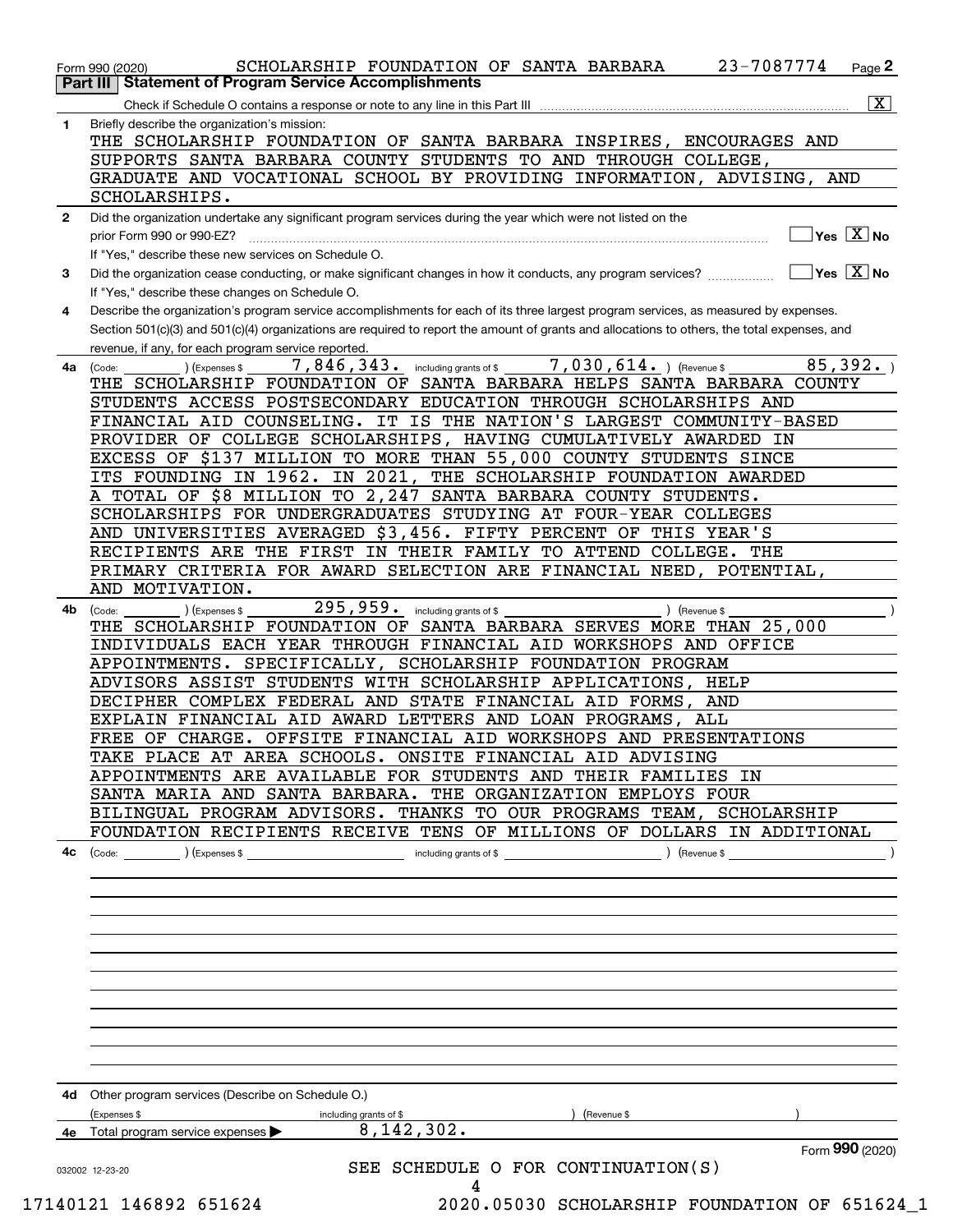|  | Form 990 (2020) |
|--|-----------------|

|     |                                                                                                                                  |                 | Yes $ $     | No              |
|-----|----------------------------------------------------------------------------------------------------------------------------------|-----------------|-------------|-----------------|
| 1   | Is the organization described in section $501(c)(3)$ or $4947(a)(1)$ (other than a private foundation)?                          |                 |             |                 |
|     | If "Yes," complete Schedule A measured and the complete schedule A measured and the Schedule A measured and the                  | 1.              | х           |                 |
| 2   |                                                                                                                                  | $\mathbf{2}$    | $\mathbf X$ |                 |
| 3   | Did the organization engage in direct or indirect political campaign activities on behalf of or in opposition to candidates for  |                 |             |                 |
|     |                                                                                                                                  | 3               |             | x               |
| 4   | Section 501(c)(3) organizations. Did the organization engage in lobbying activities, or have a section 501(h) election in effect |                 |             |                 |
|     |                                                                                                                                  | 4               |             | x               |
| 5   | Is the organization a section 501(c)(4), 501(c)(5), or 501(c)(6) organization that receives membership dues, assessments, or     |                 |             |                 |
|     |                                                                                                                                  | 5               |             | x               |
| 6   | Did the organization maintain any donor advised funds or any similar funds or accounts for which donors have the right to        |                 |             |                 |
|     | provide advice on the distribution or investment of amounts in such funds or accounts? If "Yes," complete Schedule D, Part I     | 6               |             | x               |
| 7   | Did the organization receive or hold a conservation easement, including easements to preserve open space,                        |                 |             |                 |
|     |                                                                                                                                  | $\overline{7}$  |             | x               |
| 8   | Did the organization maintain collections of works of art, historical treasures, or other similar assets? If "Yes," complete     |                 |             |                 |
|     |                                                                                                                                  | 8               |             | x               |
| 9   | Did the organization report an amount in Part X, line 21, for escrow or custodial account liability, serve as a custodian for    |                 |             |                 |
|     | amounts not listed in Part X; or provide credit counseling, debt management, credit repair, or debt negotiation services?        |                 |             |                 |
|     |                                                                                                                                  | 9               |             | x               |
| 10  | Did the organization, directly or through a related organization, hold assets in donor-restricted endowments                     |                 |             |                 |
|     |                                                                                                                                  | 10              | х           |                 |
| 11  | If the organization's answer to any of the following questions is "Yes," then complete Schedule D, Parts VI, VII, VIII, IX, or X |                 |             |                 |
|     | as applicable.                                                                                                                   |                 |             |                 |
|     | a Did the organization report an amount for land, buildings, and equipment in Part X, line 10? If "Yes," complete Schedule D.    |                 | х           |                 |
|     | Did the organization report an amount for investments - other securities in Part X, line 12, that is 5% or more of its total     | 11a             |             |                 |
|     |                                                                                                                                  | 11 <sub>b</sub> |             | x               |
|     | c Did the organization report an amount for investments - program related in Part X, line 13, that is 5% or more of its total    |                 |             |                 |
|     |                                                                                                                                  | 11c             |             | x               |
|     | d Did the organization report an amount for other assets in Part X, line 15, that is 5% or more of its total assets reported in  |                 |             |                 |
|     |                                                                                                                                  | 11d             |             | x               |
|     |                                                                                                                                  | <b>11e</b>      | X           |                 |
| f   | Did the organization's separate or consolidated financial statements for the tax year include a footnote that addresses          |                 |             |                 |
|     | the organization's liability for uncertain tax positions under FIN 48 (ASC 740)? If "Yes," complete Schedule D, Part X           | 11f             | X           |                 |
|     | 12a Did the organization obtain separate, independent audited financial statements for the tax year? If "Yes," complete          |                 |             |                 |
|     |                                                                                                                                  | 12a             | x           |                 |
|     | <b>b</b> Was the organization included in consolidated, independent audited financial statements for the tax year?               |                 |             |                 |
|     | If "Yes," and if the organization answered "No" to line 12a, then completing Schedule D, Parts XI and XII is optional            | 12 <sub>b</sub> |             | 47              |
| 13  |                                                                                                                                  | 13              |             | X               |
| 14a | Did the organization maintain an office, employees, or agents outside of the United States?                                      | 14a             |             | X               |
| b   | Did the organization have aggregate revenues or expenses of more than \$10,000 from grantmaking, fundraising, business,          |                 |             |                 |
|     | investment, and program service activities outside the United States, or aggregate foreign investments valued at \$100,000       |                 |             |                 |
|     |                                                                                                                                  | 14b             | X           |                 |
| 15  | Did the organization report on Part IX, column (A), line 3, more than \$5,000 of grants or other assistance to or for any        |                 |             |                 |
|     |                                                                                                                                  | 15              |             | x               |
| 16  | Did the organization report on Part IX, column (A), line 3, more than \$5,000 of aggregate grants or other assistance to         |                 |             |                 |
|     |                                                                                                                                  | 16              | X           |                 |
| 17  | Did the organization report a total of more than \$15,000 of expenses for professional fundraising services on Part IX,          |                 |             |                 |
|     |                                                                                                                                  | 17              |             | x               |
| 18  | Did the organization report more than \$15,000 total of fundraising event gross income and contributions on Part VIII, lines     |                 |             |                 |
|     |                                                                                                                                  | 18              | X           |                 |
| 19  | Did the organization report more than \$15,000 of gross income from gaming activities on Part VIII, line 9a? If "Yes."           |                 |             |                 |
|     |                                                                                                                                  | 19              |             | X               |
| 20a |                                                                                                                                  | 20a             |             | X               |
|     | b If "Yes" to line 20a, did the organization attach a copy of its audited financial statements to this return?                   | 20b             |             |                 |
| 21  | Did the organization report more than \$5,000 of grants or other assistance to any domestic organization or                      |                 |             |                 |
|     |                                                                                                                                  | 21              |             | x               |
|     | 032003 12-23-20                                                                                                                  |                 |             | Form 990 (2020) |

5

032003 12-23-20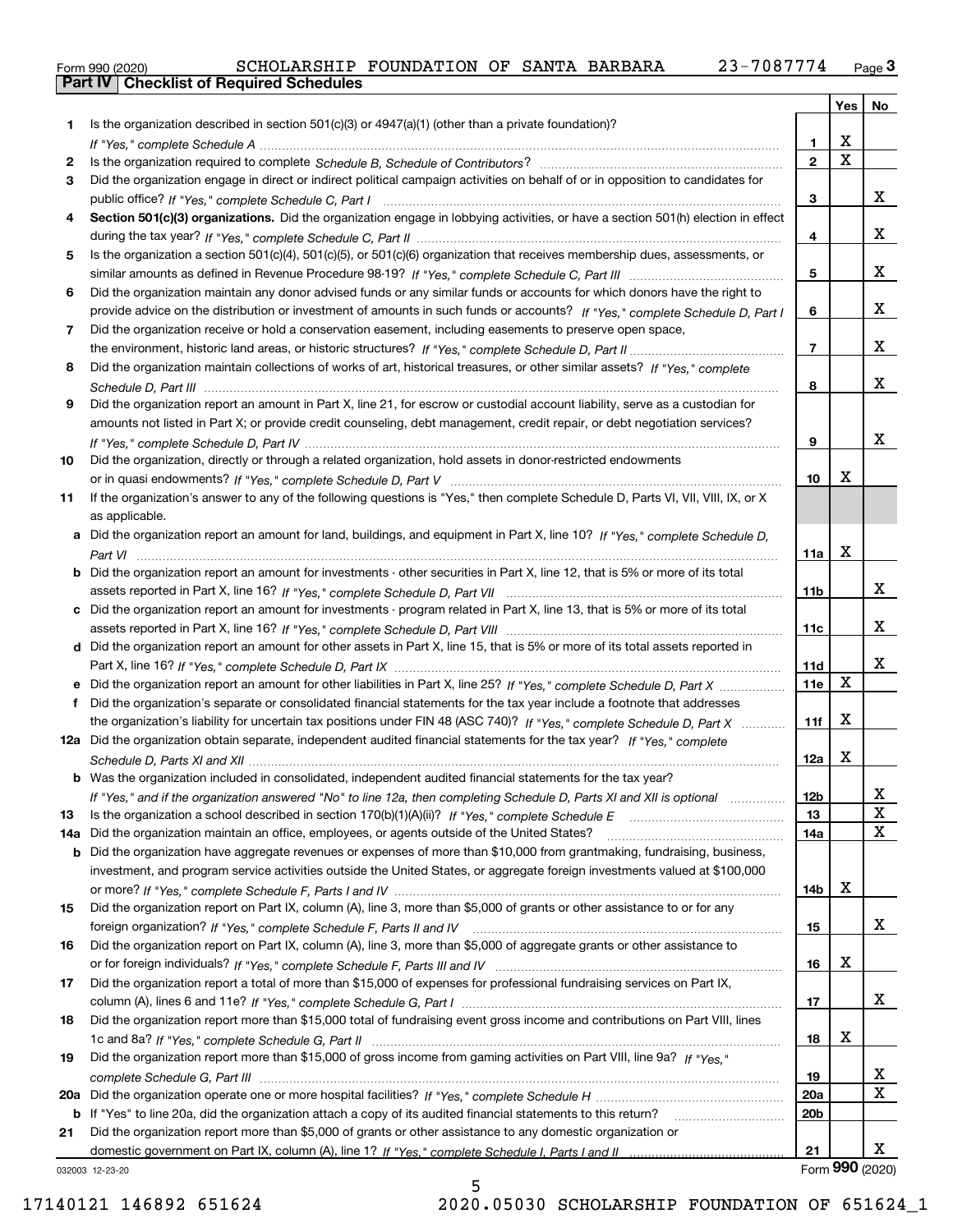|  | Form 990 (2020) |
|--|-----------------|
|  |                 |

*(continued)*

|               |                                                                                                                                                                                                    |                 | Yes | No                      |
|---------------|----------------------------------------------------------------------------------------------------------------------------------------------------------------------------------------------------|-----------------|-----|-------------------------|
| 22            | Did the organization report more than \$5,000 of grants or other assistance to or for domestic individuals on                                                                                      |                 |     |                         |
|               | Part IX, column (A), line 2? If "Yes," complete Schedule I, Parts I and III [11] [11] [12] [12] [12] Part IX, column (A), line 2? If "Yes," complete Schedule I, Parts I and III                   | 22              | х   |                         |
| 23            | Did the organization answer "Yes" to Part VII, Section A, line 3, 4, or 5 about compensation of the organization's current                                                                         |                 |     |                         |
|               | and former officers, directors, trustees, key employees, and highest compensated employees? If "Yes," complete                                                                                     |                 |     |                         |
|               |                                                                                                                                                                                                    | 23              | х   |                         |
|               | 24a Did the organization have a tax-exempt bond issue with an outstanding principal amount of more than \$100,000 as of the                                                                        |                 |     |                         |
|               | last day of the year, that was issued after December 31, 2002? If "Yes," answer lines 24b through 24d and complete                                                                                 |                 |     |                         |
|               |                                                                                                                                                                                                    | 24a             |     | x                       |
|               | <b>b</b> Did the organization invest any proceeds of tax-exempt bonds beyond a temporary period exception?                                                                                         | 24 <sub>b</sub> |     |                         |
|               | c Did the organization maintain an escrow account other than a refunding escrow at any time during the year to defease                                                                             |                 |     |                         |
|               | any tax-exempt bonds?                                                                                                                                                                              | 24c             |     |                         |
|               |                                                                                                                                                                                                    | 24d             |     |                         |
|               | 25a Section 501(c)(3), 501(c)(4), and 501(c)(29) organizations. Did the organization engage in an excess benefit                                                                                   |                 |     |                         |
|               |                                                                                                                                                                                                    | 25a             |     | x                       |
|               | b Is the organization aware that it engaged in an excess benefit transaction with a disqualified person in a prior year, and                                                                       |                 |     |                         |
|               | that the transaction has not been reported on any of the organization's prior Forms 990 or 990-EZ? If "Yes," complete                                                                              |                 |     |                         |
|               | Schedule L. Part I                                                                                                                                                                                 | 25 <sub>b</sub> |     | x                       |
| 26            | Did the organization report any amount on Part X, line 5 or 22, for receivables from or payables to any current                                                                                    |                 |     |                         |
|               | or former officer, director, trustee, key employee, creator or founder, substantial contributor, or 35%                                                                                            |                 |     | x                       |
|               | controlled entity or family member of any of these persons? If "Yes," complete Schedule L, Part II                                                                                                 | 26              |     |                         |
| 27            | Did the organization provide a grant or other assistance to any current or former officer, director, trustee, key employee,                                                                        |                 |     |                         |
|               | creator or founder, substantial contributor or employee thereof, a grant selection committee member, or to a 35% controlled                                                                        |                 |     | x                       |
|               | entity (including an employee thereof) or family member of any of these persons? If "Yes," complete Schedule L, Part III                                                                           | 27              |     |                         |
| 28            | Was the organization a party to a business transaction with one of the following parties (see Schedule L, Part IV                                                                                  |                 |     |                         |
|               | instructions, for applicable filing thresholds, conditions, and exceptions):<br>a A current or former officer, director, trustee, key employee, creator or founder, or substantial contributor? If |                 |     |                         |
|               |                                                                                                                                                                                                    | 28a             |     | x                       |
|               |                                                                                                                                                                                                    | 28 <sub>b</sub> |     | X                       |
|               | c A 35% controlled entity of one or more individuals and/or organizations described in lines 28a or 28b? If                                                                                        |                 |     |                         |
|               |                                                                                                                                                                                                    | 28c             |     | x                       |
| 29            |                                                                                                                                                                                                    | 29              | X   |                         |
| 30            | Did the organization receive contributions of art, historical treasures, or other similar assets, or qualified conservation                                                                        |                 |     |                         |
|               |                                                                                                                                                                                                    | 30              |     | x                       |
| 31            | Did the organization liquidate, terminate, or dissolve and cease operations? If "Yes," complete Schedule N, Part I                                                                                 | 31              |     | $\overline{\mathbf{x}}$ |
| 32            | Did the organization sell, exchange, dispose of, or transfer more than 25% of its net assets? If "Yes," complete                                                                                   |                 |     |                         |
|               |                                                                                                                                                                                                    | 32              |     | х                       |
| 33            | Did the organization own 100% of an entity disregarded as separate from the organization under Regulations                                                                                         |                 |     |                         |
|               |                                                                                                                                                                                                    | 33              |     | x                       |
| 34            | Was the organization related to any tax-exempt or taxable entity? If "Yes," complete Schedule R, Part II, III, or IV, and                                                                          |                 |     |                         |
|               |                                                                                                                                                                                                    | 34              |     | X                       |
|               | 35a Did the organization have a controlled entity within the meaning of section 512(b)(13)?                                                                                                        | 35a             |     | X                       |
|               | b If "Yes" to line 35a, did the organization receive any payment from or engage in any transaction with a controlled entity                                                                        |                 |     |                         |
|               |                                                                                                                                                                                                    | 35b             |     |                         |
| 36            | Section 501(c)(3) organizations. Did the organization make any transfers to an exempt non-charitable related organization?                                                                         |                 |     |                         |
|               |                                                                                                                                                                                                    | 36              |     | X.                      |
| 37            | Did the organization conduct more than 5% of its activities through an entity that is not a related organization                                                                                   |                 |     |                         |
|               |                                                                                                                                                                                                    | 37              |     | X.                      |
| 38            | Did the organization complete Schedule O and provide explanations in Schedule O for Part VI, lines 11b and 19?                                                                                     |                 |     |                         |
| <b>Part V</b> | Note: All Form 990 filers are required to complete Schedule O<br><b>Statements Regarding Other IRS Filings and Tax Compliance</b>                                                                  | 38              | х   |                         |
|               | Check if Schedule O contains a response or note to any line in this Part V                                                                                                                         |                 |     |                         |
|               |                                                                                                                                                                                                    |                 |     |                         |
|               | 21<br>1a                                                                                                                                                                                           |                 | Yes | No                      |
| b             | 0<br>Enter the number of Forms W-2G included in line 1a. Enter -0- if not applicable<br>1b                                                                                                         |                 |     |                         |
| c             | Did the organization comply with backup withholding rules for reportable payments to vendors and reportable gaming                                                                                 |                 |     |                         |
|               | (gambling) winnings to prize winners?                                                                                                                                                              | 1c              | х   |                         |
|               | 032004 12-23-20                                                                                                                                                                                    |                 |     | Form 990 (2020)         |
|               | 6                                                                                                                                                                                                  |                 |     |                         |

17140121 146892 651624 2020.05030 SCHOLARSHIP FOUNDATION OF 651624\_1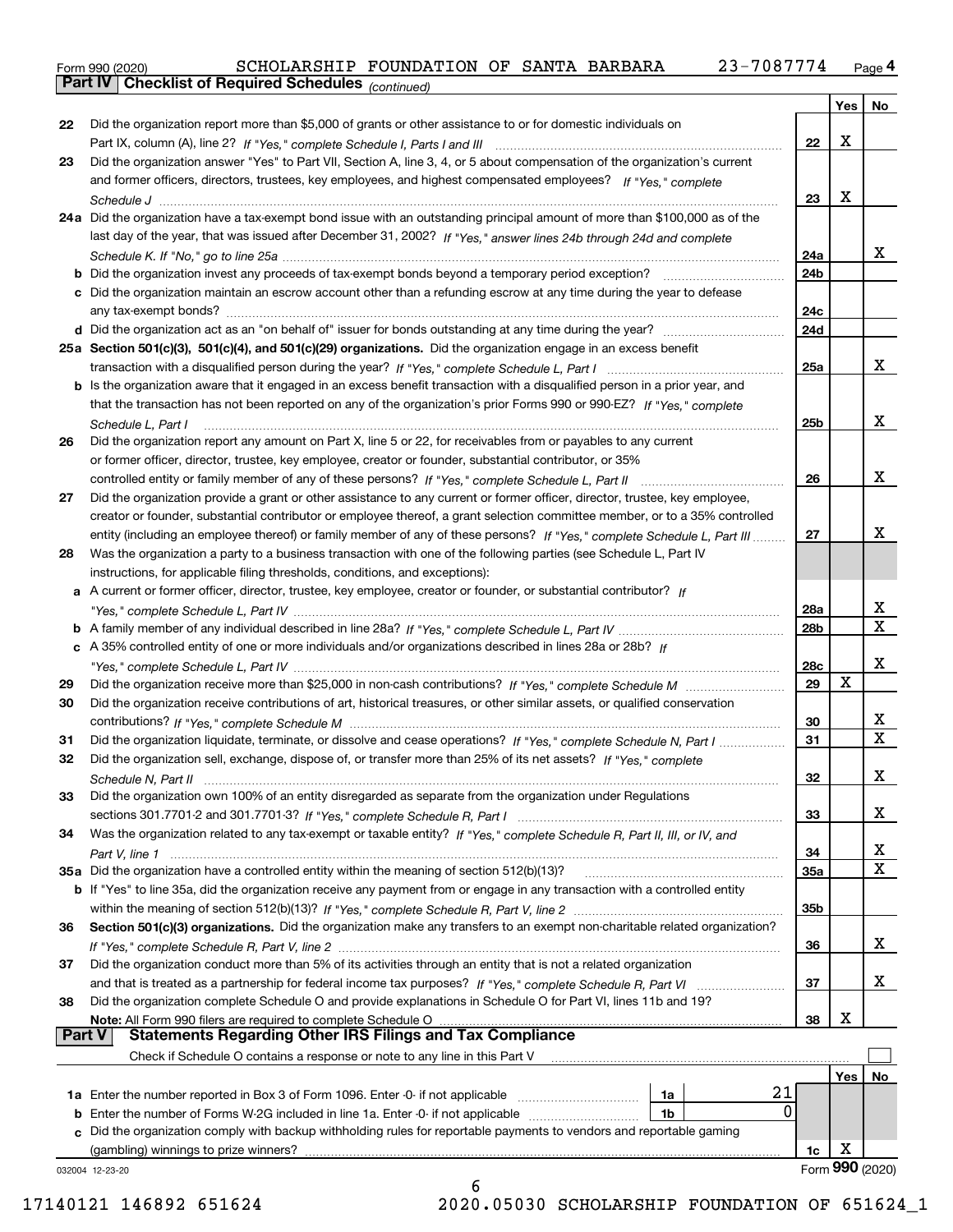|               | 23-7087774<br>SCHOLARSHIP FOUNDATION OF SANTA BARBARA<br>Form 990 (2020)                                                                                                                                                               |     |     | Page $5$         |  |  |  |
|---------------|----------------------------------------------------------------------------------------------------------------------------------------------------------------------------------------------------------------------------------------|-----|-----|------------------|--|--|--|
| <b>Part V</b> | Statements Regarding Other IRS Filings and Tax Compliance (continued)                                                                                                                                                                  |     |     |                  |  |  |  |
|               |                                                                                                                                                                                                                                        |     | Yes | No               |  |  |  |
|               | 2a Enter the number of employees reported on Form W-3, Transmittal of Wage and Tax Statements,                                                                                                                                         |     |     |                  |  |  |  |
|               | 20<br>filed for the calendar year ending with or within the year covered by this return<br>2a                                                                                                                                          |     |     |                  |  |  |  |
|               |                                                                                                                                                                                                                                        | 2b  | х   |                  |  |  |  |
|               |                                                                                                                                                                                                                                        |     |     |                  |  |  |  |
|               | 3a Did the organization have unrelated business gross income of \$1,000 or more during the year?                                                                                                                                       | За  |     | х                |  |  |  |
|               |                                                                                                                                                                                                                                        | 3b  |     |                  |  |  |  |
|               | 4a At any time during the calendar year, did the organization have an interest in, or a signature or other authority over, a                                                                                                           |     |     |                  |  |  |  |
|               |                                                                                                                                                                                                                                        | 4a  |     | х                |  |  |  |
|               | <b>b</b> If "Yes," enter the name of the foreign country $\blacktriangleright$                                                                                                                                                         |     |     |                  |  |  |  |
|               | See instructions for filing requirements for FinCEN Form 114, Report of Foreign Bank and Financial Accounts (FBAR).                                                                                                                    |     |     |                  |  |  |  |
|               |                                                                                                                                                                                                                                        | 5а  |     | х                |  |  |  |
| b             |                                                                                                                                                                                                                                        | 5b  |     | Χ                |  |  |  |
| c             |                                                                                                                                                                                                                                        | 5c  |     |                  |  |  |  |
|               | 6a Does the organization have annual gross receipts that are normally greater than \$100,000, and did the organization solicit                                                                                                         |     |     |                  |  |  |  |
|               |                                                                                                                                                                                                                                        | 6a  |     | х                |  |  |  |
|               | <b>b</b> If "Yes," did the organization include with every solicitation an express statement that such contributions or gifts                                                                                                          |     |     |                  |  |  |  |
|               | were not tax deductible?                                                                                                                                                                                                               | 6b  |     |                  |  |  |  |
| 7             | Organizations that may receive deductible contributions under section 170(c).                                                                                                                                                          |     |     |                  |  |  |  |
| а             | Did the organization receive a payment in excess of \$75 made partly as a contribution and partly for goods and services provided to the payor?                                                                                        | 7a  | X   |                  |  |  |  |
|               | <b>b</b> If "Yes," did the organization notify the donor of the value of the goods or services provided?                                                                                                                               | 7b  | x   |                  |  |  |  |
|               | c Did the organization sell, exchange, or otherwise dispose of tangible personal property for which it was required                                                                                                                    |     |     |                  |  |  |  |
|               |                                                                                                                                                                                                                                        | 7c  |     | х                |  |  |  |
|               | 7d  <br>d If "Yes," indicate the number of Forms 8282 filed during the year [11] [11] No. 2010 [12] Henry Marian Marian Marian Marian Marian Marian Marian Marian Marian Marian Marian Marian Marian Marian Marian Marian Marian Maria |     |     |                  |  |  |  |
| е             |                                                                                                                                                                                                                                        | 7e  |     | х                |  |  |  |
| f             | Did the organization, during the year, pay premiums, directly or indirectly, on a personal benefit contract?                                                                                                                           | 7f  |     | Χ                |  |  |  |
| g             | If the organization received a contribution of qualified intellectual property, did the organization file Form 8899 as required?                                                                                                       | 7g  |     |                  |  |  |  |
| h.            | If the organization received a contribution of cars, boats, airplanes, or other vehicles, did the organization file a Form 1098-C?                                                                                                     | 7h  |     |                  |  |  |  |
| 8             | Sponsoring organizations maintaining donor advised funds. Did a donor advised fund maintained by the                                                                                                                                   |     |     |                  |  |  |  |
|               | sponsoring organization have excess business holdings at any time during the year?                                                                                                                                                     | 8   |     |                  |  |  |  |
| 9             | Sponsoring organizations maintaining donor advised funds.                                                                                                                                                                              |     |     |                  |  |  |  |
| а             | Did the sponsoring organization make any taxable distributions under section 4966?                                                                                                                                                     | 9а  |     |                  |  |  |  |
| b             | Did the sponsoring organization make a distribution to a donor, donor advisor, or related person?                                                                                                                                      | 9b  |     |                  |  |  |  |
| 10            | Section 501(c)(7) organizations. Enter:                                                                                                                                                                                                |     |     |                  |  |  |  |
|               | 10a<br>a Initiation fees and capital contributions included on Part VIII, line 12 [111] [11] [12] [11] [12] [11] [12] [11] [12] [11] [12] [11] [12] [11] [12] [11] [12] [11] [12] [11] [12] [11] [12] [11] [12] [11] [12] [11] [12] [  |     |     |                  |  |  |  |
|               | 10b <br>Gross receipts, included on Form 990, Part VIII, line 12, for public use of club facilities                                                                                                                                    |     |     |                  |  |  |  |
| 11            | Section 501(c)(12) organizations. Enter:                                                                                                                                                                                               |     |     |                  |  |  |  |
| a             | Gross income from members or shareholders<br>11a                                                                                                                                                                                       |     |     |                  |  |  |  |
|               | b Gross income from other sources (Do not net amounts due or paid to other sources against                                                                                                                                             |     |     |                  |  |  |  |
|               | 11b                                                                                                                                                                                                                                    |     |     |                  |  |  |  |
|               | 12a Section 4947(a)(1) non-exempt charitable trusts. Is the organization filing Form 990 in lieu of Form 1041?                                                                                                                         | 12a |     |                  |  |  |  |
|               | 12b<br><b>b</b> If "Yes," enter the amount of tax-exempt interest received or accrued during the year                                                                                                                                  |     |     |                  |  |  |  |
| 13            | Section 501(c)(29) qualified nonprofit health insurance issuers.                                                                                                                                                                       |     |     |                  |  |  |  |
|               | <b>a</b> Is the organization licensed to issue qualified health plans in more than one state?                                                                                                                                          | 13a |     |                  |  |  |  |
|               | Note: See the instructions for additional information the organization must report on Schedule O.                                                                                                                                      |     |     |                  |  |  |  |
|               | <b>b</b> Enter the amount of reserves the organization is required to maintain by the states in which the                                                                                                                              |     |     |                  |  |  |  |
|               | 13b                                                                                                                                                                                                                                    |     |     |                  |  |  |  |
|               | 13с                                                                                                                                                                                                                                    |     |     |                  |  |  |  |
| 14a           | Did the organization receive any payments for indoor tanning services during the tax year?                                                                                                                                             |     |     |                  |  |  |  |
|               | <b>b</b> If "Yes," has it filed a Form 720 to report these payments? If "No," provide an explanation on Schedule O                                                                                                                     |     |     |                  |  |  |  |
| 15            | Is the organization subject to the section 4960 tax on payment(s) of more than \$1,000,000 in remuneration or                                                                                                                          |     |     |                  |  |  |  |
|               |                                                                                                                                                                                                                                        | 15  |     | х                |  |  |  |
|               | If "Yes," see instructions and file Form 4720, Schedule N.                                                                                                                                                                             |     |     |                  |  |  |  |
| 16            | Is the organization an educational institution subject to the section 4968 excise tax on net investment income?                                                                                                                        | 16  |     | х                |  |  |  |
|               | If "Yes," complete Form 4720, Schedule O.                                                                                                                                                                                              |     |     |                  |  |  |  |
|               |                                                                                                                                                                                                                                        |     |     | $000 \times 000$ |  |  |  |

7

Form (2020) **990**

032005 12-23-20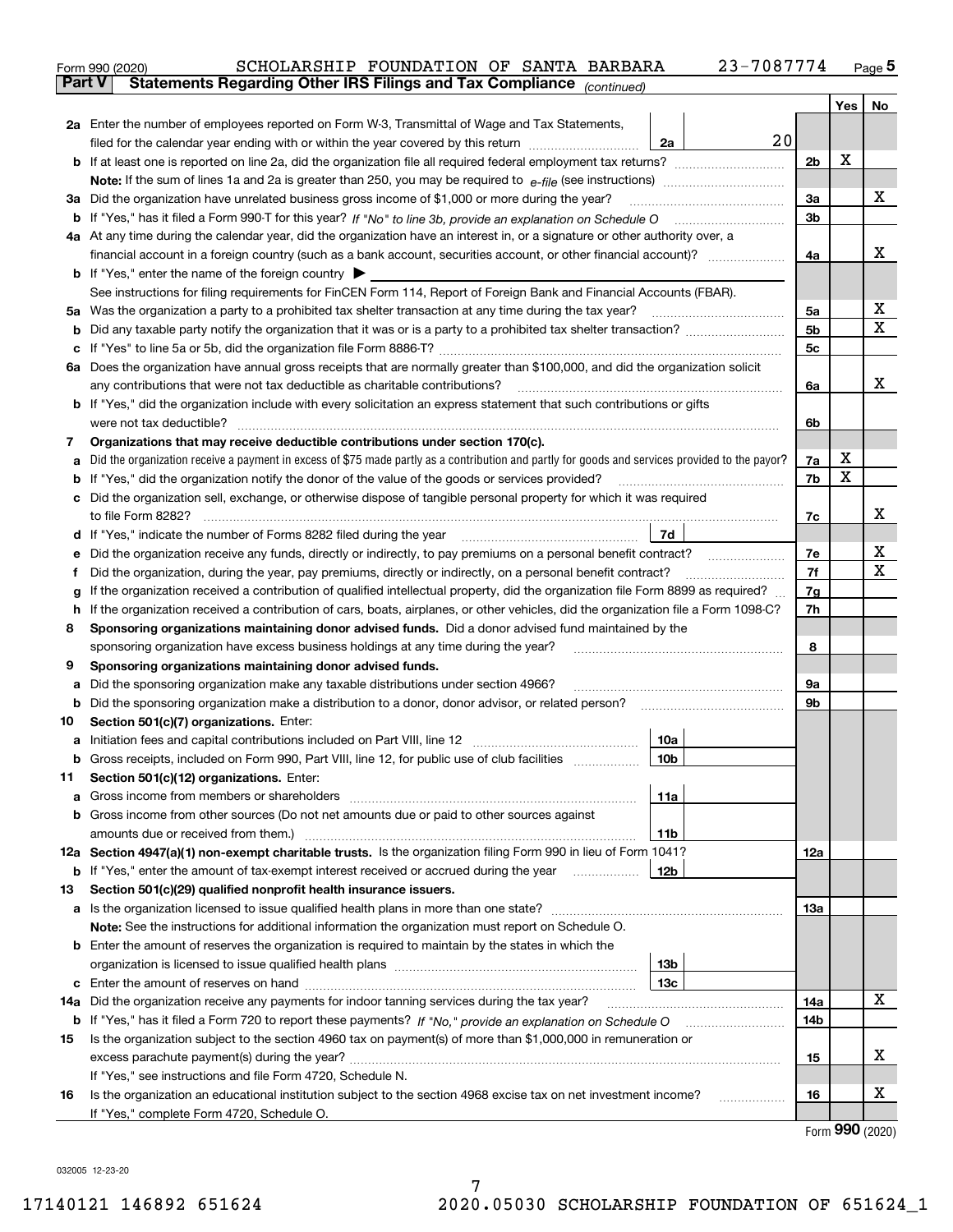|  | Form 990 (2020) |
|--|-----------------|
|  |                 |

*For each "Yes" response to lines 2 through 7b below, and for a "No" response to line 8a, 8b, or 10b below, describe the circumstances, processes, or changes on Schedule O. See instructions.* Form 990 (2020) **CHOLARSHIP FOUNDATION OF SANTA BARBARA** 23-7087774 Page 6<br>**Part VI Governance, Management, and Disclosure** For each "Yes" response to lines 2 through 7b below, and for a "No" response

|                                                                                                                                                 | Check if Schedule O contains a response or note to any line in this Part VI                                                                                           |    |    |                 |             | $\overline{\mathbf{x}}$ |  |  |  |
|-------------------------------------------------------------------------------------------------------------------------------------------------|-----------------------------------------------------------------------------------------------------------------------------------------------------------------------|----|----|-----------------|-------------|-------------------------|--|--|--|
|                                                                                                                                                 | <b>Section A. Governing Body and Management</b>                                                                                                                       |    |    |                 |             |                         |  |  |  |
|                                                                                                                                                 |                                                                                                                                                                       |    |    |                 | Yes         | No                      |  |  |  |
|                                                                                                                                                 | <b>1a</b> Enter the number of voting members of the governing body at the end of the tax year<br>.                                                                    | 1a | 28 |                 |             |                         |  |  |  |
|                                                                                                                                                 | If there are material differences in voting rights among members of the governing body, or if the governing                                                           |    |    |                 |             |                         |  |  |  |
|                                                                                                                                                 | body delegated broad authority to an executive committee or similar committee, explain on Schedule O.                                                                 |    |    |                 |             |                         |  |  |  |
| b                                                                                                                                               | Enter the number of voting members included on line 1a, above, who are independent                                                                                    | 1b | 28 |                 |             |                         |  |  |  |
| 2                                                                                                                                               | Did any officer, director, trustee, or key employee have a family relationship or a business relationship with any other                                              |    |    |                 |             |                         |  |  |  |
|                                                                                                                                                 | officer, director, trustee, or key employee?                                                                                                                          |    |    | $\mathbf{2}$    |             | X                       |  |  |  |
| 3                                                                                                                                               | Did the organization delegate control over management duties customarily performed by or under the direct supervision                                                 |    |    |                 |             |                         |  |  |  |
|                                                                                                                                                 | of officers, directors, trustees, or key employees to a management company or other person?                                                                           |    |    | 3               |             | х                       |  |  |  |
| 4                                                                                                                                               | Did the organization make any significant changes to its governing documents since the prior Form 990 was filed?                                                      |    |    | 4               |             | $\mathbf X$             |  |  |  |
| 5                                                                                                                                               |                                                                                                                                                                       |    |    | 5               |             | X                       |  |  |  |
| 6                                                                                                                                               | Did the organization have members or stockholders?                                                                                                                    |    |    |                 |             |                         |  |  |  |
|                                                                                                                                                 | Did the organization have members, stockholders, or other persons who had the power to elect or appoint one or                                                        |    |    | 6               |             | $\mathbf X$             |  |  |  |
| 7a                                                                                                                                              |                                                                                                                                                                       |    |    |                 |             |                         |  |  |  |
|                                                                                                                                                 | more members of the governing body?                                                                                                                                   |    |    | 7a              |             | х                       |  |  |  |
| b                                                                                                                                               | Are any governance decisions of the organization reserved to (or subject to approval by) members, stockholders, or                                                    |    |    |                 |             |                         |  |  |  |
|                                                                                                                                                 | persons other than the governing body?                                                                                                                                |    |    | 7b              |             | х                       |  |  |  |
| 8                                                                                                                                               | Did the organization contemporaneously document the meetings held or written actions undertaken during the year by the following:                                     |    |    |                 |             |                         |  |  |  |
| a                                                                                                                                               |                                                                                                                                                                       |    |    | 8a              | X           |                         |  |  |  |
| b                                                                                                                                               | Each committee with authority to act on behalf of the governing body?                                                                                                 |    |    | 8b              | X           |                         |  |  |  |
| 9                                                                                                                                               | Is there any officer, director, trustee, or key employee listed in Part VII, Section A, who cannot be reached at the                                                  |    |    |                 |             |                         |  |  |  |
|                                                                                                                                                 |                                                                                                                                                                       |    |    | 9               |             | x                       |  |  |  |
|                                                                                                                                                 | Section B. Policies <sub>(This Section B requests information about policies not required by the Internal Revenue Code.)</sub>                                        |    |    |                 |             |                         |  |  |  |
|                                                                                                                                                 |                                                                                                                                                                       |    |    |                 | Yes         | No                      |  |  |  |
|                                                                                                                                                 |                                                                                                                                                                       |    |    | 10a             |             | х                       |  |  |  |
|                                                                                                                                                 | <b>b</b> If "Yes," did the organization have written policies and procedures governing the activities of such chapters, affiliates,                                   |    |    |                 |             |                         |  |  |  |
|                                                                                                                                                 | and branches to ensure their operations are consistent with the organization's exempt purposes?                                                                       |    |    | 10b             |             |                         |  |  |  |
|                                                                                                                                                 | 11a Has the organization provided a complete copy of this Form 990 to all members of its governing body before filing the form?                                       |    |    | 11a             | $\mathbf X$ |                         |  |  |  |
| b                                                                                                                                               | Describe in Schedule O the process, if any, used by the organization to review this Form 990.                                                                         |    |    |                 |             |                         |  |  |  |
| 12a                                                                                                                                             |                                                                                                                                                                       |    |    |                 |             |                         |  |  |  |
| b                                                                                                                                               |                                                                                                                                                                       |    |    | 12 <sub>b</sub> | X           |                         |  |  |  |
| c                                                                                                                                               | Did the organization regularly and consistently monitor and enforce compliance with the policy? If "Yes." describe                                                    |    |    |                 |             |                         |  |  |  |
|                                                                                                                                                 | in Schedule O how this was done www.communication.com/www.communications.com/www.communications.com/                                                                  |    |    | 12c             | X           |                         |  |  |  |
| 13                                                                                                                                              | Did the organization have a written whistleblower policy?                                                                                                             |    |    | 13              | X           |                         |  |  |  |
| 14                                                                                                                                              | Did the organization have a written document retention and destruction policy?                                                                                        |    |    | 14              | X           |                         |  |  |  |
| 15                                                                                                                                              | Did the process for determining compensation of the following persons include a review and approval by independent                                                    |    |    |                 |             |                         |  |  |  |
|                                                                                                                                                 | persons, comparability data, and contemporaneous substantiation of the deliberation and decision?                                                                     |    |    |                 |             |                         |  |  |  |
| а                                                                                                                                               | The organization's CEO, Executive Director, or top management official manufactured content of the organization's CEO, Executive Director, or top management official |    |    | 15a             | Χ           |                         |  |  |  |
| b                                                                                                                                               | Other officers or key employees of the organization                                                                                                                   |    |    | 15b             | X           |                         |  |  |  |
|                                                                                                                                                 | If "Yes" to line 15a or 15b, describe the process in Schedule O (see instructions).                                                                                   |    |    |                 |             |                         |  |  |  |
|                                                                                                                                                 | 16a Did the organization invest in, contribute assets to, or participate in a joint venture or similar arrangement with a                                             |    |    |                 |             |                         |  |  |  |
|                                                                                                                                                 | taxable entity during the year?                                                                                                                                       |    |    | 16a             |             | х                       |  |  |  |
|                                                                                                                                                 | b If "Yes," did the organization follow a written policy or procedure requiring the organization to evaluate its participation                                        |    |    |                 |             |                         |  |  |  |
|                                                                                                                                                 | in joint venture arrangements under applicable federal tax law, and take steps to safeguard the organization's                                                        |    |    |                 |             |                         |  |  |  |
|                                                                                                                                                 | exempt status with respect to such arrangements?                                                                                                                      |    |    | 16b             |             |                         |  |  |  |
|                                                                                                                                                 | <b>Section C. Disclosure</b>                                                                                                                                          |    |    |                 |             |                         |  |  |  |
| 17                                                                                                                                              | List the states with which a copy of this Form 990 is required to be filed $\blacktriangleright$ CA                                                                   |    |    |                 |             |                         |  |  |  |
| 18                                                                                                                                              | Section 6104 requires an organization to make its Forms 1023 (1024 or 1024-A, if applicable), 990, and 990-T (Section 501(c)(3)s only) available                      |    |    |                 |             |                         |  |  |  |
|                                                                                                                                                 | for public inspection. Indicate how you made these available. Check all that apply.                                                                                   |    |    |                 |             |                         |  |  |  |
|                                                                                                                                                 | $\lfloor X \rfloor$ Own website<br>$X$ Upon request<br>Another's website<br>Other (explain on Schedule O)                                                             |    |    |                 |             |                         |  |  |  |
| Describe on Schedule O whether (and if so, how) the organization made its governing documents, conflict of interest policy, and financial<br>19 |                                                                                                                                                                       |    |    |                 |             |                         |  |  |  |
|                                                                                                                                                 | statements available to the public during the tax year.                                                                                                               |    |    |                 |             |                         |  |  |  |
| 20                                                                                                                                              | State the name, address, and telephone number of the person who possesses the organization's books and records                                                        |    |    |                 |             |                         |  |  |  |
|                                                                                                                                                 | CHIEF FINANCIAL OFFICER - 805-687-6065                                                                                                                                |    |    |                 |             |                         |  |  |  |
|                                                                                                                                                 | P.O. BOX 3620, SANTA BARBARA,<br>93130<br>CA                                                                                                                          |    |    |                 |             |                         |  |  |  |
|                                                                                                                                                 | 032006 12-23-20                                                                                                                                                       |    |    |                 |             | Form 990 (2020)         |  |  |  |
|                                                                                                                                                 | 8                                                                                                                                                                     |    |    |                 |             |                         |  |  |  |
|                                                                                                                                                 |                                                                                                                                                                       |    |    |                 |             |                         |  |  |  |

17140121 146892 651624 2020.05030 SCHOLARSHIP FOUNDATION OF 651624\_1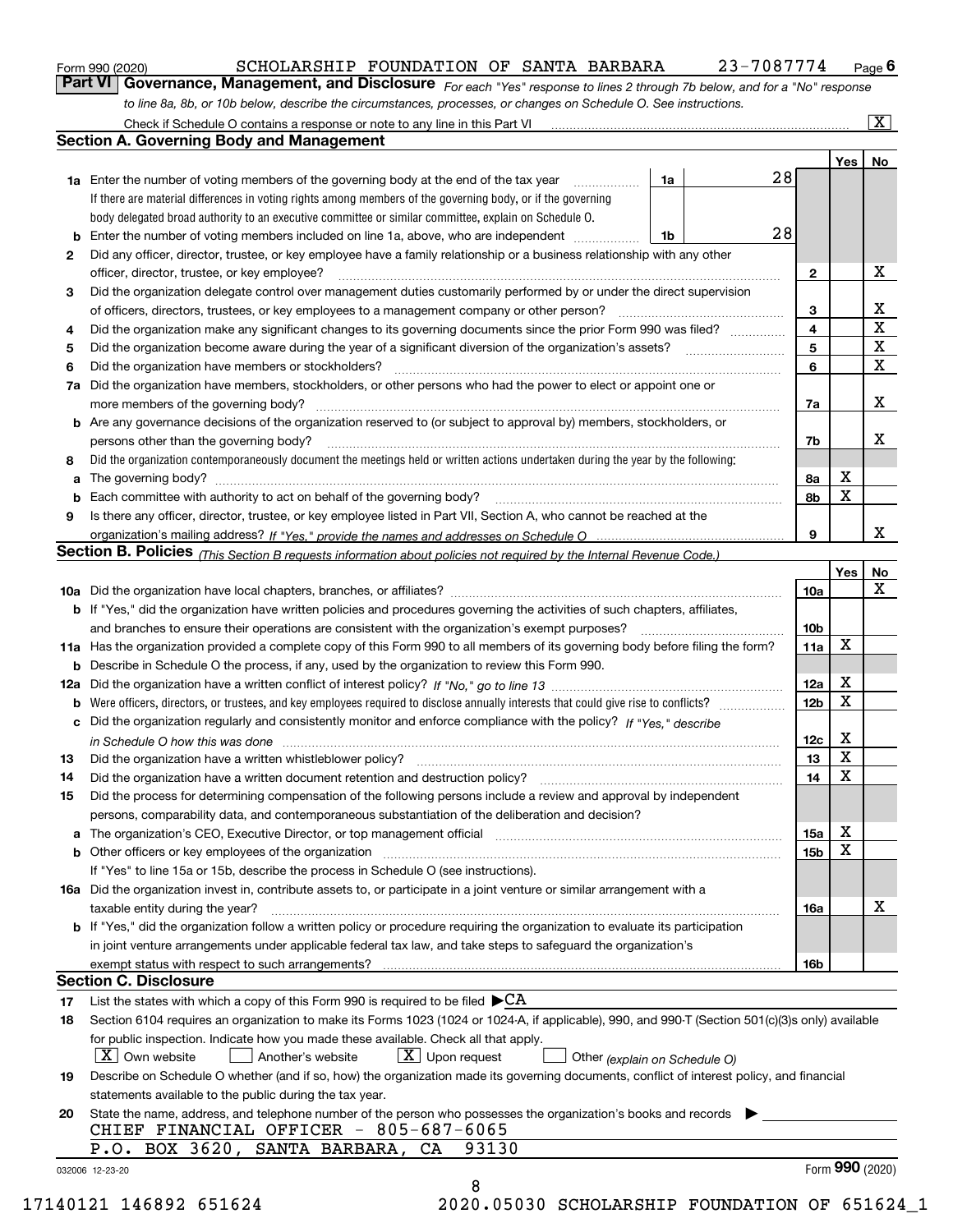| Form 990 (2020)                                                                            | SCHOLARSHIP FOUNDATION OF SANTA BARBARA                                      |  |  |  |  | 23-7087774 | Page $7$ |  |
|--------------------------------------------------------------------------------------------|------------------------------------------------------------------------------|--|--|--|--|------------|----------|--|
| Part VII Compensation of Officers, Directors, Trustees, Key Employees, Highest Compensated |                                                                              |  |  |  |  |            |          |  |
| <b>Employees, and Independent Contractors</b>                                              |                                                                              |  |  |  |  |            |          |  |
|                                                                                            | Check if Schedule O contains a response or note to any line in this Part VII |  |  |  |  |            |          |  |

**Section A. Officers, Directors, Trustees, Key Employees, and Highest Compensated Employees**

**1a**  Complete this table for all persons required to be listed. Report compensation for the calendar year ending with or within the organization's tax year. **•** List all of the organization's current officers, directors, trustees (whether individuals or organizations), regardless of amount of compensation.

Enter -0- in columns (D), (E), and (F) if no compensation was paid.

 $\bullet$  List all of the organization's  $\,$ current key employees, if any. See instructions for definition of "key employee."

**•** List the organization's five current highest compensated employees (other than an officer, director, trustee, or key employee) who received reportable compensation (Box 5 of Form W-2 and/or Box 7 of Form 1099-MISC) of more than \$100,000 from the organization and any related organizations.

**•** List all of the organization's former officers, key employees, and highest compensated employees who received more than \$100,000 of reportable compensation from the organization and any related organizations.

**former directors or trustees**  ¥ List all of the organization's that received, in the capacity as a former director or trustee of the organization, more than \$10,000 of reportable compensation from the organization and any related organizations.

See instructions for the order in which to list the persons above.

Check this box if neither the organization nor any related organization compensated any current officer, director, or trustee.  $\mathcal{L}^{\text{max}}$ 

| (A)                             | (B)                    |                               |                                                                  | (C)         |              |                                  |        | (D)                             | (E)                              | (F)                      |
|---------------------------------|------------------------|-------------------------------|------------------------------------------------------------------|-------------|--------------|----------------------------------|--------|---------------------------------|----------------------------------|--------------------------|
| Name and title                  | Average                |                               | (do not check more than one                                      | Position    |              |                                  |        | Reportable                      | Reportable                       | Estimated                |
|                                 | hours per              |                               | box, unless person is both an<br>officer and a director/trustee) |             |              |                                  |        | compensation                    | compensation                     | amount of                |
|                                 | week                   |                               |                                                                  |             |              |                                  |        | from                            | from related                     | other                    |
|                                 | (list any<br>hours for |                               |                                                                  |             |              |                                  |        | the                             | organizations<br>(W-2/1099-MISC) | compensation<br>from the |
|                                 | related                |                               |                                                                  |             |              |                                  |        | organization<br>(W-2/1099-MISC) |                                  | organization             |
|                                 | organizations          |                               |                                                                  |             |              |                                  |        |                                 |                                  | and related              |
|                                 | below                  | ndividual trustee or director | nstitutional trustee                                             |             |              |                                  |        |                                 |                                  | organizations            |
|                                 | line)                  |                               |                                                                  | Officer     | Key employee | Highest compensated<br> employee | Former |                                 |                                  |                          |
| <b>BARBARA ROBERTSON</b><br>(1) | 40.00                  |                               |                                                                  |             |              |                                  |        |                                 |                                  |                          |
| PRESIDENT & CEO                 |                        |                               |                                                                  | $\mathbf X$ |              |                                  |        | 180,300.                        | $\mathbf 0$ .                    | 19, 138.                 |
| (2)<br>TIM DOUGHERTY            | 40.00                  |                               |                                                                  |             |              |                                  |        |                                 |                                  |                          |
| DIRECTOR OF COMMUNICATIONS      |                        |                               |                                                                  |             |              | X                                |        | 110,126.                        | $\mathbf 0$ .                    | 8,214.                   |
| LEN SMOLBURD<br>(3)             | 40.00                  |                               |                                                                  |             |              |                                  |        |                                 |                                  |                          |
| DIRECTOR OF PROGRAMS            |                        |                               |                                                                  |             |              | $\overline{\textbf{X}}$          |        | 107,924.                        | 0.                               | 9,924.                   |
| <b>JAMES HUTCHINSON</b><br>(4)  | 40.00                  |                               |                                                                  |             |              |                                  |        |                                 |                                  |                          |
| CFO                             |                        |                               |                                                                  | $\mathbf X$ |              |                                  |        | 97,495.                         | 0.                               | 5,380.                   |
| (5)<br>CHRISTIE GLANVILLE       | 8.00                   |                               |                                                                  |             |              |                                  |        |                                 |                                  |                          |
| <b>BOARD CHAIR</b>              |                        | $\mathbf X$                   |                                                                  | $\rm X$     |              |                                  |        | 0.                              | 0.                               | $0_{.}$                  |
| GREG BARTHOLOMEW<br>(6)         | 3.00                   |                               |                                                                  |             |              |                                  |        |                                 |                                  |                          |
| <b>SECRETARY</b>                |                        | $\mathbf X$                   |                                                                  | $\rm X$     |              |                                  |        | 0.                              | $\mathbf 0$ .                    | $0_{.}$                  |
| <b>BILL TERRE</b><br>(7)        | 3.00                   |                               |                                                                  |             |              |                                  |        |                                 |                                  |                          |
| <b>TREASURER</b>                |                        | $\mathbf X$                   |                                                                  | $\rm X$     |              |                                  |        | 0.                              | 0.                               | $0_{.}$                  |
| JOAN ARNOLD<br>(8)              | $\overline{2.00}$      |                               |                                                                  |             |              |                                  |        |                                 |                                  |                          |
| <b>DIRECTOR</b>                 |                        | $\overline{\mathbf{X}}$       |                                                                  |             |              |                                  |        | 0.                              | $\mathbf 0$ .                    | $\mathbf 0$ .            |
| TRUDI CAREY<br>(9)              | 2.00                   |                               |                                                                  |             |              |                                  |        |                                 |                                  |                          |
| <b>DIRECTOR</b>                 |                        | $\overline{\mathbf{X}}$       |                                                                  |             |              |                                  |        | $\mathbf 0$ .                   | 0.                               | $0_{.}$                  |
| (10) SARAH CHRISMAN             | 2.00                   |                               |                                                                  |             |              |                                  |        |                                 |                                  |                          |
| <b>DIRECTOR</b>                 |                        | $\overline{\mathbf{X}}$       |                                                                  |             |              |                                  |        | $\mathbf 0$ .                   | $\mathbf 0$ .                    | $0_{.}$                  |
| (11) DAVID DURON                | 2.00                   |                               |                                                                  |             |              |                                  |        |                                 |                                  |                          |
| <b>DIRECTOR</b>                 |                        | X                             |                                                                  |             |              |                                  |        | $\mathbf 0$ .                   | $\mathbf 0$ .                    | $0_{.}$                  |
| (12) TRICIA FAHNOE              | 2.00                   |                               |                                                                  |             |              |                                  |        |                                 |                                  |                          |
| <b>DIRECTOR</b>                 |                        | X                             |                                                                  |             |              |                                  |        | 0.                              | $\mathbf 0$ .                    | $0_{\cdot}$              |
| (13) PAMELA GANN                | 2.00                   |                               |                                                                  |             |              |                                  |        |                                 |                                  |                          |
| <b>DIRECTOR</b>                 |                        | $\mathbf X$                   |                                                                  |             |              |                                  |        | 0.                              | $\mathbf 0$ .                    | $\mathbf 0$ .            |
| (14) JANET GARUFIS              | 2.00                   |                               |                                                                  |             |              |                                  |        |                                 |                                  |                          |
| <b>DIRECTOR</b>                 |                        | $\rm X$                       |                                                                  |             |              |                                  |        | 0.                              | $\mathbf 0$ .                    | $0_{.}$                  |
| (15) ALAN GRIFFIN               | $\overline{2.00}$      |                               |                                                                  |             |              |                                  |        |                                 |                                  |                          |
| <b>DIRECTOR</b>                 |                        | X                             |                                                                  |             |              |                                  |        | 0.                              | 0.                               | $\mathbf 0$ .            |
| (16) NORM HABERMANN             | $\overline{2.00}$      |                               |                                                                  |             |              |                                  |        |                                 |                                  |                          |
| <b>DIRECTOR</b>                 |                        | $\rm X$                       |                                                                  |             |              |                                  |        | 0.                              | $\mathbf 0$ .                    | $\mathbf 0$ .            |
| (17) JIM KNIGHT                 | 2.00                   |                               |                                                                  |             |              |                                  |        |                                 |                                  |                          |
| <b>DIRECTOR</b>                 |                        | $\overline{\mathbf{X}}$       |                                                                  |             |              |                                  |        | 0.                              | $\mathbf 0$ .                    | 0.                       |

032007 12-23-20

Form (2020) **990**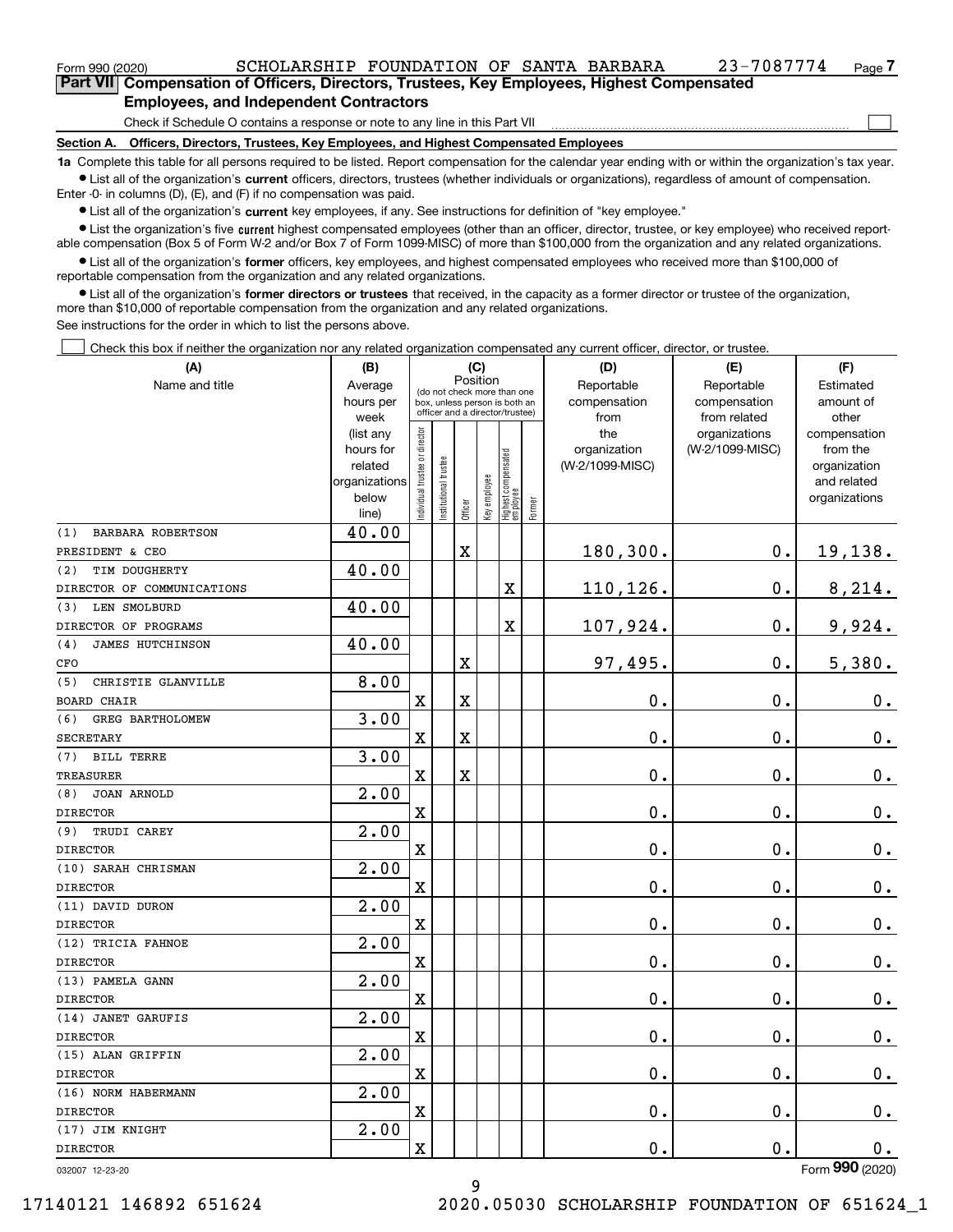|                 | Form 990 (2020)                                                                                                                      |                      |                                |                       |          |              |                                   |            | SCHOLARSHIP FOUNDATION OF SANTA BARBARA | 23-7087774      |                  |                     |                             | Page 8          |
|-----------------|--------------------------------------------------------------------------------------------------------------------------------------|----------------------|--------------------------------|-----------------------|----------|--------------|-----------------------------------|------------|-----------------------------------------|-----------------|------------------|---------------------|-----------------------------|-----------------|
| <b>Part VII</b> | Section A. Officers, Directors, Trustees, Key Employees, and Highest Compensated Employees (continued)                               |                      |                                |                       |          |              |                                   |            |                                         |                 |                  |                     |                             |                 |
|                 | (A)                                                                                                                                  | (B)                  |                                |                       |          | (C)          |                                   |            | (D)                                     | (E)             |                  |                     | (F)                         |                 |
|                 | Name and title                                                                                                                       | Average              |                                |                       | Position |              | (do not check more than one       |            | Reportable                              | Reportable      |                  |                     | Estimated                   |                 |
|                 |                                                                                                                                      | hours per            |                                |                       |          |              | box, unless person is both an     |            | compensation                            | compensation    |                  |                     | amount of                   |                 |
|                 |                                                                                                                                      | week                 |                                |                       |          |              | officer and a director/trustee)   |            | from                                    | from related    |                  |                     | other                       |                 |
|                 |                                                                                                                                      | (list any            |                                |                       |          |              |                                   |            | the                                     | organizations   |                  |                     |                             | compensation    |
|                 |                                                                                                                                      | hours for<br>related |                                |                       |          |              |                                   |            | organization                            | (W-2/1099-MISC) |                  |                     | from the                    |                 |
|                 |                                                                                                                                      | organizations        |                                |                       |          |              |                                   |            | (W-2/1099-MISC)                         |                 |                  |                     | organization<br>and related |                 |
|                 |                                                                                                                                      | below                |                                |                       |          |              |                                   |            |                                         |                 |                  |                     | organizations               |                 |
|                 |                                                                                                                                      | line)                | Individual trustee or director | Institutional trustee | Officer  | key employee | Highest compensated<br>  employee | Former     |                                         |                 |                  |                     |                             |                 |
|                 | (18) KELLY KNIGHT                                                                                                                    | 2.00                 |                                |                       |          |              |                                   |            |                                         |                 |                  |                     |                             |                 |
| <b>DIRECTOR</b> |                                                                                                                                      |                      | Χ                              |                       |          |              |                                   |            | 0.                                      |                 | 0.               |                     |                             | 0.              |
|                 | (19) DANNA MCGREW                                                                                                                    | 3.00                 |                                |                       |          |              |                                   |            |                                         |                 |                  |                     |                             |                 |
| <b>DIRECTOR</b> |                                                                                                                                      |                      | $\mathbf X$                    |                       |          |              |                                   |            | 0.                                      |                 | 0.               |                     |                             | 0.              |
|                 | (20) KATHY OLEARY                                                                                                                    | 2.00                 |                                |                       |          |              |                                   |            |                                         |                 |                  |                     |                             |                 |
| <b>DIRECTOR</b> |                                                                                                                                      |                      | $\mathbf X$                    |                       |          |              |                                   |            | 0.                                      |                 | Ο.               |                     |                             | $\mathbf 0$ .   |
|                 | (21) FRED PRZEKOP                                                                                                                    | 3.00                 |                                |                       |          |              |                                   |            |                                         |                 |                  |                     |                             |                 |
| <b>DIRECTOR</b> |                                                                                                                                      |                      | $\mathbf X$                    |                       |          |              |                                   |            | 0.                                      |                 | Ο.               |                     |                             | $\mathbf 0$ .   |
|                 | (22) CARRIE RANDOLPH                                                                                                                 | 2.00                 |                                |                       |          |              |                                   |            |                                         |                 |                  |                     |                             |                 |
| <b>DIRECTOR</b> |                                                                                                                                      |                      | $\mathbf X$                    |                       |          |              |                                   |            | 0.                                      |                 | Ο.               |                     |                             | $0_{.}$         |
|                 | (23) NANCY RANSOHOFF                                                                                                                 | 2.00                 |                                |                       |          |              |                                   |            |                                         |                 |                  |                     |                             |                 |
| <b>DIRECTOR</b> |                                                                                                                                      |                      | $\mathbf X$                    |                       |          |              |                                   |            | 0.                                      |                 | 0.               |                     |                             | $0_{.}$         |
|                 | (24) JENNIFER RAPP                                                                                                                   | 2.00                 |                                |                       |          |              |                                   |            |                                         |                 |                  |                     |                             |                 |
| <b>DIRECTOR</b> |                                                                                                                                      |                      | $\mathbf X$                    |                       |          |              |                                   |            | 0.                                      |                 | 0.               |                     |                             | 0.              |
|                 | (25) JULIA RODGERS                                                                                                                   | 2.00                 |                                |                       |          |              |                                   |            |                                         |                 |                  |                     |                             |                 |
| <b>DIRECTOR</b> |                                                                                                                                      |                      | $\mathbf X$                    |                       |          |              |                                   |            | 0.                                      |                 | 0.               |                     |                             | 0.              |
|                 | (26) MATTHEW ROWE                                                                                                                    | 2.00                 |                                |                       |          |              |                                   |            |                                         |                 |                  |                     |                             |                 |
|                 |                                                                                                                                      |                      | $\mathbf x$                    |                       |          |              |                                   |            | 0.                                      |                 | Ο.               |                     |                             |                 |
| <b>DIRECTOR</b> |                                                                                                                                      |                      |                                |                       |          |              |                                   |            | 495,845.                                |                 | $\overline{0}$ . |                     |                             | 0.              |
|                 | 1b Subtotal                                                                                                                          |                      |                                |                       |          |              |                                   |            | 0.                                      |                 | $\overline{0}$ . | 42,656.             |                             |                 |
|                 | c Total from continuation sheets to Part VII, Section A                                                                              |                      |                                |                       |          |              |                                   |            |                                         |                 | $\overline{0}$ . | 0.<br>42,656.       |                             |                 |
|                 |                                                                                                                                      |                      |                                |                       |          |              |                                   |            | 495,845.                                |                 |                  |                     |                             |                 |
| $\mathbf{2}$    | Total number of individuals (including but not limited to those listed above) who received more than \$100,000 of reportable         |                      |                                |                       |          |              |                                   |            |                                         |                 |                  |                     |                             |                 |
|                 | compensation from the organization $\blacktriangleright$                                                                             |                      |                                |                       |          |              |                                   |            |                                         |                 |                  |                     |                             | 3               |
|                 |                                                                                                                                      |                      |                                |                       |          |              |                                   |            |                                         |                 |                  |                     | Yes                         | No              |
| 3               | Did the organization list any former officer, director, trustee, key employee, or highest compensated employee on                    |                      |                                |                       |          |              |                                   |            |                                         |                 |                  |                     |                             |                 |
|                 | line 1a? If "Yes," complete Schedule J for such individual material content in the first of the content of the                       |                      |                                |                       |          |              |                                   |            |                                         |                 |                  | 3                   |                             | X               |
| 4               | For any individual listed on line 1a, is the sum of reportable compensation and other compensation from the organization             |                      |                                |                       |          |              |                                   |            |                                         |                 |                  |                     |                             |                 |
|                 |                                                                                                                                      |                      |                                |                       |          |              |                                   |            |                                         |                 |                  | 4                   | X                           |                 |
| 5               | Did any person listed on line 1a receive or accrue compensation from any unrelated organization or individual for services           |                      |                                |                       |          |              |                                   |            |                                         |                 |                  |                     |                             |                 |
|                 |                                                                                                                                      |                      |                                |                       |          |              |                                   |            |                                         |                 |                  | 5                   |                             | X               |
|                 | <b>Section B. Independent Contractors</b>                                                                                            |                      |                                |                       |          |              |                                   |            |                                         |                 |                  |                     |                             |                 |
| 1               | Complete this table for your five highest compensated independent contractors that received more than \$100,000 of compensation from |                      |                                |                       |          |              |                                   |            |                                         |                 |                  |                     |                             |                 |
|                 | the organization. Report compensation for the calendar year ending with or within the organization's tax year.                       |                      |                                |                       |          |              |                                   |            |                                         |                 |                  |                     |                             |                 |
|                 | (A)                                                                                                                                  |                      |                                |                       |          |              |                                   |            | (B)<br>Description of services          |                 |                  | (C)<br>Compensation |                             |                 |
|                 | Name and business address                                                                                                            |                      |                                |                       |          |              |                                   |            |                                         |                 |                  |                     |                             |                 |
|                 | JP MORGAN PRIVATE BANK, 2029 CENTURY PARK                                                                                            |                      |                                |                       |          |              |                                   |            | <b>INVESTMENT</b>                       |                 |                  |                     |                             |                 |
| Е,              | FLOOR 39, LOS ANGELES, CA 90067                                                                                                      |                      |                                |                       |          |              |                                   | MANAGEMENT |                                         |                 |                  |                     | 139,569.                    |                 |
|                 |                                                                                                                                      |                      |                                |                       |          |              |                                   |            |                                         |                 |                  |                     |                             |                 |
|                 |                                                                                                                                      |                      |                                |                       |          |              |                                   |            |                                         |                 |                  |                     |                             |                 |
|                 |                                                                                                                                      |                      |                                |                       |          |              |                                   |            |                                         |                 |                  |                     |                             |                 |
|                 |                                                                                                                                      |                      |                                |                       |          |              |                                   |            |                                         |                 |                  |                     |                             |                 |
|                 |                                                                                                                                      |                      |                                |                       |          |              |                                   |            |                                         |                 |                  |                     |                             |                 |
|                 |                                                                                                                                      |                      |                                |                       |          |              |                                   |            |                                         |                 |                  |                     |                             |                 |
|                 |                                                                                                                                      |                      |                                |                       |          |              |                                   |            |                                         |                 |                  |                     |                             |                 |
|                 |                                                                                                                                      |                      |                                |                       |          |              |                                   |            |                                         |                 |                  |                     |                             |                 |
| $\mathbf{2}$    | Total number of independent contractors (including but not limited to those listed above) who received more than                     |                      |                                |                       |          |              |                                   |            |                                         |                 |                  |                     |                             |                 |
|                 | \$100,000 of compensation from the organization                                                                                      |                      |                                |                       |          |              |                                   |            |                                         |                 |                  |                     |                             |                 |
|                 | SEE PART VII, SECTION A CONTINUATION SHEETS                                                                                          |                      |                                |                       |          |              |                                   |            |                                         |                 |                  |                     |                             | Form 990 (2020) |

032008 12-23-20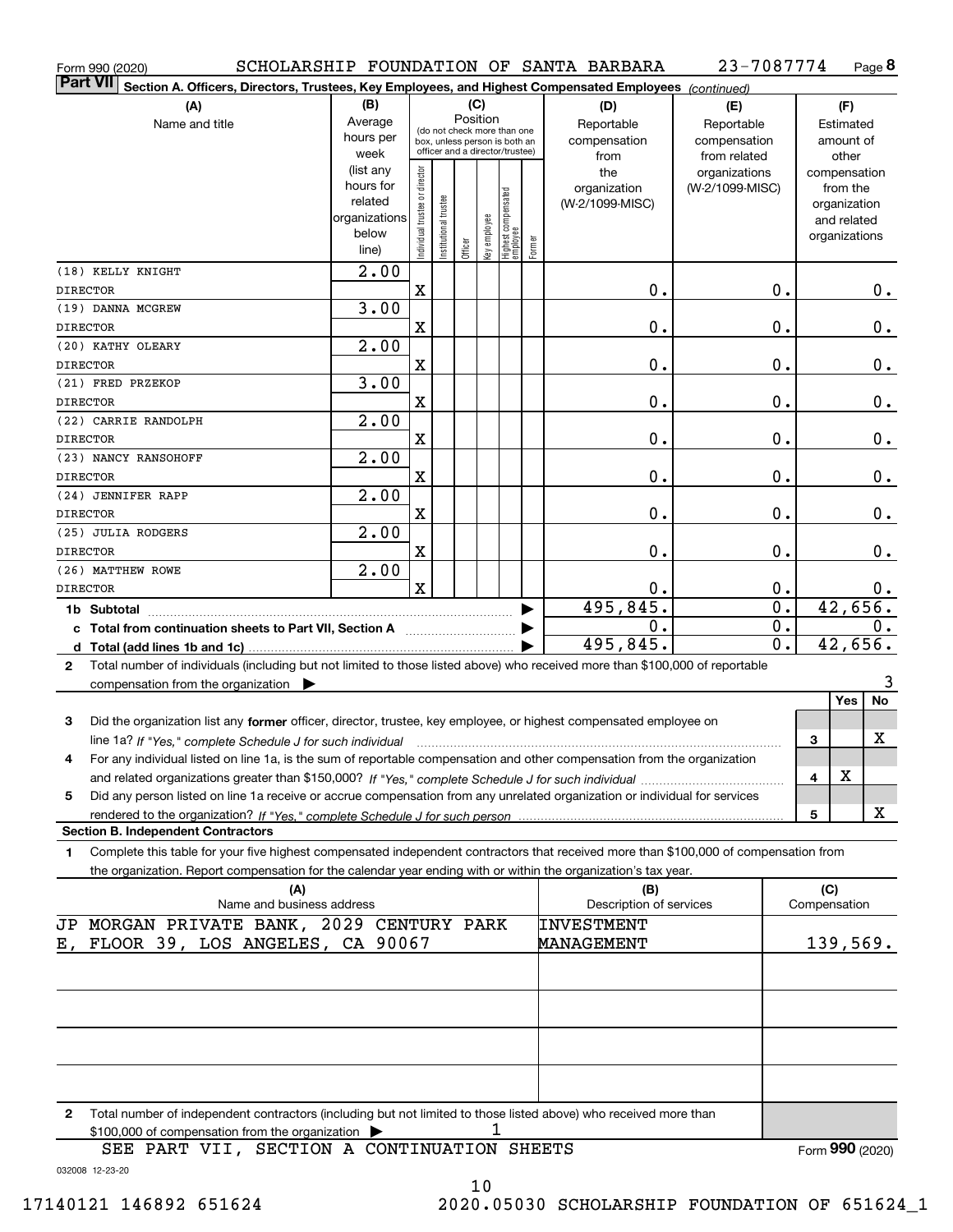| Form 990                                                                                                                                       |                        |                                |                        |         |              |                              |        | SCHOLARSHIP FOUNDATION OF SANTA BARBARA | 23-7087774                   |                    |  |
|------------------------------------------------------------------------------------------------------------------------------------------------|------------------------|--------------------------------|------------------------|---------|--------------|------------------------------|--------|-----------------------------------------|------------------------------|--------------------|--|
| <b>Part VII</b><br>Section A. Officers, Directors, Trustees, Key Employees, and Highest Compensated Employees (continued)<br>(A)<br>(D)<br>(B) |                        |                                |                        |         |              |                              |        |                                         |                              |                    |  |
|                                                                                                                                                | (C)                    |                                |                        |         |              |                              |        | (E)                                     | (F)                          |                    |  |
| Name and title                                                                                                                                 | Average                |                                |                        |         | Position     |                              |        | Reportable                              | Reportable                   | Estimated          |  |
|                                                                                                                                                | hours<br>per           |                                | (check all that apply) |         |              |                              |        | compensation<br>from                    | compensation<br>from related | amount of<br>other |  |
|                                                                                                                                                | week                   |                                |                        |         |              |                              |        | the                                     | organizations                | compensation       |  |
|                                                                                                                                                | (list any              |                                |                        |         |              |                              |        | organization                            | (W-2/1099-MISC)              | from the           |  |
|                                                                                                                                                | hours for              |                                |                        |         |              |                              |        | (W-2/1099-MISC)                         |                              | organization       |  |
|                                                                                                                                                | related                |                                |                        |         |              |                              |        |                                         |                              | and related        |  |
|                                                                                                                                                | organizations<br>below |                                |                        |         |              |                              |        |                                         |                              | organizations      |  |
|                                                                                                                                                | line)                  | Individual trustee or director | Institutional trustee  | Officer | Key employee | Highest compensated employee | Former |                                         |                              |                    |  |
| (27) JULIE WHALEN SCHUETZ                                                                                                                      | 2.00                   |                                |                        |         |              |                              |        |                                         |                              |                    |  |
| <b>DIRECTOR</b>                                                                                                                                |                        | $\mathbf X$                    |                        |         |              |                              |        | $0$ .                                   | $\mathbf 0$ .                | $0_{\bullet}$      |  |
| (28) JAY SMITH                                                                                                                                 | 2.00                   |                                |                        |         |              |                              |        |                                         |                              |                    |  |
| <b>DIRECTOR</b>                                                                                                                                |                        | $\mathbf X$                    |                        |         |              |                              |        | $\mathbf 0$ .                           | 0.                           | $\mathbf 0$ .      |  |
| (29) JEAN A. SMITH                                                                                                                             | 2.00                   |                                |                        |         |              |                              |        |                                         |                              |                    |  |
| <b>DIRECTOR</b>                                                                                                                                |                        | $\mathbf X$                    |                        |         |              |                              |        | $\mathbf 0$ .                           | $\mathbf 0$ .                | $\mathbf 0$ .      |  |
| (30) RACHAEL STEIDL                                                                                                                            | 2.00                   |                                |                        |         |              |                              |        |                                         |                              |                    |  |
| <b>DIRECTOR</b>                                                                                                                                |                        | $\mathbf X$                    |                        |         |              |                              |        | $\mathbf 0$ .                           | $\mathbf 0$ .                | 0.                 |  |
| (31) ARTHUR SWALLEY                                                                                                                            | 2.00                   |                                |                        |         |              |                              |        |                                         |                              |                    |  |
| <b>DIRECTOR</b>                                                                                                                                |                        | $\mathbf X$                    |                        |         |              |                              |        | $\mathbf 0$ .                           | 0.                           | 0.                 |  |
| (32) DON LOGAN                                                                                                                                 | 2.00                   |                                |                        |         |              |                              |        |                                         |                              |                    |  |
| <b>DIRECTOR</b>                                                                                                                                |                        | X                              |                        |         |              |                              |        | 0.                                      | 0.                           | 0.                 |  |
|                                                                                                                                                |                        |                                |                        |         |              |                              |        |                                         |                              |                    |  |
|                                                                                                                                                |                        |                                |                        |         |              |                              |        |                                         |                              |                    |  |
|                                                                                                                                                |                        |                                |                        |         |              |                              |        |                                         |                              |                    |  |
|                                                                                                                                                |                        |                                |                        |         |              |                              |        |                                         |                              |                    |  |
|                                                                                                                                                |                        |                                |                        |         |              |                              |        |                                         |                              |                    |  |
|                                                                                                                                                |                        |                                |                        |         |              |                              |        |                                         |                              |                    |  |
|                                                                                                                                                |                        |                                |                        |         |              |                              |        |                                         |                              |                    |  |
|                                                                                                                                                |                        |                                |                        |         |              |                              |        |                                         |                              |                    |  |
|                                                                                                                                                |                        |                                |                        |         |              |                              |        |                                         |                              |                    |  |
|                                                                                                                                                |                        |                                |                        |         |              |                              |        |                                         |                              |                    |  |
|                                                                                                                                                |                        |                                |                        |         |              |                              |        |                                         |                              |                    |  |
|                                                                                                                                                |                        |                                |                        |         |              |                              |        |                                         |                              |                    |  |
|                                                                                                                                                |                        |                                |                        |         |              |                              |        |                                         |                              |                    |  |
|                                                                                                                                                |                        |                                |                        |         |              |                              |        |                                         |                              |                    |  |
|                                                                                                                                                |                        |                                |                        |         |              |                              |        |                                         |                              |                    |  |
|                                                                                                                                                |                        |                                |                        |         |              |                              |        |                                         |                              |                    |  |
|                                                                                                                                                |                        |                                |                        |         |              |                              |        |                                         |                              |                    |  |
|                                                                                                                                                |                        |                                |                        |         |              |                              |        |                                         |                              |                    |  |
|                                                                                                                                                |                        |                                |                        |         |              |                              |        |                                         |                              |                    |  |
|                                                                                                                                                |                        |                                |                        |         |              |                              |        |                                         |                              |                    |  |
|                                                                                                                                                |                        |                                |                        |         |              |                              |        |                                         |                              |                    |  |
|                                                                                                                                                |                        |                                |                        |         |              |                              |        |                                         |                              |                    |  |
|                                                                                                                                                |                        |                                |                        |         |              |                              |        |                                         |                              |                    |  |
|                                                                                                                                                |                        |                                |                        |         |              |                              |        |                                         |                              |                    |  |
|                                                                                                                                                |                        |                                |                        |         |              |                              |        |                                         |                              |                    |  |
|                                                                                                                                                |                        |                                |                        |         |              |                              |        |                                         |                              |                    |  |
|                                                                                                                                                |                        |                                |                        |         |              |                              |        |                                         |                              |                    |  |
|                                                                                                                                                |                        |                                |                        |         |              |                              |        |                                         |                              |                    |  |

032201 04-01-20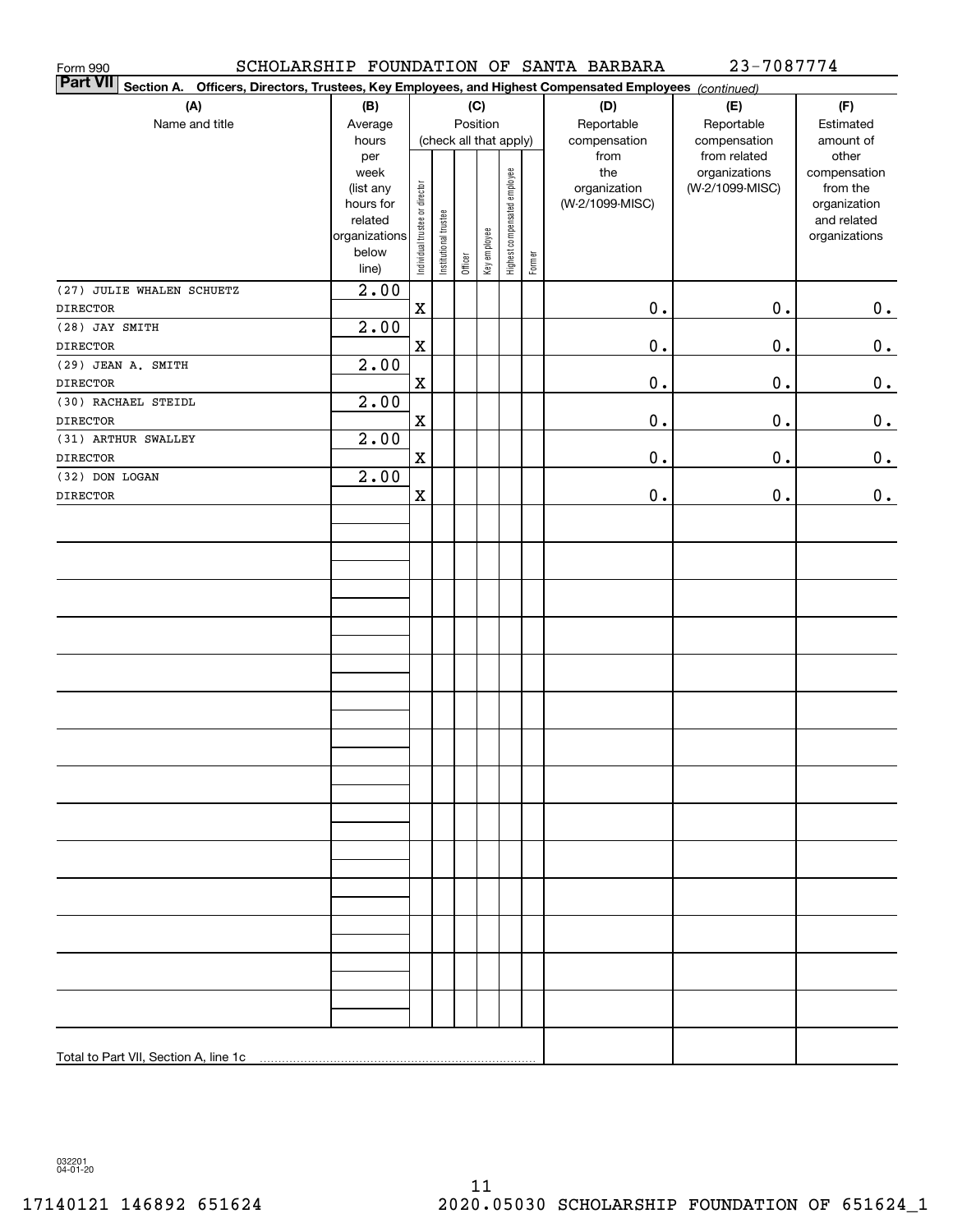|                                                           |                                                    |     | Form 990 (2020)                                                               |                                      |                    |     | SCHOLARSHIP FOUNDATION OF SANTA BARBARA |                      |                                              | 23-7087774                           | Page 9                                                          |
|-----------------------------------------------------------|----------------------------------------------------|-----|-------------------------------------------------------------------------------|--------------------------------------|--------------------|-----|-----------------------------------------|----------------------|----------------------------------------------|--------------------------------------|-----------------------------------------------------------------|
|                                                           | <b>Part VIII</b>                                   |     | <b>Statement of Revenue</b>                                                   |                                      |                    |     |                                         |                      |                                              |                                      |                                                                 |
|                                                           |                                                    |     | Check if Schedule O contains a response or note to any line in this Part VIII |                                      |                    |     |                                         |                      |                                              |                                      |                                                                 |
|                                                           |                                                    |     |                                                                               |                                      |                    |     |                                         | (A)<br>Total revenue | (B)<br>Related or exempt<br>function revenue | (C)<br>Unrelated<br>business revenue | (D)<br>Revenue excluded<br>from tax under<br>sections 512 - 514 |
|                                                           |                                                    |     | 1 a Federated campaigns                                                       |                                      | 1a                 |     |                                         |                      |                                              |                                      |                                                                 |
| Contributions, Gifts, Grants<br>and Other Similar Amounts |                                                    |     | <b>b</b> Membership dues                                                      | $\ldots \ldots \ldots \ldots \ldots$ | 1 <sub>b</sub>     |     |                                         |                      |                                              |                                      |                                                                 |
|                                                           |                                                    |     | c Fundraising events                                                          |                                      | 1 <sub>c</sub>     |     | 134,000.                                |                      |                                              |                                      |                                                                 |
|                                                           |                                                    |     | d Related organizations                                                       |                                      | 1 <sub>d</sub>     |     |                                         |                      |                                              |                                      |                                                                 |
|                                                           |                                                    |     | e Government grants (contributions)                                           |                                      | 1e                 |     |                                         |                      |                                              |                                      |                                                                 |
|                                                           |                                                    |     | f All other contributions, gifts, grants, and                                 |                                      |                    |     |                                         |                      |                                              |                                      |                                                                 |
|                                                           |                                                    |     | similar amounts not included above                                            |                                      | 1f                 |     | 7,774,009.                              |                      |                                              |                                      |                                                                 |
|                                                           |                                                    |     | g Noncash contributions included in lines 1a-1f                               |                                      | $1g$ $\frac{1}{3}$ |     | 196,055.                                |                      |                                              |                                      |                                                                 |
|                                                           |                                                    |     |                                                                               |                                      |                    |     |                                         | 7,908,009.           |                                              |                                      |                                                                 |
|                                                           |                                                    |     |                                                                               |                                      |                    |     | <b>Business Code</b>                    |                      |                                              |                                      |                                                                 |
|                                                           |                                                    | 2 a | GRANT FOR STUDENT AID SVC                                                     |                                      |                    |     | 900099                                  | 85,392.              | 85,392.                                      |                                      |                                                                 |
|                                                           |                                                    | b   |                                                                               |                                      |                    |     |                                         |                      |                                              |                                      |                                                                 |
|                                                           |                                                    | с   |                                                                               |                                      |                    |     |                                         |                      |                                              |                                      |                                                                 |
|                                                           |                                                    | d   |                                                                               |                                      |                    |     |                                         |                      |                                              |                                      |                                                                 |
| Program Service<br>Revenue                                |                                                    | е   |                                                                               |                                      |                    |     |                                         |                      |                                              |                                      |                                                                 |
|                                                           |                                                    |     | f All other program service revenue                                           |                                      |                    |     |                                         |                      |                                              |                                      |                                                                 |
|                                                           |                                                    |     |                                                                               |                                      |                    |     |                                         | 85,392.              |                                              |                                      |                                                                 |
|                                                           | з                                                  |     | Investment income (including dividends, interest, and                         |                                      |                    |     |                                         |                      |                                              |                                      |                                                                 |
|                                                           | Income from investment of tax-exempt bond proceeds |     |                                                                               |                                      |                    |     | 1,318,578.                              |                      |                                              | 1,318,578.                           |                                                                 |
|                                                           | 4                                                  |     |                                                                               |                                      |                    |     |                                         |                      |                                              |                                      |                                                                 |
|                                                           | 5                                                  |     |                                                                               |                                      | (i) Real           |     | (ii) Personal                           | 43,382.              |                                              |                                      | 43,382.                                                         |
|                                                           |                                                    |     |                                                                               |                                      |                    |     |                                         |                      |                                              |                                      |                                                                 |
|                                                           |                                                    |     | 6 a Gross rents<br>.                                                          | 6a                                   |                    |     |                                         |                      |                                              |                                      |                                                                 |
|                                                           |                                                    |     | <b>b</b> Less: rental expenses<br>Rental income or (loss)                     | 6b                                   |                    |     |                                         |                      |                                              |                                      |                                                                 |
|                                                           |                                                    | c   | d Net rental income or (loss)                                                 | 6с                                   |                    |     |                                         |                      |                                              |                                      |                                                                 |
|                                                           |                                                    |     | 7 a Gross amount from sales of                                                |                                      | (i) Securities     |     | (ii) Other                              |                      |                                              |                                      |                                                                 |
|                                                           |                                                    |     | $7a$ 12, 922, 153.<br>assets other than inventory                             |                                      |                    |     |                                         |                      |                                              |                                      |                                                                 |
|                                                           |                                                    |     | <b>b</b> Less: cost or other basis                                            |                                      |                    |     |                                         |                      |                                              |                                      |                                                                 |
|                                                           |                                                    |     | and sales expenses                                                            |                                      | $7b$ 11, 529, 167. |     |                                         |                      |                                              |                                      |                                                                 |
| venue                                                     |                                                    |     | c Gain or (loss)                                                              |                                      | 7c   1,392,986.    |     |                                         |                      |                                              |                                      |                                                                 |
|                                                           |                                                    |     |                                                                               |                                      |                    |     |                                         | 1,392,986.           |                                              |                                      | 1,392,986.                                                      |
| Other Re                                                  |                                                    |     | 8 a Gross income from fundraising events (not                                 |                                      |                    |     |                                         |                      |                                              |                                      |                                                                 |
|                                                           |                                                    |     | including $$$ 134,000. of                                                     |                                      |                    |     |                                         |                      |                                              |                                      |                                                                 |
|                                                           |                                                    |     | contributions reported on line 1c). See                                       |                                      |                    |     |                                         |                      |                                              |                                      |                                                                 |
|                                                           |                                                    |     |                                                                               |                                      |                    | 8a  | 0.                                      |                      |                                              |                                      |                                                                 |
|                                                           |                                                    |     | <b>b</b> Less: direct expenses                                                |                                      |                    | 8b  | 59,198.                                 |                      |                                              |                                      |                                                                 |
|                                                           |                                                    |     | c Net income or (loss) from fundraising events                                |                                      |                    |     |                                         | $-59,198.$           |                                              |                                      | $-59,198.$                                                      |
|                                                           |                                                    |     | 9 a Gross income from gaming activities. See                                  |                                      |                    |     |                                         |                      |                                              |                                      |                                                                 |
|                                                           |                                                    |     |                                                                               |                                      |                    | 9a  |                                         |                      |                                              |                                      |                                                                 |
|                                                           |                                                    |     |                                                                               |                                      |                    | 9b  |                                         |                      |                                              |                                      |                                                                 |
|                                                           |                                                    |     | c Net income or (loss) from gaming activities                                 |                                      |                    |     | .                                       |                      |                                              |                                      |                                                                 |
|                                                           |                                                    |     | 10 a Gross sales of inventory, less returns                                   |                                      |                    |     |                                         |                      |                                              |                                      |                                                                 |
|                                                           |                                                    |     |                                                                               |                                      |                    | 10a |                                         |                      |                                              |                                      |                                                                 |
|                                                           |                                                    |     | <b>b</b> Less: cost of goods sold                                             |                                      |                    | 10b |                                         |                      |                                              |                                      |                                                                 |
|                                                           |                                                    |     | c Net income or (loss) from sales of inventory                                |                                      |                    |     | <b>Business Code</b>                    |                      |                                              |                                      |                                                                 |
|                                                           |                                                    |     |                                                                               |                                      |                    |     |                                         |                      |                                              |                                      |                                                                 |
|                                                           | 11a                                                | b   |                                                                               |                                      |                    |     |                                         |                      |                                              |                                      |                                                                 |
| Miscellaneous<br>Revenue                                  |                                                    | c   |                                                                               |                                      |                    |     |                                         |                      |                                              |                                      |                                                                 |
|                                                           |                                                    |     |                                                                               |                                      |                    |     |                                         |                      |                                              |                                      |                                                                 |
|                                                           |                                                    |     |                                                                               |                                      |                    |     |                                         |                      |                                              |                                      |                                                                 |
|                                                           | 12                                                 |     |                                                                               |                                      |                    |     |                                         | 10,689,149.          | 85,392.                                      | 0.                                   | 2,695,748.                                                      |
| 032009 12-23-20                                           |                                                    |     |                                                                               |                                      |                    |     |                                         |                      |                                              |                                      | Form 990 (2020)                                                 |

032009 12-23-20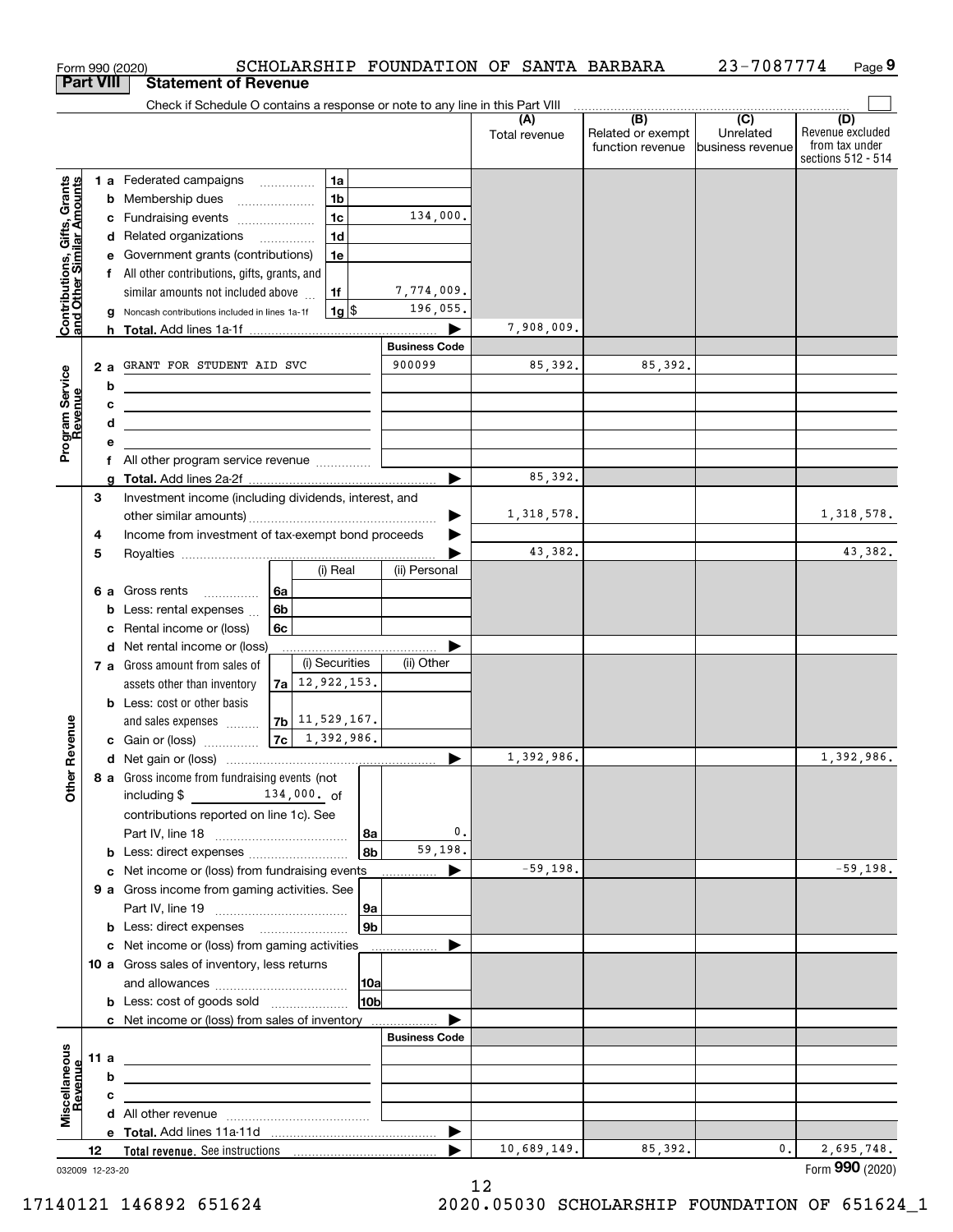*Section 501(c)(3) and 501(c)(4) organizations must complete all columns. All other organizations must complete column (A).*

|              | Do not include amounts reported on lines 6b,<br>7b, 8b, 9b, and 10b of Part VIII.                                                                          | (A)<br>Total expenses | $\overline{(B)}$<br>Program service<br>expenses | (C)<br>Management and<br>general expenses | (D)<br>Fundraising<br>expenses |
|--------------|------------------------------------------------------------------------------------------------------------------------------------------------------------|-----------------------|-------------------------------------------------|-------------------------------------------|--------------------------------|
| 1.           | Grants and other assistance to domestic organizations                                                                                                      |                       |                                                 |                                           |                                |
|              | and domestic governments. See Part IV, line 21                                                                                                             |                       |                                                 |                                           |                                |
| $\mathbf{2}$ | Grants and other assistance to domestic                                                                                                                    |                       |                                                 |                                           |                                |
|              | individuals. See Part IV, line 22                                                                                                                          | 6,995,681.            | 6,995,681.                                      |                                           |                                |
| 3            | Grants and other assistance to foreign                                                                                                                     |                       |                                                 |                                           |                                |
|              | organizations, foreign governments, and foreign                                                                                                            |                       |                                                 |                                           |                                |
|              | individuals. See Part IV, lines 15 and 16                                                                                                                  | 34,933.               | 34,933.                                         |                                           |                                |
| 4            | Benefits paid to or for members                                                                                                                            |                       |                                                 |                                           |                                |
| 5            | Compensation of current officers, directors,                                                                                                               |                       |                                                 |                                           |                                |
|              | trustees, and key employees                                                                                                                                | 349,247.              | 101,821.                                        | 147,752.                                  | 99,674.                        |
| 6            | Compensation not included above to disqualified                                                                                                            |                       |                                                 |                                           |                                |
|              | persons (as defined under section 4958(f)(1)) and                                                                                                          |                       |                                                 |                                           |                                |
|              | persons described in section 4958(c)(3)(B)                                                                                                                 |                       |                                                 |                                           |                                |
| 7            |                                                                                                                                                            | 791,966.              | 636,517.                                        | 80,892.                                   | 74, 557.                       |
| 8            | Pension plan accruals and contributions (include                                                                                                           |                       |                                                 |                                           |                                |
|              | section 401(k) and 403(b) employer contributions)                                                                                                          | 43,817.               | 36,931.                                         | 3,393.                                    | $\frac{3,493}{9,951}$          |
| 9            |                                                                                                                                                            | 78,665.               | $\overline{54,007}$ .                           | 14,707.                                   |                                |
| 10           |                                                                                                                                                            | 79, 103.              | $\overline{51,910}$ .                           | 15,445.                                   | 11,748.                        |
| 11           | Fees for services (nonemployees):                                                                                                                          |                       |                                                 |                                           |                                |
| a            |                                                                                                                                                            |                       |                                                 |                                           |                                |
| b            |                                                                                                                                                            |                       |                                                 |                                           |                                |
| c            |                                                                                                                                                            | 33,500.               |                                                 | 33,500.                                   |                                |
| d            |                                                                                                                                                            |                       |                                                 |                                           |                                |
| e            | Professional fundraising services. See Part IV, line 17                                                                                                    | 4,570.                |                                                 |                                           | 4,570.                         |
| f            | Investment management fees                                                                                                                                 | 139,569.              |                                                 | 139,569.                                  |                                |
| g            | Other. (If line 11g amount exceeds 10% of line 25,                                                                                                         |                       |                                                 |                                           |                                |
|              | column (A) amount, list line 11g expenses on Sch 0.)                                                                                                       | 13,710.               | 9,140.                                          | 4,570.                                    |                                |
| 12           |                                                                                                                                                            | 29,988.               | 7,497.                                          |                                           | $\overline{22, 491}$ .         |
| 13           |                                                                                                                                                            | 57,844.               | 36,631.                                         | 11,274.                                   | 9,939.<br>7,701.               |
| 14           |                                                                                                                                                            | 83,133.               | 60,030.                                         | 15,402.                                   |                                |
| 15           |                                                                                                                                                            |                       |                                                 |                                           |                                |
| 16           |                                                                                                                                                            | 93,866.<br>360.       | 67,780.<br>$\overline{360}$ .                   | 17,391.                                   | 8,695.                         |
| 17           | Travel                                                                                                                                                     |                       |                                                 |                                           |                                |
| 18           | Payments of travel or entertainment expenses                                                                                                               |                       |                                                 |                                           |                                |
|              | for any federal, state, or local public officials                                                                                                          | $\overline{5,022}$ .  | 1,544.                                          | 3,478.                                    |                                |
| 19           | Conferences, conventions, and meetings                                                                                                                     |                       |                                                 |                                           |                                |
| 20           | Interest                                                                                                                                                   |                       |                                                 |                                           |                                |
| 21           |                                                                                                                                                            | 35,201.               | 25,418.                                         | 6,522.                                    | 3,261.                         |
| 22           | Depreciation, depletion, and amortization                                                                                                                  | 15,672.               | 11,317.                                         | 2,903.                                    | 1,452.                         |
| 23<br>24     | Insurance<br>Other expenses. Itemize expenses not covered                                                                                                  |                       |                                                 |                                           |                                |
|              | above (List miscellaneous expenses on line 24e. If<br>line 24e amount exceeds 10% of line 25, column (A)<br>amount, list line 24e expenses on Schedule O.) |                       |                                                 |                                           |                                |
|              | a MISCELLANEOUS                                                                                                                                            | 14,937.               | 10,785.                                         | 2,768.                                    | 1,384.                         |
| b            |                                                                                                                                                            |                       |                                                 |                                           |                                |
| c            |                                                                                                                                                            |                       |                                                 |                                           |                                |
| d            |                                                                                                                                                            |                       |                                                 |                                           |                                |
|              | e All other expenses                                                                                                                                       |                       |                                                 |                                           |                                |
| 25           | Total functional expenses. Add lines 1 through 24e                                                                                                         | 8,900,784.            | 8, 142, 302.                                    | 499,566.                                  | 258,916.                       |
| 26           | Joint costs. Complete this line only if the organization                                                                                                   |                       |                                                 |                                           |                                |
|              | reported in column (B) joint costs from a combined                                                                                                         |                       |                                                 |                                           |                                |
|              | educational campaign and fundraising solicitation.                                                                                                         |                       |                                                 |                                           |                                |
|              | Check here $\blacktriangleright$<br>if following SOP 98-2 (ASC 958-720)                                                                                    |                       |                                                 |                                           | $000 \times 000$               |
|              |                                                                                                                                                            |                       |                                                 |                                           |                                |

032010 12-23-20

Form (2020) **990**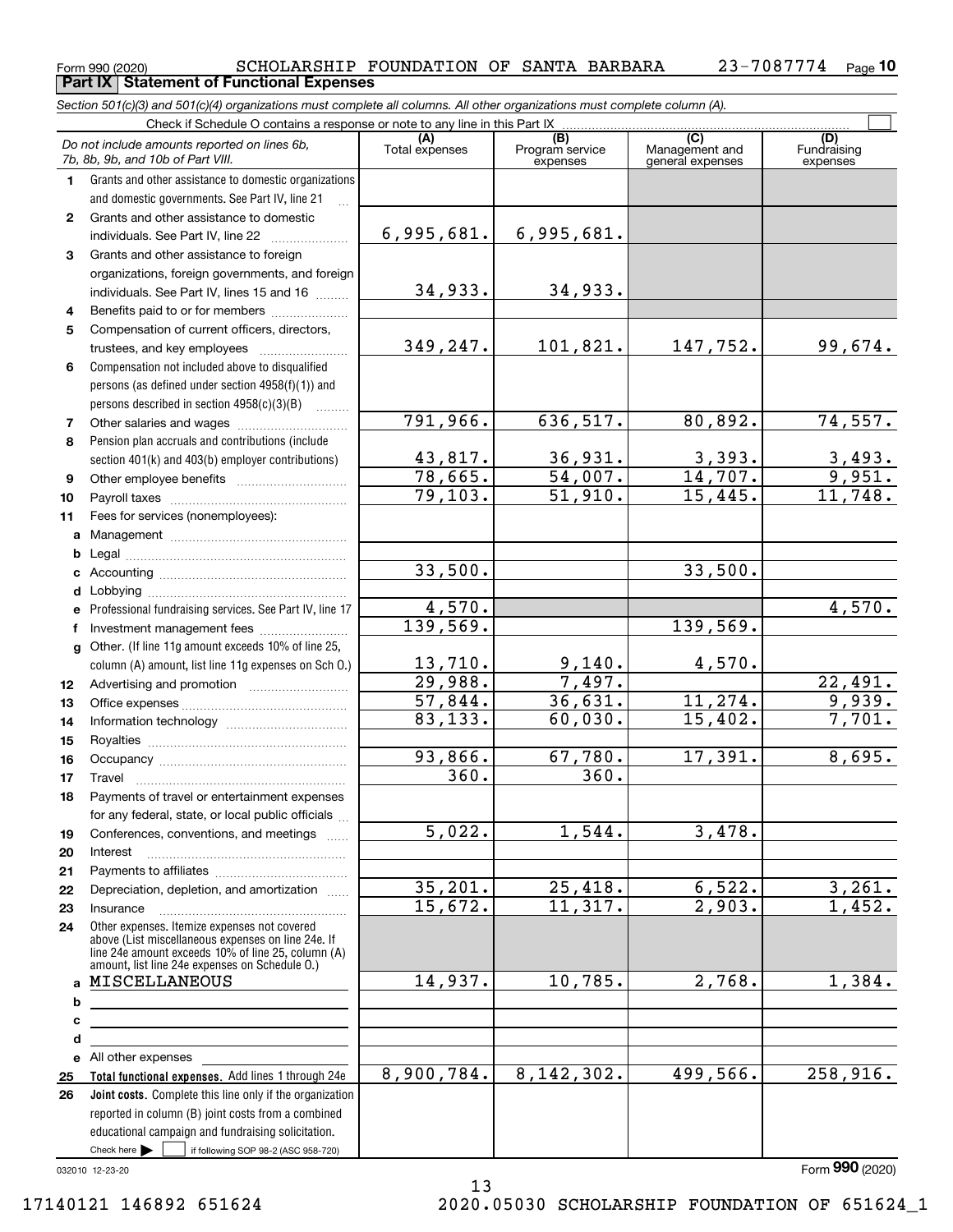|                    | 2        |                                                                                       |                 |               | 4,904,575.               | $\mathbf{2}$                | 8,903,492.                      |
|--------------------|----------|---------------------------------------------------------------------------------------|-----------------|---------------|--------------------------|-----------------------------|---------------------------------|
|                    | З        |                                                                                       |                 |               | 1,814,411.               | $\mathbf{3}$                | 1,587,615.                      |
|                    | 4        |                                                                                       |                 |               |                          | 4                           |                                 |
|                    | 5        | Loans and other receivables from any current or former officer, director,             |                 |               |                          |                             |                                 |
|                    |          | trustee, key employee, creator or founder, substantial contributor, or 35%            |                 |               |                          |                             |                                 |
|                    |          | controlled entity or family member of any of these persons                            |                 |               |                          | 5                           |                                 |
|                    | 6        | Loans and other receivables from other disqualified persons (as defined               |                 |               |                          |                             |                                 |
|                    |          | under section $4958(f)(1)$ , and persons described in section $4958(c)(3)(B)$         |                 | $\ldots$      |                          | 6                           |                                 |
|                    | 7        |                                                                                       |                 |               | $\overline{7}$           |                             |                                 |
| Assets             | 8        |                                                                                       |                 |               |                          | 8                           |                                 |
|                    | 9        | Prepaid expenses and deferred charges                                                 |                 |               | 43,771.                  | 9                           | 33,489.                         |
|                    |          | 10a Land, buildings, and equipment: cost or other                                     |                 |               |                          |                             |                                 |
|                    |          | basis. Complete Part VI of Schedule D                                                 | 10a $ $         | $703,060$ .   |                          |                             |                                 |
|                    |          | <b>b</b> Less: accumulated depreciation                                               | 10 <sub>b</sub> | 685, 856.     | 40,405.                  | 10 <sub>c</sub>             | 17,204.                         |
|                    | 11       |                                                                                       |                 | 51, 526, 354. | 11                       | 63, 369, 118.               |                                 |
|                    | 12       |                                                                                       |                 |               | 70, 739.                 | 12                          | 47,869.                         |
|                    | 13       |                                                                                       |                 |               |                          | 13                          |                                 |
|                    | 14       |                                                                                       |                 |               | 4,000.                   | 14                          | 2,000.                          |
|                    | 15       |                                                                                       |                 |               | 267,976.                 | 15                          | 276, 573.                       |
|                    | 16       |                                                                                       |                 | 58,672,330.   | 16                       | 74, 237, 459.               |                                 |
|                    | 17       |                                                                                       |                 |               | 109,537.                 | 17                          | 134, 218.                       |
|                    | 18       |                                                                                       |                 |               |                          | 18                          |                                 |
|                    | 19       |                                                                                       |                 |               |                          | 19                          |                                 |
|                    | 20       |                                                                                       |                 |               |                          | 20                          |                                 |
|                    | 21       | Escrow or custodial account liability. Complete Part IV of Schedule D                 |                 |               |                          | 21                          |                                 |
|                    | 22       | Loans and other payables to any current or former officer, director,                  |                 |               |                          |                             |                                 |
| Liabilities        |          | trustee, key employee, creator or founder, substantial contributor, or 35%            |                 |               |                          |                             |                                 |
|                    |          | controlled entity or family member of any of these persons                            |                 | 22            |                          |                             |                                 |
|                    | 23       | Secured mortgages and notes payable to unrelated third parties                        |                 |               |                          | 23                          |                                 |
|                    | 24       | Unsecured notes and loans payable to unrelated third parties                          |                 |               | 242,470.                 | 24                          | 242,470.                        |
|                    | 25       | Other liabilities (including federal income tax, payables to related third            |                 |               |                          |                             |                                 |
|                    |          | parties, and other liabilities not included on lines 17-24). Complete Part X          |                 |               | $5,357,083$ . 25         |                             |                                 |
|                    |          | of Schedule D                                                                         |                 |               | $\overline{5,709,090}$ . |                             | $\frac{7,132,052.}{7,508,740.}$ |
|                    | 26       | Organizations that follow FASB ASC 958, check here $\triangleright \lfloor X \rfloor$ |                 |               |                          | 26                          |                                 |
|                    |          | and complete lines 27, 28, 32, and 33.                                                |                 |               |                          |                             |                                 |
| alances            |          |                                                                                       |                 |               | $5,640,757$ . 27         |                             | 7,083,151.                      |
|                    | 27<br>28 |                                                                                       |                 |               | 47, 322, 483.            | 28                          | 59,645,568.                     |
| ≃                  |          | Organizations that do not follow FASB ASC 958, check here ▶ □                         |                 |               |                          |                             |                                 |
|                    |          | and complete lines 29 through 33.                                                     |                 |               |                          |                             |                                 |
|                    | 29       |                                                                                       |                 |               |                          | 29                          |                                 |
| Net Assets or Fund | 30       | Paid-in or capital surplus, or land, building, or equipment fund                      |                 |               | 30                       |                             |                                 |
|                    | 31       | Retained earnings, endowment, accumulated income, or other funds                      | .               |               | 31                       |                             |                                 |
|                    | 32       |                                                                                       |                 | 52,963,240.   | 32                       | 66,728,719.                 |                                 |
|                    | 33       | Total liabilities and net assets/fund balances                                        |                 | 58,672,330.   | 33                       | $\overline{74}$ , 237, 459. |                                 |
|                    |          |                                                                                       |                 |               |                          |                             | Form 990 (2020)                 |

 $_{\rm Form}$   $_{990}$  (2020)  $_{\rm SCHOLARSHIP}$   $_{\rm FQUNDATION}$  OF SANTA BARBARA  $_{\rm 23-7087774}$   $_{\rm Page}$ 

Check if Schedule O contains a response or note to any line in this Part X

Cash - non-interest-bearing ~~~~~~~~~~~~~~~~~~~~~~~~~

**11**

 $99. 1 99.$ 

(B)<br>End of year

 $\mathcal{L}^{\text{max}}$ 

**(A) (B)**

Beginning of year | | End of year

**1**

**Part X Balance Sheet**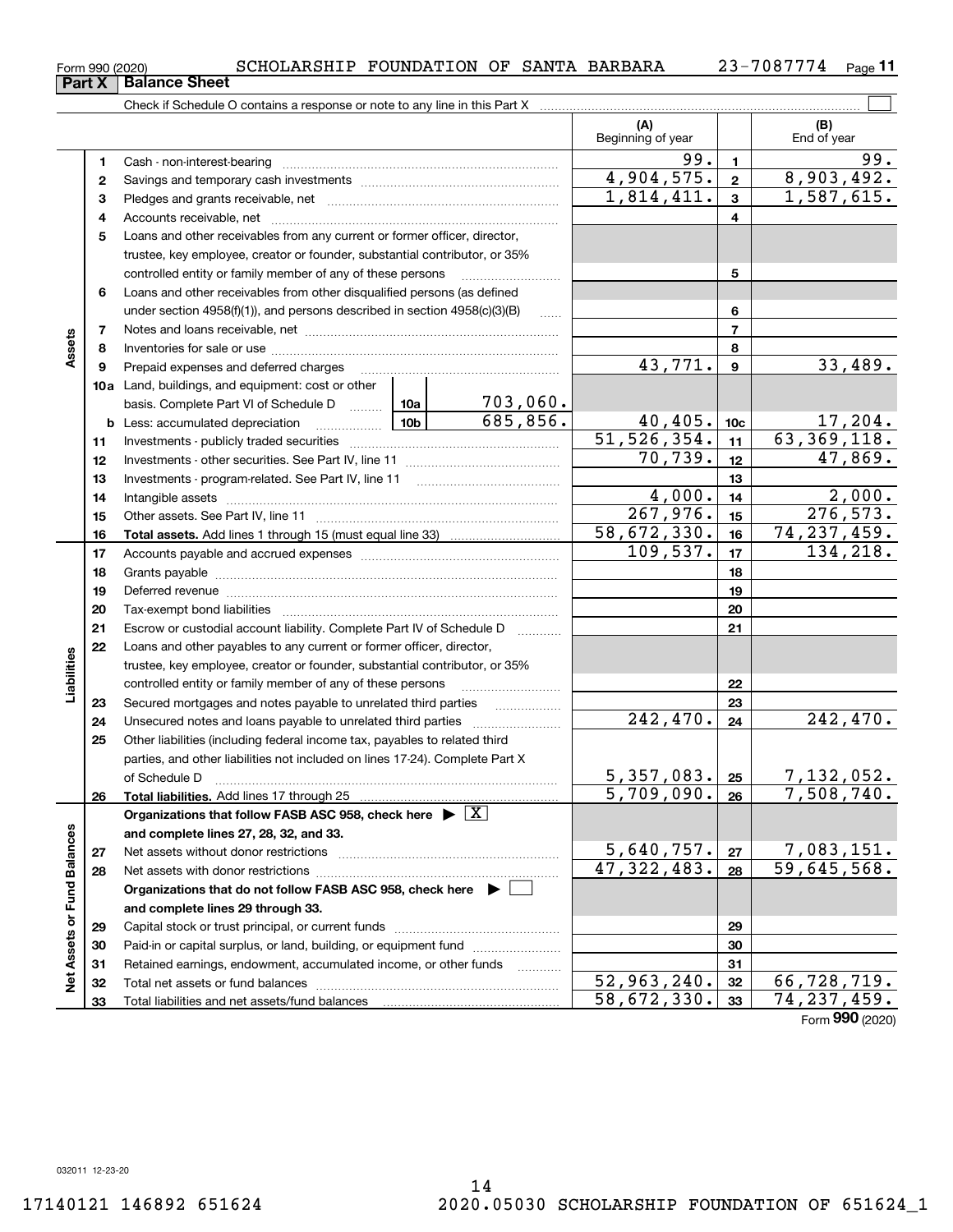|    | SCHOLARSHIP FOUNDATION OF SANTA BARBARA<br>Form 990 (2020)                                                                      |                         | 23-7087774     |     | Page $12$               |
|----|---------------------------------------------------------------------------------------------------------------------------------|-------------------------|----------------|-----|-------------------------|
|    | <b>Reconciliation of Net Assets</b><br>Part XI                                                                                  |                         |                |     |                         |
|    |                                                                                                                                 |                         |                |     | $\overline{\mathbf{X}}$ |
|    |                                                                                                                                 |                         |                |     |                         |
| 1  | Total revenue (must equal Part VIII, column (A), line 12)                                                                       | $\mathbf{1}$            | 10,689,149.    |     |                         |
| 2  | Total expenses (must equal Part IX, column (A), line 25)                                                                        | $\mathbf{2}$            | 8,900,784.     |     |                         |
| 3  | Revenue less expenses. Subtract line 2 from line 1                                                                              | $\mathbf{3}$            | 1,788,365.     |     |                         |
| 4  |                                                                                                                                 | $\overline{\mathbf{4}}$ | 52,963,240.    |     |                         |
| 5  | Net unrealized gains (losses) on investments                                                                                    | 5                       | 11,969,980.    |     |                         |
| 6  |                                                                                                                                 | 6                       |                |     |                         |
| 7  | Investment expenses www.communication.com/www.communication.com/www.communication.com/www.com                                   | $\overline{7}$          |                |     |                         |
| 8  | Prior period adjustments                                                                                                        | 8                       |                |     |                         |
| 9  | Other changes in net assets or fund balances (explain on Schedule O)                                                            | 9                       |                |     | 7,134.                  |
| 10 | Net assets or fund balances at end of year. Combine lines 3 through 9 (must equal Part X, line 32,                              |                         |                |     |                         |
|    | column (B))                                                                                                                     | 10                      | 66,728,719.    |     |                         |
|    | Part XII Financial Statements and Reporting                                                                                     |                         |                |     |                         |
|    |                                                                                                                                 |                         |                |     |                         |
|    |                                                                                                                                 |                         |                | Yes | No                      |
| 1. | $\boxed{\mathbf{X}}$ Accrual<br>Accounting method used to prepare the Form 990: <u>II</u> Cash<br>Other                         |                         |                |     |                         |
|    | If the organization changed its method of accounting from a prior year or checked "Other," explain in Schedule O.               |                         |                |     |                         |
|    | 2a Were the organization's financial statements compiled or reviewed by an independent accountant?                              |                         | 2a             |     | х                       |
|    | If "Yes," check a box below to indicate whether the financial statements for the year were compiled or reviewed on a            |                         |                |     |                         |
|    | separate basis, consolidated basis, or both:                                                                                    |                         |                |     |                         |
|    | Separate basis<br>Consolidated basis<br>Both consolidated and separate basis                                                    |                         |                |     |                         |
|    | <b>b</b> Were the organization's financial statements audited by an independent accountant?                                     |                         | 2 <sub>b</sub> | Χ   |                         |
|    | If "Yes," check a box below to indicate whether the financial statements for the year were audited on a separate basis,         |                         |                |     |                         |
|    | consolidated basis, or both:                                                                                                    |                         |                |     |                         |
|    | $ \mathbf{X} $ Separate basis<br><b>Consolidated basis</b><br>Both consolidated and separate basis                              |                         |                |     |                         |
|    | c If "Yes" to line 2a or 2b, does the organization have a committee that assumes responsibility for oversight of the audit,     |                         |                |     |                         |
|    |                                                                                                                                 |                         | 2c             | x   |                         |
|    | If the organization changed either its oversight process or selection process during the tax year, explain on Schedule O.       |                         |                |     |                         |
|    | 3a As a result of a federal award, was the organization required to undergo an audit or audits as set forth in the Single Audit |                         |                |     |                         |
|    |                                                                                                                                 |                         | За             |     | x                       |
|    | b If "Yes," did the organization undergo the required audit or audits? If the organization did not undergo the required audit   |                         |                |     |                         |
|    | or audits, explain why on Schedule O and describe any steps taken to undergo such audits                                        |                         | 3b             |     |                         |

Form (2020) **990**

032012 12-23-20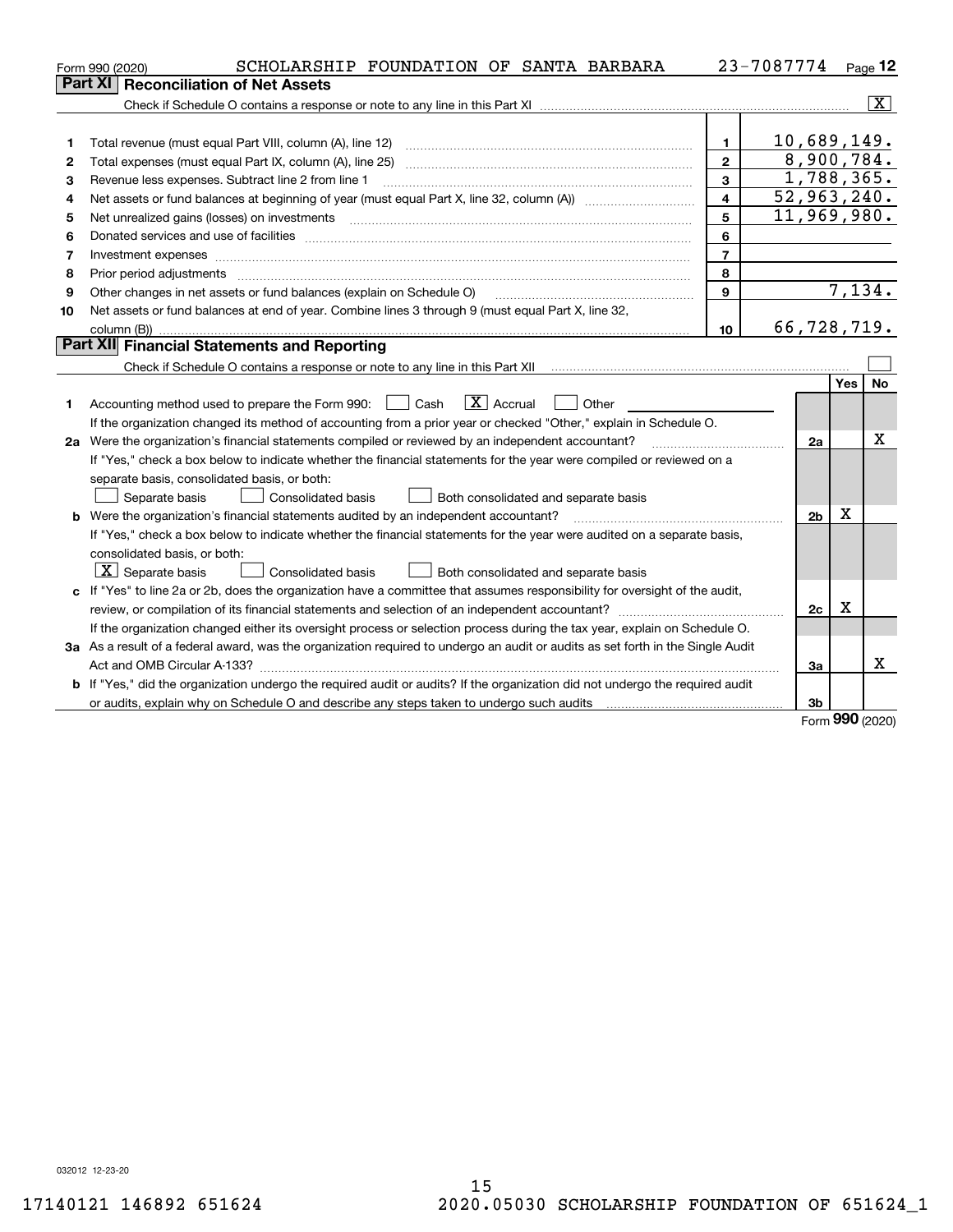| <b>SCHEDULE A</b> |
|-------------------|
|-------------------|

Department of the Treasury

**(Form 990 or 990-EZ)**

## **Public Charity Status and Public Support**

**Complete if the organization is a section 501(c)(3) organization or a section 4947(a)(1) nonexempt charitable trust. | Attach to Form 990 or Form 990-EZ.** 

| OMB No. 1545-0047     |
|-----------------------|
| 2020                  |
| <b>Open to Public</b> |

|               |                    | Internal Revenue Service                                                                                                                                                                                                                      |                                               | Go to www.irs.gov/Form990 for instructions and the latest information. |                                                                                                                                                                                                                     | Inspection |                                                                |                            |  |                                       |  |  |  |
|---------------|--------------------|-----------------------------------------------------------------------------------------------------------------------------------------------------------------------------------------------------------------------------------------------|-----------------------------------------------|------------------------------------------------------------------------|---------------------------------------------------------------------------------------------------------------------------------------------------------------------------------------------------------------------|------------|----------------------------------------------------------------|----------------------------|--|---------------------------------------|--|--|--|
|               |                    | Name of the organization                                                                                                                                                                                                                      |                                               |                                                                        |                                                                                                                                                                                                                     |            |                                                                |                            |  | <b>Employer identification number</b> |  |  |  |
|               |                    |                                                                                                                                                                                                                                               |                                               |                                                                        | SCHOLARSHIP FOUNDATION OF SANTA BARBARA                                                                                                                                                                             |            |                                                                |                            |  | 23-7087774                            |  |  |  |
| <b>Part I</b> |                    |                                                                                                                                                                                                                                               |                                               |                                                                        | Reason for Public Charity Status. (All organizations must complete this part.) See instructions.                                                                                                                    |            |                                                                |                            |  |                                       |  |  |  |
|               |                    |                                                                                                                                                                                                                                               |                                               |                                                                        | The organization is not a private foundation because it is: (For lines 1 through 12, check only one box.)                                                                                                           |            |                                                                |                            |  |                                       |  |  |  |
| 1             |                    |                                                                                                                                                                                                                                               |                                               |                                                                        | A church, convention of churches, or association of churches described in section 170(b)(1)(A)(i).                                                                                                                  |            |                                                                |                            |  |                                       |  |  |  |
| 2             |                    |                                                                                                                                                                                                                                               |                                               |                                                                        | A school described in section 170(b)(1)(A)(ii). (Attach Schedule E (Form 990 or 990-EZ).)                                                                                                                           |            |                                                                |                            |  |                                       |  |  |  |
| з             |                    |                                                                                                                                                                                                                                               |                                               |                                                                        | A hospital or a cooperative hospital service organization described in section 170(b)(1)(A)(iii).                                                                                                                   |            |                                                                |                            |  |                                       |  |  |  |
|               |                    |                                                                                                                                                                                                                                               |                                               |                                                                        | A medical research organization operated in conjunction with a hospital described in section 170(b)(1)(A)(iii). Enter the hospital's name,                                                                          |            |                                                                |                            |  |                                       |  |  |  |
| 5             |                    | city, and state:                                                                                                                                                                                                                              |                                               |                                                                        | An organization operated for the benefit of a college or university owned or operated by a governmental unit described in                                                                                           |            |                                                                |                            |  |                                       |  |  |  |
|               |                    |                                                                                                                                                                                                                                               |                                               | section 170(b)(1)(A)(iv). (Complete Part II.)                          |                                                                                                                                                                                                                     |            |                                                                |                            |  |                                       |  |  |  |
| 6             |                    |                                                                                                                                                                                                                                               |                                               |                                                                        |                                                                                                                                                                                                                     |            |                                                                |                            |  |                                       |  |  |  |
| 7             | $\boxed{\text{X}}$ | A federal, state, or local government or governmental unit described in section 170(b)(1)(A)(v).<br>An organization that normally receives a substantial part of its support from a governmental unit or from the general public described in |                                               |                                                                        |                                                                                                                                                                                                                     |            |                                                                |                            |  |                                       |  |  |  |
|               |                    | section 170(b)(1)(A)(vi). (Complete Part II.)                                                                                                                                                                                                 |                                               |                                                                        |                                                                                                                                                                                                                     |            |                                                                |                            |  |                                       |  |  |  |
| 8             |                    |                                                                                                                                                                                                                                               |                                               |                                                                        | A community trust described in section 170(b)(1)(A)(vi). (Complete Part II.)                                                                                                                                        |            |                                                                |                            |  |                                       |  |  |  |
| 9             |                    |                                                                                                                                                                                                                                               |                                               |                                                                        | An agricultural research organization described in section 170(b)(1)(A)(ix) operated in conjunction with a land-grant college                                                                                       |            |                                                                |                            |  |                                       |  |  |  |
|               |                    |                                                                                                                                                                                                                                               |                                               |                                                                        | or university or a non-land-grant college of agriculture (see instructions). Enter the name, city, and state of the college or                                                                                      |            |                                                                |                            |  |                                       |  |  |  |
|               |                    | university:                                                                                                                                                                                                                                   |                                               |                                                                        |                                                                                                                                                                                                                     |            |                                                                |                            |  |                                       |  |  |  |
| 10            |                    |                                                                                                                                                                                                                                               |                                               |                                                                        | An organization that normally receives (1) more than 33 1/3% of its support from contributions, membership fees, and gross receipts from                                                                            |            |                                                                |                            |  |                                       |  |  |  |
|               |                    |                                                                                                                                                                                                                                               |                                               |                                                                        | activities related to its exempt functions, subject to certain exceptions; and (2) no more than 33 1/3% of its support from gross investment                                                                        |            |                                                                |                            |  |                                       |  |  |  |
|               |                    |                                                                                                                                                                                                                                               |                                               |                                                                        | income and unrelated business taxable income (less section 511 tax) from businesses acquired by the organization after June 30, 1975.                                                                               |            |                                                                |                            |  |                                       |  |  |  |
|               |                    |                                                                                                                                                                                                                                               |                                               | See section 509(a)(2). (Complete Part III.)                            |                                                                                                                                                                                                                     |            |                                                                |                            |  |                                       |  |  |  |
| 11            |                    |                                                                                                                                                                                                                                               |                                               |                                                                        | An organization organized and operated exclusively to test for public safety. See section 509(a)(4).                                                                                                                |            |                                                                |                            |  |                                       |  |  |  |
| 12            |                    |                                                                                                                                                                                                                                               |                                               |                                                                        | An organization organized and operated exclusively for the benefit of, to perform the functions of, or to carry out the purposes of one or                                                                          |            |                                                                |                            |  |                                       |  |  |  |
|               |                    |                                                                                                                                                                                                                                               |                                               |                                                                        | more publicly supported organizations described in section 509(a)(1) or section 509(a)(2). See section 509(a)(3). Check the box in                                                                                  |            |                                                                |                            |  |                                       |  |  |  |
|               |                    |                                                                                                                                                                                                                                               |                                               |                                                                        | lines 12a through 12d that describes the type of supporting organization and complete lines 12e, 12f, and 12g.                                                                                                      |            |                                                                |                            |  |                                       |  |  |  |
| а             |                    |                                                                                                                                                                                                                                               |                                               |                                                                        | Type I. A supporting organization operated, supervised, or controlled by its supported organization(s), typically by giving                                                                                         |            |                                                                |                            |  |                                       |  |  |  |
|               |                    |                                                                                                                                                                                                                                               |                                               |                                                                        | the supported organization(s) the power to regularly appoint or elect a majority of the directors or trustees of the supporting                                                                                     |            |                                                                |                            |  |                                       |  |  |  |
|               |                    |                                                                                                                                                                                                                                               |                                               | organization. You must complete Part IV, Sections A and B.             |                                                                                                                                                                                                                     |            |                                                                |                            |  |                                       |  |  |  |
| b             |                    |                                                                                                                                                                                                                                               |                                               |                                                                        | Type II. A supporting organization supervised or controlled in connection with its supported organization(s), by having                                                                                             |            |                                                                |                            |  |                                       |  |  |  |
|               |                    |                                                                                                                                                                                                                                               |                                               |                                                                        | control or management of the supporting organization vested in the same persons that control or manage the supported                                                                                                |            |                                                                |                            |  |                                       |  |  |  |
|               |                    |                                                                                                                                                                                                                                               |                                               | organization(s). You must complete Part IV, Sections A and C.          |                                                                                                                                                                                                                     |            |                                                                |                            |  |                                       |  |  |  |
| c             |                    |                                                                                                                                                                                                                                               |                                               |                                                                        | Type III functionally integrated. A supporting organization operated in connection with, and functionally integrated with,                                                                                          |            |                                                                |                            |  |                                       |  |  |  |
|               |                    |                                                                                                                                                                                                                                               |                                               |                                                                        | its supported organization(s) (see instructions). You must complete Part IV, Sections A, D, and E.                                                                                                                  |            |                                                                |                            |  |                                       |  |  |  |
| d             |                    |                                                                                                                                                                                                                                               |                                               |                                                                        | Type III non-functionally integrated. A supporting organization operated in connection with its supported organization(s)                                                                                           |            |                                                                |                            |  |                                       |  |  |  |
|               |                    |                                                                                                                                                                                                                                               |                                               |                                                                        | that is not functionally integrated. The organization generally must satisfy a distribution requirement and an attentiveness                                                                                        |            |                                                                |                            |  |                                       |  |  |  |
|               |                    |                                                                                                                                                                                                                                               |                                               |                                                                        | requirement (see instructions). You must complete Part IV, Sections A and D, and Part V.<br>Check this box if the organization received a written determination from the IRS that it is a Type I, Type II, Type III |            |                                                                |                            |  |                                       |  |  |  |
| е             |                    |                                                                                                                                                                                                                                               |                                               |                                                                        | functionally integrated, or Type III non-functionally integrated supporting organization.                                                                                                                           |            |                                                                |                            |  |                                       |  |  |  |
|               |                    |                                                                                                                                                                                                                                               | f Enter the number of supported organizations |                                                                        |                                                                                                                                                                                                                     |            |                                                                |                            |  |                                       |  |  |  |
|               |                    |                                                                                                                                                                                                                                               |                                               | Provide the following information about the supported organization(s). |                                                                                                                                                                                                                     |            |                                                                |                            |  |                                       |  |  |  |
|               |                    | (i) Name of supported                                                                                                                                                                                                                         |                                               | (ii) EIN                                                               | (iii) Type of organization                                                                                                                                                                                          |            | (iv) Is the organization listed<br>in your governing document? | (v) Amount of monetary     |  | (vi) Amount of other                  |  |  |  |
|               |                    | organization                                                                                                                                                                                                                                  |                                               |                                                                        | (described on lines 1-10<br>above (see instructions))                                                                                                                                                               | Yes        | <b>No</b>                                                      | support (see instructions) |  | support (see instructions)            |  |  |  |
|               |                    |                                                                                                                                                                                                                                               |                                               |                                                                        |                                                                                                                                                                                                                     |            |                                                                |                            |  |                                       |  |  |  |
|               |                    |                                                                                                                                                                                                                                               |                                               |                                                                        |                                                                                                                                                                                                                     |            |                                                                |                            |  |                                       |  |  |  |
|               |                    |                                                                                                                                                                                                                                               |                                               |                                                                        |                                                                                                                                                                                                                     |            |                                                                |                            |  |                                       |  |  |  |
|               |                    |                                                                                                                                                                                                                                               |                                               |                                                                        |                                                                                                                                                                                                                     |            |                                                                |                            |  |                                       |  |  |  |
|               |                    |                                                                                                                                                                                                                                               |                                               |                                                                        |                                                                                                                                                                                                                     |            |                                                                |                            |  |                                       |  |  |  |
|               |                    |                                                                                                                                                                                                                                               |                                               |                                                                        |                                                                                                                                                                                                                     |            |                                                                |                            |  |                                       |  |  |  |
|               |                    |                                                                                                                                                                                                                                               |                                               |                                                                        |                                                                                                                                                                                                                     |            |                                                                |                            |  |                                       |  |  |  |
|               |                    |                                                                                                                                                                                                                                               |                                               |                                                                        |                                                                                                                                                                                                                     |            |                                                                |                            |  |                                       |  |  |  |
|               |                    |                                                                                                                                                                                                                                               |                                               |                                                                        |                                                                                                                                                                                                                     |            |                                                                |                            |  |                                       |  |  |  |
|               |                    |                                                                                                                                                                                                                                               |                                               |                                                                        |                                                                                                                                                                                                                     |            |                                                                |                            |  |                                       |  |  |  |

**Total**

LHA For Paperwork Reduction Act Notice, see the Instructions for Form 990 or 990-EZ. <sub>032021</sub> o1-25-21 Schedule A (Form 990 or 990-EZ) 2020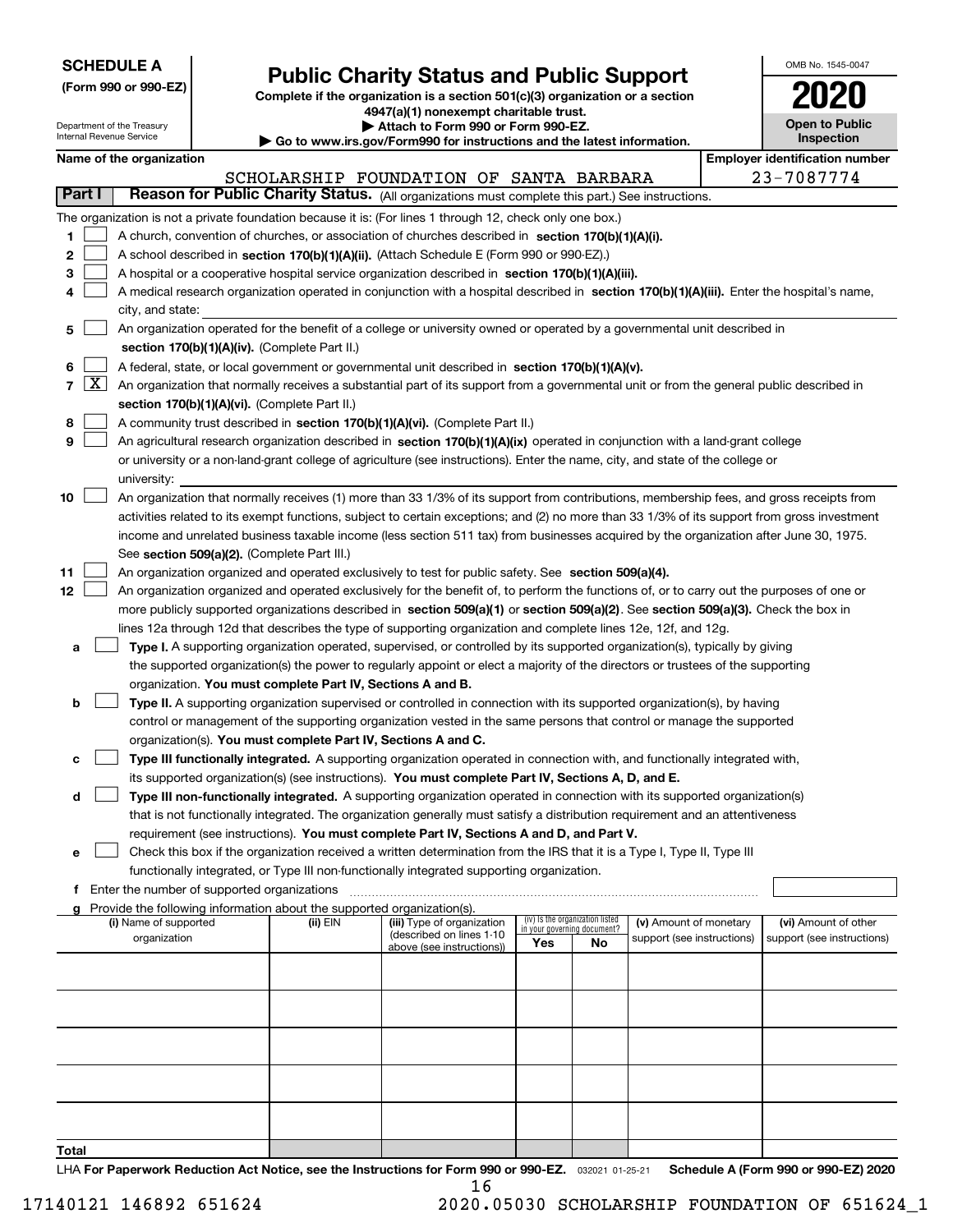#### Schedule A (Form 990 or 990-EZ) 2020 SCHOLARSHIP FOUNDATION OF SANTA BARBARA 23-7087774 <sub>Page 2</sub> **Part II** Support Schedule for Organizations Described in Sections 170(b)(1)(A)(iv) and 170(b)(1)(A)(vi)

(Complete only if you checked the box on line 5, 7, or 8 of Part I or if the organization failed to qualify under Part III. If the organization fails to qualify under the tests listed below, please complete Part III.)

| <b>Section A. Public Support</b>                                                                                                                                                                                               |          |          |                        |                        |          |                                          |
|--------------------------------------------------------------------------------------------------------------------------------------------------------------------------------------------------------------------------------|----------|----------|------------------------|------------------------|----------|------------------------------------------|
| Calendar year (or fiscal year beginning in)                                                                                                                                                                                    | (a) 2016 | (b) 2017 | $(c)$ 2018             | $(d)$ 2019             | (e) 2020 | (f) Total                                |
| 1 Gifts, grants, contributions, and<br>membership fees received. (Do not                                                                                                                                                       |          |          |                        |                        |          |                                          |
| include any "unusual grants.")                                                                                                                                                                                                 | 9446965. | 7299127. | 9937337.               | 8229399.               |          | 7908009.42820837.                        |
| 2 Tax revenues levied for the organ-<br>ization's benefit and either paid to<br>or expended on its behalf                                                                                                                      |          |          |                        |                        |          |                                          |
| 3 The value of services or facilities<br>furnished by a governmental unit to                                                                                                                                                   |          |          |                        |                        |          |                                          |
| the organization without charge                                                                                                                                                                                                |          |          |                        |                        |          |                                          |
| 4 Total. Add lines 1 through 3                                                                                                                                                                                                 | 9446965. | 7299127. | 9937337.               | 8229399.               |          | 7908009.42820837.                        |
| 5 The portion of total contributions                                                                                                                                                                                           |          |          |                        |                        |          |                                          |
| by each person (other than a                                                                                                                                                                                                   |          |          |                        |                        |          |                                          |
| governmental unit or publicly                                                                                                                                                                                                  |          |          |                        |                        |          |                                          |
| supported organization) included                                                                                                                                                                                               |          |          |                        |                        |          |                                          |
| on line 1 that exceeds 2% of the                                                                                                                                                                                               |          |          |                        |                        |          |                                          |
| amount shown on line 11,<br>column (f)                                                                                                                                                                                         |          |          |                        |                        |          | 5460511.                                 |
|                                                                                                                                                                                                                                |          |          |                        |                        |          | 37360326.                                |
| 6 Public support. Subtract line 5 from line 4.<br><b>Section B. Total Support</b>                                                                                                                                              |          |          |                        |                        |          |                                          |
| Calendar year (or fiscal year beginning in)                                                                                                                                                                                    | (a) 2016 | (b) 2017 |                        |                        | (e) 2020 |                                          |
| <b>7</b> Amounts from line 4                                                                                                                                                                                                   | 9446965. | 7299127. | $(c)$ 2018<br>9937337. | $(d)$ 2019<br>8229399. |          | (f) Total<br>7908009.42820837.           |
| 8 Gross income from interest,                                                                                                                                                                                                  |          |          |                        |                        |          |                                          |
| dividends, payments received on                                                                                                                                                                                                |          |          |                        |                        |          |                                          |
| securities loans, rents, royalties,                                                                                                                                                                                            |          |          |                        |                        |          |                                          |
| and income from similar sources                                                                                                                                                                                                | 884,883. | 2097837. | 963,929.               | 1145397.               | 1361960. | 6454006.                                 |
| 9 Net income from unrelated business                                                                                                                                                                                           |          |          |                        |                        |          |                                          |
| activities, whether or not the                                                                                                                                                                                                 |          |          |                        |                        |          |                                          |
| business is regularly carried on                                                                                                                                                                                               |          |          |                        | 3,003.                 |          | 3,003.                                   |
| 10 Other income. Do not include gain                                                                                                                                                                                           |          |          |                        |                        |          |                                          |
| or loss from the sale of capital                                                                                                                                                                                               |          |          |                        |                        |          |                                          |
| assets (Explain in Part VI.)                                                                                                                                                                                                   |          |          |                        |                        |          |                                          |
| 11 Total support. Add lines 7 through 10                                                                                                                                                                                       |          |          |                        |                        |          | 49277846.                                |
| 12 Gross receipts from related activities, etc. (see instructions)                                                                                                                                                             |          |          |                        |                        | 12       | 426,960.                                 |
| 13 First 5 years. If the Form 990 is for the organization's first, second, third, fourth, or fifth tax year as a section 501(c)(3)                                                                                             |          |          |                        |                        |          |                                          |
| organization, check this box and stop here manufactured and according to the state of the state of the state of the state of the state of the state of the state of the state of the state of the state of the state of the st |          |          |                        |                        |          |                                          |
| <b>Section C. Computation of Public Support Percentage</b>                                                                                                                                                                     |          |          |                        |                        |          |                                          |
| 14 Public support percentage for 2020 (line 6, column (f), divided by line 11, column (f) <i>mummumumum</i>                                                                                                                    |          |          |                        |                        | 14       | 75.82<br>%                               |
|                                                                                                                                                                                                                                |          |          |                        |                        | 15       | 73.07<br>%                               |
| 16a 33 1/3% support test - 2020. If the organization did not check the box on line 13, and line 14 is 33 1/3% or more, check this box and                                                                                      |          |          |                        |                        |          |                                          |
| stop here. The organization qualifies as a publicly supported organization                                                                                                                                                     |          |          |                        |                        |          | $\blacktriangleright$ $\boxed{\text{X}}$ |
| b 33 1/3% support test - 2019. If the organization did not check a box on line 13 or 16a, and line 15 is 33 1/3% or more, check this box                                                                                       |          |          |                        |                        |          |                                          |
| and stop here. The organization qualifies as a publicly supported organization                                                                                                                                                 |          |          |                        |                        |          |                                          |
| 17a 10% -facts-and-circumstances test - 2020. If the organization did not check a box on line 13, 16a, or 16b, and line 14 is 10% or more,                                                                                     |          |          |                        |                        |          |                                          |
| and if the organization meets the facts-and-circumstances test, check this box and stop here. Explain in Part VI how the organization                                                                                          |          |          |                        |                        |          |                                          |
| meets the facts-and-circumstances test. The organization qualifies as a publicly supported organization                                                                                                                        |          |          |                        |                        |          |                                          |
| <b>b 10% -facts-and-circumstances test - 2019.</b> If the organization did not check a box on line 13, 16a, 16b, or 17a, and line 15 is 10% or                                                                                 |          |          |                        |                        |          |                                          |
| more, and if the organization meets the facts-and-circumstances test, check this box and stop here. Explain in Part VI how the                                                                                                 |          |          |                        |                        |          |                                          |
| organization meets the facts-and-circumstances test. The organization qualifies as a publicly supported organization                                                                                                           |          |          |                        |                        |          |                                          |
| 18 Private foundation. If the organization did not check a box on line 13, 16a, 16b, 17a, or 17b, check this box and see instructions                                                                                          |          |          |                        |                        |          |                                          |
|                                                                                                                                                                                                                                |          |          |                        |                        |          | Schedule A (Form 990 or 990-EZ) 2020     |

032022 01-25-21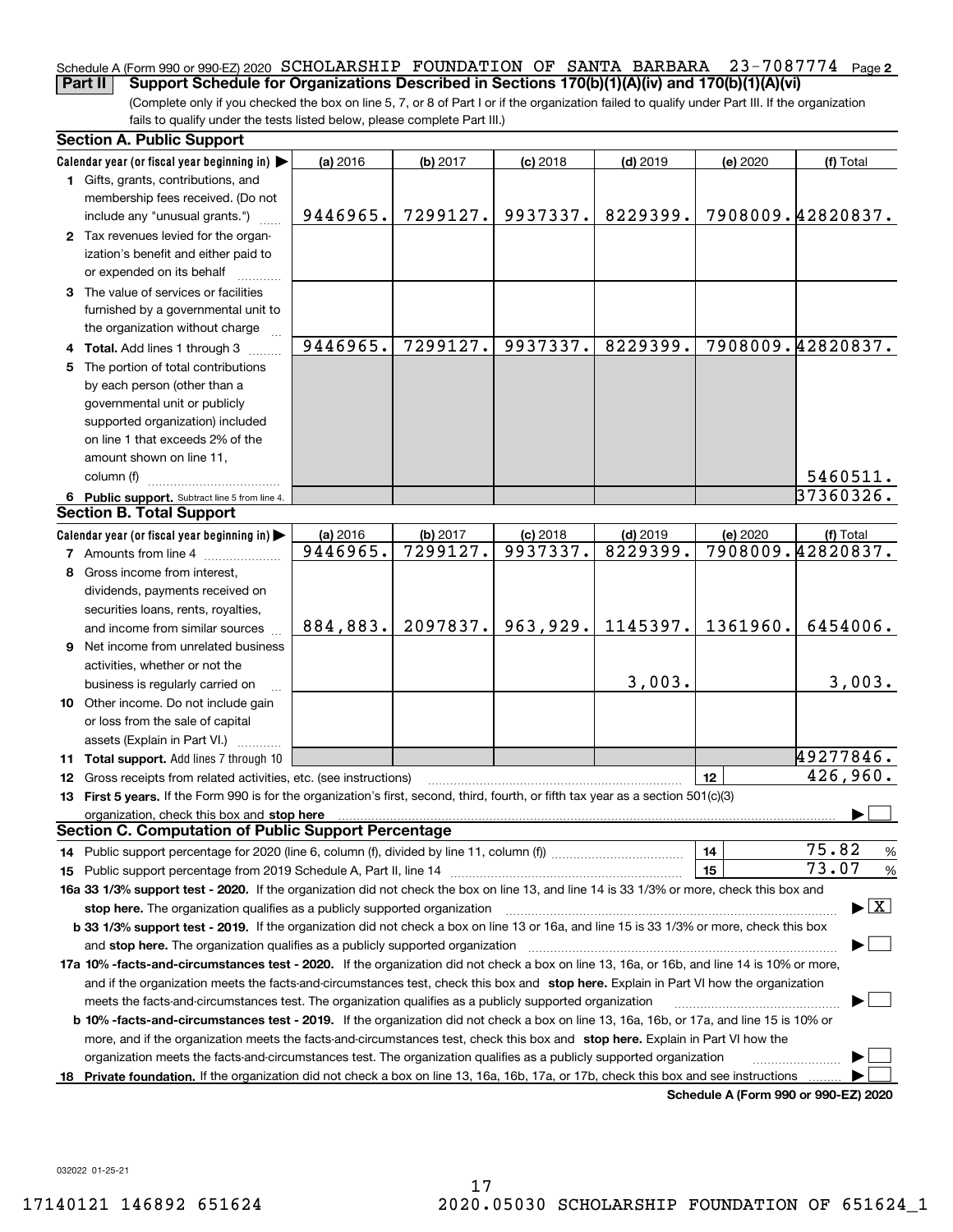#### Schedule A (Form 990 or 990-EZ) 2020 SCHOLARSHIP FOUNDATION OF SANTA BARBARA 23-7087774 <sub>Page 3</sub> **Part III Support Schedule for Organizations Described in Section 509(a)(2)**

(Complete only if you checked the box on line 10 of Part I or if the organization failed to qualify under Part II. If the organization fails to qualify under the tests listed below, please complete Part II.)

|    | <b>Section A. Public Support</b>                                                                                                                                                                                                      |          |          |            |            |                                      |           |
|----|---------------------------------------------------------------------------------------------------------------------------------------------------------------------------------------------------------------------------------------|----------|----------|------------|------------|--------------------------------------|-----------|
|    | Calendar year (or fiscal year beginning in) $\blacktriangleright$                                                                                                                                                                     | (a) 2016 | (b) 2017 | $(c)$ 2018 | $(d)$ 2019 | (e) 2020                             | (f) Total |
|    | 1 Gifts, grants, contributions, and                                                                                                                                                                                                   |          |          |            |            |                                      |           |
|    | membership fees received. (Do not                                                                                                                                                                                                     |          |          |            |            |                                      |           |
|    | include any "unusual grants.")                                                                                                                                                                                                        |          |          |            |            |                                      |           |
|    | 2 Gross receipts from admissions,<br>merchandise sold or services per-<br>formed, or facilities furnished in<br>any activity that is related to the<br>organization's tax-exempt purpose                                              |          |          |            |            |                                      |           |
|    | 3 Gross receipts from activities that<br>are not an unrelated trade or bus-<br>iness under section 513                                                                                                                                |          |          |            |            |                                      |           |
|    | 4 Tax revenues levied for the organ-<br>ization's benefit and either paid to                                                                                                                                                          |          |          |            |            |                                      |           |
|    | or expended on its behalf<br>.                                                                                                                                                                                                        |          |          |            |            |                                      |           |
|    | 5 The value of services or facilities                                                                                                                                                                                                 |          |          |            |            |                                      |           |
|    | furnished by a governmental unit to                                                                                                                                                                                                   |          |          |            |            |                                      |           |
|    | the organization without charge                                                                                                                                                                                                       |          |          |            |            |                                      |           |
|    | <b>6 Total.</b> Add lines 1 through 5                                                                                                                                                                                                 |          |          |            |            |                                      |           |
|    | 7a Amounts included on lines 1, 2, and                                                                                                                                                                                                |          |          |            |            |                                      |           |
|    | 3 received from disqualified persons<br><b>b</b> Amounts included on lines 2 and 3 received                                                                                                                                           |          |          |            |            |                                      |           |
|    | from other than disqualified persons that                                                                                                                                                                                             |          |          |            |            |                                      |           |
|    | exceed the greater of \$5,000 or 1% of the<br>amount on line 13 for the year                                                                                                                                                          |          |          |            |            |                                      |           |
|    | c Add lines 7a and 7b                                                                                                                                                                                                                 |          |          |            |            |                                      |           |
|    | 8 Public support. (Subtract line 7c from line 6.)                                                                                                                                                                                     |          |          |            |            |                                      |           |
|    | <b>Section B. Total Support</b>                                                                                                                                                                                                       |          |          |            |            |                                      |           |
|    | Calendar year (or fiscal year beginning in) $\blacktriangleright$                                                                                                                                                                     | (a) 2016 | (b) 2017 | $(c)$ 2018 | $(d)$ 2019 | (e) 2020                             | (f) Total |
|    | 9 Amounts from line 6                                                                                                                                                                                                                 |          |          |            |            |                                      |           |
|    | 10a Gross income from interest,<br>dividends, payments received on<br>securities loans, rents, royalties,<br>and income from similar sources                                                                                          |          |          |            |            |                                      |           |
|    | <b>b</b> Unrelated business taxable income                                                                                                                                                                                            |          |          |            |            |                                      |           |
|    | (less section 511 taxes) from businesses                                                                                                                                                                                              |          |          |            |            |                                      |           |
|    | acquired after June 30, 1975                                                                                                                                                                                                          |          |          |            |            |                                      |           |
|    | c Add lines 10a and 10b<br>11 Net income from unrelated business<br>activities not included in line 10b,<br>whether or not the business is<br>regularly carried on                                                                    |          |          |            |            |                                      |           |
|    | <b>12</b> Other income. Do not include gain<br>or loss from the sale of capital<br>assets (Explain in Part VI.)                                                                                                                       |          |          |            |            |                                      |           |
|    | <b>13</b> Total support. (Add lines 9, 10c, 11, and 12.)                                                                                                                                                                              |          |          |            |            |                                      |           |
|    | 14 First 5 years. If the Form 990 is for the organization's first, second, third, fourth, or fifth tax year as a section 501(c)(3) organization,                                                                                      |          |          |            |            |                                      |           |
|    | check this box and stop here with the continuum control to the change of the state of the state of the change of the state of the change of the change of the state of the change of the change of the change of the change of        |          |          |            |            |                                      |           |
|    | <b>Section C. Computation of Public Support Percentage</b>                                                                                                                                                                            |          |          |            |            |                                      |           |
|    | 15 Public support percentage for 2020 (line 8, column (f), divided by line 13, column (f))                                                                                                                                            |          |          |            |            | 15                                   | %         |
|    | 16 Public support percentage from 2019 Schedule A, Part III, line 15<br><b>Section D. Computation of Investment Income Percentage</b>                                                                                                 |          |          |            |            | 16                                   | %         |
|    |                                                                                                                                                                                                                                       |          |          |            |            | 17                                   |           |
|    | 17 Investment income percentage for 2020 (line 10c, column (f), divided by line 13, column (f))                                                                                                                                       |          |          |            |            | 18                                   | %         |
|    | <b>18</b> Investment income percentage from <b>2019</b> Schedule A, Part III, line 17<br>19a 33 1/3% support tests - 2020. If the organization did not check the box on line 14, and line 15 is more than 33 1/3%, and line 17 is not |          |          |            |            |                                      | %         |
|    | more than 33 1/3%, check this box and stop here. The organization qualifies as a publicly supported organization                                                                                                                      |          |          |            |            |                                      | ▶         |
|    | b 33 1/3% support tests - 2019. If the organization did not check a box on line 14 or line 19a, and line 16 is more than 33 1/3%, and                                                                                                 |          |          |            |            |                                      |           |
|    | line 18 is not more than 33 1/3%, check this box and stop here. The organization qualifies as a publicly supported organization                                                                                                       |          |          |            |            |                                      |           |
| 20 | Private foundation. If the organization did not check a box on line 14, 19a, or 19b, check this box and see instructions                                                                                                              |          |          |            |            | .                                    |           |
|    | 032023 01-25-21                                                                                                                                                                                                                       |          |          |            |            | Schedule A (Form 990 or 990-EZ) 2020 |           |

18

17140121 146892 651624 2020.05030 SCHOLARSHIP FOUNDATION OF 651624\_1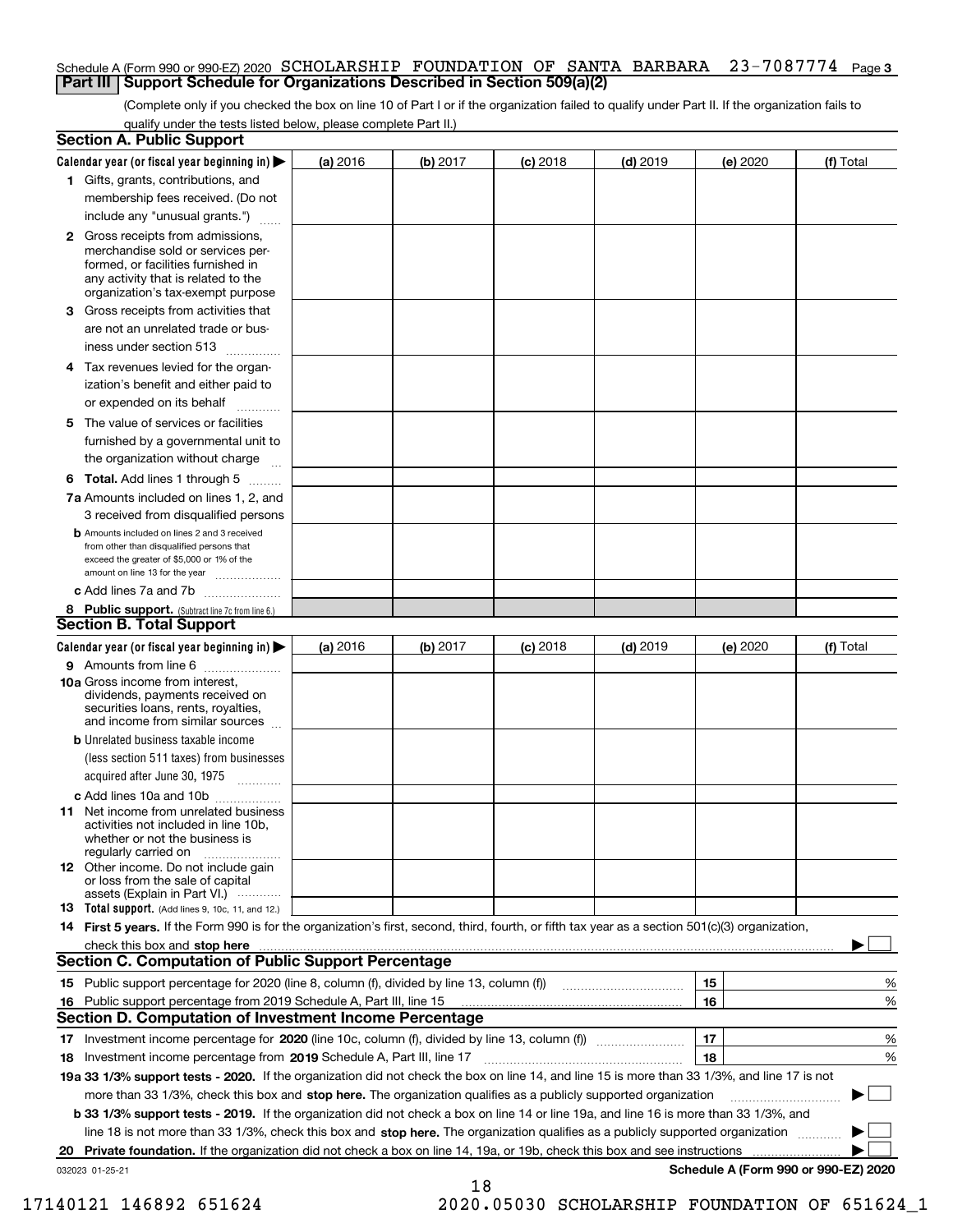#### Schedule A (Form 990 or 990-EZ) 2020 SCHOLARSHIP FOUNDATION OF SANTA BARBARA 23-7087774 Page 4

## **Part IV Supporting Organizations**

(Complete only if you checked a box in line 12 on Part I. If you checked box 12a, Part I, complete Sections A and B. If you checked box 12b, Part I, complete Sections A and C. If you checked box 12c, Part I, complete Sections A, D, and E. If you checked box 12d, Part I, complete Sections A and D, and complete Part V.)

### **Section A. All Supporting Organizations**

- **1** Are all of the organization's supported organizations listed by name in the organization's governing documents? If "No," describe in **Part VI** how the supported organizations are designated. If designated by *class or purpose, describe the designation. If historic and continuing relationship, explain.*
- **2** Did the organization have any supported organization that does not have an IRS determination of status under section 509(a)(1) or (2)? If "Yes," explain in Part VI how the organization determined that the supported *organization was described in section 509(a)(1) or (2).*
- **3a** Did the organization have a supported organization described in section 501(c)(4), (5), or (6)? If "Yes," answer *lines 3b and 3c below.*
- **b** Did the organization confirm that each supported organization qualified under section 501(c)(4), (5), or (6) and satisfied the public support tests under section 509(a)(2)? If "Yes," describe in **Part VI** when and how the *organization made the determination.*
- **c**Did the organization ensure that all support to such organizations was used exclusively for section 170(c)(2)(B) purposes? If "Yes," explain in **Part VI** what controls the organization put in place to ensure such use.
- **4a***If* Was any supported organization not organized in the United States ("foreign supported organization")? *"Yes," and if you checked box 12a or 12b in Part I, answer lines 4b and 4c below.*
- **b** Did the organization have ultimate control and discretion in deciding whether to make grants to the foreign supported organization? If "Yes," describe in **Part VI** how the organization had such control and discretion *despite being controlled or supervised by or in connection with its supported organizations.*
- **c** Did the organization support any foreign supported organization that does not have an IRS determination under sections 501(c)(3) and 509(a)(1) or (2)? If "Yes," explain in **Part VI** what controls the organization used *to ensure that all support to the foreign supported organization was used exclusively for section 170(c)(2)(B) purposes.*
- **5a** Did the organization add, substitute, or remove any supported organizations during the tax year? If "Yes," answer lines 5b and 5c below (if applicable). Also, provide detail in **Part VI,** including (i) the names and EIN *numbers of the supported organizations added, substituted, or removed; (ii) the reasons for each such action; (iii) the authority under the organization's organizing document authorizing such action; and (iv) how the action was accomplished (such as by amendment to the organizing document).*
- **b** Type I or Type II only. Was any added or substituted supported organization part of a class already designated in the organization's organizing document?
- **cSubstitutions only.**  Was the substitution the result of an event beyond the organization's control?
- **6** Did the organization provide support (whether in the form of grants or the provision of services or facilities) to **Part VI.** *If "Yes," provide detail in* support or benefit one or more of the filing organization's supported organizations? anyone other than (i) its supported organizations, (ii) individuals that are part of the charitable class benefited by one or more of its supported organizations, or (iii) other supporting organizations that also
- **7**Did the organization provide a grant, loan, compensation, or other similar payment to a substantial contributor *If "Yes," complete Part I of Schedule L (Form 990 or 990-EZ).* regard to a substantial contributor? (as defined in section 4958(c)(3)(C)), a family member of a substantial contributor, or a 35% controlled entity with
- **8** Did the organization make a loan to a disqualified person (as defined in section 4958) not described in line 7? *If "Yes," complete Part I of Schedule L (Form 990 or 990-EZ).*
- **9a** Was the organization controlled directly or indirectly at any time during the tax year by one or more in section 509(a)(1) or (2))? If "Yes," *provide detail in* <code>Part VI.</code> disqualified persons, as defined in section 4946 (other than foundation managers and organizations described
- **b** Did one or more disqualified persons (as defined in line 9a) hold a controlling interest in any entity in which the supporting organization had an interest? If "Yes," provide detail in P**art VI**.
- **c**Did a disqualified person (as defined in line 9a) have an ownership interest in, or derive any personal benefit from, assets in which the supporting organization also had an interest? If "Yes," provide detail in P**art VI.**
- **10a** Was the organization subject to the excess business holdings rules of section 4943 because of section supporting organizations)? If "Yes," answer line 10b below. 4943(f) (regarding certain Type II supporting organizations, and all Type III non-functionally integrated
- **b** Did the organization have any excess business holdings in the tax year? (Use Schedule C, Form 4720, to *determine whether the organization had excess business holdings.)*

032024 01-25-21



**YesNo**

**1**

**Schedule A (Form 990 or 990-EZ) 2020**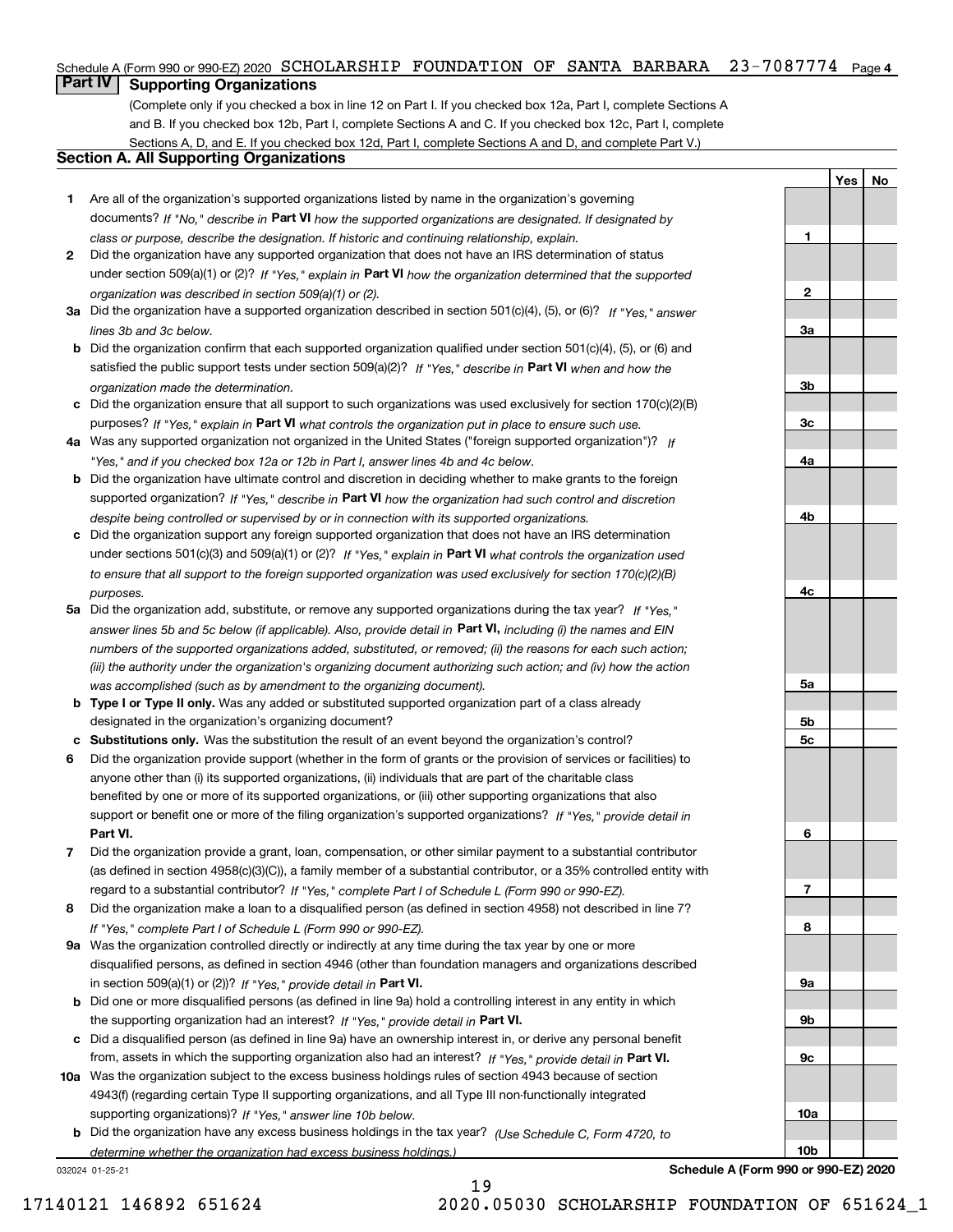#### 23-7087774 Page 5 Schedule A (Form 990 or 990-EZ) 2020  $\,$  SCHOLARSHIP  $\,$  FOUNDATION  $\,$  OF  $\,$  SANTA  $\,$  BARBARA  $\,$   $\,$  23 – 7087774  $\,$  Page **Part IV Supporting Organizations** *(continued)*

|              |                                                                                                                                                                                                                                                                                                                                                                                                                                                                                                                                                                                                                                                      |                 | <b>Yes</b> | <b>No</b> |
|--------------|------------------------------------------------------------------------------------------------------------------------------------------------------------------------------------------------------------------------------------------------------------------------------------------------------------------------------------------------------------------------------------------------------------------------------------------------------------------------------------------------------------------------------------------------------------------------------------------------------------------------------------------------------|-----------------|------------|-----------|
| 11           | Has the organization accepted a gift or contribution from any of the following persons?                                                                                                                                                                                                                                                                                                                                                                                                                                                                                                                                                              |                 |            |           |
|              | a A person who directly or indirectly controls, either alone or together with persons described in lines 11b and                                                                                                                                                                                                                                                                                                                                                                                                                                                                                                                                     |                 |            |           |
|              | 11c below, the governing body of a supported organization?                                                                                                                                                                                                                                                                                                                                                                                                                                                                                                                                                                                           | 11a             |            |           |
|              | <b>b</b> A family member of a person described in line 11a above?                                                                                                                                                                                                                                                                                                                                                                                                                                                                                                                                                                                    | 11 <sub>b</sub> |            |           |
|              | c A 35% controlled entity of a person described in line 11a or 11b above? If "Yes" to line 11a, 11b, or 11c, provide                                                                                                                                                                                                                                                                                                                                                                                                                                                                                                                                 |                 |            |           |
|              | detail in Part VI.                                                                                                                                                                                                                                                                                                                                                                                                                                                                                                                                                                                                                                   | 11c             |            |           |
|              | <b>Section B. Type I Supporting Organizations</b>                                                                                                                                                                                                                                                                                                                                                                                                                                                                                                                                                                                                    |                 |            |           |
|              |                                                                                                                                                                                                                                                                                                                                                                                                                                                                                                                                                                                                                                                      |                 | <b>Yes</b> | No        |
|              | Did the governing body, members of the governing body, officers acting in their official capacity, or membership of one or<br>more supported organizations have the power to regularly appoint or elect at least a majority of the organization's officers,<br>directors, or trustees at all times during the tax year? If "No," describe in Part VI how the supported organization(s)<br>effectively operated, supervised, or controlled the organization's activities. If the organization had more than one supported<br>organization, describe how the powers to appoint and/or remove officers, directors, or trustees were allocated among the |                 |            |           |
|              | supported organizations and what conditions or restrictions, if any, applied to such powers during the tax year.                                                                                                                                                                                                                                                                                                                                                                                                                                                                                                                                     | 1               |            |           |
| $\mathbf{2}$ | Did the organization operate for the benefit of any supported organization other than the supported                                                                                                                                                                                                                                                                                                                                                                                                                                                                                                                                                  |                 |            |           |
|              | organization(s) that operated, supervised, or controlled the supporting organization? If "Yes," explain in                                                                                                                                                                                                                                                                                                                                                                                                                                                                                                                                           |                 |            |           |
|              | Part VI how providing such benefit carried out the purposes of the supported organization(s) that operated,                                                                                                                                                                                                                                                                                                                                                                                                                                                                                                                                          |                 |            |           |
|              | supervised, or controlled the supporting organization.                                                                                                                                                                                                                                                                                                                                                                                                                                                                                                                                                                                               | $\mathbf{2}$    |            |           |
|              | <b>Section C. Type II Supporting Organizations</b>                                                                                                                                                                                                                                                                                                                                                                                                                                                                                                                                                                                                   |                 |            |           |
|              |                                                                                                                                                                                                                                                                                                                                                                                                                                                                                                                                                                                                                                                      |                 | <b>Yes</b> | <b>No</b> |
| 1.           | Were a majority of the organization's directors or trustees during the tax year also a majority of the directors                                                                                                                                                                                                                                                                                                                                                                                                                                                                                                                                     |                 |            |           |
|              | or trustees of each of the organization's supported organization(s)? If "No," describe in Part VI how control                                                                                                                                                                                                                                                                                                                                                                                                                                                                                                                                        |                 |            |           |
|              | or management of the supporting organization was vested in the same persons that controlled or managed                                                                                                                                                                                                                                                                                                                                                                                                                                                                                                                                               |                 |            |           |
|              | the supported organization(s).                                                                                                                                                                                                                                                                                                                                                                                                                                                                                                                                                                                                                       |                 |            |           |
|              | <b>Section D. All Type III Supporting Organizations</b>                                                                                                                                                                                                                                                                                                                                                                                                                                                                                                                                                                                              |                 |            |           |
|              |                                                                                                                                                                                                                                                                                                                                                                                                                                                                                                                                                                                                                                                      |                 | Yes        | No        |
|              |                                                                                                                                                                                                                                                                                                                                                                                                                                                                                                                                                                                                                                                      |                 |            |           |

|              |                                                                                                                        |   | . |  |
|--------------|------------------------------------------------------------------------------------------------------------------------|---|---|--|
|              | Did the organization provide to each of its supported organizations, by the last day of the fifth month of the         |   |   |  |
|              | organization's tax year, (i) a written notice describing the type and amount of support provided during the prior tax  |   |   |  |
|              | year, (ii) a copy of the Form 990 that was most recently filed as of the date of notification, and (iii) copies of the |   |   |  |
|              | organization's governing documents in effect on the date of notification, to the extent not previously provided?       |   |   |  |
| $\mathbf{2}$ | Were any of the organization's officers, directors, or trustees either (i) appointed or elected by the supported       |   |   |  |
|              | organization(s) or (ii) serving on the governing body of a supported organization? If "No." explain in Part VI how     |   |   |  |
|              | the organization maintained a close and continuous working relationship with the supported organization(s).            |   |   |  |
| 3            | By reason of the relationship described in line 2, above, did the organization's supported organizations have a        |   |   |  |
|              | significant voice in the organization's investment policies and in directing the use of the organization's             |   |   |  |
|              | income or assets at all times during the tax year? If "Yes," describe in Part VI the role the organization's           |   |   |  |
|              | supported organizations played in this regard.                                                                         | з |   |  |

# *supported organizations played in this regard.* **Section E. Type III Functionally Integrated Supporting Organizations**

|  | Check the box next to the method that the organization used to satisfy the Integral Part Test during the year (see instructions). |  |  |  |
|--|-----------------------------------------------------------------------------------------------------------------------------------|--|--|--|
|--|-----------------------------------------------------------------------------------------------------------------------------------|--|--|--|

- **a**The organization satisfied the Activities Test. *Complete* line 2 below.  $\mathcal{L}^{\text{max}}$
- **bThe organization is the parent of each of its supported organizations. Complete line 3 below.**

|  |  | c $\Box$ The organization supported a governmental entity. Describe in Part VI how you supported a governmental entity (see instructions). |  |  |  |  |
|--|--|--------------------------------------------------------------------------------------------------------------------------------------------|--|--|--|--|
|--|--|--------------------------------------------------------------------------------------------------------------------------------------------|--|--|--|--|

20

- **2Answer lines 2a and 2b below. Yes No** Activities Test.
- **a** Did substantially all of the organization's activities during the tax year directly further the exempt purposes of the supported organization(s) to which the organization was responsive? If "Yes," then in **Part VI identify those supported organizations and explain**  *how these activities directly furthered their exempt purposes, how the organization was responsive to those supported organizations, and how the organization determined that these activities constituted substantially all of its activities.*
- **b** Did the activities described in line 2a, above, constitute activities that, but for the organization's involvement, **Part VI**  *the reasons for the organization's position that its supported organization(s) would have engaged in* one or more of the organization's supported organization(s) would have been engaged in? If "Yes," e*xplain in these activities but for the organization's involvement.*
- **3** Parent of Supported Organizations. Answer lines 3a and 3b below.

**a** Did the organization have the power to regularly appoint or elect a majority of the officers, directors, or trustees of each of the supported organizations? If "Yes" or "No" provide details in **Part VI.** 

032025 01-25-21 **b** Did the organization exercise a substantial degree of direction over the policies, programs, and activities of each of its supported organizations? If "Yes," describe in Part VI the role played by the organization in this regard.

**Schedule A (Form 990 or 990-EZ) 2020**

**2a**

**2b**

**3a**

**3b**

17140121 146892 651624 2020.05030 SCHOLARSHIP FOUNDATION OF 651624\_1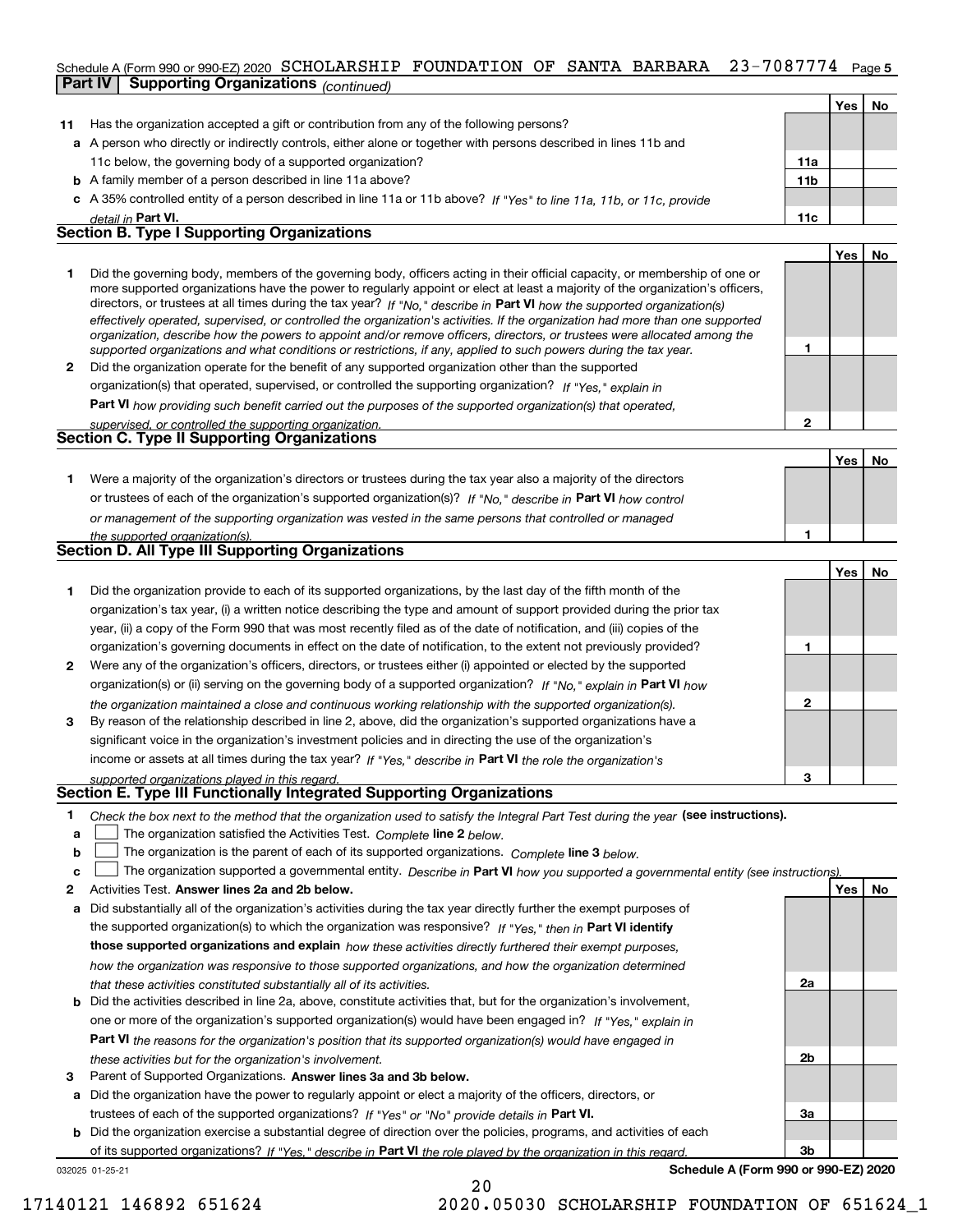|   | Schedule A (Form 990 or 990-EZ) 2020 SCHOLARSHIP FOUNDATION OF SANTA BARBARA<br><b>Part V</b>                                                                                                                                                                 |                |                | $23 - 7087774$ Page 6          |
|---|---------------------------------------------------------------------------------------------------------------------------------------------------------------------------------------------------------------------------------------------------------------|----------------|----------------|--------------------------------|
|   | Type III Non-Functionally Integrated 509(a)(3) Supporting Organizations                                                                                                                                                                                       |                |                |                                |
| 1 | Check here if the organization satisfied the Integral Part Test as a qualifying trust on Nov. 20, 1970 (explain in Part VI). See instructions.<br>All other Type III non-functionally integrated supporting organizations must complete Sections A through E. |                |                |                                |
|   | Section A - Adjusted Net Income                                                                                                                                                                                                                               |                | (A) Prior Year | (B) Current Year<br>(optional) |
| 1 | Net short-term capital gain                                                                                                                                                                                                                                   | 1.             |                |                                |
| 2 | Recoveries of prior-year distributions                                                                                                                                                                                                                        | $\mathbf{2}$   |                |                                |
| 3 | Other gross income (see instructions)                                                                                                                                                                                                                         | 3              |                |                                |
| 4 | Add lines 1 through 3.                                                                                                                                                                                                                                        | 4              |                |                                |
| 5 | Depreciation and depletion                                                                                                                                                                                                                                    | 5              |                |                                |
| 6 | Portion of operating expenses paid or incurred for production or                                                                                                                                                                                              |                |                |                                |
|   | collection of gross income or for management, conservation, or                                                                                                                                                                                                |                |                |                                |
|   | maintenance of property held for production of income (see instructions)                                                                                                                                                                                      | 6              |                |                                |
| 7 | Other expenses (see instructions)                                                                                                                                                                                                                             | $\overline{7}$ |                |                                |
| 8 | Adjusted Net Income (subtract lines 5, 6, and 7 from line 4)                                                                                                                                                                                                  | 8              |                |                                |
|   | <b>Section B - Minimum Asset Amount</b>                                                                                                                                                                                                                       |                | (A) Prior Year | (B) Current Year<br>(optional) |
| 1 | Aggregate fair market value of all non-exempt-use assets (see                                                                                                                                                                                                 |                |                |                                |
|   | instructions for short tax year or assets held for part of year):                                                                                                                                                                                             |                |                |                                |
|   | <b>a</b> Average monthly value of securities                                                                                                                                                                                                                  | 1a             |                |                                |
|   | <b>b</b> Average monthly cash balances                                                                                                                                                                                                                        | 1b             |                |                                |
|   | c Fair market value of other non-exempt-use assets                                                                                                                                                                                                            | 1c             |                |                                |
|   | d Total (add lines 1a, 1b, and 1c)                                                                                                                                                                                                                            | 1d             |                |                                |
|   | e Discount claimed for blockage or other factors                                                                                                                                                                                                              |                |                |                                |
|   | (explain in detail in Part VI):                                                                                                                                                                                                                               |                |                |                                |
| 2 | Acquisition indebtedness applicable to non-exempt-use assets                                                                                                                                                                                                  | $\mathbf{2}$   |                |                                |
| 3 | Subtract line 2 from line 1d.                                                                                                                                                                                                                                 | 3              |                |                                |
| 4 | Cash deemed held for exempt use. Enter 0.015 of line 3 (for greater amount,                                                                                                                                                                                   |                |                |                                |
|   | see instructions).                                                                                                                                                                                                                                            | 4              |                |                                |
| 5 | Net value of non-exempt-use assets (subtract line 4 from line 3)                                                                                                                                                                                              | 5              |                |                                |
| 6 | Multiply line 5 by 0.035.                                                                                                                                                                                                                                     | 6              |                |                                |
| 7 | Recoveries of prior-year distributions                                                                                                                                                                                                                        | $\overline{7}$ |                |                                |
| 8 | Minimum Asset Amount (add line 7 to line 6)                                                                                                                                                                                                                   | 8              |                |                                |
|   | <b>Section C - Distributable Amount</b>                                                                                                                                                                                                                       |                |                | <b>Current Year</b>            |
|   | Adjusted net income for prior year (from Section A, line 8, column A)                                                                                                                                                                                         | 1              |                |                                |
|   | Enter 0.85 of line 1.                                                                                                                                                                                                                                         | 2              |                |                                |
| 3 | Minimum asset amount for prior year (from Section B, line 8, column A)                                                                                                                                                                                        | 3              |                |                                |
| 4 | Enter greater of line 2 or line 3.                                                                                                                                                                                                                            | 4              |                |                                |
| 5 | Income tax imposed in prior year                                                                                                                                                                                                                              | 5              |                |                                |
| 6 | <b>Distributable Amount.</b> Subtract line 5 from line 4, unless subject to                                                                                                                                                                                   |                |                |                                |
|   | emergency temporary reduction (see instructions).                                                                                                                                                                                                             | 6              |                |                                |
| 7 | Check here if the current year is the organization's first as a non-functionally integrated Type III supporting organization (see                                                                                                                             |                |                |                                |

instructions).

**Schedule A (Form 990 or 990-EZ) 2020**

032026 01-25-21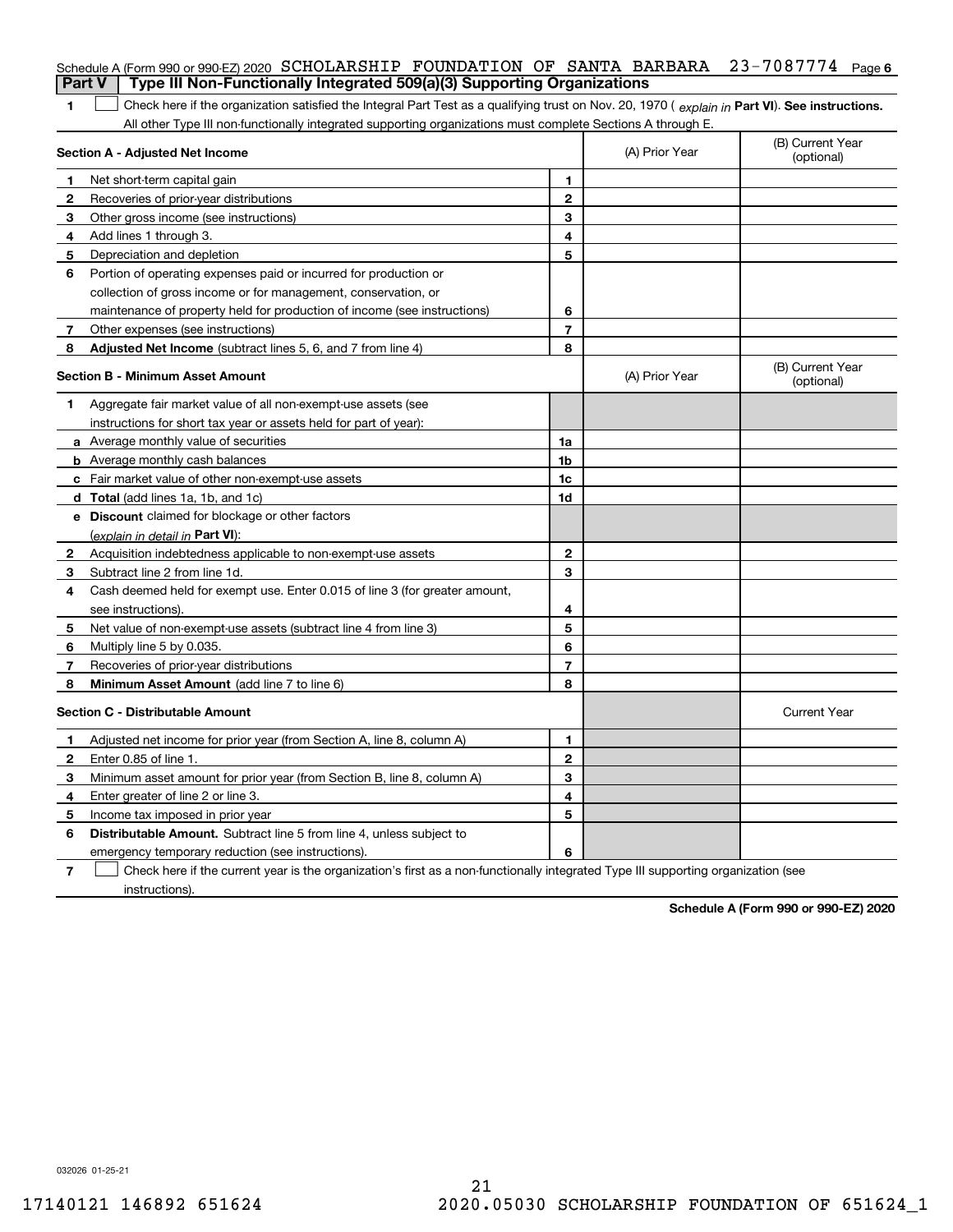## Schedule A (Form 990 or 990-EZ) 2020 SCHOLARSHIP FOUNDATION OF SANTA BARBARA 23-7087774 <sub>Page 7</sub>

| Type III Non-Functionally Integrated 509(a)(3) Supporting Organizations<br>Part V<br>(continued) |                                                                                                   |                             |                                       |    |                                         |
|--------------------------------------------------------------------------------------------------|---------------------------------------------------------------------------------------------------|-----------------------------|---------------------------------------|----|-----------------------------------------|
|                                                                                                  | <b>Section D - Distributions</b>                                                                  |                             |                                       |    | <b>Current Year</b>                     |
|                                                                                                  | Amounts paid to supported organizations to accomplish exempt purposes                             |                             | 1                                     |    |                                         |
| 2                                                                                                | Amounts paid to perform activity that directly furthers exempt purposes of supported              |                             |                                       |    |                                         |
|                                                                                                  | organizations, in excess of income from activity                                                  |                             | 2                                     |    |                                         |
| 3                                                                                                | Administrative expenses paid to accomplish exempt purposes of supported organizations             |                             | 3                                     |    |                                         |
| 4                                                                                                | Amounts paid to acquire exempt-use assets                                                         |                             | 4                                     |    |                                         |
| 5                                                                                                | Qualified set aside amounts (prior IRS approval required - provide details in Part VI)            |                             |                                       | 5  |                                         |
| 6                                                                                                | Other distributions (describe in Part VI). See instructions.                                      |                             |                                       | 6  |                                         |
| 7                                                                                                | Total annual distributions. Add lines 1 through 6.                                                |                             |                                       | 7  |                                         |
| 8                                                                                                | Distributions to attentive supported organizations to which the organization is responsive        |                             |                                       |    |                                         |
|                                                                                                  | (provide details in Part VI). See instructions.                                                   |                             |                                       | 8  |                                         |
| 9                                                                                                | Distributable amount for 2020 from Section C, line 6                                              |                             |                                       | 9  |                                         |
| 10                                                                                               | Line 8 amount divided by line 9 amount                                                            |                             |                                       | 10 |                                         |
|                                                                                                  |                                                                                                   | (i)                         | (ii)                                  |    | (iii)                                   |
|                                                                                                  | <b>Section E - Distribution Allocations</b> (see instructions)                                    | <b>Excess Distributions</b> | <b>Underdistributions</b><br>Pre-2020 |    | <b>Distributable</b><br>Amount for 2020 |
| 1                                                                                                | Distributable amount for 2020 from Section C, line 6                                              |                             |                                       |    |                                         |
| 2                                                                                                | Underdistributions, if any, for years prior to 2020 (reason-                                      |                             |                                       |    |                                         |
|                                                                                                  | able cause required - explain in Part VI). See instructions.                                      |                             |                                       |    |                                         |
| 3                                                                                                | Excess distributions carryover, if any, to 2020                                                   |                             |                                       |    |                                         |
|                                                                                                  | a From 2015                                                                                       |                             |                                       |    |                                         |
|                                                                                                  | $b$ From 2016                                                                                     |                             |                                       |    |                                         |
|                                                                                                  | $c$ From 2017                                                                                     |                             |                                       |    |                                         |
|                                                                                                  | <b>d</b> From 2018                                                                                |                             |                                       |    |                                         |
|                                                                                                  | e From 2019                                                                                       |                             |                                       |    |                                         |
|                                                                                                  | f Total of lines 3a through 3e                                                                    |                             |                                       |    |                                         |
|                                                                                                  | g Applied to underdistributions of prior years                                                    |                             |                                       |    |                                         |
|                                                                                                  | <b>h</b> Applied to 2020 distributable amount                                                     |                             |                                       |    |                                         |
|                                                                                                  | Carryover from 2015 not applied (see instructions)                                                |                             |                                       |    |                                         |
|                                                                                                  | Remainder. Subtract lines 3g, 3h, and 3i from line 3f.                                            |                             |                                       |    |                                         |
| 4                                                                                                | Distributions for 2020 from Section D.                                                            |                             |                                       |    |                                         |
|                                                                                                  | line $7:$                                                                                         |                             |                                       |    |                                         |
|                                                                                                  | a Applied to underdistributions of prior years                                                    |                             |                                       |    |                                         |
|                                                                                                  | <b>b</b> Applied to 2020 distributable amount                                                     |                             |                                       |    |                                         |
|                                                                                                  | <b>c</b> Remainder. Subtract lines 4a and 4b from line 4.                                         |                             |                                       |    |                                         |
| 5                                                                                                | Remaining underdistributions for years prior to 2020, if                                          |                             |                                       |    |                                         |
|                                                                                                  | any. Subtract lines 3g and 4a from line 2. For result greater                                     |                             |                                       |    |                                         |
|                                                                                                  | than zero, explain in Part VI. See instructions.                                                  |                             |                                       |    |                                         |
| 6                                                                                                | Remaining underdistributions for 2020. Subtract lines 3h                                          |                             |                                       |    |                                         |
|                                                                                                  |                                                                                                   |                             |                                       |    |                                         |
|                                                                                                  | and 4b from line 1. For result greater than zero, explain in<br><b>Part VI.</b> See instructions. |                             |                                       |    |                                         |
| 7                                                                                                | Excess distributions carryover to 2021. Add lines 3j                                              |                             |                                       |    |                                         |
|                                                                                                  | and 4c.                                                                                           |                             |                                       |    |                                         |
| 8                                                                                                | Breakdown of line 7:                                                                              |                             |                                       |    |                                         |
|                                                                                                  | a Excess from 2016                                                                                |                             |                                       |    |                                         |
|                                                                                                  |                                                                                                   |                             |                                       |    |                                         |
|                                                                                                  | <b>b</b> Excess from 2017                                                                         |                             |                                       |    |                                         |
|                                                                                                  | c Excess from 2018                                                                                |                             |                                       |    |                                         |
|                                                                                                  | d Excess from 2019                                                                                |                             |                                       |    |                                         |
|                                                                                                  | e Excess from 2020                                                                                |                             |                                       |    |                                         |

**Schedule A (Form 990 or 990-EZ) 2020**

032027 01-25-21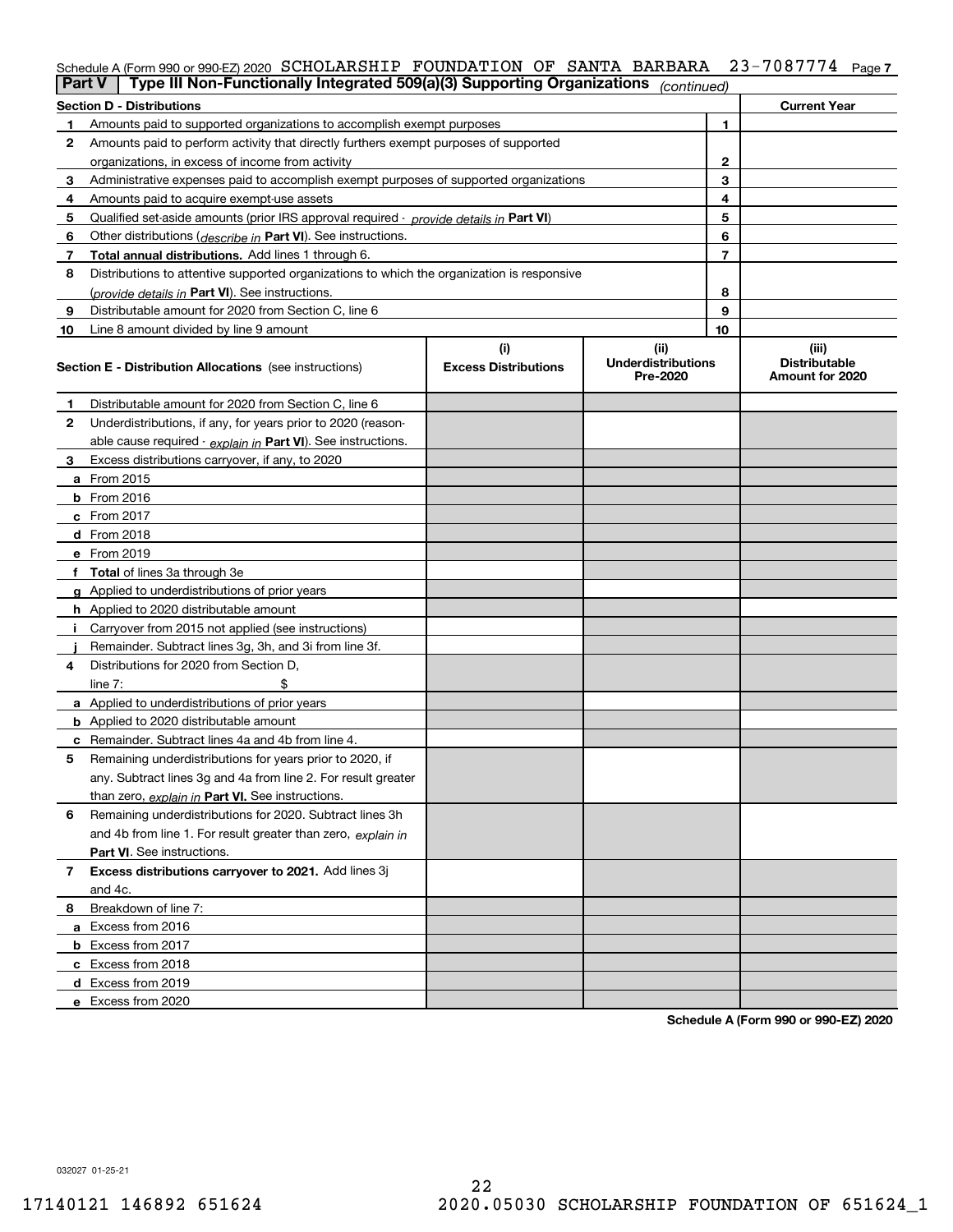| <b>Part VI</b>  | Schedule A (Form 990 or 990-EZ) 2020 SCHOLARSHIP FOUNDATION OF SANTA BARBARA |                                                                                                                                                                                                                                                                                                                                                                                                                                                                                                                                                                      |  |                                      | 23-7087774 Page 8 |
|-----------------|------------------------------------------------------------------------------|----------------------------------------------------------------------------------------------------------------------------------------------------------------------------------------------------------------------------------------------------------------------------------------------------------------------------------------------------------------------------------------------------------------------------------------------------------------------------------------------------------------------------------------------------------------------|--|--------------------------------------|-------------------|
|                 | (See instructions.)                                                          | Supplemental Information. Provide the explanations required by Part II, line 10; Part II, line 17a or 17b; Part III, line 12;<br>Part IV, Section A, lines 1, 2, 3b, 3c, 4b, 4c, 5a, 6, 9a, 9b, 9c, 11a, 11b, and 11c; Part IV, Section B, lines 1 and 2; Part IV, Section C,<br>line 1; Part IV, Section D, lines 2 and 3; Part IV, Section E, lines 1c, 2a, 2b, 3a, and 3b; Part V, line 1; Part V, Section B, line 1e; Part V,<br>Section D, lines 5, 6, and 8; and Part V, Section E, lines 2, 5, and 6. Also complete this part for any additional information. |  |                                      |                   |
|                 |                                                                              |                                                                                                                                                                                                                                                                                                                                                                                                                                                                                                                                                                      |  |                                      |                   |
|                 |                                                                              |                                                                                                                                                                                                                                                                                                                                                                                                                                                                                                                                                                      |  |                                      |                   |
|                 |                                                                              |                                                                                                                                                                                                                                                                                                                                                                                                                                                                                                                                                                      |  |                                      |                   |
|                 |                                                                              |                                                                                                                                                                                                                                                                                                                                                                                                                                                                                                                                                                      |  |                                      |                   |
|                 |                                                                              |                                                                                                                                                                                                                                                                                                                                                                                                                                                                                                                                                                      |  |                                      |                   |
|                 |                                                                              |                                                                                                                                                                                                                                                                                                                                                                                                                                                                                                                                                                      |  |                                      |                   |
|                 |                                                                              |                                                                                                                                                                                                                                                                                                                                                                                                                                                                                                                                                                      |  |                                      |                   |
|                 |                                                                              |                                                                                                                                                                                                                                                                                                                                                                                                                                                                                                                                                                      |  |                                      |                   |
|                 |                                                                              |                                                                                                                                                                                                                                                                                                                                                                                                                                                                                                                                                                      |  |                                      |                   |
|                 |                                                                              |                                                                                                                                                                                                                                                                                                                                                                                                                                                                                                                                                                      |  |                                      |                   |
|                 |                                                                              |                                                                                                                                                                                                                                                                                                                                                                                                                                                                                                                                                                      |  |                                      |                   |
|                 |                                                                              |                                                                                                                                                                                                                                                                                                                                                                                                                                                                                                                                                                      |  |                                      |                   |
|                 |                                                                              |                                                                                                                                                                                                                                                                                                                                                                                                                                                                                                                                                                      |  |                                      |                   |
|                 |                                                                              |                                                                                                                                                                                                                                                                                                                                                                                                                                                                                                                                                                      |  |                                      |                   |
|                 |                                                                              |                                                                                                                                                                                                                                                                                                                                                                                                                                                                                                                                                                      |  |                                      |                   |
|                 |                                                                              |                                                                                                                                                                                                                                                                                                                                                                                                                                                                                                                                                                      |  |                                      |                   |
|                 |                                                                              |                                                                                                                                                                                                                                                                                                                                                                                                                                                                                                                                                                      |  |                                      |                   |
|                 |                                                                              |                                                                                                                                                                                                                                                                                                                                                                                                                                                                                                                                                                      |  |                                      |                   |
|                 |                                                                              |                                                                                                                                                                                                                                                                                                                                                                                                                                                                                                                                                                      |  |                                      |                   |
|                 |                                                                              |                                                                                                                                                                                                                                                                                                                                                                                                                                                                                                                                                                      |  |                                      |                   |
|                 |                                                                              |                                                                                                                                                                                                                                                                                                                                                                                                                                                                                                                                                                      |  |                                      |                   |
|                 |                                                                              |                                                                                                                                                                                                                                                                                                                                                                                                                                                                                                                                                                      |  |                                      |                   |
|                 |                                                                              |                                                                                                                                                                                                                                                                                                                                                                                                                                                                                                                                                                      |  |                                      |                   |
|                 |                                                                              |                                                                                                                                                                                                                                                                                                                                                                                                                                                                                                                                                                      |  |                                      |                   |
|                 |                                                                              |                                                                                                                                                                                                                                                                                                                                                                                                                                                                                                                                                                      |  |                                      |                   |
|                 |                                                                              |                                                                                                                                                                                                                                                                                                                                                                                                                                                                                                                                                                      |  |                                      |                   |
|                 |                                                                              |                                                                                                                                                                                                                                                                                                                                                                                                                                                                                                                                                                      |  |                                      |                   |
|                 |                                                                              |                                                                                                                                                                                                                                                                                                                                                                                                                                                                                                                                                                      |  |                                      |                   |
|                 |                                                                              |                                                                                                                                                                                                                                                                                                                                                                                                                                                                                                                                                                      |  |                                      |                   |
|                 |                                                                              |                                                                                                                                                                                                                                                                                                                                                                                                                                                                                                                                                                      |  |                                      |                   |
|                 |                                                                              |                                                                                                                                                                                                                                                                                                                                                                                                                                                                                                                                                                      |  |                                      |                   |
| 032028 01-25-21 |                                                                              |                                                                                                                                                                                                                                                                                                                                                                                                                                                                                                                                                                      |  | Schedule A (Form 990 or 990-EZ) 2020 |                   |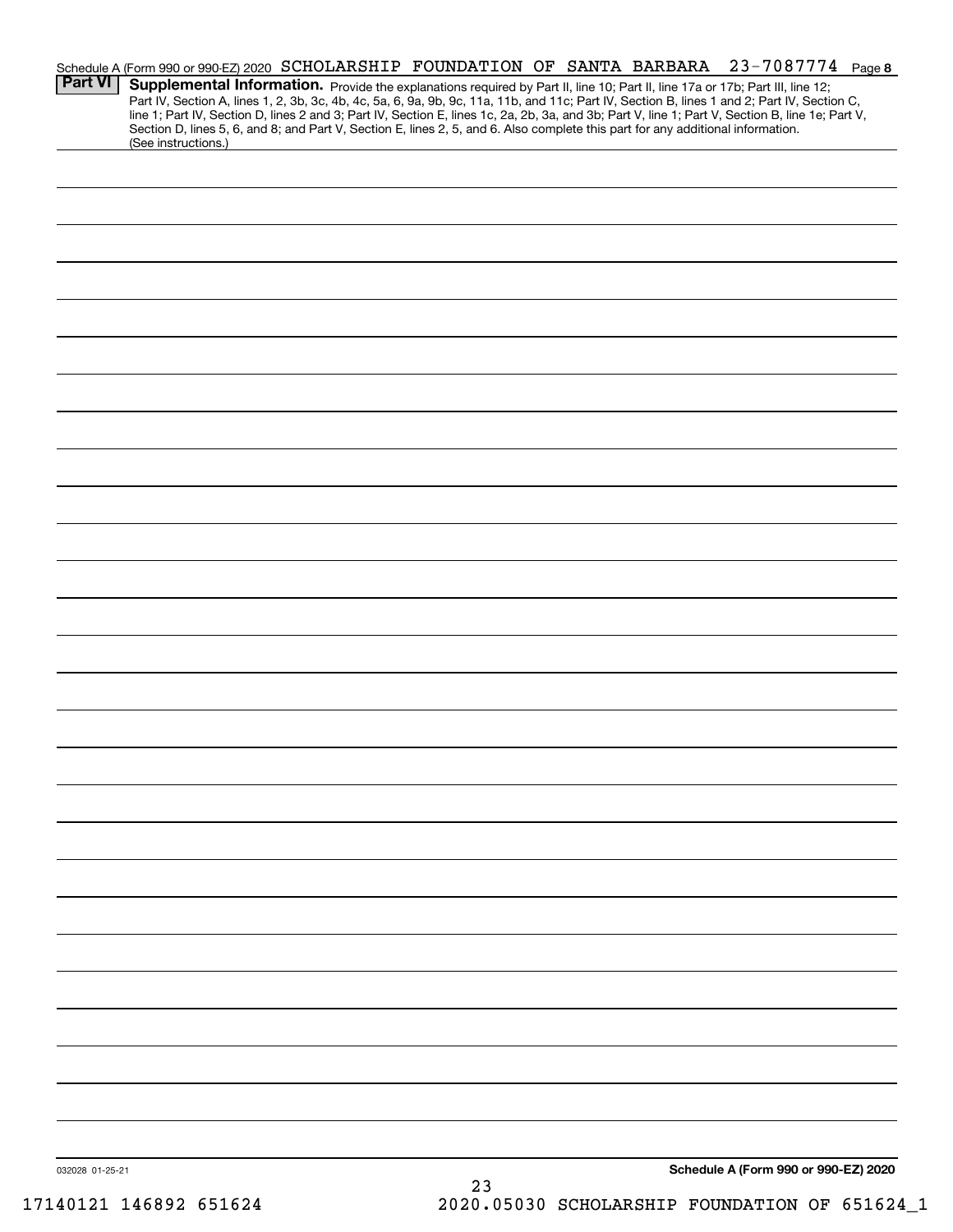Department of the Treasury Internal Revenue Service **(Form 990, 990-EZ, or 990-PF)**

Name of the organization

**Organization type** (check one):

### \*\* PUBLIC DISCLOSURE COPY \*\*

# **Schedule B Schedule of Contributors**

**| Attach to Form 990, Form 990-EZ, or Form 990-PF. | Go to www.irs.gov/Form990 for the latest information.** OMB No. 1545-0047

**2020**

**Employer identification number**

SCHOLARSHIP FOUNDATION OF SANTA BARBARA 23-7087774

Check if your organization is covered by the **General Rule** or a **Special Rule. Note:**  Only a section 501(c)(7), (8), or (10) organization can check boxes for both the General Rule and a Special Rule. See instructions.

#### **General Rule**

 $\mathcal{L}^{\text{max}}$ 

For an organization filing Form 990, 990-EZ, or 990-PF that received, during the year, contributions totaling \$5,000 or more (in money or property) from any one contributor. Complete Parts I and II. See instructions for determining a contributor's total contributions.

#### **Special Rules**

any one contributor, during the year, total contributions of the greater of  $\,$  (1) \$5,000; or **(2)** 2% of the amount on (i) Form 990, Part VIII, line 1h;  $\boxed{\textbf{X}}$  For an organization described in section 501(c)(3) filing Form 990 or 990-EZ that met the 33 1/3% support test of the regulations under sections 509(a)(1) and 170(b)(1)(A)(vi), that checked Schedule A (Form 990 or 990-EZ), Part II, line 13, 16a, or 16b, and that received from or (ii) Form 990-EZ, line 1. Complete Parts I and II.

For an organization described in section 501(c)(7), (8), or (10) filing Form 990 or 990-EZ that received from any one contributor, during the year, total contributions of more than \$1,000 exclusively for religious, charitable, scientific, literary, or educational purposes, or for the prevention of cruelty to children or animals. Complete Parts I (entering "N/A" in column (b) instead of the contributor name and address), II, and III.  $\mathcal{L}^{\text{max}}$ 

purpose. Don't complete any of the parts unless the **General Rule** applies to this organization because it received *nonexclusively* year, contributions <sub>exclusively</sub> for religious, charitable, etc., purposes, but no such contributions totaled more than \$1,000. If this box is checked, enter here the total contributions that were received during the year for an  $\;$ exclusively religious, charitable, etc., For an organization described in section 501(c)(7), (8), or (10) filing Form 990 or 990-EZ that received from any one contributor, during the religious, charitable, etc., contributions totaling \$5,000 or more during the year  $\Box$ — $\Box$   $\Box$  $\mathcal{L}^{\text{max}}$ 

**Caution:**  An organization that isn't covered by the General Rule and/or the Special Rules doesn't file Schedule B (Form 990, 990-EZ, or 990-PF),  **must** but it answer "No" on Part IV, line 2, of its Form 990; or check the box on line H of its Form 990-EZ or on its Form 990-PF, Part I, line 2, to certify that it doesn't meet the filing requirements of Schedule B (Form 990, 990-EZ, or 990-PF).

**For Paperwork Reduction Act Notice, see the instructions for Form 990, 990-EZ, or 990-PF. Schedule B (Form 990, 990-EZ, or 990-PF) (2020)** LHA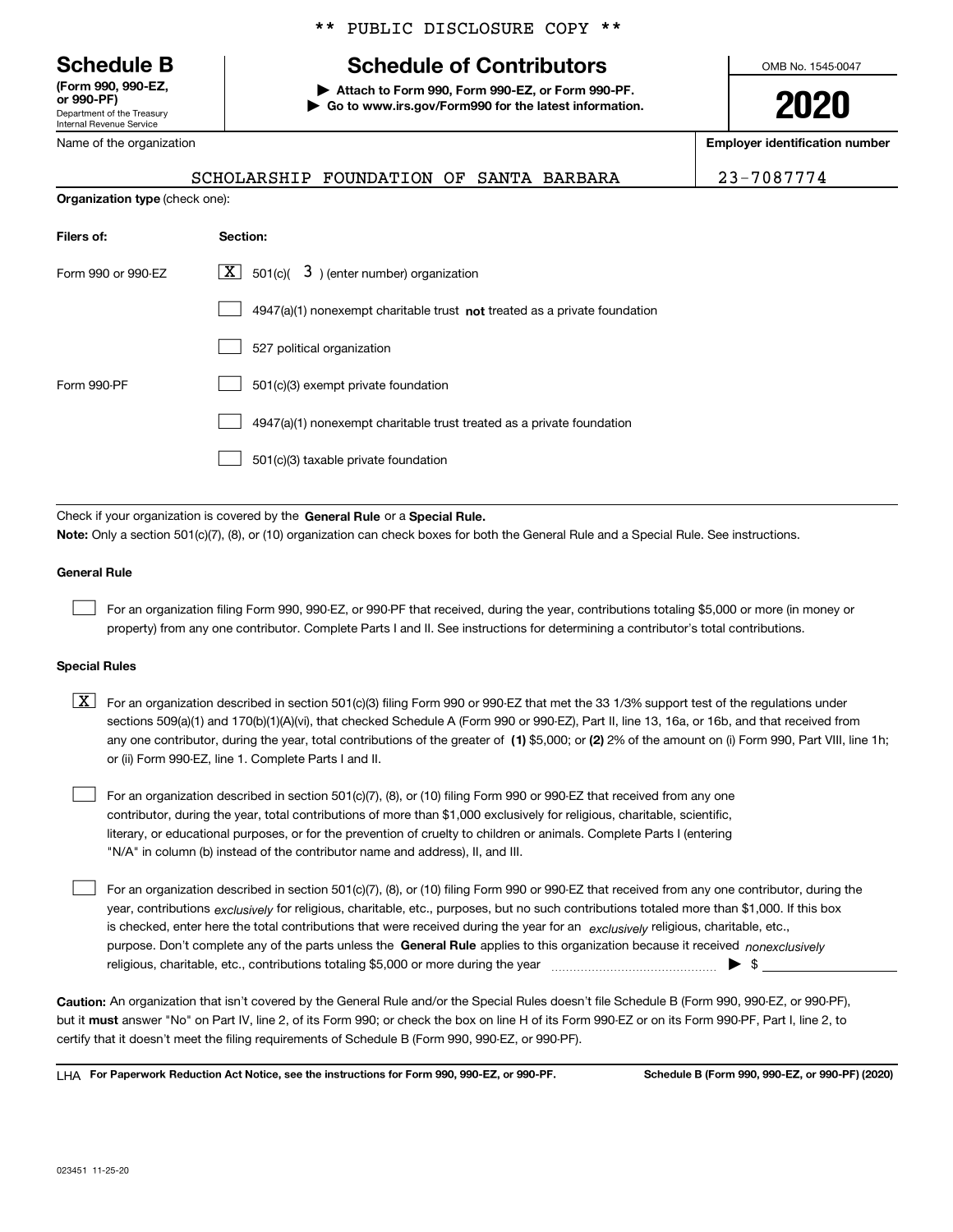Name of organization

**Employer identification number**

**(d)**

 $|X|$  $\mathcal{L}^{\text{max}}$  $\mathcal{L}^{\text{max}}$ 

 $\boxed{\text{X}}$  $\mathcal{L}^{\text{max}}$  $\mathcal{L}^{\text{max}}$ 

 $|X|$  $\mathcal{L}^{\text{max}}$  $\mathcal{L}^{\text{max}}$ 

 $\boxed{\text{X}}$  $\mathcal{L}^{\text{max}}$  $\mathcal{L}^{\text{max}}$ 

 $\boxed{\text{X}}$  $\mathcal{L}^{\text{max}}$  $\mathcal{L}^{\text{max}}$ 

**(d)**

**(d)**

**(d)**

**(d)**

#### **(a)No.(b)Name, address, and ZIP + 4 (c)Total contributions Type of contribution PersonPayrollNoncash (a)No.(b)Name, address, and ZIP + 4 (c)Total contributions Type of contribution PersonPayrollNoncash (a)No.(b)Name, address, and ZIP + 4 (c)Total contributions Type of contribution PersonPayrollNoncash (a) No.(b) Name, address, and ZIP + 4 (c) Total contributions Type of contribution Person Payroll Noncash(a) No.(b) Name, address, and ZIP + 4 (c) Total contributions Type of contribution PersonPayrollNoncash** Contributors (see instructions). Use duplicate copies of Part I if additional space is needed. \$(Complete Part II for noncash contributions.) \$(Complete Part II for noncash contributions.) \$(Complete Part II for noncash contributions.) \$(Complete Part II for noncash contributions.) \$(Complete Part II for noncash contributions.) Chedule B (Form 990, 990-EZ, or 990-PF) (2020)<br>Iame of organization<br>**2Part I 2Part I Contributors** (see instructions). Use duplicate copies of Part I if additional space is needed.  $\begin{array}{c|c|c|c|c|c} 1 & \hspace{1.5cm} & \hspace{1.5cm} & \hspace{1.5cm} & \hspace{1.5cm} & \hspace{1.5cm} & \hspace{1.5cm} & \hspace{1.5cm} & \hspace{1.5cm} & \hspace{1.5cm} & \hspace{1.5cm} & \hspace{1.5cm} & \hspace{1.5cm} & \hspace{1.5cm} & \hspace{1.5cm} & \hspace{1.5cm} & \hspace{1.5cm} & \hspace{1.5cm} & \hspace{1.5cm} & \hspace{1.5cm} & \hspace{1.5cm} &$ 488,876.  $2$  | Person  $\overline{\text{X}}$ 540,000.  $\overline{3}$  | Person  $\overline{X}$ 900,000.  $4$  | Person  $\overline{\text{X}}$ 318,799.  $\sim$  5 | Person X 603,714. SCHOLARSHIP FOUNDATION OF SANTA BARBARA 23-7087774

| (a)<br>No. | (b)<br>Name, address, and $ZIP + 4$ | (c)<br><b>Total contributions</b> | (d)<br>Type of contribution                                                                           |
|------------|-------------------------------------|-----------------------------------|-------------------------------------------------------------------------------------------------------|
| 6          |                                     | 200,000.<br>\$.                   | $\boxed{\text{X}}$<br>Person<br>Payroll<br>Noncash<br>Complete Part II for<br>noncash contributions.) |

023452 11-25-20 **Schedule B (Form 990, 990-EZ, or 990-PF) (2020)**

17140121 146892 651624 2020.05030 SCHOLARSHIP FOUNDATION OF 651624\_1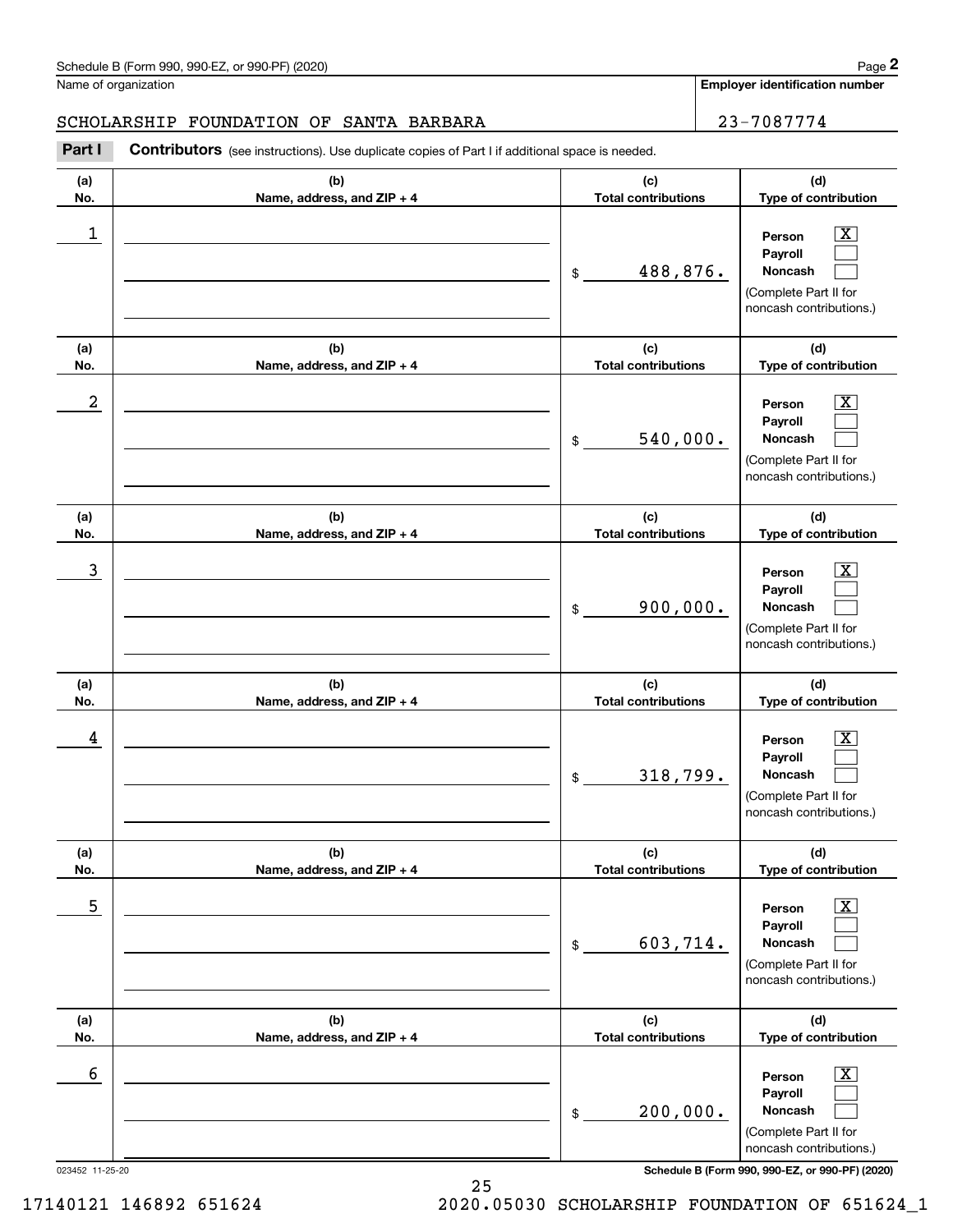## SCHOLARSHIP FOUNDATION OF SANTA BARBARA 23-7087774

|            | Schedule B (Form 990, 990-EZ, or 990-PF) (2020)                                                       |                                   | Page 2                                                                                                      |
|------------|-------------------------------------------------------------------------------------------------------|-----------------------------------|-------------------------------------------------------------------------------------------------------------|
|            | Name of organization                                                                                  |                                   | <b>Employer identification number</b>                                                                       |
|            | SCHOLARSHIP FOUNDATION OF SANTA BARBARA                                                               |                                   | 23-7087774                                                                                                  |
| Part I     | <b>Contributors</b> (see instructions). Use duplicate copies of Part I if additional space is needed. |                                   |                                                                                                             |
| (a)<br>No. | (b)<br>Name, address, and ZIP + 4                                                                     | (c)<br><b>Total contributions</b> | (d)<br>Type of contribution                                                                                 |
| 7          |                                                                                                       | 200,000.<br>\$                    | $\overline{\mathbf{X}}$<br>Person<br>Payroll<br>Noncash<br>(Complete Part II for<br>noncash contributions.) |
| (a)<br>No. | (b)<br>Name, address, and ZIP + 4                                                                     | (c)<br><b>Total contributions</b> | (d)<br>Type of contribution                                                                                 |
| 8          |                                                                                                       | 967,100.<br>\$                    | $\mathbf{X}$<br>Person<br>Payroll<br>Noncash<br>(Complete Part II for<br>noncash contributions.)            |
| (a)<br>No. | (b)<br>Name, address, and ZIP + 4                                                                     | (c)<br><b>Total contributions</b> | (d)<br>Type of contribution                                                                                 |
|            |                                                                                                       | \$                                | Person<br>Payroll<br>Noncash<br>(Complete Part II for<br>noncash contributions.)                            |
| (a)<br>No. | (b)<br>Name, address, and ZIP + 4                                                                     | (c)<br><b>Total contributions</b> | (d)<br>Type of contribution                                                                                 |
|            |                                                                                                       | \$                                | Person<br>Payroll<br>Noncash<br>(Complete Part II for<br>noncash contributions.)                            |
| (a)<br>No. | (b)<br>Name, address, and ZIP + 4                                                                     | (c)<br><b>Total contributions</b> | (d)<br>Type of contribution                                                                                 |
|            |                                                                                                       | \$                                | Person<br>Payroll<br>Noncash<br>(Complete Part II for<br>noncash contributions.)                            |
| (a)<br>No. | (b)<br>Name, address, and ZIP + 4                                                                     | (c)<br><b>Total contributions</b> | (d)<br>Type of contribution                                                                                 |
|            |                                                                                                       | \$                                | Person<br>Payroll<br>Noncash<br>(Complete Part II for<br>noncash contributions.)                            |

023452 11-25-20 **Schedule B (Form 990, 990-EZ, or 990-PF) (2020)**

26

17140121 146892 651624 2020.05030 SCHOLARSHIP FOUNDATION OF 651624\_1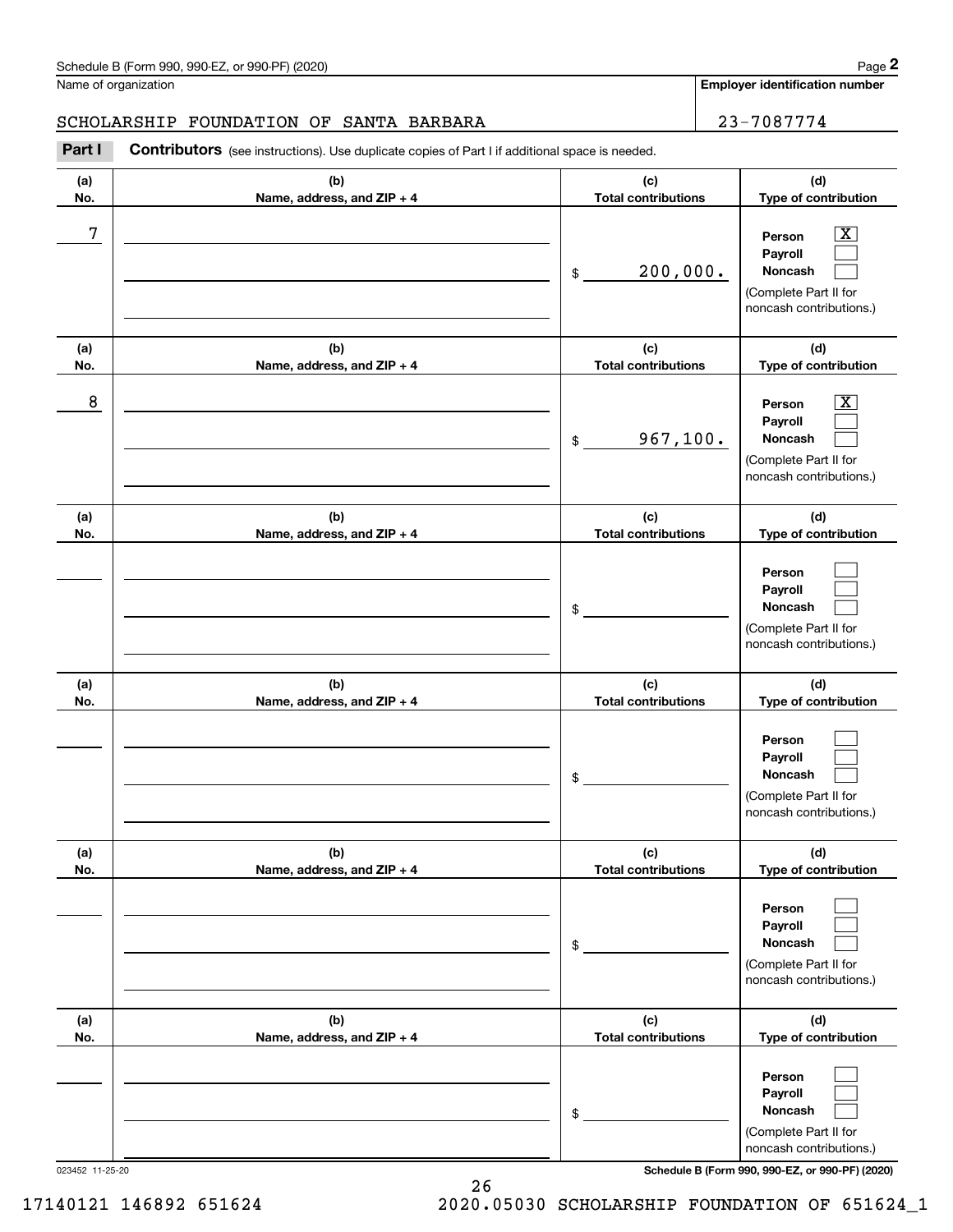Name of organization

### SCHOLARSHIP FOUNDATION OF SANTA BARBARA 23-7087774

(see instructions). Use duplicate copies of Part II if additional space is needed.<br> **3Part II is Noncash Property** (see instructions). Use duplicate copies of Part II if additional space is needed.

| (a)<br>No.<br>from<br>Part I | (b)<br>Description of noncash property given | (c)<br>FMV (or estimate)<br>(See instructions.) | (d)<br>Date received |
|------------------------------|----------------------------------------------|-------------------------------------------------|----------------------|
|                              |                                              | $\frac{1}{2}$                                   |                      |
| (a)<br>No.<br>from<br>Part I | (b)<br>Description of noncash property given | (c)<br>FMV (or estimate)<br>(See instructions.) | (d)<br>Date received |
|                              |                                              | $\frac{1}{2}$                                   |                      |
| (a)<br>No.<br>from<br>Part I | (b)<br>Description of noncash property given | (c)<br>FMV (or estimate)<br>(See instructions.) | (d)<br>Date received |
|                              |                                              | $\frac{1}{2}$                                   |                      |
| (a)<br>No.<br>from<br>Part I | (b)<br>Description of noncash property given | (c)<br>FMV (or estimate)<br>(See instructions.) | (d)<br>Date received |
|                              |                                              | $\frac{1}{2}$                                   |                      |
| (a)<br>No.<br>from<br>Part I | (b)<br>Description of noncash property given | (c)<br>FMV (or estimate)<br>(See instructions.) | (d)<br>Date received |
|                              |                                              | \$                                              |                      |
| (a)<br>No.<br>from<br>Part I | (b)<br>Description of noncash property given | (c)<br>FMV (or estimate)<br>(See instructions.) | (d)<br>Date received |
|                              |                                              | \$                                              |                      |

023453 11-25-20 **Schedule B (Form 990, 990-EZ, or 990-PF) (2020)**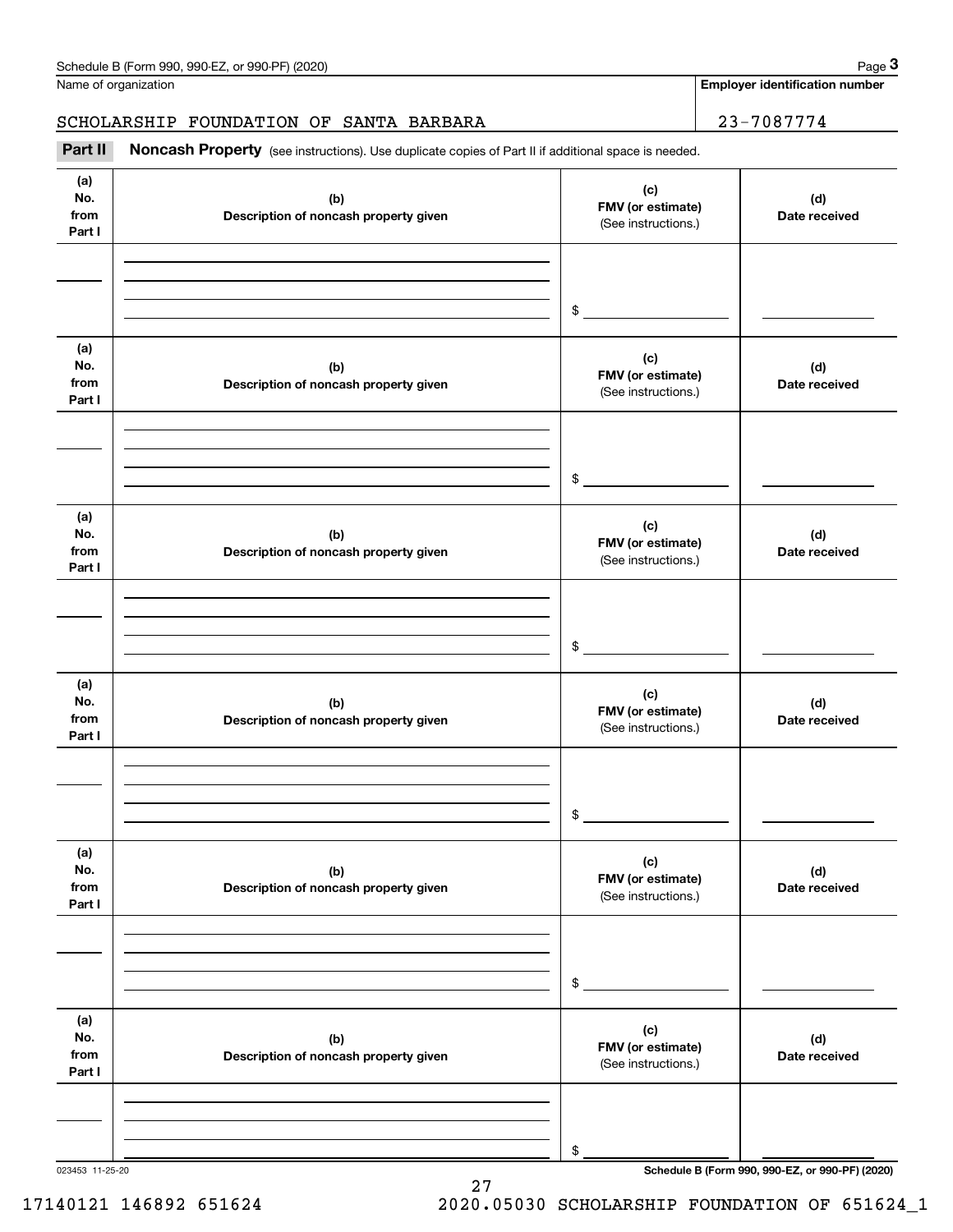|                                               | Schedule B (Form 990, 990-EZ, or 990-PF) (2020)                                                                                                                                                                                 |                      | Page 4                                                                                                                                                         |  |  |  |
|-----------------------------------------------|---------------------------------------------------------------------------------------------------------------------------------------------------------------------------------------------------------------------------------|----------------------|----------------------------------------------------------------------------------------------------------------------------------------------------------------|--|--|--|
| Name of organization                          |                                                                                                                                                                                                                                 |                      | <b>Employer identification number</b>                                                                                                                          |  |  |  |
|                                               | SCHOLARSHIP FOUNDATION OF SANTA BARBARA                                                                                                                                                                                         |                      | 23-7087774                                                                                                                                                     |  |  |  |
| Part III                                      | from any one contributor. Complete columns (a) through (e) and the following line entry. For organizations                                                                                                                      |                      | Exclusively religious, charitable, etc., contributions to organizations described in section 501(c)(7), (8), or (10) that total more than \$1,000 for the year |  |  |  |
|                                               | completing Part III, enter the total of exclusively religious, charitable, etc., contributions of \$1,000 or less for the year. (Enter this info. once.) \\$<br>Use duplicate copies of Part III if additional space is needed. |                      |                                                                                                                                                                |  |  |  |
| (a) No.<br>from                               |                                                                                                                                                                                                                                 |                      |                                                                                                                                                                |  |  |  |
| Part I                                        | (b) Purpose of gift                                                                                                                                                                                                             | (c) Use of gift      | (d) Description of how gift is held                                                                                                                            |  |  |  |
|                                               |                                                                                                                                                                                                                                 |                      |                                                                                                                                                                |  |  |  |
|                                               |                                                                                                                                                                                                                                 |                      |                                                                                                                                                                |  |  |  |
|                                               |                                                                                                                                                                                                                                 |                      |                                                                                                                                                                |  |  |  |
|                                               |                                                                                                                                                                                                                                 | (e) Transfer of gift |                                                                                                                                                                |  |  |  |
|                                               | Transferee's name, address, and ZIP + 4                                                                                                                                                                                         |                      | Relationship of transferor to transferee                                                                                                                       |  |  |  |
|                                               |                                                                                                                                                                                                                                 |                      |                                                                                                                                                                |  |  |  |
|                                               |                                                                                                                                                                                                                                 |                      |                                                                                                                                                                |  |  |  |
| (a) $\overline{\text{No.}}$                   |                                                                                                                                                                                                                                 |                      |                                                                                                                                                                |  |  |  |
| from<br>Part I                                | (b) Purpose of gift                                                                                                                                                                                                             | (c) Use of gift      | (d) Description of how gift is held                                                                                                                            |  |  |  |
|                                               |                                                                                                                                                                                                                                 |                      |                                                                                                                                                                |  |  |  |
|                                               |                                                                                                                                                                                                                                 |                      |                                                                                                                                                                |  |  |  |
|                                               |                                                                                                                                                                                                                                 |                      |                                                                                                                                                                |  |  |  |
|                                               | (e) Transfer of gift                                                                                                                                                                                                            |                      |                                                                                                                                                                |  |  |  |
|                                               | Transferee's name, address, and ZIP + 4                                                                                                                                                                                         |                      | Relationship of transferor to transferee                                                                                                                       |  |  |  |
|                                               |                                                                                                                                                                                                                                 |                      |                                                                                                                                                                |  |  |  |
|                                               |                                                                                                                                                                                                                                 |                      |                                                                                                                                                                |  |  |  |
|                                               |                                                                                                                                                                                                                                 |                      |                                                                                                                                                                |  |  |  |
| (a) $\overline{\text{No.}}$<br>from<br>Part I | (b) Purpose of gift                                                                                                                                                                                                             | (c) Use of gift      | (d) Description of how gift is held                                                                                                                            |  |  |  |
|                                               |                                                                                                                                                                                                                                 |                      |                                                                                                                                                                |  |  |  |
|                                               |                                                                                                                                                                                                                                 |                      |                                                                                                                                                                |  |  |  |
|                                               |                                                                                                                                                                                                                                 |                      |                                                                                                                                                                |  |  |  |
|                                               | (e) Transfer of gift                                                                                                                                                                                                            |                      |                                                                                                                                                                |  |  |  |
|                                               | Transferee's name, address, and ZIP + 4                                                                                                                                                                                         |                      | Relationship of transferor to transferee                                                                                                                       |  |  |  |
|                                               |                                                                                                                                                                                                                                 |                      |                                                                                                                                                                |  |  |  |
|                                               |                                                                                                                                                                                                                                 |                      |                                                                                                                                                                |  |  |  |
|                                               |                                                                                                                                                                                                                                 |                      |                                                                                                                                                                |  |  |  |
| (a) No.<br>from                               | (b) Purpose of gift                                                                                                                                                                                                             | (c) Use of gift      | (d) Description of how gift is held                                                                                                                            |  |  |  |
| Part I                                        |                                                                                                                                                                                                                                 |                      |                                                                                                                                                                |  |  |  |
|                                               |                                                                                                                                                                                                                                 |                      |                                                                                                                                                                |  |  |  |
|                                               |                                                                                                                                                                                                                                 |                      |                                                                                                                                                                |  |  |  |
|                                               |                                                                                                                                                                                                                                 | (e) Transfer of gift |                                                                                                                                                                |  |  |  |
|                                               |                                                                                                                                                                                                                                 |                      |                                                                                                                                                                |  |  |  |
|                                               | Transferee's name, address, and $ZIP + 4$                                                                                                                                                                                       |                      | Relationship of transferor to transferee                                                                                                                       |  |  |  |
|                                               |                                                                                                                                                                                                                                 |                      |                                                                                                                                                                |  |  |  |
|                                               |                                                                                                                                                                                                                                 |                      |                                                                                                                                                                |  |  |  |

28

Schedule B (Form 990, 990-EZ, or 990-PF) (2020) Page 4

**Schedule B (Form 990, 990-EZ, or 990-PF) (2020)**

17140121 146892 651624 2020.05030 SCHOLARSHIP FOUNDATION OF 651624\_1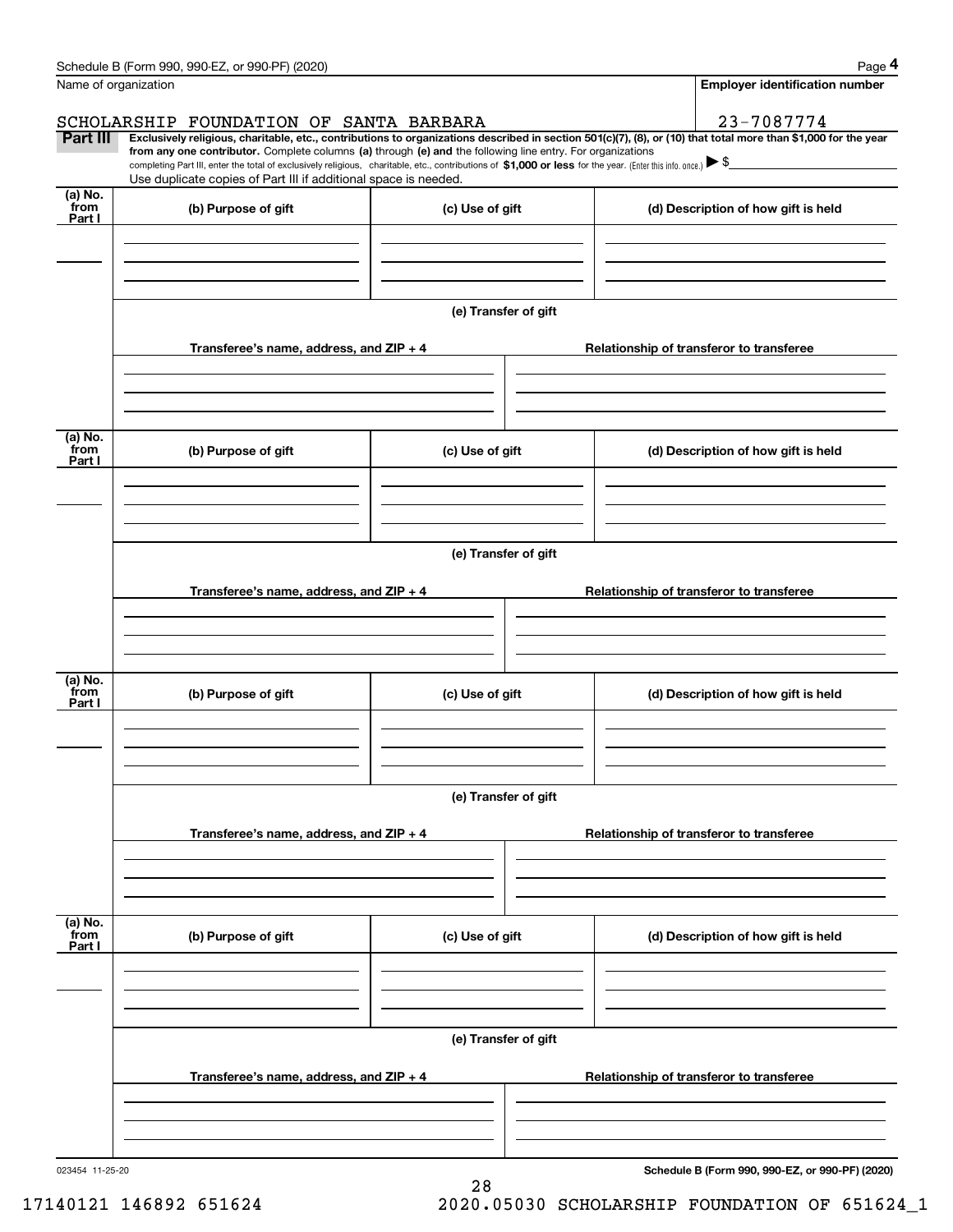Department of the Treasury Internal Revenue Service

## **SCHEDULE D Supplemental Financial Statements**

(Form 990)<br>
Pepartment of the Treasury<br>
Department of the Treasury<br>
Department of the Treasury<br>
Department of the Treasury<br> **Co to www.irs.gov/Form990 for instructions and the latest information.**<br> **Co to www.irs.gov/Form9** 



| Name of the organization |  |  |  |
|--------------------------|--|--|--|
|--------------------------|--|--|--|

**Name of the oriental conducts of the oriental conducts of the oriental conducts of the oriental conducts of the oriental conducts of**  $\blacksquare$ SCHOLARSHIP FOUNDATION OF SANTA BARBARA | 23-7087774

| Part I  | Organizations Maintaining Donor Advised Funds or Other Similar Funds or Accounts. Complete if the                                              |                         |                                                    |
|---------|------------------------------------------------------------------------------------------------------------------------------------------------|-------------------------|----------------------------------------------------|
|         | organization answered "Yes" on Form 990, Part IV, line 6.                                                                                      |                         |                                                    |
|         |                                                                                                                                                | (a) Donor advised funds | (b) Funds and other accounts                       |
| 1       |                                                                                                                                                |                         |                                                    |
| 2       | Aggregate value of contributions to (during year)                                                                                              |                         |                                                    |
| 3       | Aggregate value of grants from (during year)                                                                                                   |                         |                                                    |
| 4       |                                                                                                                                                |                         |                                                    |
| 5       | Did the organization inform all donors and donor advisors in writing that the assets held in donor advised funds                               |                         |                                                    |
|         |                                                                                                                                                |                         | Yes<br>No                                          |
| 6       | Did the organization inform all grantees, donors, and donor advisors in writing that grant funds can be used only                              |                         |                                                    |
|         | for charitable purposes and not for the benefit of the donor or donor advisor, or for any other purpose conferring                             |                         |                                                    |
| Part II | impermissible private benefit? использовании положительно положительно положительно положительно положительно                                  |                         | Yes<br>No                                          |
|         | Conservation Easements. Complete if the organization answered "Yes" on Form 990, Part IV, line 7.                                              |                         |                                                    |
| 1.      | Purpose(s) of conservation easements held by the organization (check all that apply).                                                          |                         |                                                    |
|         | Preservation of land for public use (for example, recreation or education)                                                                     |                         | Preservation of a historically important land area |
|         | Protection of natural habitat                                                                                                                  |                         | Preservation of a certified historic structure     |
|         | Preservation of open space                                                                                                                     |                         |                                                    |
| 2       | Complete lines 2a through 2d if the organization held a qualified conservation contribution in the form of a conservation easement on the last |                         |                                                    |
|         | day of the tax year.                                                                                                                           |                         | Held at the End of the Tax Year                    |
| а       | Total number of conservation easements                                                                                                         |                         | 2a                                                 |
| b       | Total acreage restricted by conservation easements                                                                                             |                         | 2b<br>2c                                           |
|         |                                                                                                                                                |                         |                                                    |
|         | d Number of conservation easements included in (c) acquired after 7/25/06, and not on a historic structure                                     |                         | 2d                                                 |
| 3       | Number of conservation easements modified, transferred, released, extinguished, or terminated by the organization during the tax               |                         |                                                    |
|         | year                                                                                                                                           |                         |                                                    |
| 4       | Number of states where property subject to conservation easement is located >                                                                  |                         |                                                    |
| 5       | Does the organization have a written policy regarding the periodic monitoring, inspection, handling of                                         |                         |                                                    |
|         | violations, and enforcement of the conservation easements it holds?                                                                            |                         | Yes<br>No                                          |
| 6       | Staff and volunteer hours devoted to monitoring, inspecting, handling of violations, and enforcing conservation easements during the year      |                         |                                                    |
|         |                                                                                                                                                |                         |                                                    |
| 7       | Amount of expenses incurred in monitoring, inspecting, handling of violations, and enforcing conservation easements during the year            |                         |                                                    |
|         | $\blacktriangleright$ S                                                                                                                        |                         |                                                    |
| 8       | Does each conservation easement reported on line 2(d) above satisfy the requirements of section 170(h)(4)(B)(i)                                |                         |                                                    |
|         |                                                                                                                                                |                         | Yes<br>No                                          |
| 9       | In Part XIII, describe how the organization reports conservation easements in its revenue and expense statement and                            |                         |                                                    |
|         | balance sheet, and include, if applicable, the text of the footnote to the organization's financial statements that describes the              |                         |                                                    |
|         | organization's accounting for conservation easements.                                                                                          |                         |                                                    |
|         | Organizations Maintaining Collections of Art, Historical Treasures, or Other Similar Assets.<br>Part III                                       |                         |                                                    |
|         | Complete if the organization answered "Yes" on Form 990, Part IV, line 8.                                                                      |                         |                                                    |
|         | 1a If the organization elected, as permitted under FASB ASC 958, not to report in its revenue statement and balance sheet works                |                         |                                                    |
|         | of art, historical treasures, or other similar assets held for public exhibition, education, or research in furtherance of public              |                         |                                                    |
|         | service, provide in Part XIII the text of the footnote to its financial statements that describes these items.                                 |                         |                                                    |
|         | <b>b</b> If the organization elected, as permitted under FASB ASC 958, to report in its revenue statement and balance sheet works of           |                         |                                                    |
|         | art, historical treasures, or other similar assets held for public exhibition, education, or research in furtherance of public service,        |                         |                                                    |
|         | provide the following amounts relating to these items:                                                                                         |                         |                                                    |
|         | (i)                                                                                                                                            |                         | $\frac{1}{2}$<br>$\blacktriangleright$ \$          |
|         | (ii) Assets included in Form 990, Part X                                                                                                       |                         |                                                    |
| 2       | If the organization received or held works of art, historical treasures, or other similar assets for financial gain, provide                   |                         |                                                    |
|         | the following amounts required to be reported under FASB ASC 958 relating to these items:                                                      |                         | \$                                                 |
| а       |                                                                                                                                                |                         | $\blacktriangleright$ \$                           |
|         | LHA For Paperwork Reduction Act Notice, see the Instructions for Form 990.                                                                     |                         | Schedule D (Form 990) 2020                         |
|         | 032051 12-01-20                                                                                                                                |                         |                                                    |
|         |                                                                                                                                                | 29                      |                                                    |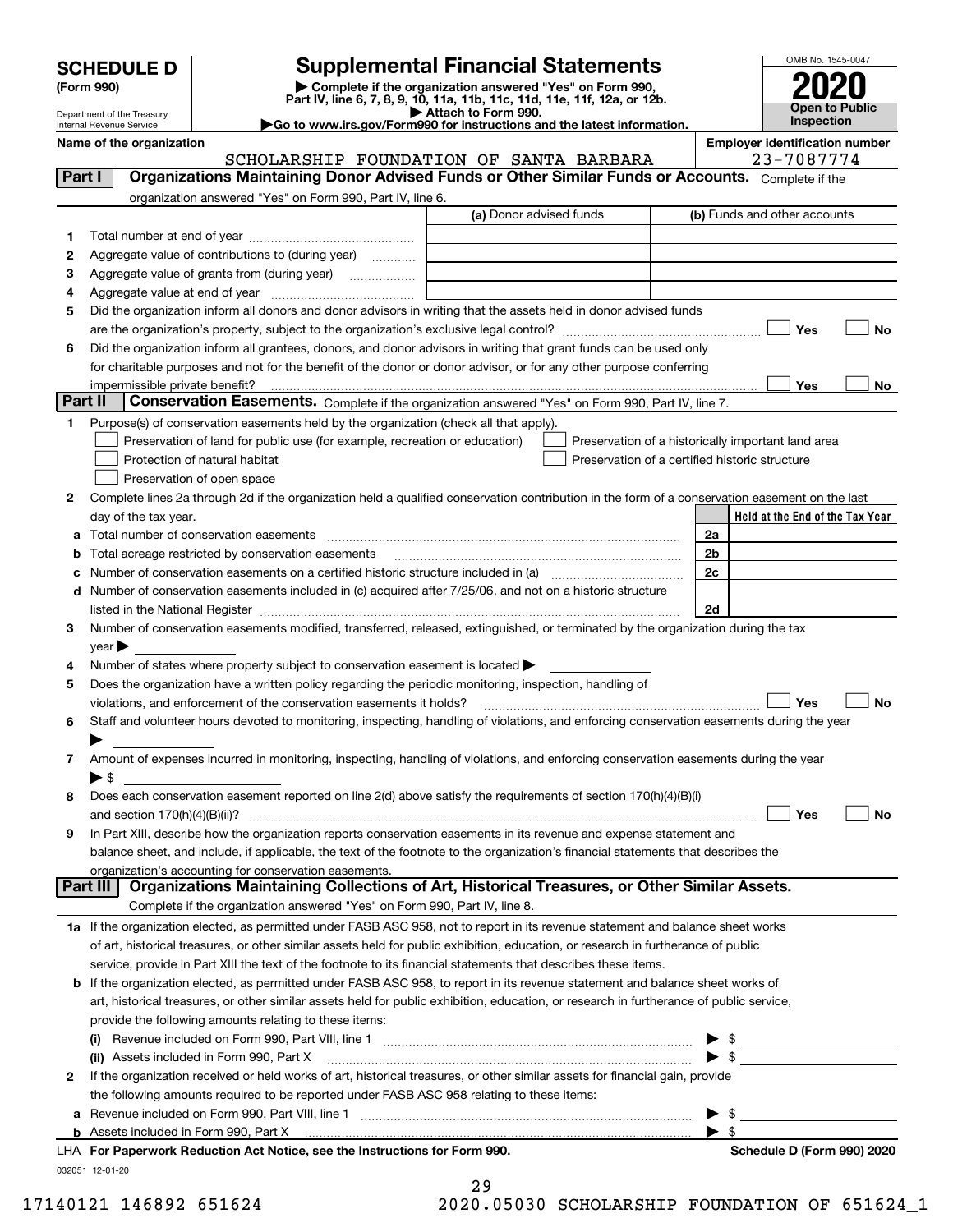|                 | Schedule D (Form 990) 2020                                                                                                                                                                                                     | SCHOLARSHIP FOUNDATION OF SANTA BARBARA |                |                                                                                                                                                                                                                                |              |                 | 23-7087774 Page 2          |                     |             |       |
|-----------------|--------------------------------------------------------------------------------------------------------------------------------------------------------------------------------------------------------------------------------|-----------------------------------------|----------------|--------------------------------------------------------------------------------------------------------------------------------------------------------------------------------------------------------------------------------|--------------|-----------------|----------------------------|---------------------|-------------|-------|
| <b>Part III</b> | Organizations Maintaining Collections of Art, Historical Treasures, or Other Similar Assets (continued)                                                                                                                        |                                         |                |                                                                                                                                                                                                                                |              |                 |                            |                     |             |       |
| 3               | Using the organization's acquisition, accession, and other records, check any of the following that make significant use of its                                                                                                |                                         |                |                                                                                                                                                                                                                                |              |                 |                            |                     |             |       |
|                 | collection items (check all that apply):                                                                                                                                                                                       |                                         |                |                                                                                                                                                                                                                                |              |                 |                            |                     |             |       |
| a               | Public exhibition                                                                                                                                                                                                              |                                         |                | Loan or exchange program                                                                                                                                                                                                       |              |                 |                            |                     |             |       |
| b               | Scholarly research                                                                                                                                                                                                             | е                                       |                | Other and the control of the control of the control of the control of the control of the control of the control of the control of the control of the control of the control of the control of the control of the control of th |              |                 |                            |                     |             |       |
| c               | Preservation for future generations                                                                                                                                                                                            |                                         |                |                                                                                                                                                                                                                                |              |                 |                            |                     |             |       |
| 4               | Provide a description of the organization's collections and explain how they further the organization's exempt purpose in Part XIII.                                                                                           |                                         |                |                                                                                                                                                                                                                                |              |                 |                            |                     |             |       |
| 5               | During the year, did the organization solicit or receive donations of art, historical treasures, or other similar assets                                                                                                       |                                         |                |                                                                                                                                                                                                                                |              |                 |                            |                     |             |       |
|                 |                                                                                                                                                                                                                                |                                         |                |                                                                                                                                                                                                                                |              |                 |                            | Yes                 |             | No    |
|                 | Part IV<br>Escrow and Custodial Arrangements. Complete if the organization answered "Yes" on Form 990, Part IV, line 9, or                                                                                                     |                                         |                |                                                                                                                                                                                                                                |              |                 |                            |                     |             |       |
|                 | reported an amount on Form 990, Part X, line 21.                                                                                                                                                                               |                                         |                |                                                                                                                                                                                                                                |              |                 |                            |                     |             |       |
|                 | 1a Is the organization an agent, trustee, custodian or other intermediary for contributions or other assets not included                                                                                                       |                                         |                |                                                                                                                                                                                                                                |              |                 |                            |                     |             |       |
|                 |                                                                                                                                                                                                                                |                                         |                |                                                                                                                                                                                                                                |              |                 |                            | Yes                 |             | No    |
|                 | b If "Yes," explain the arrangement in Part XIII and complete the following table:                                                                                                                                             |                                         |                |                                                                                                                                                                                                                                |              |                 |                            |                     |             |       |
|                 |                                                                                                                                                                                                                                |                                         |                |                                                                                                                                                                                                                                |              |                 |                            | Amount              |             |       |
| c               | Beginning balance <b>contract to the contract of the contract of the contract of the contract of the contract of t</b>                                                                                                         |                                         |                |                                                                                                                                                                                                                                |              | 1c              |                            |                     |             |       |
| d               | Additions during the year manufactured and an according to the year manufactured and according the year manufactured and according the year manufactured and according the year manufactured and according the year manufactur |                                         |                |                                                                                                                                                                                                                                |              | 1d              |                            |                     |             |       |
| е               | Distributions during the year manufactured and continuum and contact the year manufactured and contact the year                                                                                                                |                                         |                |                                                                                                                                                                                                                                |              | 1e              |                            |                     |             |       |
| f               |                                                                                                                                                                                                                                |                                         |                |                                                                                                                                                                                                                                |              | 1f              |                            |                     |             |       |
|                 | 2a Did the organization include an amount on Form 990, Part X, line 21, for escrow or custodial account liability?                                                                                                             |                                         |                |                                                                                                                                                                                                                                |              |                 |                            | Yes                 |             | No    |
|                 | b If "Yes," explain the arrangement in Part XIII. Check here if the explanation has been provided on Part XIII                                                                                                                 |                                         |                |                                                                                                                                                                                                                                |              |                 |                            |                     |             |       |
| <b>Part V</b>   | <b>Endowment Funds.</b> Complete if the organization answered "Yes" on Form 990, Part IV, line 10.                                                                                                                             |                                         |                |                                                                                                                                                                                                                                |              |                 |                            |                     |             |       |
|                 |                                                                                                                                                                                                                                | (a) Current year                        | (b) Prior year | (c) Two years back                                                                                                                                                                                                             |              |                 | (d) Three years back       | (e) Four years back |             |       |
| 1a              | Beginning of year balance                                                                                                                                                                                                      | 45, 323, 611.                           | 42,806,034.    |                                                                                                                                                                                                                                | 38,782,403.  |                 | 37,088,976.                |                     | 31,731,596. |       |
| b               |                                                                                                                                                                                                                                | 1,270,839.                              | 2, 233, 453.   |                                                                                                                                                                                                                                | 3, 193, 942. |                 | 784,683.                   |                     | 2,590,637.  |       |
|                 | Net investment earnings, gains, and losses                                                                                                                                                                                     | 13, 325, 919.                           | 1,086,335.     |                                                                                                                                                                                                                                | 2, 235, 176. |                 | 2,630,821.                 |                     | 4,180,951.  |       |
|                 |                                                                                                                                                                                                                                | 2, 243, 422.                            | 802, 211.      |                                                                                                                                                                                                                                | 1,405,487.   |                 | 1,722,077.                 |                     |             |       |
| d               |                                                                                                                                                                                                                                |                                         |                |                                                                                                                                                                                                                                |              |                 |                            |                     | 1,414,208.  |       |
|                 | e Other expenditures for facilities                                                                                                                                                                                            |                                         |                |                                                                                                                                                                                                                                |              |                 |                            |                     |             |       |
|                 | and programs                                                                                                                                                                                                                   |                                         |                |                                                                                                                                                                                                                                |              |                 |                            |                     |             |       |
|                 | f Administrative expenses <i></i>                                                                                                                                                                                              | 57,676,947.                             | 45, 323, 611.  |                                                                                                                                                                                                                                | 42,806,034.  |                 | 38,782,403.                |                     | 37,088,976. |       |
| g               | End of year balance                                                                                                                                                                                                            |                                         |                |                                                                                                                                                                                                                                |              |                 |                            |                     |             |       |
| 2               | Provide the estimated percentage of the current year end balance (line 1g, column (a)) held as:                                                                                                                                |                                         |                |                                                                                                                                                                                                                                |              |                 |                            |                     |             |       |
|                 | Board designated or quasi-endowment >                                                                                                                                                                                          | .0000                                   | %              |                                                                                                                                                                                                                                |              |                 |                            |                     |             |       |
|                 | Permanent endowment > 69.0000                                                                                                                                                                                                  | %                                       |                |                                                                                                                                                                                                                                |              |                 |                            |                     |             |       |
|                 | Term endowment $\blacktriangleright$ 31.0000<br>%                                                                                                                                                                              |                                         |                |                                                                                                                                                                                                                                |              |                 |                            |                     |             |       |
|                 | The percentages on lines 2a, 2b, and 2c should equal 100%.                                                                                                                                                                     |                                         |                |                                                                                                                                                                                                                                |              |                 |                            |                     |             |       |
|                 | 3a Are there endowment funds not in the possession of the organization that are held and administered for the organization                                                                                                     |                                         |                |                                                                                                                                                                                                                                |              |                 |                            |                     |             |       |
|                 | by:                                                                                                                                                                                                                            |                                         |                |                                                                                                                                                                                                                                |              |                 |                            |                     | Yes         | No    |
|                 | (i)                                                                                                                                                                                                                            |                                         |                |                                                                                                                                                                                                                                |              |                 |                            | 3a(i)               |             | х     |
|                 |                                                                                                                                                                                                                                |                                         |                |                                                                                                                                                                                                                                |              |                 |                            | 3a(ii)              |             | X     |
|                 |                                                                                                                                                                                                                                |                                         |                |                                                                                                                                                                                                                                |              |                 |                            | 3 <sub>b</sub>      |             |       |
|                 | Describe in Part XIII the intended uses of the organization's endowment funds.                                                                                                                                                 |                                         |                |                                                                                                                                                                                                                                |              |                 |                            |                     |             |       |
|                 | <b>Part VI</b><br>Land, Buildings, and Equipment.                                                                                                                                                                              |                                         |                |                                                                                                                                                                                                                                |              |                 |                            |                     |             |       |
|                 | Complete if the organization answered "Yes" on Form 990, Part IV, line 11a. See Form 990, Part X, line 10.                                                                                                                     |                                         |                |                                                                                                                                                                                                                                |              |                 |                            |                     |             |       |
|                 | Description of property                                                                                                                                                                                                        | (a) Cost or other                       |                | (b) Cost or other                                                                                                                                                                                                              |              | (c) Accumulated |                            | (d) Book value      |             |       |
|                 |                                                                                                                                                                                                                                | basis (investment)                      |                | basis (other)                                                                                                                                                                                                                  |              | depreciation    |                            |                     |             |       |
|                 |                                                                                                                                                                                                                                |                                         |                |                                                                                                                                                                                                                                |              |                 |                            |                     |             |       |
| b               |                                                                                                                                                                                                                                |                                         |                |                                                                                                                                                                                                                                |              |                 |                            |                     |             |       |
| c               |                                                                                                                                                                                                                                |                                         |                | 362, 106.                                                                                                                                                                                                                      |              | 362,106.        |                            |                     |             | $0$ . |
| d               |                                                                                                                                                                                                                                |                                         |                | 340,954.                                                                                                                                                                                                                       |              | 323,750.        |                            |                     | 17,204.     |       |
|                 |                                                                                                                                                                                                                                |                                         |                |                                                                                                                                                                                                                                |              |                 |                            |                     |             |       |
|                 | Total. Add lines 1a through 1e. (Column (d) must equal Form 990. Part X. column (B). line 10c.)                                                                                                                                |                                         |                |                                                                                                                                                                                                                                |              |                 |                            |                     | 17, 204.    |       |
|                 |                                                                                                                                                                                                                                |                                         |                |                                                                                                                                                                                                                                |              |                 | Schedule D (Form 990) 2020 |                     |             |       |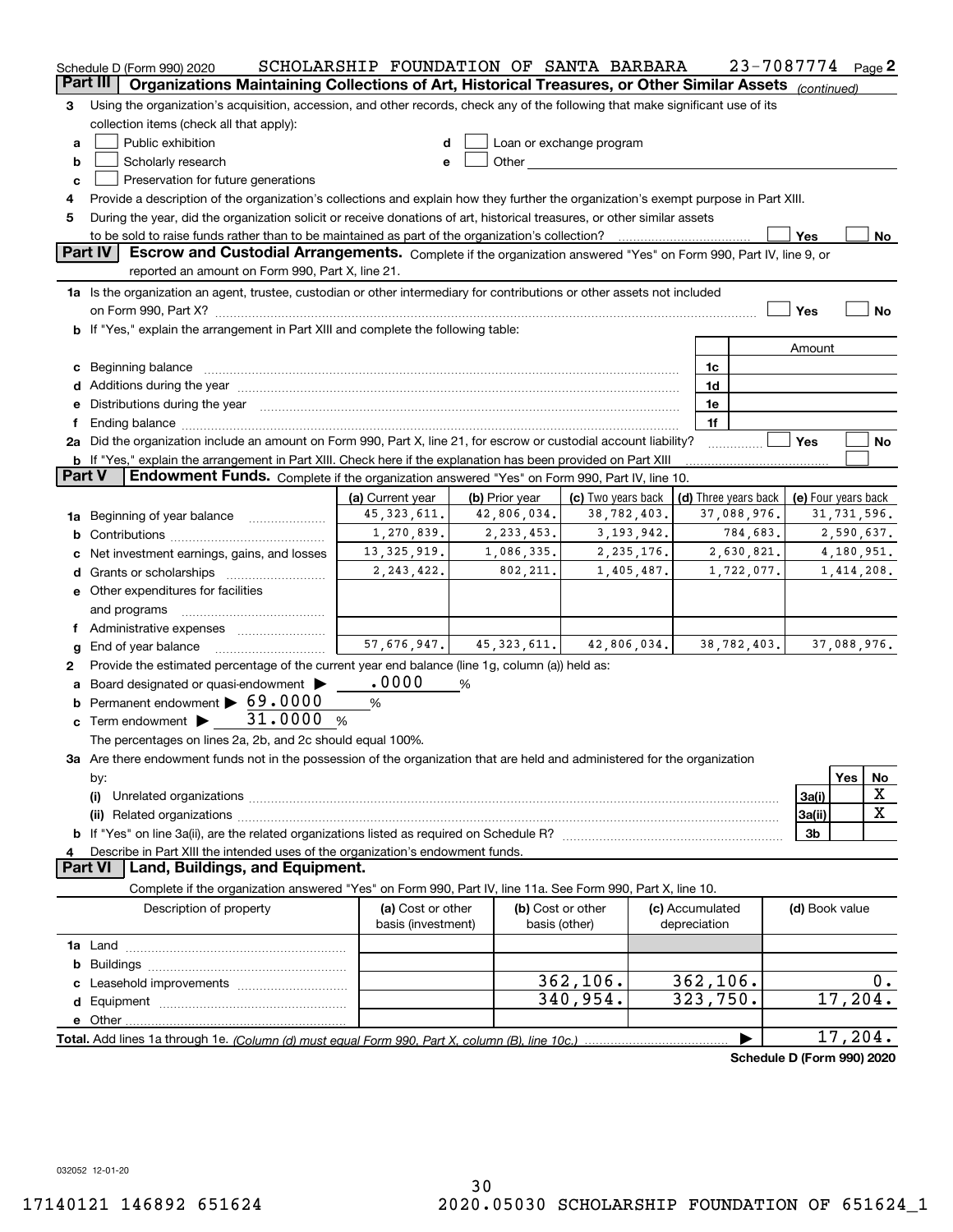| Schedule D (Form 990) 2020 | SCHOLARSHIP FOUNDATION OF SANTA BARBARA         |  |  | $23 - 7087774$ Page 3 |  |
|----------------------------|-------------------------------------------------|--|--|-----------------------|--|
|                            | <b>Part VII</b> Investments - Other Securities. |  |  |                       |  |

Complete if the organization answered "Yes" on Form 990, Part IV, line 11b. See Form 990, Part X, line 12.

| (a) Description of security or category (including name of security)                          | (b) Book value | (c) Method of valuation: Cost or end-of-year market value |
|-----------------------------------------------------------------------------------------------|----------------|-----------------------------------------------------------|
| (1) Financial derivatives                                                                     |                |                                                           |
| (2) Closely held equity interests                                                             |                |                                                           |
| $(3)$ Other                                                                                   |                |                                                           |
| (A)                                                                                           |                |                                                           |
| (B)                                                                                           |                |                                                           |
| (C)                                                                                           |                |                                                           |
| (D)                                                                                           |                |                                                           |
| (E)                                                                                           |                |                                                           |
|                                                                                               |                |                                                           |
| (G)                                                                                           |                |                                                           |
| (H)                                                                                           |                |                                                           |
| <b>Total.</b> (Col. (b) must equal Form 990, Part X, col. (B) line 12.) $\blacktriangleright$ |                |                                                           |

#### **Part VIII Investments - Program Related.**

Complete if the organization answered "Yes" on Form 990, Part IV, line 11c. See Form 990, Part X, line 13.

| (a) Description of investment                                       | (b) Book value | (c) Method of valuation: Cost or end-of-year market value |
|---------------------------------------------------------------------|----------------|-----------------------------------------------------------|
| (1)                                                                 |                |                                                           |
| (2)                                                                 |                |                                                           |
| $\frac{1}{2}$                                                       |                |                                                           |
| (4)                                                                 |                |                                                           |
| $\left(5\right)$                                                    |                |                                                           |
| (6)                                                                 |                |                                                           |
| (7)                                                                 |                |                                                           |
| (8)                                                                 |                |                                                           |
| (9)                                                                 |                |                                                           |
| Total. (Col. (b) must equal Form 990, Part X, col. (B) line $13.$ ) |                |                                                           |

### **Part IX Other Assets.**

Complete if the organization answered "Yes" on Form 990, Part IV, line 11d. See Form 990, Part X, line 15.

| (a) Description | (b) Book value |
|-----------------|----------------|
| (1)             |                |
| (2)             |                |
| (3)             |                |
| (4)             |                |
| (5)             |                |
| (6)             |                |
|                 |                |
| (8)             |                |
| (9)             |                |
|                 |                |
|                 |                |

**1. (a)** Description of liability **Book value** Book value Book value Book value Book value Complete if the organization answered "Yes" on Form 990, Part IV, line 11e or 11f. See Form 990, Part X, line 25. (1)Federal income taxes (2)(3)(4)(5) (6)(7)(8)(9) $\blacktriangleright$ SCHOLARSHIPS PAYABLE 7,132,052. 7,132,052.

**Total.**  *(Column (b) must equal Form 990, Part X, col. (B) line 25.)* 

**2.**Liability for uncertain tax positions. In Part XIII, provide the text of the footnote to the organization's financial statements that reports the organization's liability for uncertain tax positions under FASB ASC 740. Check here if the text of the footnote has been provided in Part XIII  $\boxed{\text{X}}$ 

**Schedule D (Form 990) 2020**

032053 12-01-20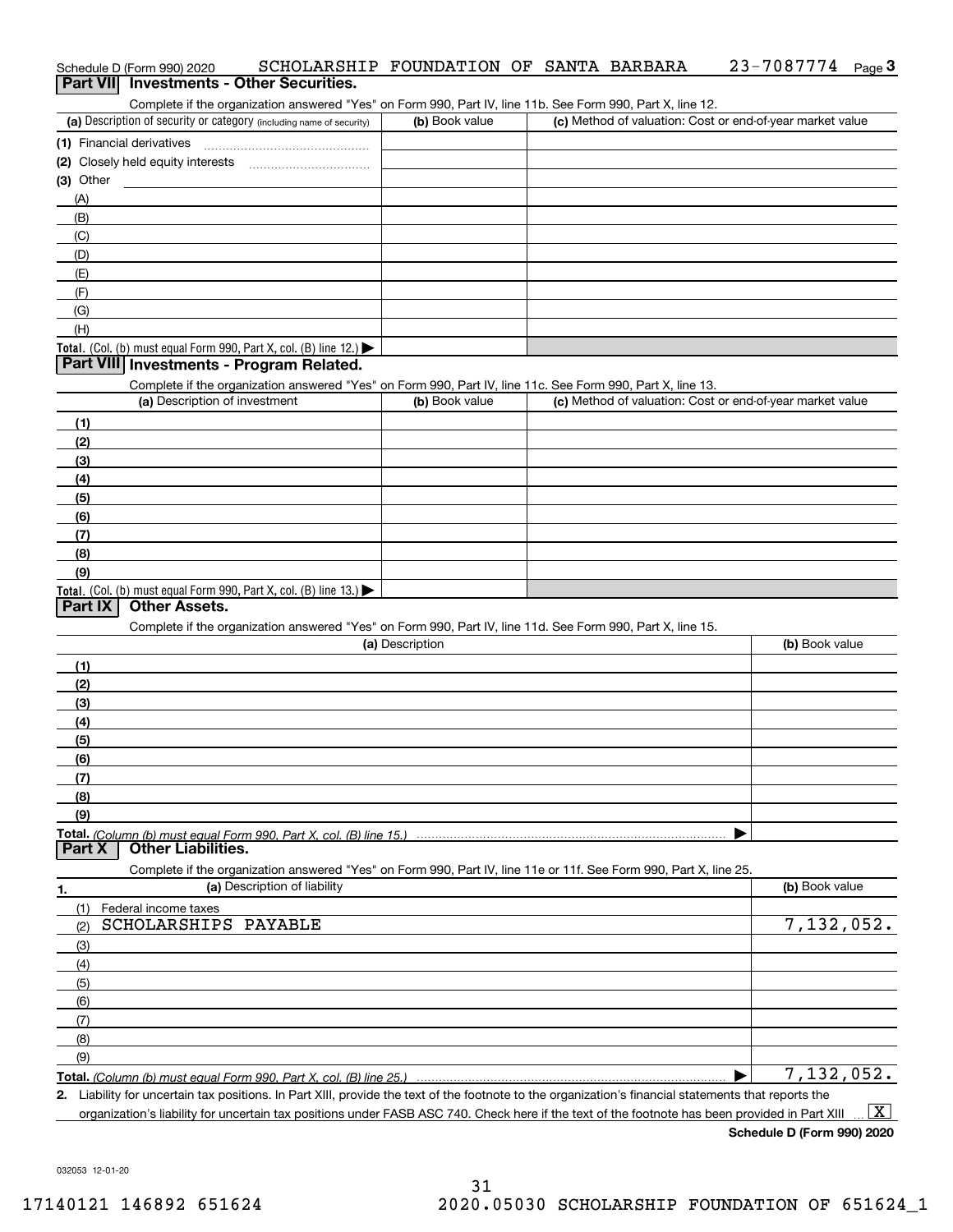|    | SCHOLARSHIP FOUNDATION OF SANTA BARBARA<br>Schedule D (Form 990) 2020                                                                                                                                                               |                |                    |                | 23-7087774<br>Page 4        |
|----|-------------------------------------------------------------------------------------------------------------------------------------------------------------------------------------------------------------------------------------|----------------|--------------------|----------------|-----------------------------|
|    | <b>Part XI</b><br>Reconciliation of Revenue per Audited Financial Statements With Revenue per Return.                                                                                                                               |                |                    |                |                             |
|    | Complete if the organization answered "Yes" on Form 990, Part IV, line 12a.                                                                                                                                                         |                |                    |                |                             |
| 1  | Total revenue, gains, and other support per audited financial statements                                                                                                                                                            |                |                    | $\blacksquare$ | $\overline{22}$ , 526, 693. |
| 2  | Amounts included on line 1 but not on Form 990, Part VIII, line 12:                                                                                                                                                                 |                |                    |                |                             |
| a  | Net unrealized gains (losses) on investments [11] matter contracts and the unrealized gains (losses) on investments                                                                                                                 | 2a             | <u>11,969,980.</u> |                |                             |
| b  |                                                                                                                                                                                                                                     | 2 <sub>b</sub> |                    |                |                             |
|    |                                                                                                                                                                                                                                     | 2c             |                    |                |                             |
| d  | Other (Describe in Part XIII.) <b>Construction Contract Construction</b> Chemical Construction Chemical Chemical Chemical Chemical Chemical Chemical Chemical Chemical Chemical Chemical Chemical Chemical Chemical Chemical Chemic | 2d             | $-132, 435.$       |                |                             |
| е  | Add lines 2a through 2d                                                                                                                                                                                                             |                |                    | 2e             | 11,837,545.                 |
| 3  |                                                                                                                                                                                                                                     |                |                    | $\mathbf{3}$   | 10,689,148.                 |
| 4  | Amounts included on Form 990, Part VIII, line 12, but not on line 1:                                                                                                                                                                |                |                    |                |                             |
|    |                                                                                                                                                                                                                                     | 4а             |                    |                |                             |
|    |                                                                                                                                                                                                                                     | 4 <sub>b</sub> |                    |                |                             |
| c. | Add lines 4a and 4b                                                                                                                                                                                                                 |                |                    | 4c             |                             |
|    |                                                                                                                                                                                                                                     |                |                    | 5              | 10,689,148.                 |
|    |                                                                                                                                                                                                                                     |                |                    |                |                             |
|    | Part XII   Reconciliation of Expenses per Audited Financial Statements With Expenses per Return.                                                                                                                                    |                |                    |                |                             |
|    | Complete if the organization answered "Yes" on Form 990, Part IV, line 12a.                                                                                                                                                         |                |                    |                |                             |
| 1  | Total expenses and losses per audited financial statements                                                                                                                                                                          |                |                    | $\mathbf{1}$   | 8,761,215.                  |
| 2  | Amounts included on line 1 but not on Form 990, Part IX, line 25:                                                                                                                                                                   |                |                    |                |                             |
| a  |                                                                                                                                                                                                                                     | 2a             |                    |                |                             |
|    |                                                                                                                                                                                                                                     | 2 <sub>b</sub> |                    |                |                             |
|    |                                                                                                                                                                                                                                     | 2 <sub>c</sub> |                    |                |                             |
|    |                                                                                                                                                                                                                                     | 2d             | $-139,569.$        |                |                             |
|    | Add lines 2a through 2d <b>contained a contained a contained a contained a</b> contained a contact the state of the state of the state of the state of the state of the state of the state of the state of the state of the state o |                |                    | 2е             | $-139,569.$                 |
| 3  |                                                                                                                                                                                                                                     |                |                    | 3              | 8,900,784.                  |
| 4  | Amounts included on Form 990, Part IX, line 25, but not on line 1:                                                                                                                                                                  |                |                    |                |                             |
| a  |                                                                                                                                                                                                                                     | 4a             |                    |                |                             |
|    | <b>b</b> Other (Describe in Part XIII.)                                                                                                                                                                                             | 4b             |                    |                |                             |
| c  | Add lines 4a and 4b                                                                                                                                                                                                                 |                |                    | 4c             | 0.                          |
|    | Part XIII Supplemental Information.                                                                                                                                                                                                 |                |                    | 5              | 8,900,784.                  |

Provide the descriptions required for Part II, lines 3, 5, and 9; Part III, lines 1a and 4; Part IV, lines 1b and 2b; Part V, line 4; Part X, line 2; Part XI, lines 2d and 4b; and Part XII, lines 2d and 4b. Also complete this part to provide any additional information.

### PART V, LINE 4:

SCHOLARSHIPS

PART X, LINE 2:

THE FOUNDATION IS INCORPORATED EXEMPT FROM FEDERAL INCOME TAXATION UNDER

SECTION  $501(C)(3)$  OF THE IRC, THOUGH IT WOULD BE SUBJECT TO TAX ON INCOME

UNRELATED TO ITS EXEMPT PURPOSES (UNLESS THAT INCOME IS OTHERWISE EXCLUDED

BY THE IRC). CONTRIBUTIONS TO THE FOUNDATION ARE TAX DEDUCTIBLE TO DONORS

UNDER SECTION 170 OF THE IRC. THE FOUNDATION IS NOT CLASSIFIED AS A

PRIVATE FOUNDATION.

|                        |  | THE FOUNDATION HAD NO UNCERTAIN TAX POSITIONS FOR THE YEARS ENDED JUNE 30. |                                               |  |  |                            |  |
|------------------------|--|----------------------------------------------------------------------------|-----------------------------------------------|--|--|----------------------------|--|
| 032054 12-01-20        |  |                                                                            |                                               |  |  | Schedule D (Form 990) 2020 |  |
|                        |  |                                                                            |                                               |  |  |                            |  |
| 17140121 146892 651624 |  |                                                                            | 2020.05030 SCHOLARSHIP FOUNDATION OF 651624 1 |  |  |                            |  |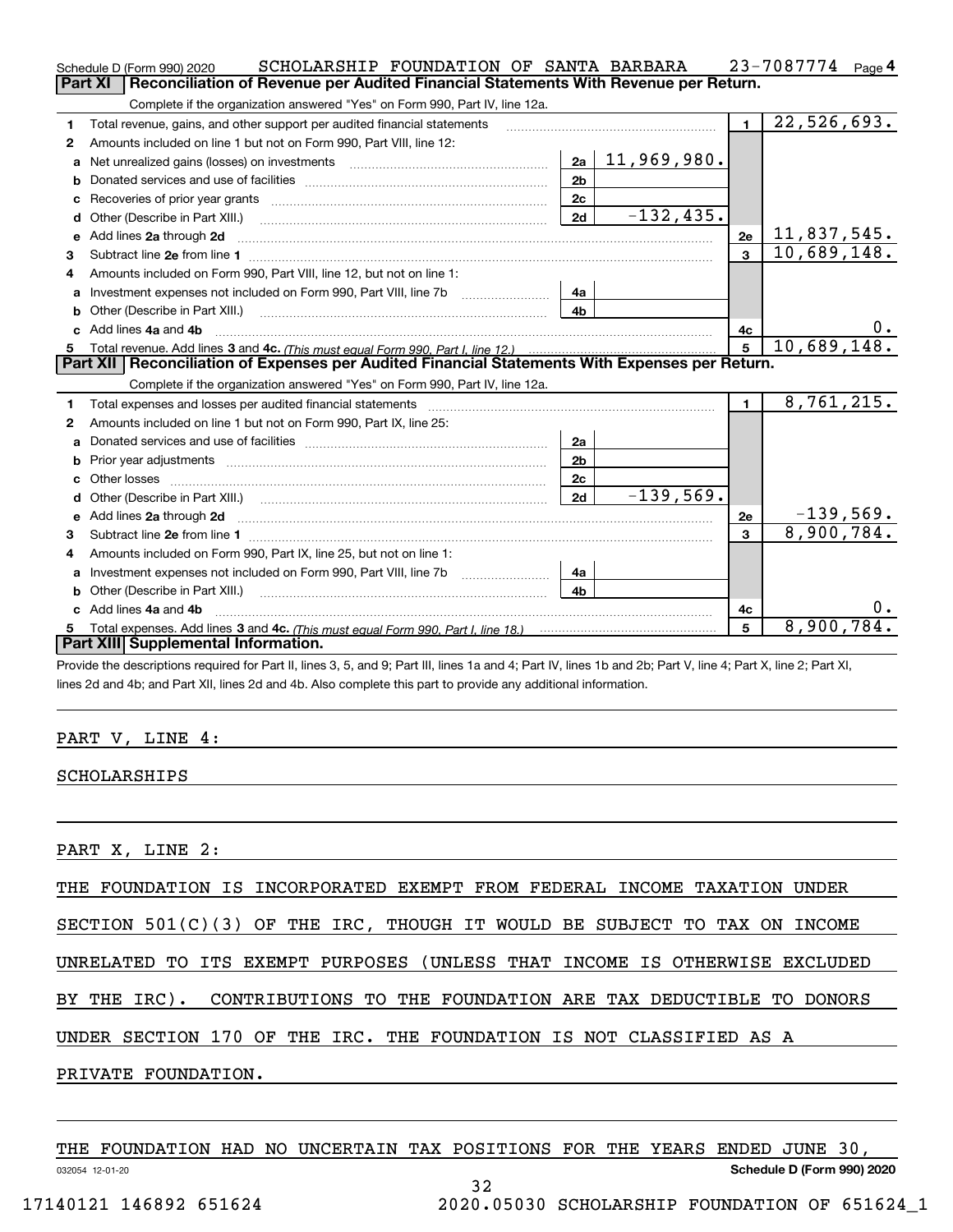Schedule D (Form 990) 2020 SCHOLARSHIP FOUNDATION OF SANTA BARBARA 23-7087774 Page 5 *(continued)* **Part XIII Supplemental Information**  2021 OR 2020. PART XI, LINE 2D - OTHER ADJUSTMENTS: CHANGE IN VALUE OF SPLIT INTEREST AGREEMENTS 7,134. INVESTMENT MANAGEMENT FEE  $-139,569$ . TOTAL TO SCHEDULE D, PART XI, LINE 2D  $-132,435$ . PART XII, LINE 2D - OTHER ADJUSTMENTS: INVESTMENT MANAGEMENT FEE  $-139,569$ .

**Schedule D (Form 990) 2020**

032055 12-01-20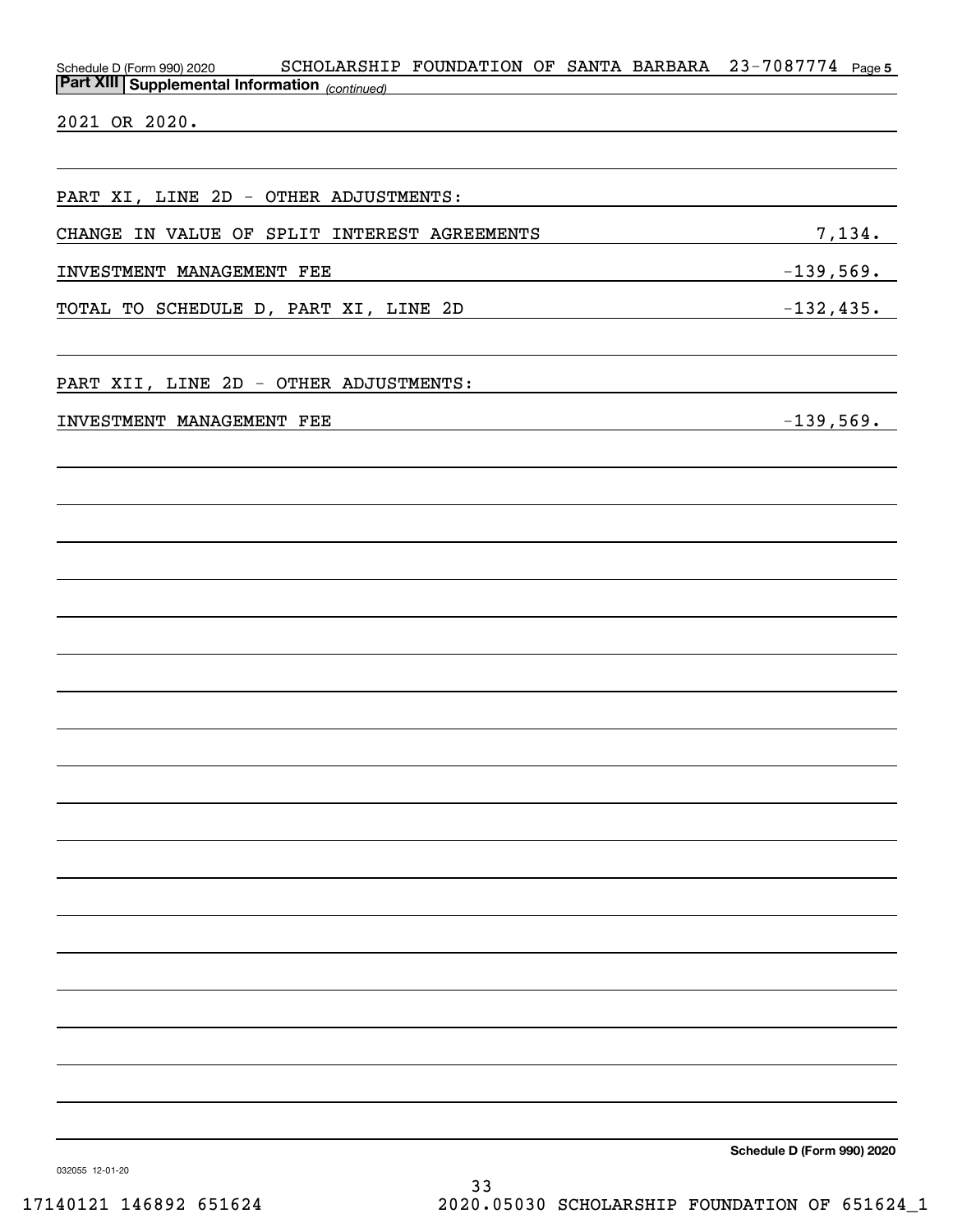| Name of the organization                |               |                            |                                                                                                                                         | <b>Employer identification number</b> |                                    |
|-----------------------------------------|---------------|----------------------------|-----------------------------------------------------------------------------------------------------------------------------------------|---------------------------------------|------------------------------------|
| SCHOLARSHIP FOUNDATION OF SANTA BARBARA |               |                            |                                                                                                                                         | 23-7087774                            |                                    |
| Part I                                  |               |                            | General Information on Activities Outside the United States. Complete if the organization answered "Yes" on                             |                                       |                                    |
| Form 990, Part IV, line 14b.            |               |                            |                                                                                                                                         |                                       |                                    |
| 1                                       |               |                            | For grantmakers. Does the organization maintain records to substantiate the amount of its grants and other assistance,                  |                                       |                                    |
|                                         |               |                            | the grantees' eligibility for the grants or assistance, and the selection criteria used to award the grants or assistance?              |                                       | $\boxed{\text{X}}$ Yes<br><b>N</b> |
|                                         |               |                            |                                                                                                                                         |                                       |                                    |
| 2                                       |               |                            | For grantmakers. Describe in Part V the organization's procedures for monitoring the use of its grants and other assistance outside the |                                       |                                    |
| United States.                          |               |                            |                                                                                                                                         |                                       |                                    |
| 3                                       |               |                            | Activities per Region. (The following Part I, line 3 table can be duplicated if additional space is needed.)                            |                                       |                                    |
| (a) Region                              | (b) Number of | (c) Number of              | (d) Activities conducted in the region                                                                                                  | (e) If activity listed in (d)         | (f) Total                          |
|                                         | offices       | employees,<br>agents, and  | (by type) (such as, fundraising, pro-                                                                                                   | is a program service,                 | expenditures<br>for and            |
|                                         | in the region | independent<br>contractors | gram services, investments, grants to                                                                                                   | describe specific type                | investments                        |
|                                         |               | in the region              | recipients located in the region)                                                                                                       | of service(s) in the region           | in the region                      |
| EUROPE (INCLUDING                       |               |                            |                                                                                                                                         |                                       |                                    |
| ICELAND & GREENLAND)                    |               |                            |                                                                                                                                         |                                       |                                    |
| - ALBANIA, ANDORRA,                     |               |                            |                                                                                                                                         |                                       |                                    |
| AUSTRIA, BELGIUM                        |               |                            | GRANTMAKING                                                                                                                             |                                       | 28,850                             |
| NORTH AMERICA -                         |               |                            |                                                                                                                                         |                                       |                                    |
| CANADA AND MEXICO.                      |               |                            |                                                                                                                                         |                                       |                                    |
| BUT NOT THE UNITED                      |               |                            |                                                                                                                                         |                                       |                                    |
| <b>STATES</b>                           |               |                            | GRANTMAKING                                                                                                                             |                                       | 3,333                              |
|                                         |               |                            |                                                                                                                                         |                                       |                                    |
|                                         |               |                            |                                                                                                                                         |                                       |                                    |
| EAST ASIA AND THE                       |               |                            |                                                                                                                                         |                                       |                                    |

## **SCHEDULE F Statement of Activities Outside the United States**

**| Complete if the organization answered "Yes" on Form 990, Part IV, line 14b, 15, or 16.**

**| Attach to Form 990.**

**| Go to www.irs.gov/Form990 for instructions and the latest information.**

OMB No. 1545-0047 **Open to Public Inspection2020**

28,850.

3,333.

2,750.

**Employer identification number**

| <b>SCHEDULE</b> |  |
|-----------------|--|
| (Form 990)      |  |

PACIFIC

Department of the Treasury Internal Revenue Service

## SCHOLARS

GRANTMAKING

| a Subtotal<br>.<br><b>b</b> Total from continuation<br>sheets to Part I | 0<br><sup>n</sup> |  | 34,933.<br>$\mathsf{0}$ . |
|-------------------------------------------------------------------------|-------------------|--|---------------------------|
| c Totals (add lines 3a<br>and 3b)<br>.                                  |                   |  | 34,933.                   |

**For Paperwork Reduction Act Notice, see the Instructions for Form 990. Schedule F (Form 990) 2020** LHA

34,933.

34,933.

032071 12-03-20

**3 a b**

**<sup>2</sup>For grant United St**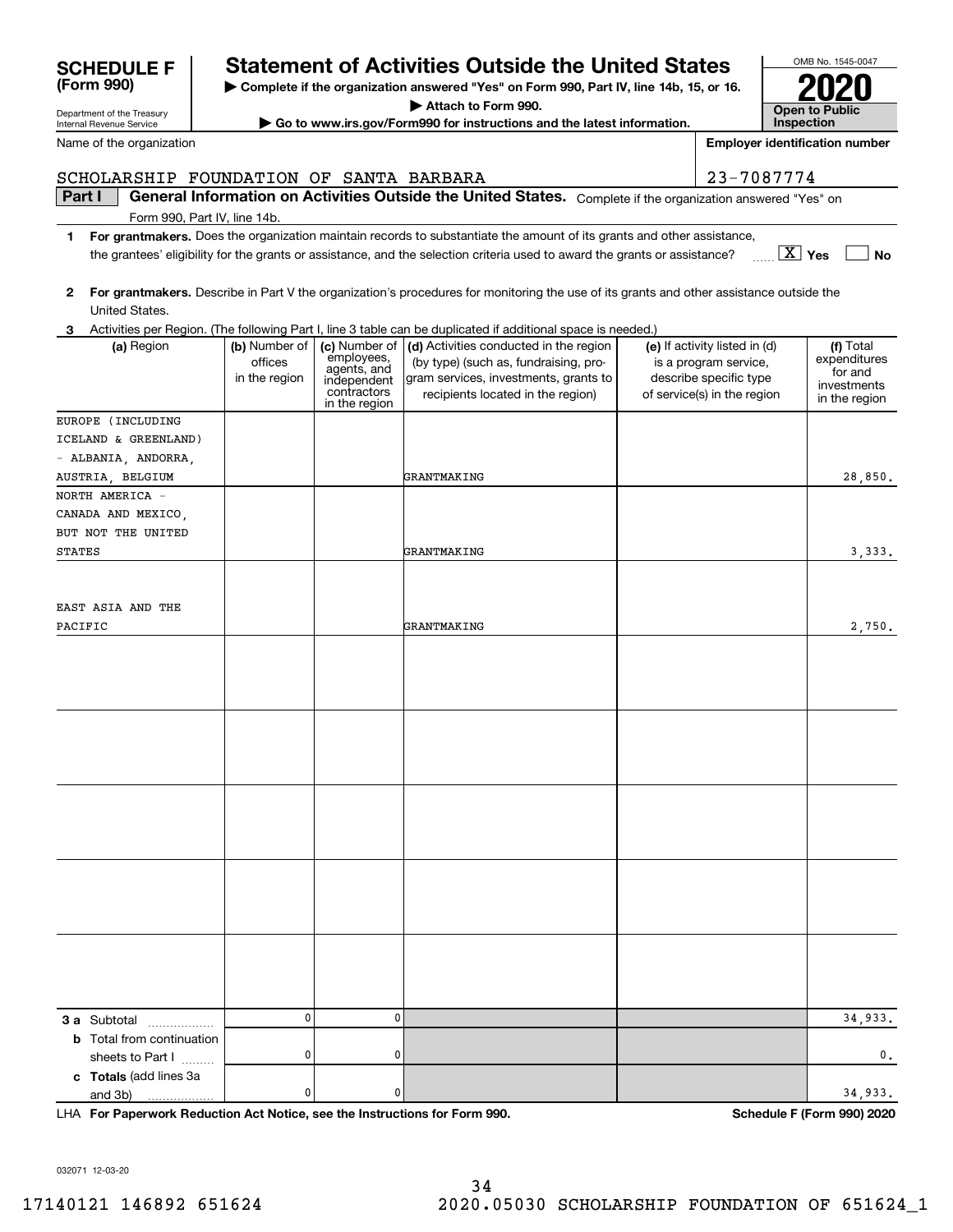Schedule F (Form 990) 2020 **SCHOLARSHIP FOUNDATION OF SANTA BARBARA** 23-7087774

#### Part II | Grants and Other Assistance to Organizations or Entities Outside the United States. Complete if the organization answered "Yes" on Form 990, Part IV, line 15, for any recipient who received more than \$5,000. Part II can be duplicated if additional space is needed.

| 1<br>(a) Name of organization                           | (b) IRS code section<br>and EIN (if applicable) | (c) Region | (d) Purpose of<br>grant                                                                                                                 | (e) Amount<br>of cash grant | (f) Manner of<br>cash disbursement | (g) Amount of<br>noncash<br>assistance | (h) Description<br>of noncash<br>assistance | (i) Method of<br>valuation (book, FMV,<br>appraisal, other) |
|---------------------------------------------------------|-------------------------------------------------|------------|-----------------------------------------------------------------------------------------------------------------------------------------|-----------------------------|------------------------------------|----------------------------------------|---------------------------------------------|-------------------------------------------------------------|
|                                                         |                                                 |            |                                                                                                                                         |                             |                                    |                                        |                                             |                                                             |
|                                                         |                                                 |            |                                                                                                                                         |                             |                                    |                                        |                                             |                                                             |
|                                                         |                                                 |            |                                                                                                                                         |                             |                                    |                                        |                                             |                                                             |
|                                                         |                                                 |            |                                                                                                                                         |                             |                                    |                                        |                                             |                                                             |
|                                                         |                                                 |            |                                                                                                                                         |                             |                                    |                                        |                                             |                                                             |
|                                                         |                                                 |            |                                                                                                                                         |                             |                                    |                                        |                                             |                                                             |
|                                                         |                                                 |            |                                                                                                                                         |                             |                                    |                                        |                                             |                                                             |
|                                                         |                                                 |            |                                                                                                                                         |                             |                                    |                                        |                                             |                                                             |
|                                                         |                                                 |            |                                                                                                                                         |                             |                                    |                                        |                                             |                                                             |
|                                                         |                                                 |            |                                                                                                                                         |                             |                                    |                                        |                                             |                                                             |
|                                                         |                                                 |            |                                                                                                                                         |                             |                                    |                                        |                                             |                                                             |
|                                                         |                                                 |            |                                                                                                                                         |                             |                                    |                                        |                                             |                                                             |
|                                                         |                                                 |            |                                                                                                                                         |                             |                                    |                                        |                                             |                                                             |
|                                                         |                                                 |            |                                                                                                                                         |                             |                                    |                                        |                                             |                                                             |
|                                                         |                                                 |            |                                                                                                                                         |                             |                                    |                                        |                                             |                                                             |
|                                                         |                                                 |            |                                                                                                                                         |                             |                                    |                                        |                                             |                                                             |
| $\mathbf{2}$                                            |                                                 |            | Enter total number of recipient organizations listed above that are recognized as charities by the foreign country, recognized as a tax |                             |                                    |                                        |                                             |                                                             |
|                                                         |                                                 |            | exempt 501(c)(3) organization by the IRS, or for which the grantee or counsel has provided a section 501(c)(3) equivalency letter       |                             |                                    |                                        |                                             |                                                             |
| 3 Enter total number of other organizations or entities |                                                 |            |                                                                                                                                         |                             |                                    |                                        |                                             |                                                             |

**Schedule F (Form 990) 2020**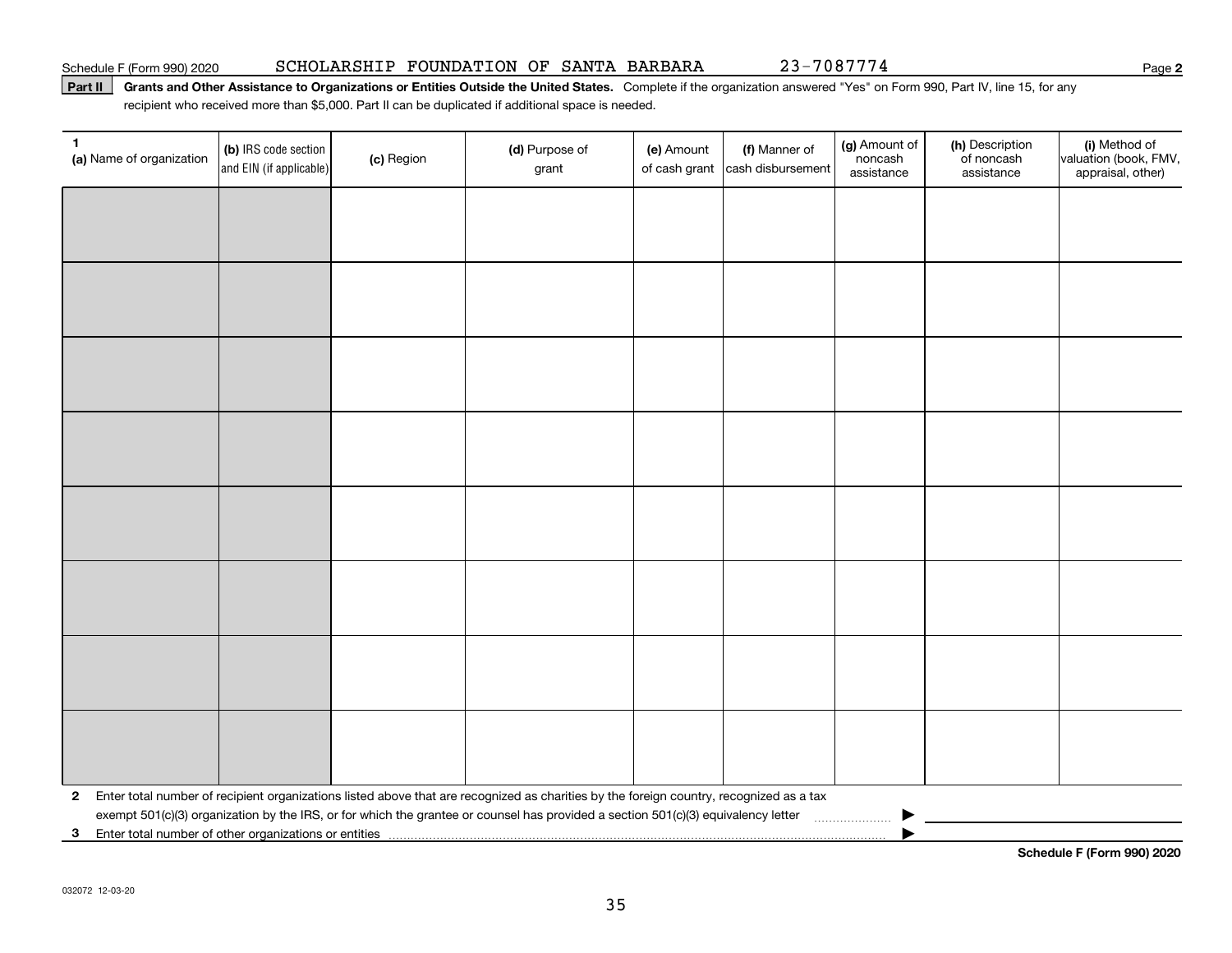#### Part III Grants and Other Assistance to Individuals Outside the United States. Complete if the organization answered "Yes" on Form 990, Part IV, line 16. Part III can be duplicated if additional space is needed.

| Part III can be duplicated if additional space is needed. |                   |                             |                             |                                    |                                        |                                          |                                                                |
|-----------------------------------------------------------|-------------------|-----------------------------|-----------------------------|------------------------------------|----------------------------------------|------------------------------------------|----------------------------------------------------------------|
| (a) Type of grant or assistance                           | (b) Region        | (c) Number of<br>recipients | (d) Amount of<br>cash grant | (e) Manner of<br>cash disbursement | (f) Amount of<br>noncash<br>assistance | (g) Description of<br>noncash assistance | (h) Method of<br>valuation<br>(book, FMV,<br>appraisal, other) |
|                                                           | EUROPE (INCLUDING |                             |                             |                                    |                                        |                                          |                                                                |
|                                                           | ICELAND &         |                             |                             |                                    |                                        |                                          |                                                                |
|                                                           | GREENLAND) -      |                             |                             |                                    |                                        |                                          |                                                                |
| SCHOLARSHIP - EDUCATION                                   | ALBANIA, ANDORRA, | 8                           | 28,850. CHECK               |                                    | $\mathfrak o$ .                        |                                          |                                                                |
|                                                           | NORTH AMERICA -   |                             |                             |                                    |                                        |                                          |                                                                |
|                                                           | CANADA AND        |                             |                             |                                    |                                        |                                          |                                                                |
|                                                           | MEXICO, BUT NOT   |                             |                             |                                    |                                        |                                          |                                                                |
| SCHOLARSHIP - EDUCATION                                   | THE UNITED STATES | $\mathbf{1}$                | $3,333.$ CHECK              |                                    | $\mathfrak{o}$ .                       |                                          |                                                                |
|                                                           | EAST ASIA AND THE |                             |                             |                                    |                                        |                                          |                                                                |
|                                                           | PACIFIC -         |                             |                             |                                    |                                        |                                          |                                                                |
|                                                           | AUSTRALIA,        |                             |                             |                                    |                                        |                                          |                                                                |
| SCHOLARSHIP - EDUCATION                                   | BRUNEI, BURMA,    | $\mathbf{1}$                | 2,750. CHECK                |                                    | $\mathfrak o$ .                        |                                          |                                                                |
|                                                           |                   |                             |                             |                                    |                                        |                                          |                                                                |
|                                                           |                   |                             |                             |                                    |                                        |                                          |                                                                |
|                                                           |                   |                             |                             |                                    |                                        |                                          |                                                                |
|                                                           |                   |                             |                             |                                    |                                        |                                          |                                                                |
|                                                           |                   |                             |                             |                                    |                                        |                                          |                                                                |
|                                                           |                   |                             |                             |                                    |                                        |                                          |                                                                |
|                                                           |                   |                             |                             |                                    |                                        |                                          |                                                                |
|                                                           |                   |                             |                             |                                    |                                        |                                          |                                                                |
|                                                           |                   |                             |                             |                                    |                                        |                                          |                                                                |
|                                                           |                   |                             |                             |                                    |                                        |                                          |                                                                |
|                                                           |                   |                             |                             |                                    |                                        |                                          |                                                                |
|                                                           |                   |                             |                             |                                    |                                        |                                          |                                                                |
|                                                           |                   |                             |                             |                                    |                                        |                                          |                                                                |
|                                                           |                   |                             |                             |                                    |                                        |                                          |                                                                |
|                                                           |                   |                             |                             |                                    |                                        |                                          |                                                                |
|                                                           |                   |                             |                             |                                    |                                        |                                          |                                                                |
|                                                           |                   |                             |                             |                                    |                                        |                                          |                                                                |
|                                                           |                   |                             |                             |                                    |                                        |                                          |                                                                |
|                                                           |                   |                             |                             |                                    |                                        |                                          |                                                                |
|                                                           |                   |                             |                             |                                    |                                        |                                          |                                                                |
|                                                           |                   |                             |                             |                                    |                                        |                                          |                                                                |
|                                                           |                   |                             |                             |                                    |                                        |                                          |                                                                |
|                                                           |                   |                             |                             |                                    |                                        |                                          |                                                                |
|                                                           |                   |                             |                             |                                    |                                        |                                          |                                                                |

**Schedule F (Form 990) 2020**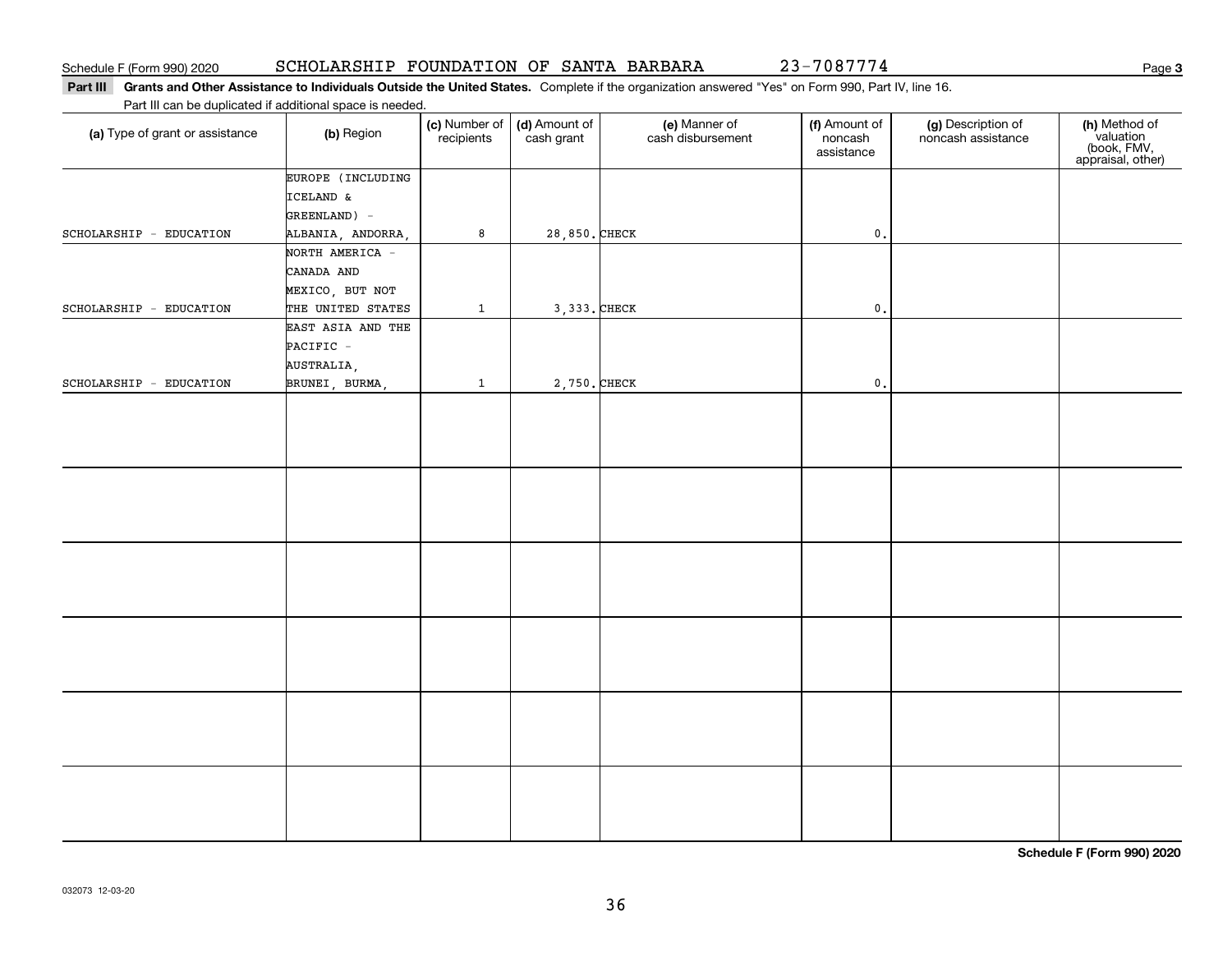| Schedule F (Form 990) 2020     | SCHOLARSHIP FOUNDATION OF SANTA BARBARA |  |  | 23-7087774 | Page 4 |
|--------------------------------|-----------------------------------------|--|--|------------|--------|
| <b>Part IV   Foreign Forms</b> |                                         |  |  |            |        |

| 1            | Was the organization a U.S. transferor of property to a foreign corporation during the tax year? If "Yes."                                                                                                                     |     |                                      |
|--------------|--------------------------------------------------------------------------------------------------------------------------------------------------------------------------------------------------------------------------------|-----|--------------------------------------|
|              | the organization may be required to file Form 926, Return by a U.S. Transferor of Property to a Foreign                                                                                                                        |     |                                      |
|              |                                                                                                                                                                                                                                | Yes | $\overline{\mathbf{X}}$<br><b>No</b> |
|              |                                                                                                                                                                                                                                |     |                                      |
| $\mathbf{2}$ | Did the organization have an interest in a foreign trust during the tax year? If "Yes," the organization may                                                                                                                   |     |                                      |
|              | be required to separately file Form 3520, Annual Return To Report Transactions With Foreign Trusts and                                                                                                                         |     |                                      |
|              | Receipt of Certain Foreign Gifts, and/or Form 3520-A, Annual Information Return of Foreign Trust With a                                                                                                                        |     |                                      |
|              |                                                                                                                                                                                                                                | Yes | $X$ No                               |
|              |                                                                                                                                                                                                                                |     |                                      |
| 3            | Did the organization have an ownership interest in a foreign corporation during the tax year? If "Yes."                                                                                                                        |     |                                      |
|              | the organization may be required to file Form 5471, Information Return of U.S. Persons With Respect to                                                                                                                         |     |                                      |
|              |                                                                                                                                                                                                                                | Yes | $\overline{X}$ No                    |
| 4            | Was the organization a direct or indirect shareholder of a passive foreign investment company or a                                                                                                                             |     |                                      |
|              | qualified electing fund during the tax year? If "Yes," the organization may be required to file Form 8621,                                                                                                                     |     |                                      |
|              | Information Return by a Shareholder of a Passive Foreign Investment Company or Qualified Electing                                                                                                                              |     |                                      |
|              | Fund (see Instructions for Form 8621) manufactured control to the form of the state of the control of the state of the state of the state of the state of the state of the state of the state of the state of the state of the | Yes | $\mathbf{x}$<br><b>No</b>            |
|              |                                                                                                                                                                                                                                |     |                                      |
| 5            | Did the organization have an ownership interest in a foreign partnership during the tax year? If "Yes."                                                                                                                        |     |                                      |
|              | the organization may be required to file Form 8865, Return of U.S. Persons With Respect to Certain                                                                                                                             |     |                                      |
|              | Foreign Partnerships (see Instructions for Form 8865) manufactured content content content of the content of t                                                                                                                 | Yes | $\mathbf{X}$<br><b>No</b>            |
| 6            | Did the organization have any operations in or related to any boycotting countries during the tax year? If                                                                                                                     |     |                                      |
|              | "Yes," the organization may be required to separately file Form 5713, International Boycott Report (see                                                                                                                        |     |                                      |
|              |                                                                                                                                                                                                                                | Yes | x.<br><b>No</b>                      |
|              |                                                                                                                                                                                                                                |     |                                      |

**Schedule F (Form 990) 2020**

032074 12-03-20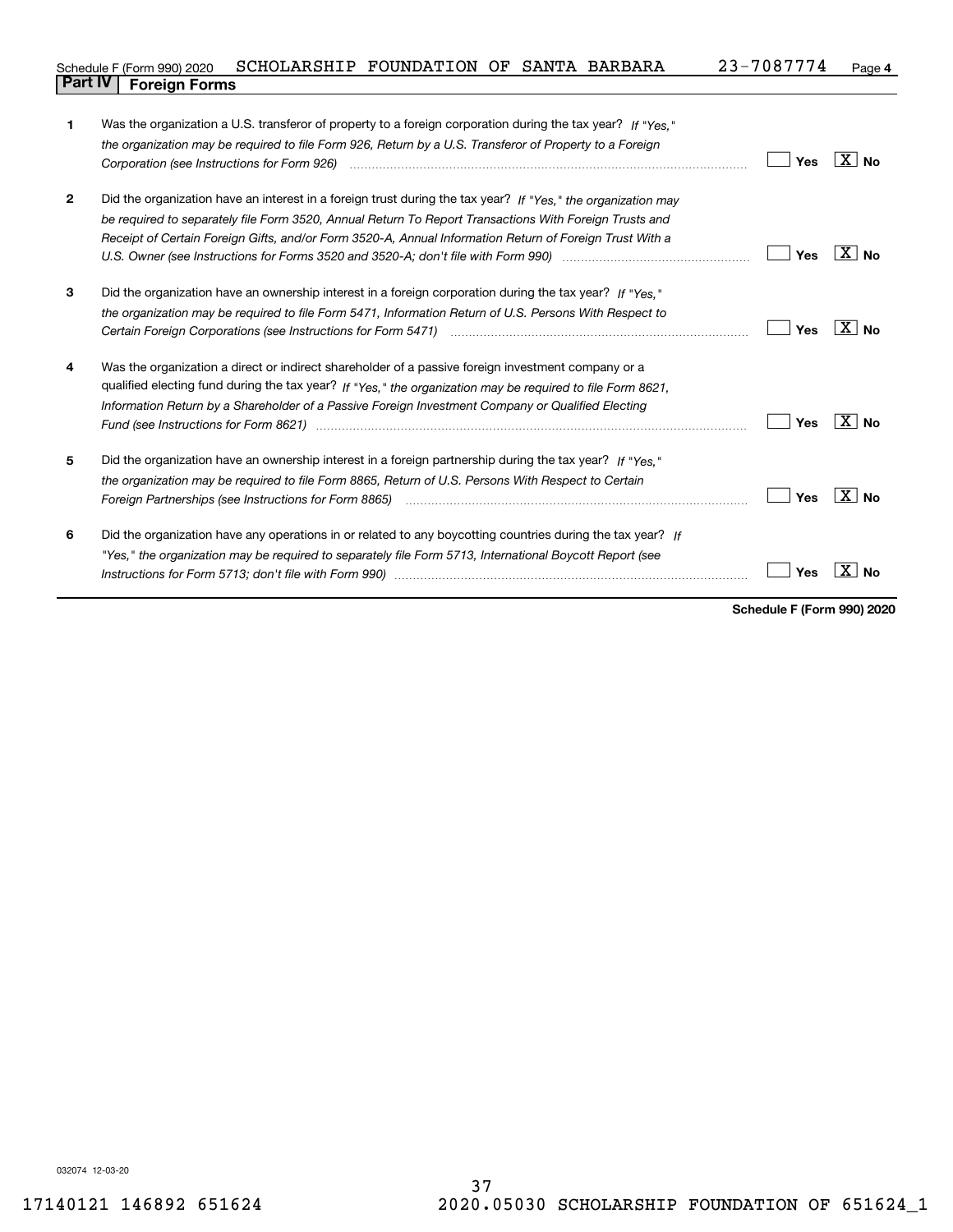|        | Schedule F (Form 990) 2020                                                                                                            | SCHOLARSHIP FOUNDATION OF SANTA BARBARA |  |  |  |  | 23-7087774                                                                                                                          | Page 5 |
|--------|---------------------------------------------------------------------------------------------------------------------------------------|-----------------------------------------|--|--|--|--|-------------------------------------------------------------------------------------------------------------------------------------|--------|
| Part V |                                                                                                                                       | <b>Supplemental Information</b>         |  |  |  |  |                                                                                                                                     |        |
|        |                                                                                                                                       |                                         |  |  |  |  | Provide the information required by Part I, line 2 (monitoring of funds); Part I, line 3, column (f) (accounting method; amounts of |        |
|        | investments vs. expenditures per region); Part II, line 1 (accounting method); Part III (accounting method); and Part III, column (c) |                                         |  |  |  |  |                                                                                                                                     |        |
|        |                                                                                                                                       |                                         |  |  |  |  | (estimated number of recipients), as applicable. Also complete this part to provide any additional information. See instructions.   |        |
|        | PART I, LINE 2:                                                                                                                       |                                         |  |  |  |  |                                                                                                                                     |        |
|        |                                                                                                                                       |                                         |  |  |  |  |                                                                                                                                     |        |

SCHOOL RECORDS ARE REVIEWED TO ENSURE SCHOLARSHIP COMPLIANCE REQUIREMENTS

ARE MET. SCHOLARSHIP RECIPIENTS MUST ATTEND SCHOOLS APPROVED FOR FEDERAL

FINANCIAL AID BY THE US DEPT OF EDUCATION. RECIPIENTS MUST SUBMIT A

VERIFICATION OF ENROLLMENT BEFORE THE AWARD PAYMENT IS RELEASED.

RECIPIENTS MUST ALSO MAINTAIN A GOOD ACADEMIC STANDING AND MUST SUBMIT

A GRADE REPORT OR TRANSCRIPT AT THE END OF THE ACADEMIC YEAR. AWARDS ARE

CANCELLED FOR RECIPIENTS WHO DO NOT MEET THESE REQUIREMENTS.

**Schedule F (Form 990) 2020**

032075 12-03-20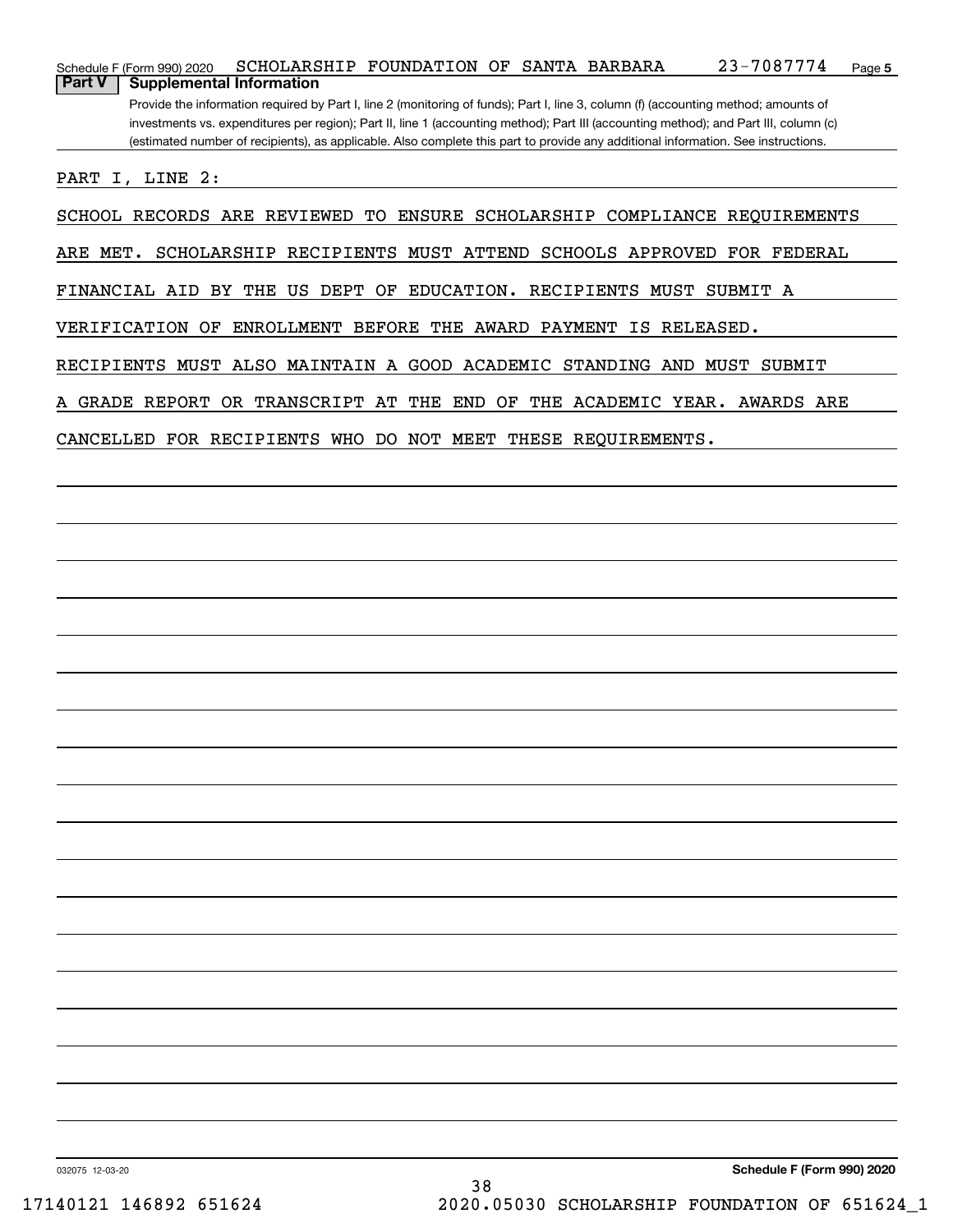| <b>SCHEDULE G</b>                                                                 | <b>Supplemental Information Regarding Fundraising or Gaming Activities</b><br>OMB No. 1545-0047                                                                     |                                                                                                                                                                                                                                                                                                                                                                                           |                                                                                                                    |           |                                                                            |                                                                            |                                                         |                                       |
|-----------------------------------------------------------------------------------|---------------------------------------------------------------------------------------------------------------------------------------------------------------------|-------------------------------------------------------------------------------------------------------------------------------------------------------------------------------------------------------------------------------------------------------------------------------------------------------------------------------------------------------------------------------------------|--------------------------------------------------------------------------------------------------------------------|-----------|----------------------------------------------------------------------------|----------------------------------------------------------------------------|---------------------------------------------------------|---------------------------------------|
| (Form 990 or 990-EZ)                                                              | Complete if the organization answered "Yes" on Form 990, Part IV, line 17, 18, or 19, or if the<br>organization entered more than \$15,000 on Form 990-EZ, line 6a. |                                                                                                                                                                                                                                                                                                                                                                                           |                                                                                                                    |           |                                                                            |                                                                            |                                                         |                                       |
| Department of the Treasury                                                        |                                                                                                                                                                     | Attach to Form 990 or Form 990-EZ.                                                                                                                                                                                                                                                                                                                                                        |                                                                                                                    |           |                                                                            |                                                                            |                                                         | <b>Open to Public</b>                 |
| <b>Internal Revenue Service</b>                                                   |                                                                                                                                                                     | Go to www.irs.gov/Form990 for instructions and the latest information.                                                                                                                                                                                                                                                                                                                    |                                                                                                                    |           |                                                                            |                                                                            |                                                         | Inspection                            |
| Name of the organization                                                          |                                                                                                                                                                     | SCHOLARSHIP FOUNDATION OF SANTA BARBARA                                                                                                                                                                                                                                                                                                                                                   |                                                                                                                    |           |                                                                            |                                                                            | 23-7087774                                              | <b>Employer identification number</b> |
| Part I                                                                            | required to complete this part.                                                                                                                                     | Fundraising Activities. Complete if the organization answered "Yes" on Form 990, Part IV, line 17. Form 990-EZ filers are not                                                                                                                                                                                                                                                             |                                                                                                                    |           |                                                                            |                                                                            |                                                         |                                       |
| Mail solicitations<br>a<br>b<br>Phone solicitations<br>с                          | Internet and email solicitations                                                                                                                                    | 1 Indicate whether the organization raised funds through any of the following activities. Check all that apply.<br>e l<br>f<br>Special fundraising events<br>g                                                                                                                                                                                                                            |                                                                                                                    |           | Solicitation of non-government grants<br>Solicitation of government grants |                                                                            |                                                         |                                       |
| d<br>In-person solicitations<br>compensated at least \$5,000 by the organization. |                                                                                                                                                                     | 2 a Did the organization have a written or oral agreement with any individual (including officers, directors, trustees, or<br>key employees listed in Form 990, Part VII) or entity in connection with professional fundraising services?<br><b>b</b> If "Yes," list the 10 highest paid individuals or entities (fundraisers) pursuant to agreements under which the fundraiser is to be |                                                                                                                    |           |                                                                            |                                                                            | Yes                                                     | No                                    |
| (i) Name and address of individual<br>or entity (fundraiser)                      |                                                                                                                                                                     | (ii) Activity                                                                                                                                                                                                                                                                                                                                                                             | (iii) Did<br>fundraiser<br>(iv) Gross receipts<br>have custody<br>from activity<br>or control of<br>contributions? |           |                                                                            | (v) Amount paid<br>to (or retained by)<br>fundraiser<br>listed in col. (i) | (vi) Amount paid<br>to (or retained by)<br>organization |                                       |
|                                                                                   |                                                                                                                                                                     |                                                                                                                                                                                                                                                                                                                                                                                           | Yes                                                                                                                | <b>No</b> |                                                                            |                                                                            |                                                         |                                       |
|                                                                                   |                                                                                                                                                                     |                                                                                                                                                                                                                                                                                                                                                                                           |                                                                                                                    |           |                                                                            |                                                                            |                                                         |                                       |
|                                                                                   |                                                                                                                                                                     |                                                                                                                                                                                                                                                                                                                                                                                           |                                                                                                                    |           |                                                                            |                                                                            |                                                         |                                       |
|                                                                                   |                                                                                                                                                                     |                                                                                                                                                                                                                                                                                                                                                                                           |                                                                                                                    |           |                                                                            |                                                                            |                                                         |                                       |
|                                                                                   |                                                                                                                                                                     |                                                                                                                                                                                                                                                                                                                                                                                           |                                                                                                                    |           |                                                                            |                                                                            |                                                         |                                       |
|                                                                                   |                                                                                                                                                                     |                                                                                                                                                                                                                                                                                                                                                                                           |                                                                                                                    |           |                                                                            |                                                                            |                                                         |                                       |
|                                                                                   |                                                                                                                                                                     |                                                                                                                                                                                                                                                                                                                                                                                           |                                                                                                                    |           |                                                                            |                                                                            |                                                         |                                       |
|                                                                                   |                                                                                                                                                                     |                                                                                                                                                                                                                                                                                                                                                                                           |                                                                                                                    |           |                                                                            |                                                                            |                                                         |                                       |
|                                                                                   |                                                                                                                                                                     |                                                                                                                                                                                                                                                                                                                                                                                           |                                                                                                                    |           |                                                                            |                                                                            |                                                         |                                       |
|                                                                                   |                                                                                                                                                                     |                                                                                                                                                                                                                                                                                                                                                                                           |                                                                                                                    |           |                                                                            |                                                                            |                                                         |                                       |
|                                                                                   |                                                                                                                                                                     |                                                                                                                                                                                                                                                                                                                                                                                           |                                                                                                                    |           |                                                                            |                                                                            |                                                         |                                       |
|                                                                                   |                                                                                                                                                                     |                                                                                                                                                                                                                                                                                                                                                                                           |                                                                                                                    |           |                                                                            |                                                                            |                                                         |                                       |
|                                                                                   |                                                                                                                                                                     |                                                                                                                                                                                                                                                                                                                                                                                           |                                                                                                                    |           |                                                                            |                                                                            |                                                         |                                       |
| Total<br>or licensing.                                                            |                                                                                                                                                                     | 3 List all states in which the organization is registered or licensed to solicit contributions or has been notified it is exempt from registration                                                                                                                                                                                                                                        |                                                                                                                    |           |                                                                            |                                                                            |                                                         |                                       |
|                                                                                   |                                                                                                                                                                     |                                                                                                                                                                                                                                                                                                                                                                                           |                                                                                                                    |           |                                                                            |                                                                            |                                                         |                                       |
|                                                                                   |                                                                                                                                                                     |                                                                                                                                                                                                                                                                                                                                                                                           |                                                                                                                    |           |                                                                            |                                                                            |                                                         |                                       |
|                                                                                   |                                                                                                                                                                     |                                                                                                                                                                                                                                                                                                                                                                                           |                                                                                                                    |           |                                                                            |                                                                            |                                                         |                                       |
|                                                                                   |                                                                                                                                                                     |                                                                                                                                                                                                                                                                                                                                                                                           |                                                                                                                    |           |                                                                            |                                                                            |                                                         |                                       |
|                                                                                   |                                                                                                                                                                     |                                                                                                                                                                                                                                                                                                                                                                                           |                                                                                                                    |           |                                                                            |                                                                            |                                                         |                                       |
|                                                                                   |                                                                                                                                                                     |                                                                                                                                                                                                                                                                                                                                                                                           |                                                                                                                    |           |                                                                            |                                                                            |                                                         |                                       |
|                                                                                   |                                                                                                                                                                     |                                                                                                                                                                                                                                                                                                                                                                                           |                                                                                                                    |           |                                                                            |                                                                            |                                                         |                                       |
|                                                                                   |                                                                                                                                                                     | LHA For Paperwork Reduction Act Notice, see the Instructions for Form 990 or 990-EZ.                                                                                                                                                                                                                                                                                                      |                                                                                                                    |           |                                                                            |                                                                            |                                                         | Schedule G (Form 990 or 990-EZ) 2020  |

032081 11-25-20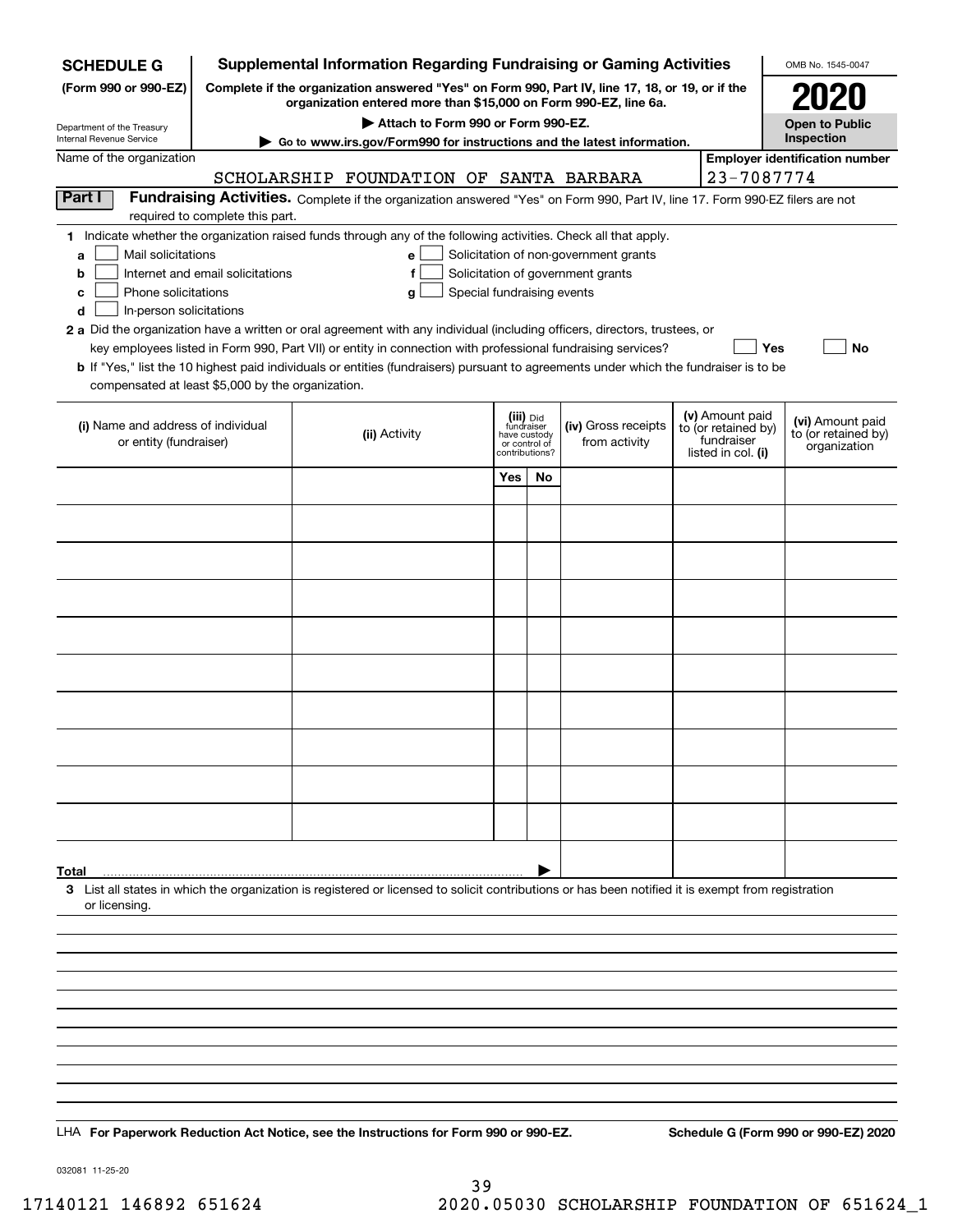23-7087774 Page 2 Schedule G (Form 990 or 990-EZ) 2020 SCHOLARSHIP FOUNDATION OF SANTA BARBARA 23-7087774 Page **Part II** | Fundraising Events. Complete if the organization answered "Yes" on Form 990, Part IV, line 18, or reported more than \$15,000

of fundraising event contributions and gross income on Form 990-EZ, lines 1 and 6b. List events with gross receipts greater than \$5,000. **(a)** Event #1  $\vert$  **(b)** Event #2 (c) Other events **(d)**  Total events SOUTH COAST NONE (add col. **(a)** through BUSINESS & T col. **(c)**) (event type) (event type) (total number) Revenue Revenue 134,000. 134,000. **1**Gross receipts ~~~~~~~~~~~~~~134,000. 134,000. **2** Less: Contributions ................................ Gross income (line 1 minus line 2) **3**. . . . . . . . . . . . **4** Cash prizes <sub>……………………………………</sub> **5** Noncash prizes \_\_\_\_\_\_\_\_\_\_\_\_\_\_\_\_\_\_\_\_\_\_\_\_\_\_\_\_ Direct Expenses Direct Expense **6**Rent/facility costs ~~~~~~~~~~~~**7**Food and beverages **8**Entertainment ~~~~~~~~~~~~~~ 59,198. 59,198. Other direct expenses ~~~~~~~~~~ **9**59,198.  $\blacktriangleright$ **10** Direct expense summary. Add lines 4 through 9 in column (d) -59,198. …… ▶ **11** Net income summary. Subtract line 10 from line 3, column (d) **Part III | Gaming.** Complete if the organization answered "Yes" on Form 990, Part IV, line 19, or reported more than \$15,000 on Form 990-EZ, line 6a. **(b)**  Pull tabs/instant **(d)**  Total gaming (add **(a)**  Revenue Bingo **Contract of Contract Contract Contract Contract Contract Contract Contract Contract Contract Contract Contract Contract Contract Contract Contract Contract Contract Contract Contract Contract Contract Contract Contr** Revenue bingo/progressive bingo col. **(a)** through col. **(c)**) **1**Gross revenue **2** Cash prizes <sub>……………………………………</sub> Direct Expenses Direct Expenses **3**Noncash prizes <sub>………………………………</sub>… **4**Rent/facility costs ~~~~~~~~~~~~**5**Other direct expenses  $\boxed{\Box}$  Yes \_\_\_\_\_\_\_ %  $\boxed{\Box}$  Yes \_\_\_\_\_\_\_ %  $\boxed{\Box}$  $\mathcal{L}^{\text{max}}$ %**Yes Yes Yes** % %  $\mathcal{L}^{\text{max}}$ **6** Volunteer labor **No No No**  $\overline{\phantom{a}}$ **7**Direct expense summary. Add lines 2 through 5 in column (d) ~~~~~~~~~~~~~~~~~~~~~~~~ | …… ▶ **8**Net gaming income summary. Subtract line 7 from line 1, column (d) **9**Enter the state(s) in which the organization conducts gaming activities: **Yes**  $\mathcal{L}^{\text{max}}$ **a**Is the organization licensed to conduct gaming activities in each of these states? ~~~~~~~~~~~~~~~~~~~~ **No b**If "No," explain: **Yes No 10a**Were any of the organization's gaming licenses revoked, suspended, or terminated during the tax year? **b** If "Yes," explain: 032082 11-25-20

**Schedule G (Form 990 or 990-EZ) 2020**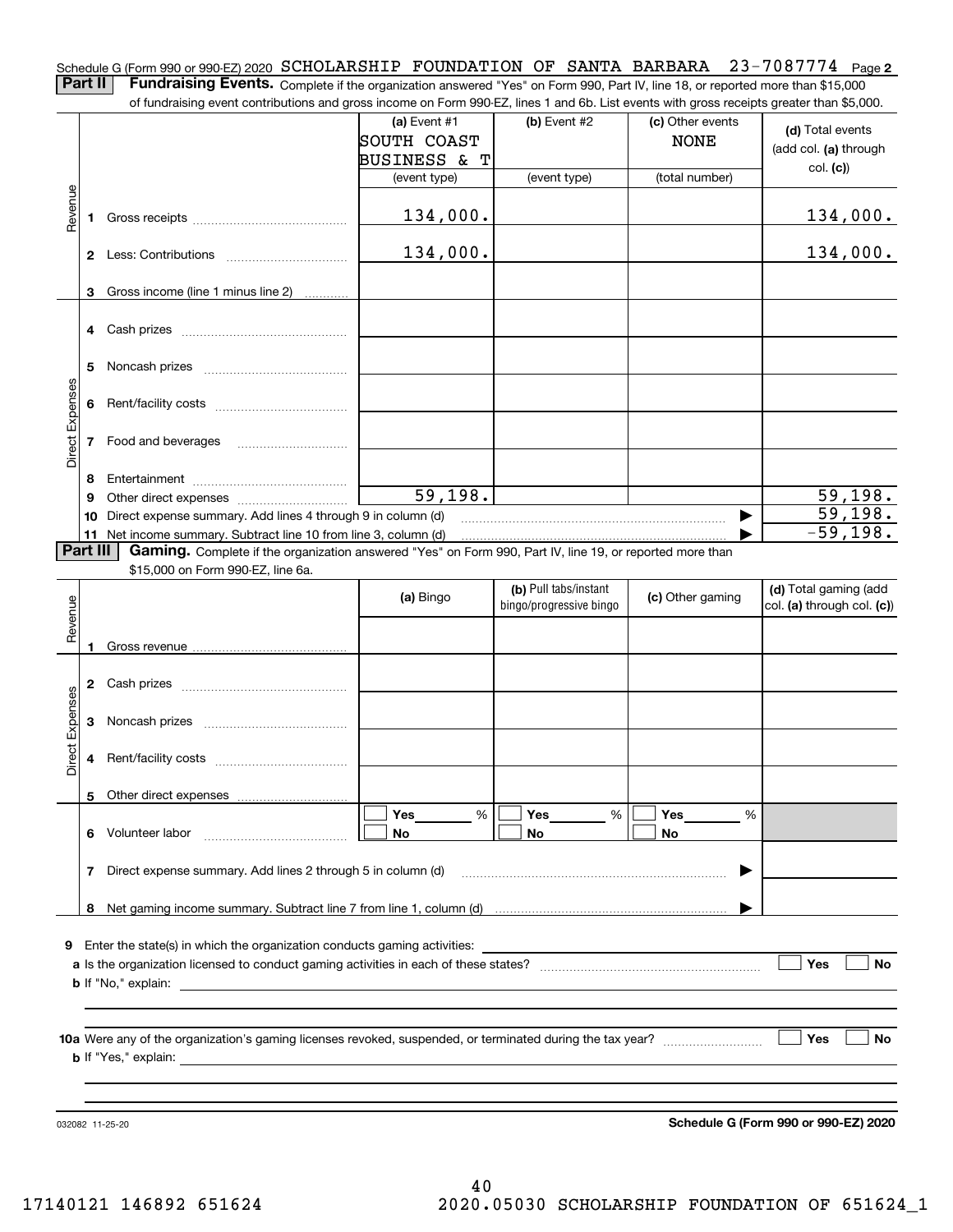| Schedule G (Form 990 or 990-EZ) 2020 SCHOLARSHIP FOUNDATION OF SANTA BARBARA 23-7087774 Page 3                                                                                                  |                 |    |
|-------------------------------------------------------------------------------------------------------------------------------------------------------------------------------------------------|-----------------|----|
|                                                                                                                                                                                                 | Yes             | No |
| 12 Is the organization a grantor, beneficiary or trustee of a trust, or a member of a partnership or other entity formed                                                                        |                 |    |
|                                                                                                                                                                                                 | Yes             | No |
| 13 Indicate the percentage of gaming activity conducted in:                                                                                                                                     |                 |    |
|                                                                                                                                                                                                 | <u>13a</u>      | %  |
| <b>b</b> An outside facility <i>www.communicality www.communicality.communicality www.communicality www.communicality.communicality www.communicality.com</i>                                   | 13 <sub>b</sub> | %  |
| 14 Enter the name and address of the person who prepares the organization's gaming/special events books and records:                                                                            |                 |    |
|                                                                                                                                                                                                 |                 |    |
|                                                                                                                                                                                                 |                 |    |
|                                                                                                                                                                                                 |                 |    |
| 15a Does the organization have a contract with a third party from whom the organization receives gaming revenue?                                                                                | Yes             | No |
|                                                                                                                                                                                                 |                 |    |
| <b>b</b> If "Yes," enter the amount of gaming revenue received by the organization $\triangleright$ \$ ____________________ and the amount                                                      |                 |    |
| c If "Yes," enter name and address of the third party:                                                                                                                                          |                 |    |
|                                                                                                                                                                                                 |                 |    |
| Name $\blacktriangleright$ $\_\_$                                                                                                                                                               |                 |    |
|                                                                                                                                                                                                 |                 |    |
|                                                                                                                                                                                                 |                 |    |
| 16 Gaming manager information:                                                                                                                                                                  |                 |    |
|                                                                                                                                                                                                 |                 |    |
| Name $\triangleright$ $\square$                                                                                                                                                                 |                 |    |
| Gaming manager compensation > \$                                                                                                                                                                |                 |    |
|                                                                                                                                                                                                 |                 |    |
| Description of services provided $\blacktriangleright$ $\_\_$                                                                                                                                   |                 |    |
|                                                                                                                                                                                                 |                 |    |
|                                                                                                                                                                                                 |                 |    |
| Director/officer<br>Employee<br>Independent contractor                                                                                                                                          |                 |    |
|                                                                                                                                                                                                 |                 |    |
| <b>17</b> Mandatory distributions:                                                                                                                                                              |                 |    |
| a Is the organization required under state law to make charitable distributions from the gaming proceeds to                                                                                     |                 |    |
| $\Box$ Yes $\Box$ No<br>retain the state gaming license?<br><b>b</b> Enter the amount of distributions required under state law to be distributed to other exempt organizations or spent in the |                 |    |
| organization's own exempt activities during the tax year $\triangleright$ \$                                                                                                                    |                 |    |
| <b>Part IV</b><br>Supplemental Information. Provide the explanations required by Part I, line 2b, columns (iii) and (v); and Part III, lines 9, 9b, 10b,                                        |                 |    |
| 15b, 15c, 16, and 17b, as applicable. Also provide any additional information. See instructions.                                                                                                |                 |    |
|                                                                                                                                                                                                 |                 |    |
|                                                                                                                                                                                                 |                 |    |
|                                                                                                                                                                                                 |                 |    |
|                                                                                                                                                                                                 |                 |    |
|                                                                                                                                                                                                 |                 |    |
|                                                                                                                                                                                                 |                 |    |
|                                                                                                                                                                                                 |                 |    |
|                                                                                                                                                                                                 |                 |    |
|                                                                                                                                                                                                 |                 |    |
|                                                                                                                                                                                                 |                 |    |
|                                                                                                                                                                                                 |                 |    |
|                                                                                                                                                                                                 |                 |    |
|                                                                                                                                                                                                 |                 |    |
| Schedule G (Form 990 or 990-EZ) 2020<br>032083 11-25-20<br>41                                                                                                                                   |                 |    |

17140121 146892 651624 2020.05030 SCHOLARSHIP FOUNDATION OF 651624\_1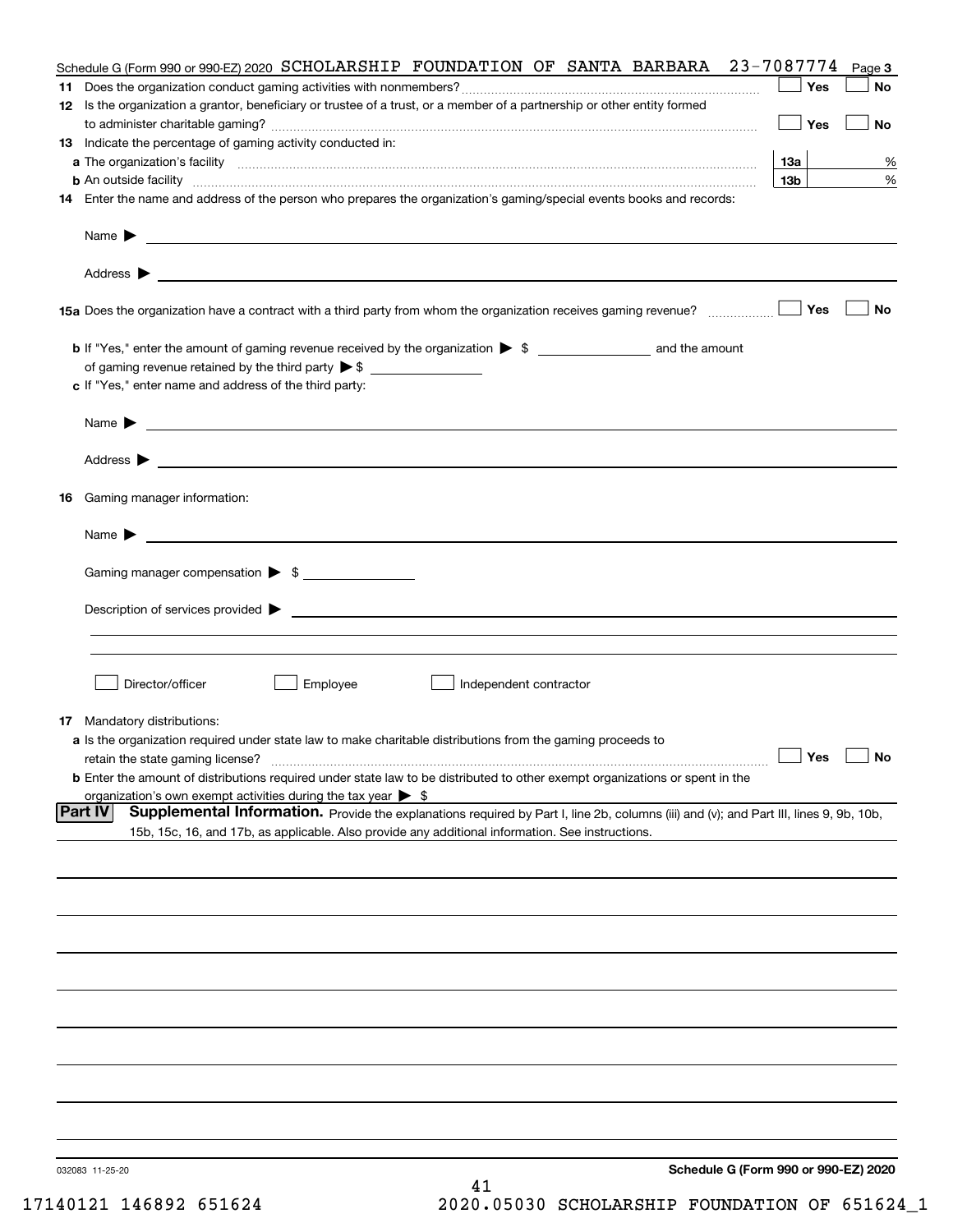| Schedule G (Form 990 or 990-EZ) SCHOLARSHI |  |  | SCHOLARSHIP FOUNDATION OF SANTA BARBARA 23-7087774 Page 4 |  |
|--------------------------------------------|--|--|-----------------------------------------------------------|--|
|                                            |  |  |                                                           |  |
|                                            |  |  |                                                           |  |
|                                            |  |  |                                                           |  |
|                                            |  |  |                                                           |  |
|                                            |  |  |                                                           |  |
|                                            |  |  |                                                           |  |
|                                            |  |  |                                                           |  |
|                                            |  |  |                                                           |  |
|                                            |  |  |                                                           |  |
|                                            |  |  |                                                           |  |
|                                            |  |  |                                                           |  |
|                                            |  |  |                                                           |  |
|                                            |  |  |                                                           |  |
|                                            |  |  |                                                           |  |
|                                            |  |  |                                                           |  |
|                                            |  |  |                                                           |  |
|                                            |  |  |                                                           |  |
|                                            |  |  |                                                           |  |
|                                            |  |  |                                                           |  |
|                                            |  |  |                                                           |  |
|                                            |  |  |                                                           |  |
|                                            |  |  |                                                           |  |
|                                            |  |  |                                                           |  |
|                                            |  |  |                                                           |  |
|                                            |  |  |                                                           |  |
|                                            |  |  |                                                           |  |
|                                            |  |  |                                                           |  |
|                                            |  |  |                                                           |  |
|                                            |  |  |                                                           |  |
|                                            |  |  |                                                           |  |
|                                            |  |  |                                                           |  |
|                                            |  |  |                                                           |  |
|                                            |  |  |                                                           |  |
|                                            |  |  |                                                           |  |
|                                            |  |  |                                                           |  |
|                                            |  |  |                                                           |  |
|                                            |  |  |                                                           |  |
|                                            |  |  |                                                           |  |
|                                            |  |  |                                                           |  |
|                                            |  |  |                                                           |  |
|                                            |  |  |                                                           |  |
|                                            |  |  |                                                           |  |
|                                            |  |  |                                                           |  |
|                                            |  |  |                                                           |  |
|                                            |  |  |                                                           |  |
|                                            |  |  |                                                           |  |
|                                            |  |  |                                                           |  |
|                                            |  |  |                                                           |  |
|                                            |  |  |                                                           |  |
|                                            |  |  | Schedule G (Form 990 or 990-EZ)                           |  |

032084 04-01-20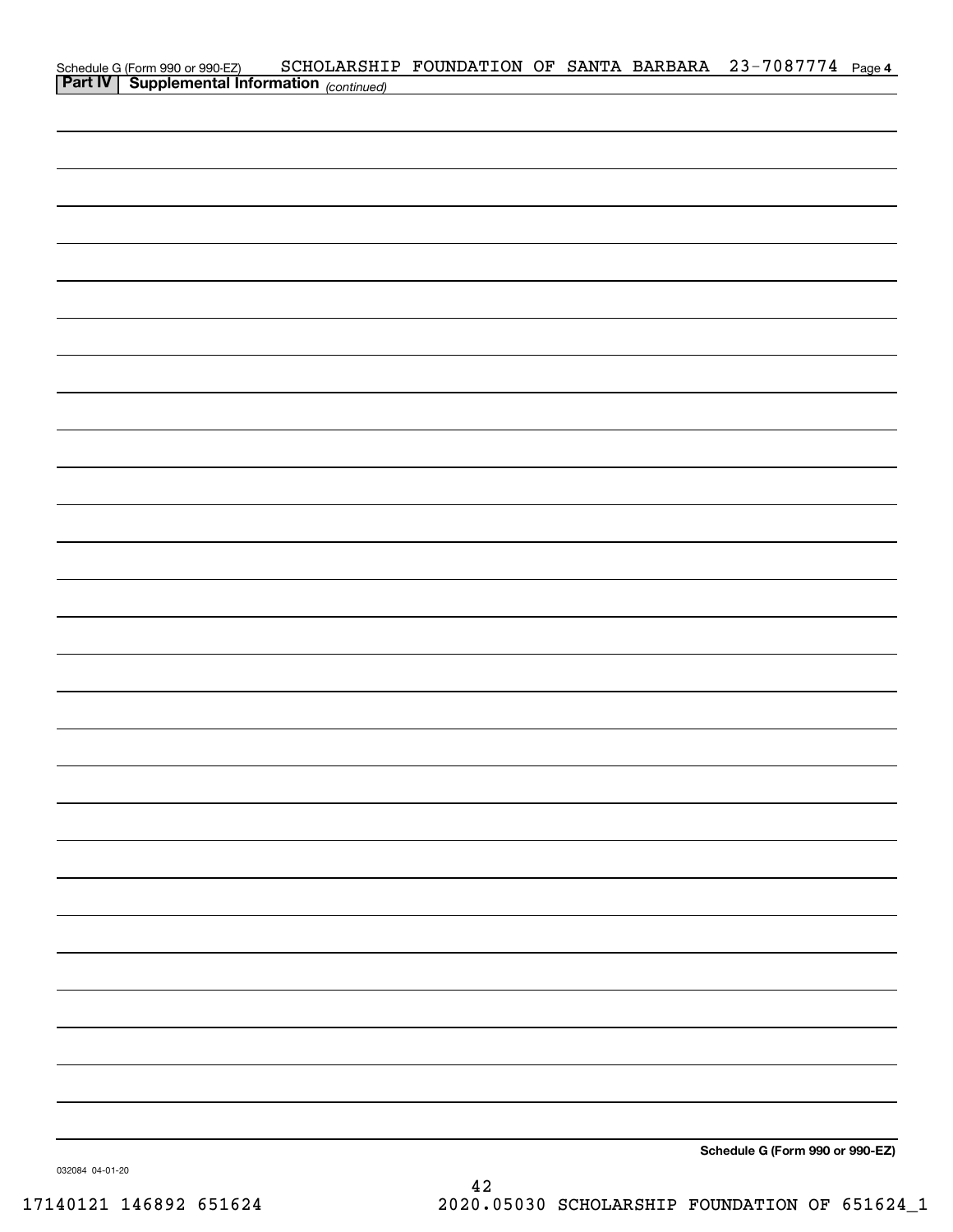| <b>SCHEDULE I</b><br>(Form 990)                        | <b>Grants and Other Assistance to Organizations,</b><br>Governments, and Individuals in the United States<br>Complete if the organization answered "Yes" on Form 990, Part IV, line 21 or 22.<br>Attach to Form 990.                                                                |         |                                         |                                                       |                                         |                                                                |                                          |                                                     |  |
|--------------------------------------------------------|-------------------------------------------------------------------------------------------------------------------------------------------------------------------------------------------------------------------------------------------------------------------------------------|---------|-----------------------------------------|-------------------------------------------------------|-----------------------------------------|----------------------------------------------------------------|------------------------------------------|-----------------------------------------------------|--|
| Department of the Treasury<br>Internal Revenue Service |                                                                                                                                                                                                                                                                                     |         |                                         | Go to www.irs.gov/Form990 for the latest information. |                                         |                                                                |                                          | <b>Open to Public</b><br>Inspection                 |  |
| Name of the organization                               |                                                                                                                                                                                                                                                                                     |         | SCHOLARSHIP FOUNDATION OF SANTA BARBARA |                                                       |                                         |                                                                |                                          | <b>Employer identification number</b><br>23-7087774 |  |
| Part I                                                 | <b>General Information on Grants and Assistance</b>                                                                                                                                                                                                                                 |         |                                         |                                                       |                                         |                                                                |                                          |                                                     |  |
| $\mathbf 1$                                            | Does the organization maintain records to substantiate the amount of the grants or assistance, the grantees' eligibility for the grants or assistance, and the selection                                                                                                            |         |                                         |                                                       |                                         |                                                                |                                          | $X$ Yes<br>l No                                     |  |
| $\mathbf{2}$<br>Part II                                | Describe in Part IV the organization's procedures for monitoring the use of grant funds in the United States.<br>Grants and Other Assistance to Domestic Organizations and Domestic Governments. Complete if the organization answered "Yes" on Form 990, Part IV, line 21, for any |         |                                         |                                                       |                                         |                                                                |                                          |                                                     |  |
|                                                        | recipient that received more than \$5,000. Part II can be duplicated if additional space is needed.                                                                                                                                                                                 |         |                                         |                                                       |                                         |                                                                |                                          |                                                     |  |
|                                                        | 1 (a) Name and address of organization<br>or government                                                                                                                                                                                                                             | (b) EIN | (c) IRC section<br>(if applicable)      | (d) Amount of<br>cash grant                           | (e) Amount of<br>non-cash<br>assistance | (f) Method of<br>valuation (book,<br>FMV, appraisal,<br>other) | (g) Description of<br>noncash assistance | (h) Purpose of grant<br>or assistance               |  |
|                                                        |                                                                                                                                                                                                                                                                                     |         |                                         |                                                       |                                         |                                                                |                                          |                                                     |  |
|                                                        |                                                                                                                                                                                                                                                                                     |         |                                         |                                                       |                                         |                                                                |                                          |                                                     |  |
|                                                        |                                                                                                                                                                                                                                                                                     |         |                                         |                                                       |                                         |                                                                |                                          |                                                     |  |
|                                                        |                                                                                                                                                                                                                                                                                     |         |                                         |                                                       |                                         |                                                                |                                          |                                                     |  |
|                                                        |                                                                                                                                                                                                                                                                                     |         |                                         |                                                       |                                         |                                                                |                                          |                                                     |  |
|                                                        |                                                                                                                                                                                                                                                                                     |         |                                         |                                                       |                                         |                                                                |                                          |                                                     |  |
| $\mathbf{2}$                                           | Enter total number of section $501(c)(3)$ and government organizations listed in the line 1 table                                                                                                                                                                                   |         |                                         |                                                       |                                         |                                                                |                                          |                                                     |  |
| 3                                                      | Enter total number of other organizations listed in the line 1 table<br>LHA For Paperwork Reduction Act Notice, see the Instructions for Form 990.                                                                                                                                  |         |                                         |                                                       |                                         |                                                                |                                          | <b>Schedule I (Form 990) 2020</b>                   |  |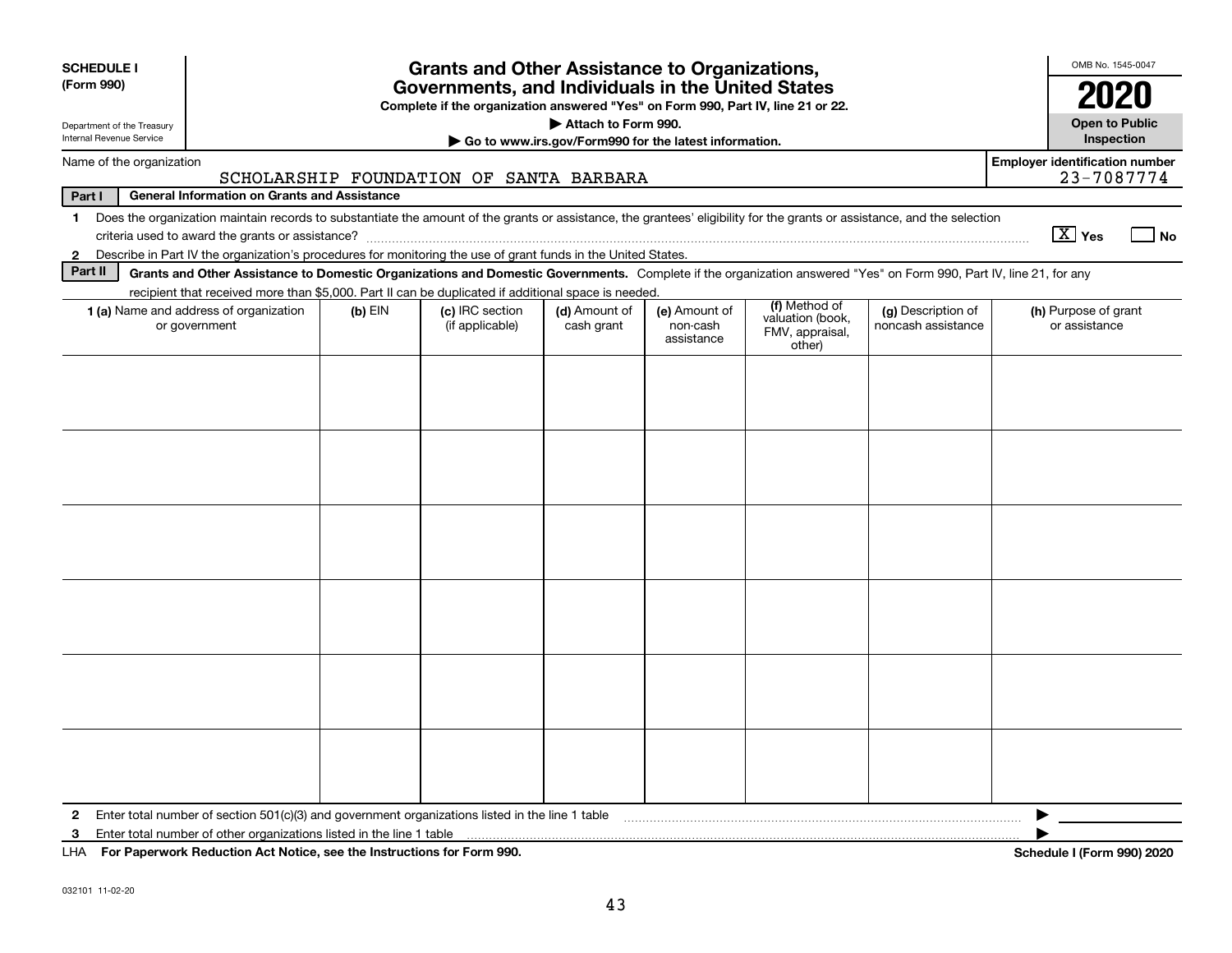#### Schedule I (Form 990) 2020 SCHOLARSHIP FOUNDATION OF SANTA BARBARA 2 3-7 0 8 7 7 7 4 Page

Part III can be duplicated if additional space is needed.

**Part III | Grants and Other Assistance to Domestic Individuals. Complete if the organization answered "Yes" on Form 990, Part IV, line 22.** 

(a) Type of grant or assistance **Audity Commet Audio Commet Commet Commet Commet Commet Commet Commet Commet Comme** (e) Method of valuation (book, FMV, appraisal, other) recipients(c) Amount of cash grant (d) Amount of noncash assistance **(f)** Description of noncash assistance EDUCATIONAL SCHOLARSHIPS - LIST ON FILE AT FOUNDATION2578 6,995,681. 0.

Part IV | Supplemental Information. Provide the information required in Part I, line 2; Part III, column (b); and any other additional information.

PART I, LINE 2:

SCHOLARSHIP AND LOAN RECIPIENTS MUST ATTEND SCHOOLS APPROVED FOR FEDERAL

FINANCIAL AID BY THE U.S. DEPT OF EDUCATION. RECIPIENTS MUST SUBMIT

VERIFICATION OF ENROLLMENT BEFORE THE AWARD PAYMENT IS RELEASED. RECIPIENTS

MUST ALSO MAINTAIN A GOOD ACADEMIC STANDING AND MUST SUBMIT A GRADE REPORT

OR TRANSCRIPT AT THE END OF THE ACADEMIC YEAR. AWARDS ARE CANCELLED FOR

RECIPIENTS WHO DO NOT MEET THESE REQUIREMENTS.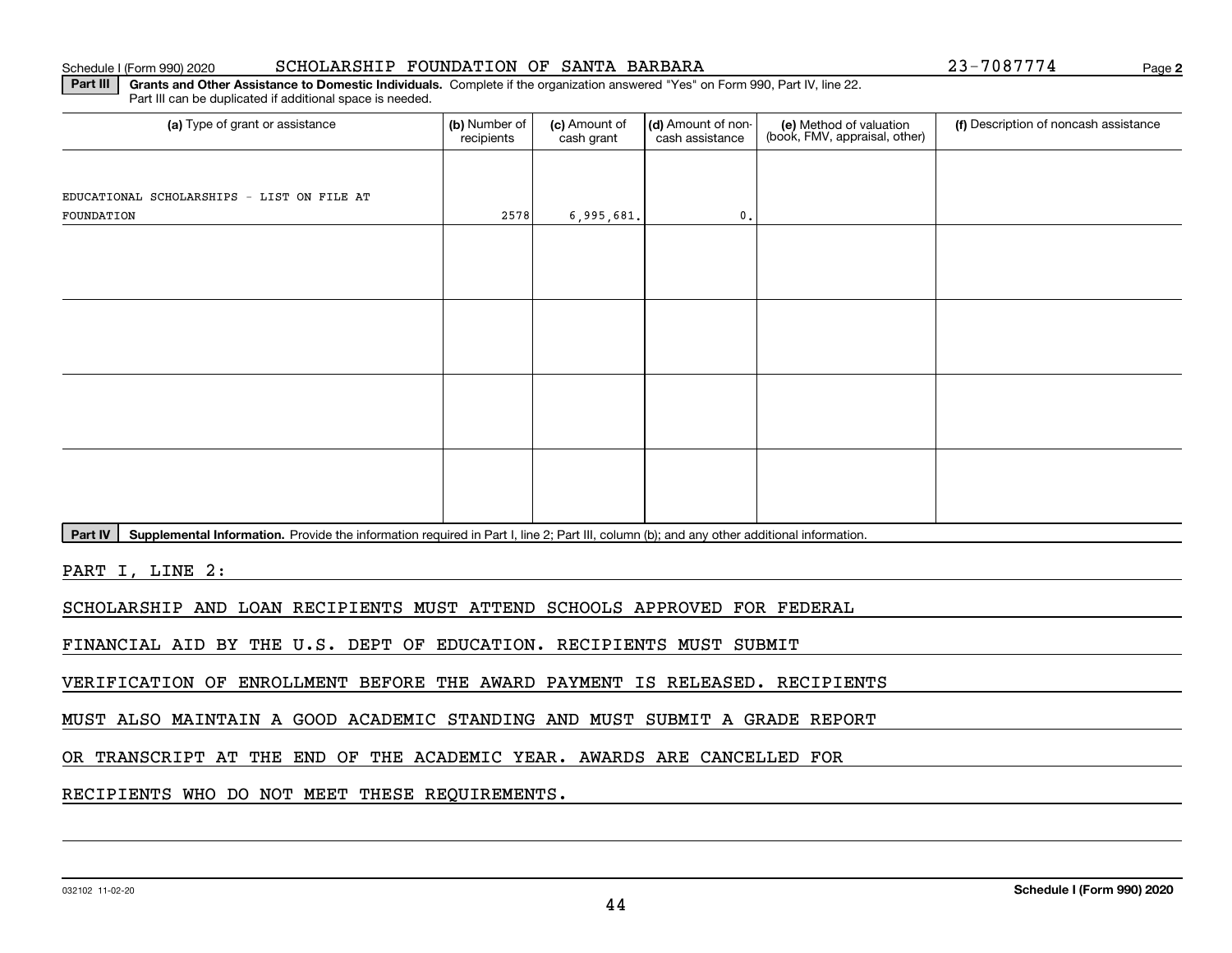|                                                                                  | <b>SCHEDULE J</b>                                                                   | <b>Compensation Information</b>                                                                                           |                 | OMB No. 1545-0047     |                                       |                         |  |
|----------------------------------------------------------------------------------|-------------------------------------------------------------------------------------|---------------------------------------------------------------------------------------------------------------------------|-----------------|-----------------------|---------------------------------------|-------------------------|--|
|                                                                                  | (Form 990)                                                                          | For certain Officers, Directors, Trustees, Key Employees, and Highest                                                     |                 |                       |                                       |                         |  |
|                                                                                  |                                                                                     | <b>Compensated Employees</b>                                                                                              |                 | 2020                  |                                       |                         |  |
|                                                                                  |                                                                                     | Complete if the organization answered "Yes" on Form 990, Part IV, line 23.                                                |                 | <b>Open to Public</b> |                                       |                         |  |
|                                                                                  | Department of the Treasury<br>Internal Revenue Service                              | Attach to Form 990.<br>Go to www.irs.gov/Form990 for instructions and the latest information.                             |                 | Inspection            |                                       |                         |  |
|                                                                                  | Name of the organization                                                            |                                                                                                                           |                 |                       | <b>Employer identification number</b> |                         |  |
|                                                                                  |                                                                                     | SCHOLARSHIP FOUNDATION OF SANTA BARBARA                                                                                   | 23-7087774      |                       |                                       |                         |  |
|                                                                                  | <b>Questions Regarding Compensation</b><br>Part I                                   |                                                                                                                           |                 |                       |                                       |                         |  |
|                                                                                  |                                                                                     |                                                                                                                           |                 |                       | Yes                                   | No                      |  |
|                                                                                  |                                                                                     | 1a Check the appropriate box(es) if the organization provided any of the following to or for a person listed on Form 990, |                 |                       |                                       |                         |  |
|                                                                                  |                                                                                     | Part VII, Section A, line 1a. Complete Part III to provide any relevant information regarding these items.                |                 |                       |                                       |                         |  |
| First-class or charter travel<br>Housing allowance or residence for personal use |                                                                                     |                                                                                                                           |                 |                       |                                       |                         |  |
|                                                                                  | Travel for companions                                                               | Payments for business use of personal residence                                                                           |                 |                       |                                       |                         |  |
|                                                                                  | Tax indemnification and gross-up payments                                           | Health or social club dues or initiation fees                                                                             |                 |                       |                                       |                         |  |
|                                                                                  | Discretionary spending account                                                      | Personal services (such as maid, chauffeur, chef)                                                                         |                 |                       |                                       |                         |  |
|                                                                                  |                                                                                     |                                                                                                                           |                 |                       |                                       |                         |  |
|                                                                                  |                                                                                     | <b>b</b> If any of the boxes on line 1a are checked, did the organization follow a written policy regarding payment or    |                 |                       |                                       |                         |  |
|                                                                                  |                                                                                     | reimbursement or provision of all of the expenses described above? If "No," complete Part III to explain                  |                 | 1b                    |                                       |                         |  |
| 2                                                                                |                                                                                     | Did the organization require substantiation prior to reimbursing or allowing expenses incurred by all directors,          |                 |                       |                                       |                         |  |
|                                                                                  |                                                                                     | trustees, and officers, including the CEO/Executive Director, regarding the items checked on line 1a?                     |                 | $\mathbf{2}$          |                                       |                         |  |
|                                                                                  |                                                                                     |                                                                                                                           |                 |                       |                                       |                         |  |
| з                                                                                |                                                                                     | Indicate which, if any, of the following the organization used to establish the compensation of the organization's        |                 |                       |                                       |                         |  |
|                                                                                  |                                                                                     | CEO/Executive Director. Check all that apply. Do not check any boxes for methods used by a related organization to        |                 |                       |                                       |                         |  |
|                                                                                  | establish compensation of the CEO/Executive Director, but explain in Part III.      |                                                                                                                           |                 |                       |                                       |                         |  |
|                                                                                  | $X$ Compensation committee                                                          | Written employment contract                                                                                               |                 |                       |                                       |                         |  |
|                                                                                  | Independent compensation consultant                                                 | $X$ Compensation survey or study                                                                                          |                 |                       |                                       |                         |  |
|                                                                                  | Form 990 of other organizations                                                     | $\mathbf{X}$ Approval by the board or compensation committee                                                              |                 |                       |                                       |                         |  |
|                                                                                  |                                                                                     |                                                                                                                           |                 |                       |                                       |                         |  |
|                                                                                  |                                                                                     | During the year, did any person listed on Form 990, Part VII, Section A, line 1a, with respect to the filing              |                 |                       |                                       |                         |  |
|                                                                                  | organization or a related organization:                                             |                                                                                                                           |                 |                       |                                       |                         |  |
| а                                                                                | Receive a severance payment or change-of-control payment?                           |                                                                                                                           |                 | 4a                    |                                       | х                       |  |
| b                                                                                | Participate in or receive payment from a supplemental nonqualified retirement plan? |                                                                                                                           |                 | 4b                    |                                       | $\overline{\texttt{x}}$ |  |
| с                                                                                | Participate in or receive payment from an equity-based compensation arrangement?    |                                                                                                                           |                 | 4c                    |                                       | $\overline{\text{x}}$   |  |
|                                                                                  |                                                                                     | If "Yes" to any of lines 4a-c, list the persons and provide the applicable amounts for each item in Part III.             |                 |                       |                                       |                         |  |
|                                                                                  |                                                                                     |                                                                                                                           |                 |                       |                                       |                         |  |
|                                                                                  |                                                                                     | Only section 501(c)(3), 501(c)(4), and 501(c)(29) organizations must complete lines 5-9.                                  |                 |                       |                                       |                         |  |
|                                                                                  |                                                                                     | For persons listed on Form 990, Part VII, Section A, line 1a, did the organization pay or accrue any compensation         |                 |                       |                                       |                         |  |
|                                                                                  | contingent on the revenues of:                                                      |                                                                                                                           |                 |                       |                                       |                         |  |
| a                                                                                |                                                                                     |                                                                                                                           |                 | 5а                    |                                       | x                       |  |
|                                                                                  |                                                                                     |                                                                                                                           |                 | <b>5b</b>             |                                       | $\overline{\text{x}}$   |  |
|                                                                                  | If "Yes" on line 5a or 5b, describe in Part III.                                    |                                                                                                                           |                 |                       |                                       |                         |  |
| 6.                                                                               |                                                                                     | For persons listed on Form 990, Part VII, Section A, line 1a, did the organization pay or accrue any compensation         |                 |                       |                                       |                         |  |
|                                                                                  | contingent on the net earnings of:                                                  |                                                                                                                           |                 |                       |                                       |                         |  |
| a                                                                                |                                                                                     |                                                                                                                           |                 | 6a                    |                                       | x                       |  |
|                                                                                  |                                                                                     |                                                                                                                           |                 | 6b                    |                                       | $\overline{\text{x}}$   |  |
|                                                                                  | If "Yes" on line 6a or 6b, describe in Part III.                                    |                                                                                                                           |                 |                       |                                       |                         |  |
|                                                                                  |                                                                                     | 7 For persons listed on Form 990, Part VII, Section A, line 1a, did the organization provide any nonfixed payments        |                 |                       |                                       |                         |  |
|                                                                                  |                                                                                     |                                                                                                                           |                 | 7                     |                                       | х                       |  |
| 8                                                                                |                                                                                     | Were any amounts reported on Form 990, Part VII, paid or accrued pursuant to a contract that was subject to the           |                 |                       |                                       |                         |  |
|                                                                                  |                                                                                     | initial contract exception described in Regulations section 53.4958-4(a)(3)? If "Yes," describe in Part III               |                 | 8                     |                                       | х                       |  |
| 9                                                                                |                                                                                     | If "Yes" on line 8, did the organization also follow the rebuttable presumption procedure described in                    |                 |                       |                                       |                         |  |
|                                                                                  |                                                                                     |                                                                                                                           |                 | 9                     |                                       |                         |  |
|                                                                                  |                                                                                     | such Pediction Ast Notice, ass the Instructions for Form 000.                                                             | Calcadola, 1784 |                       |                                       |                         |  |

LHA For Paperwork Reduction Act Notice, see the Instructions for Form 990. Schedule J (Form 990) 2020

032111 12-07-20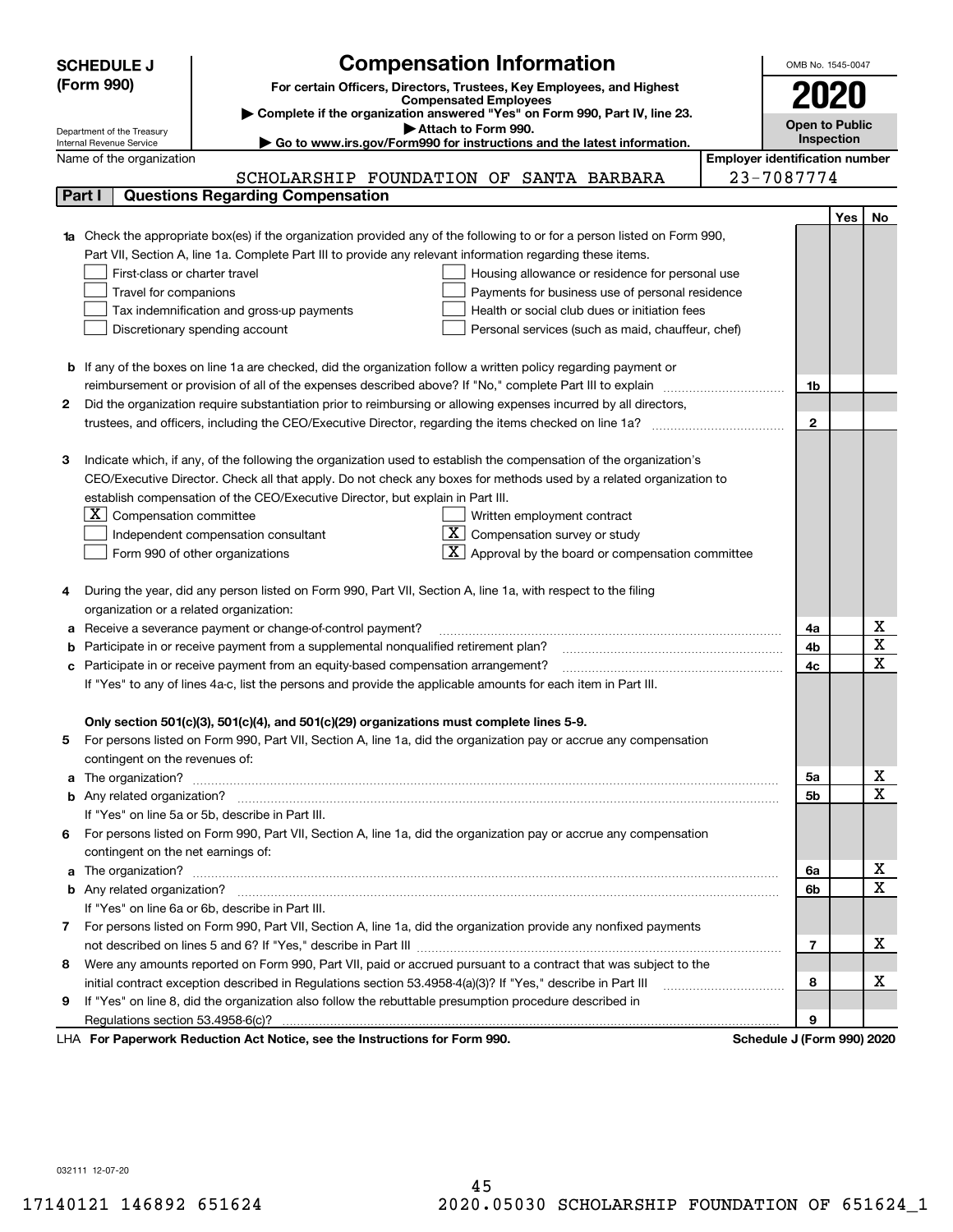#### SCHOLARSHIP FOUNDATION OF SANTA BARBARA 23-7087774

**2**

# **Part II Officers, Directors, Trustees, Key Employees, and Highest Compensated Employees.**  Schedule J (Form 990) 2020 Page Use duplicate copies if additional space is needed.

For each individual whose compensation must be reported on Schedule J, report compensation from the organization on row (i) and from related organizations, described in the instructions, on row (ii). Do not list any individuals that aren't listed on Form 990, Part VII.

**Note:**  The sum of columns (B)(i)-(iii) for each listed individual must equal the total amount of Form 990, Part VII, Section A, line 1a, applicable column (D) and (E) amounts for that individual.

| (A) Name and Title    |                    |                          | (B) Breakdown of W-2 and/or 1099-MISC compensation |                                           | (C) Retirement and<br>other deferred | (D) Nontaxable<br>benefits | (E) Total of columns | (F) Compensation<br>in column (B)         |
|-----------------------|--------------------|--------------------------|----------------------------------------------------|-------------------------------------------|--------------------------------------|----------------------------|----------------------|-------------------------------------------|
|                       |                    | (i) Base<br>compensation | (ii) Bonus &<br>incentive<br>compensation          | (iii) Other<br>reportable<br>compensation | compensation                         |                            | $(B)(i)$ - $(D)$     | reported as deferred<br>on prior Form 990 |
| (1) BARBARA ROBERTSON | (i)                | 180, 300.                | $\overline{0}$ .                                   | $\overline{\mathbf{0}}$ .                 | 12,621.                              | 6,517.                     | 199,438.             | $\overline{0}$ .                          |
| PRESIDENT & CEO       | (ii)               | $\overline{0}$ .         | $\overline{0}$ .                                   | $\overline{0}$ .                          | $\overline{0}$ .                     | $\overline{0}$ .           | $\overline{0}$ .     | $\overline{\mathbf{0}}$ .                 |
|                       | $(\sf{i})$         |                          |                                                    |                                           |                                      |                            |                      |                                           |
|                       | (ii)               |                          |                                                    |                                           |                                      |                            |                      |                                           |
|                       | (i)                |                          |                                                    |                                           |                                      |                            |                      |                                           |
|                       | (ii)               |                          |                                                    |                                           |                                      |                            |                      |                                           |
|                       | $(\sf{i})$         |                          |                                                    |                                           |                                      |                            |                      |                                           |
|                       | (ii)               |                          |                                                    |                                           |                                      |                            |                      |                                           |
|                       | $(\sf{i})$         |                          |                                                    |                                           |                                      |                            |                      |                                           |
|                       | (ii)               |                          |                                                    |                                           |                                      |                            |                      |                                           |
|                       | $(\sf{i})$         |                          |                                                    |                                           |                                      |                            |                      |                                           |
|                       | (ii)               |                          |                                                    |                                           |                                      |                            |                      |                                           |
|                       | $(\sf{i})$         |                          |                                                    |                                           |                                      |                            |                      |                                           |
|                       | (ii)               |                          |                                                    |                                           |                                      |                            |                      |                                           |
|                       | (i)                |                          |                                                    |                                           |                                      |                            |                      |                                           |
|                       | (ii)<br>$(\sf{i})$ |                          |                                                    |                                           |                                      |                            |                      |                                           |
|                       | (ii)               |                          |                                                    |                                           |                                      |                            |                      |                                           |
|                       | $(\sf{i})$         |                          |                                                    |                                           |                                      |                            |                      |                                           |
|                       | (ii)               |                          |                                                    |                                           |                                      |                            |                      |                                           |
|                       | $(\sf{i})$         |                          |                                                    |                                           |                                      |                            |                      |                                           |
|                       | (ii)               |                          |                                                    |                                           |                                      |                            |                      |                                           |
|                       | (i)                |                          |                                                    |                                           |                                      |                            |                      |                                           |
|                       | (ii)               |                          |                                                    |                                           |                                      |                            |                      |                                           |
|                       | (i)                |                          |                                                    |                                           |                                      |                            |                      |                                           |
|                       | (ii)               |                          |                                                    |                                           |                                      |                            |                      |                                           |
|                       | (i)                |                          |                                                    |                                           |                                      |                            |                      |                                           |
|                       | (ii)               |                          |                                                    |                                           |                                      |                            |                      |                                           |
|                       | (i)                |                          |                                                    |                                           |                                      |                            |                      |                                           |
|                       | (ii)               |                          |                                                    |                                           |                                      |                            |                      |                                           |
|                       | $(\sf{i})$         |                          |                                                    |                                           |                                      |                            |                      |                                           |
|                       | (ii)               |                          |                                                    |                                           |                                      |                            |                      |                                           |

**Schedule J (Form 990) 2020**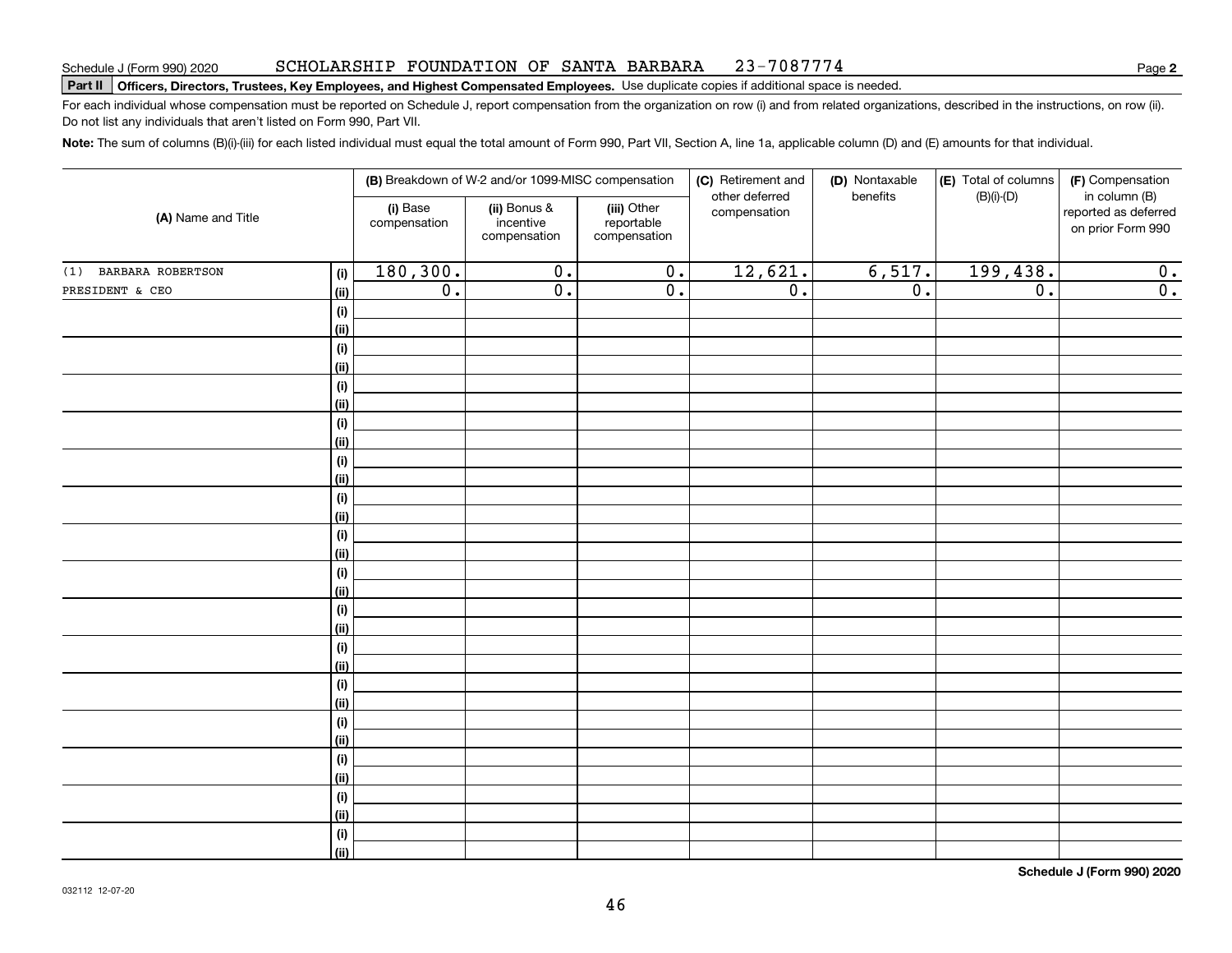032113 12-07-20

Schedule J (Form 990) 2020 SCHOLARSHIP FOUNDATION OF SANTA BARBARA<br>Part III Supplemental Information<br>Provide the information, explanation, or descriptions required for Part I, lines 1a, 1b, 3, 4a, 4b, 4c, 5a, 5b, 6a, 6b, 7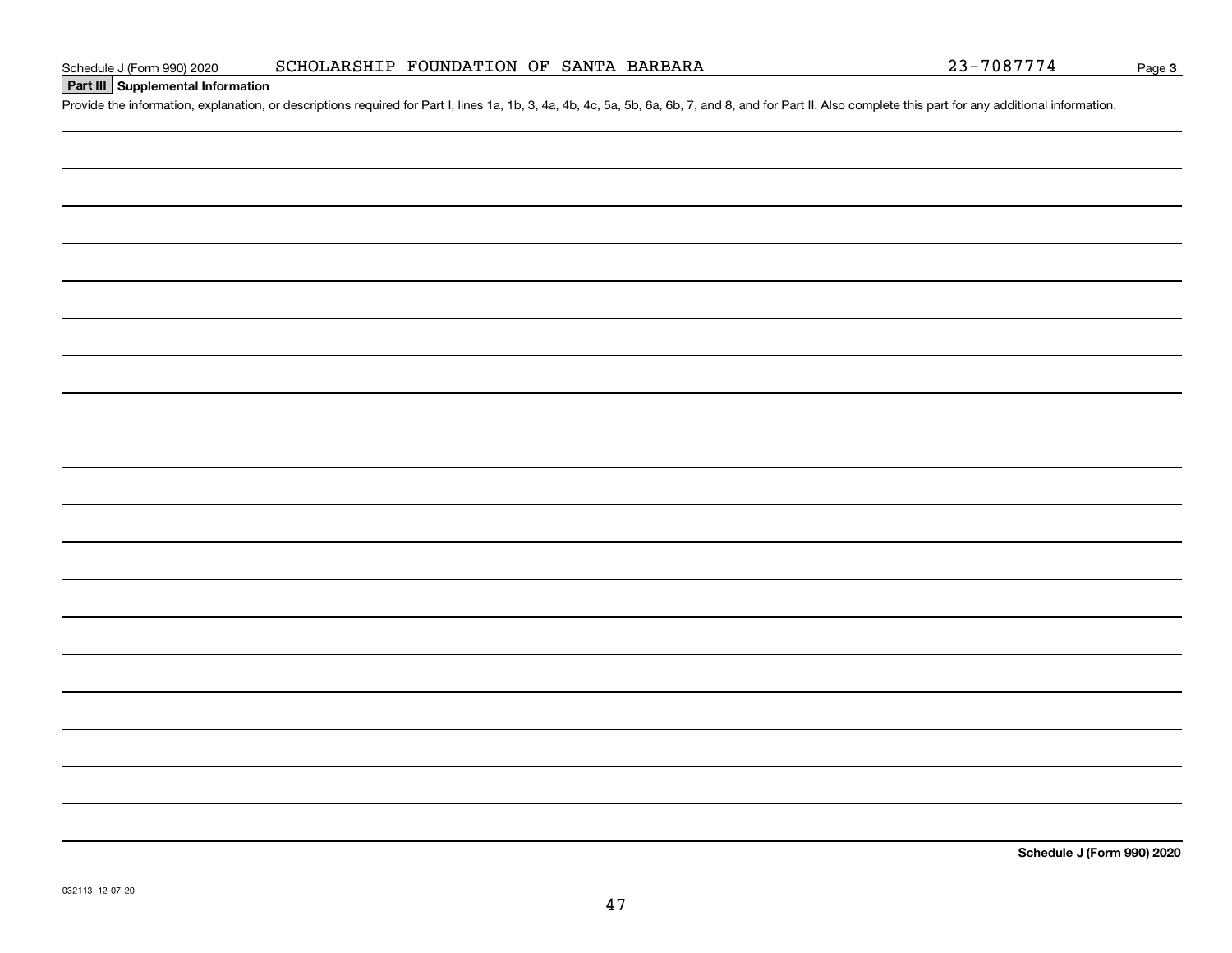#### **SCHEDULE M (Form 990)**

# **Noncash Contributions**

OMB No. 1545-0047

| Department of the Treasury |
|----------------------------|
| Internal Revenue Service   |

**Complete if the organizations answered "Yes" on Form 990, Part IV, lines 29 or 30.** <sup>J</sup>**2020 Attach to Form 990.** J

**Open to Public Inspection**

| Internal Revenue Service | Go to www.irs.gov/Form990 for instructions and the latest information. |
|--------------------------|------------------------------------------------------------------------|
| Name of the organization |                                                                        |

Historic structures ~~~~~~~~~~~~ Qualified conservation contribution - Other ....<br>Real estate - Residential ,........................... Real estate - Commercial ~~~~~~~~~ Real estate - Other ~~~~~~~~~~~~ Collectibles ~~~~~~~~~~~~~~~~ Food inventory ~~~~~~~~~~~~~~ Drugs and medical supplies  $_{\ldots\ldots\ldots\ldots\ldots\ldots\ldots\ldots}$ Taxidermy ~~~~~~~~~~~~~~~~ Historical artifacts ~~~~~~~~~~~~ Scientific specimens ~~~~~~~~~~~ Archeological artifacts ~~~~~~~~~~

| <b>Employer identification number</b> |  |
|---------------------------------------|--|
| $22 - 7087771$                        |  |

| 23-7087774<br>SCHOLARSHIP FOUNDATION OF SANTA BARBARA |                                       |                               |                                      |                                                                                                       |                                                              |  |  |
|-------------------------------------------------------|---------------------------------------|-------------------------------|--------------------------------------|-------------------------------------------------------------------------------------------------------|--------------------------------------------------------------|--|--|
| Part I                                                | <b>Types of Property</b>              |                               |                                      |                                                                                                       |                                                              |  |  |
|                                                       |                                       | (a)<br>Check if<br>applicable | (b)<br>Number of<br>contributions or | (c)<br>Noncash contribution<br>amounts reported on<br>litems contributed Form 990, Part VIII, line 1q | (d)<br>Method of determining<br>noncash contribution amounts |  |  |
|                                                       |                                       |                               |                                      |                                                                                                       |                                                              |  |  |
|                                                       |                                       |                               |                                      |                                                                                                       |                                                              |  |  |
| 3                                                     | Art - Fractional interests            |                               |                                      |                                                                                                       |                                                              |  |  |
| 4                                                     |                                       |                               |                                      |                                                                                                       |                                                              |  |  |
| 5                                                     | Clothing and household goods          |                               |                                      |                                                                                                       |                                                              |  |  |
| 6                                                     |                                       |                               |                                      |                                                                                                       |                                                              |  |  |
|                                                       |                                       |                               |                                      |                                                                                                       |                                                              |  |  |
| 8                                                     | Intellectual property                 |                               |                                      |                                                                                                       |                                                              |  |  |
| 9                                                     | Securities - Publicly traded          | X                             | 13                                   | 196,055.FMV                                                                                           |                                                              |  |  |
| 10                                                    | Securities - Closely held stock       |                               |                                      |                                                                                                       |                                                              |  |  |
| 11                                                    | Securities - Partnership, LLC, or     |                               |                                      |                                                                                                       |                                                              |  |  |
|                                                       | trust interests                       |                               |                                      |                                                                                                       |                                                              |  |  |
| 12                                                    | Securities - Miscellaneous            |                               |                                      |                                                                                                       |                                                              |  |  |
| 13                                                    | Qualified conservation contribution - |                               |                                      |                                                                                                       |                                                              |  |  |

| 25  | Other                                                                                                                      |  |    |            |     |                            |
|-----|----------------------------------------------------------------------------------------------------------------------------|--|----|------------|-----|----------------------------|
| 26  | Other                                                                                                                      |  |    |            |     |                            |
| 27  | Other                                                                                                                      |  |    |            |     |                            |
| 28  | Other                                                                                                                      |  |    |            |     |                            |
| 29  | Number of Forms 8283 received by the organization during the tax year for contributions                                    |  |    |            |     |                            |
|     | 29<br>for which the organization completed Form 8283, Part V, Donee Acknowledgement                                        |  |    |            |     |                            |
|     |                                                                                                                            |  |    |            | Yes | No.                        |
| 30a | During the year, did the organization receive by contribution any property reported in Part I, lines 1 through 28, that it |  |    |            |     |                            |
|     | must hold for at least three years from the date of the initial contribution, and which isn't required to be used for      |  |    |            |     |                            |
|     | exempt purposes for the entire holding period?                                                                             |  |    | <b>30a</b> |     | х                          |
|     | <b>b</b> If "Yes," describe the arrangement in Part II.                                                                    |  |    |            |     |                            |
| 31  | Does the organization have a gift acceptance policy that requires the review of any nonstandard contributions?             |  | 31 | x          |     |                            |
| 32a | Does the organization hire or use third parties or related organizations to solicit, process, or sell noncash              |  |    |            |     |                            |
|     | contributions?                                                                                                             |  |    | 32a        |     | х                          |
|     | <b>b</b> If "Yes," describe in Part II.                                                                                    |  |    |            |     |                            |
| 33  | If the organization didn't report an amount in column (c) for a type of property for which column (a) is checked,          |  |    |            |     |                            |
|     | describe in Part II.                                                                                                       |  |    |            |     |                            |
| LHA | For Paperwork Reduction Act Notice, see the Instructions for Form 990.                                                     |  |    |            |     | Schedule M (Form 990) 2020 |

032141 11-23-20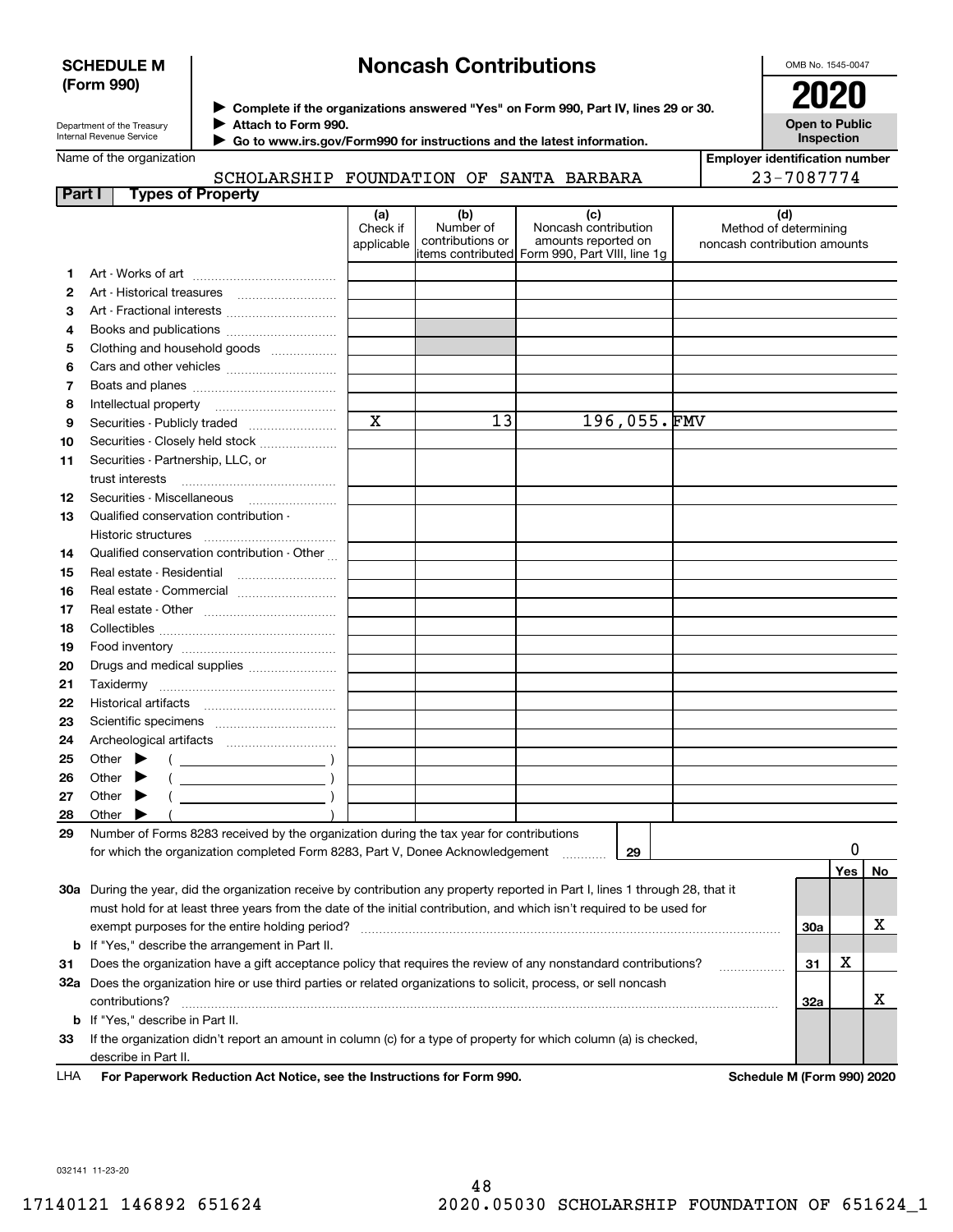#### **2** Schedule M (Form 990) 2020 Page SCHOLARSHIP FOUNDATION OF SANTA BARBARA 23-7087774

Part II | Supplemental Information. Provide the information required by Part I, lines 30b, 32b, and 33, and whether the organization is reporting in Part I, column (b), the number of contributions, the number of items received, or a combination of both. Also complete this part for any additional information.

### SCHEDULE M, LINE 30B:

### THE NUMBERS REPORTED IN PART I, COLUMN (B) REPRESENT THE NUMBER OF

CONTRIBUTORS.

**Schedule M (Form 990) 2020**

032142 11-23-20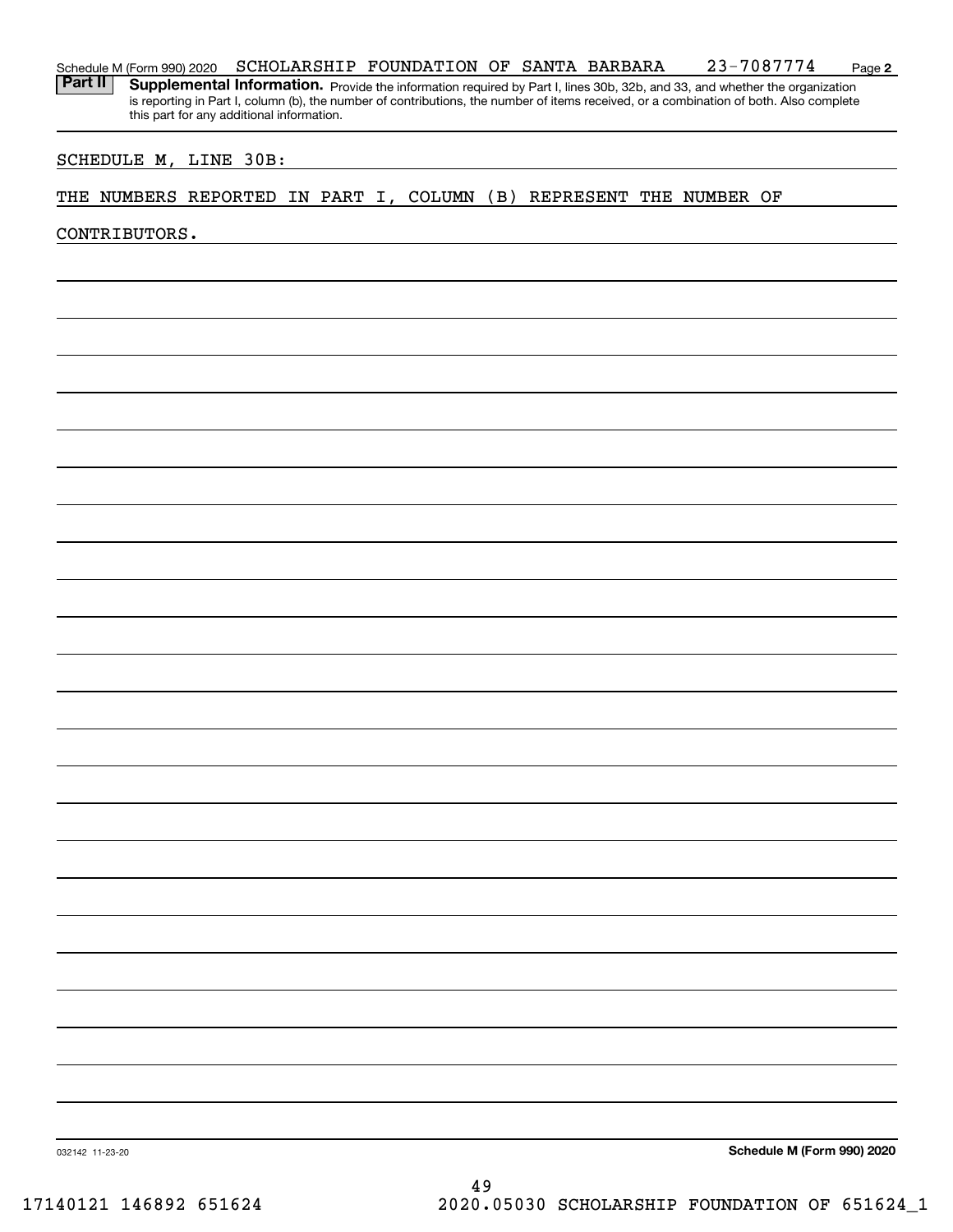**(Form 990 or 990-EZ)**

Department of the Treasury Internal Revenue Service Name of the organization

# **SCHEDULE O Supplemental Information to Form 990 or 990-EZ**

**Complete to provide information for responses to specific questions on Form 990 or 990-EZ or to provide any additional information. | Attach to Form 990 or 990-EZ. | Go to www.irs.gov/Form990 for the latest information.**



SCHOLARSHIP FOUNDATION OF SANTA BARBARA | 23-7087774

## FORM 990, PART III, LINE 4B, PROGRAM SERVICE ACCOMPLISHMENTS:

FINANCIAL AID EACH YEAR.

FORM 990, PART VI, SECTION B, LINE 11B:

THE ENTIRE FORM 990 AND RELATED SCHEDULES WERE REVIEWED BY MANAGEMENT AND

THE AUDIT COMMITTEE PRIOR TO THE FILING DATE. THE FORM AND RELATED

SCHEDULES WERE E-MAILED TO THE ENTIRE BOARD OF DIRECTORS PRIOR TO THE

FILING DATE.

FORM 990, PART VI, SECTION B, LINE 12C:

BOARD MEMBERS, COMMITTEE MEMBERS, AND STAFF ARE COVERED BY THE

ORGANIZATION'S CONFLICT OF INTEREST POLICY. ANNUALLY, ALL

PERSONS COVERED BY THE POLICY COMPLETE A CONFLICT OF INTEREST

DECLARATION AND SUBMIT IT TO THE PRESIDENT AND CEO. IN ADDITION,

WHENEVER AN AFFILIATION OR FINANCIAL INTEREST ON THE PART OF A

BOARD, COMMITTEE, OR STAFF MEMBER BECOMES RELEVANT TO ANY

TRANSACTION REQUIRING BOARD ACTION, THE INTERESTED PARTY MUST

COMPLETE A WRITTEN DECLARATION. THE INTERESTED PARTY IS

PROHIBITED FROM ADVOCATING ON BEHALF OF HIS OR HER INTEREST,

EITHER FORMALLY AT BOARD OR COMMITTEE MEETINGS, OR INFORMALLY

THROUGH PRIVATE COMMUNICATION, AND IS NOT PERMITTED TO

PARTICIPATE IN THE VOTE CONCERNING THE PROPOSED TRANSACTION.

BOARD MEMBERS, COMMITTEE MEMBERS, AND STAFF MUST ALSO

DISCLOSE FAMILY MEMBERS OR FRIENDS WHO APPLY FOR STUDENT

AID ASSISTANCE AND ARE NOT PERMITTED TO ADVOCATE ON BEHALF

OF, OR PARTICIPATE IN THE SELECTION PROCESS FOR A FAMILY MEMBER

032211 11-20-20 LHA For Paperwork Reduction Act Notice, see the Instructions for Form 990 or 990-EZ. Schedule O (Form 990 or 990-EZ) 2020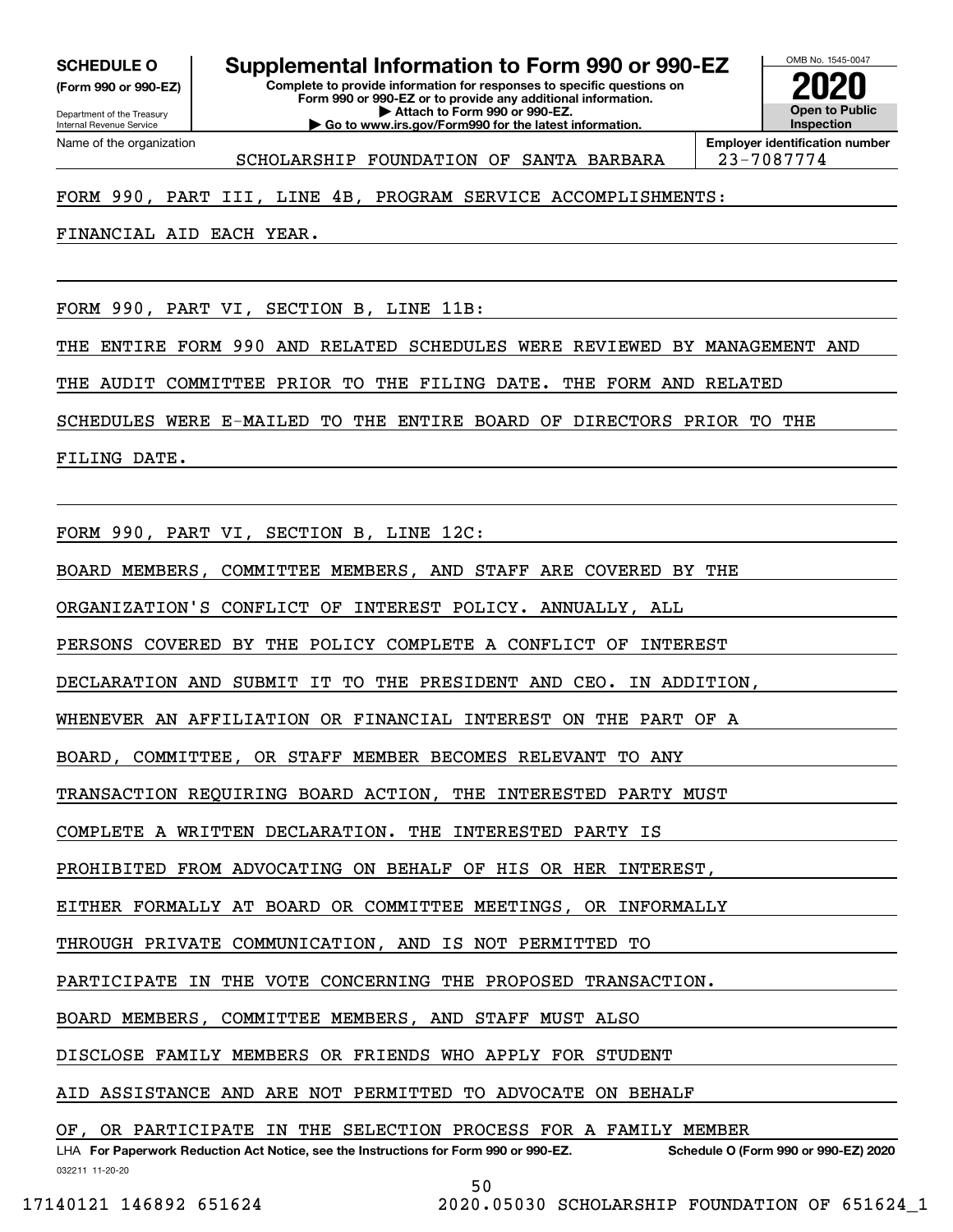| Schedule O (Form 990 or 990-EZ) 2020                                        | Page 2                                              |
|-----------------------------------------------------------------------------|-----------------------------------------------------|
| Name of the organization<br>SCHOLARSHIP FOUNDATION OF SANTA BARBARA         | <b>Employer identification number</b><br>23-7087774 |
| OR FRIEND.                                                                  |                                                     |
|                                                                             |                                                     |
| FORM 990, PART VI, SECTION B, LINE 15:                                      |                                                     |
| THE COMPENSATION OF THE CFO IS REVIEWED BY THE PRESIDENT & CEO WHO          |                                                     |
| UTILIZES COMPARABILITY DATA FROM OTHER LOCAL NONPROFITS AS WELL AS          |                                                     |
| A SURVEY OF NONPROFIT COMPENSATION IN SOUTHERN CALIFORNIA.                  | THE                                                 |
| THE FOUNDATION STAFF ARE REVIEWED IN AGGREGATE BY THE<br>SALARIES OF        |                                                     |
| EXECUTIVE COMMITTEE AS PART OF THE ANNUAL BUDGETING PROCESS. THE            |                                                     |
| COMMITTEE'S RECOMMENDATIONS ARE SUBSEQUENTLY ADOPTED BY THE                 |                                                     |
| DIRECTORS WHILE MEETING IN EXECUTIVE SESSION; THE BOARD'S<br>BOARD OF       |                                                     |
| ACTION IS RECORDED IN THE MEETING MINUTES.                                  |                                                     |
|                                                                             |                                                     |
| FORM 990, PART VI, SECTION C, LINE 19:                                      |                                                     |
| THE ORGANIZATION'S ARTICLES OF INCORPORATION, BYLAWS, FORM 990 AND AUDITED  |                                                     |
| FINANCIAL STATEMENTS FOR THE THREE PRIOR FISCAL YEARS ARE AVAILABLE FOR     |                                                     |
| PUBLIC INSPECTION AT THE OFFICE LOCATION IN SANTA BARBARA. THE BYLAWS, FORM |                                                     |
| 990 AND THE AUDITED FINANCIAL STATEMENTS FOR THE FIVE PRIOR YEARS ARE       |                                                     |
| POSTED ON THE ORGANIZATION'S WEBSITE. PRINT COPIES OF THESE DOCUMENTS ARE   |                                                     |
| PROVIDED ON REQUEST.                                                        |                                                     |
|                                                                             |                                                     |
| FORM 990, PART XI, LINE 9, CHANGES IN NET ASSETS:                           |                                                     |

CHANGE IN VALUE OF SPLIT INTEREST AGREEMENTS 7,134.

032212 11-20-20